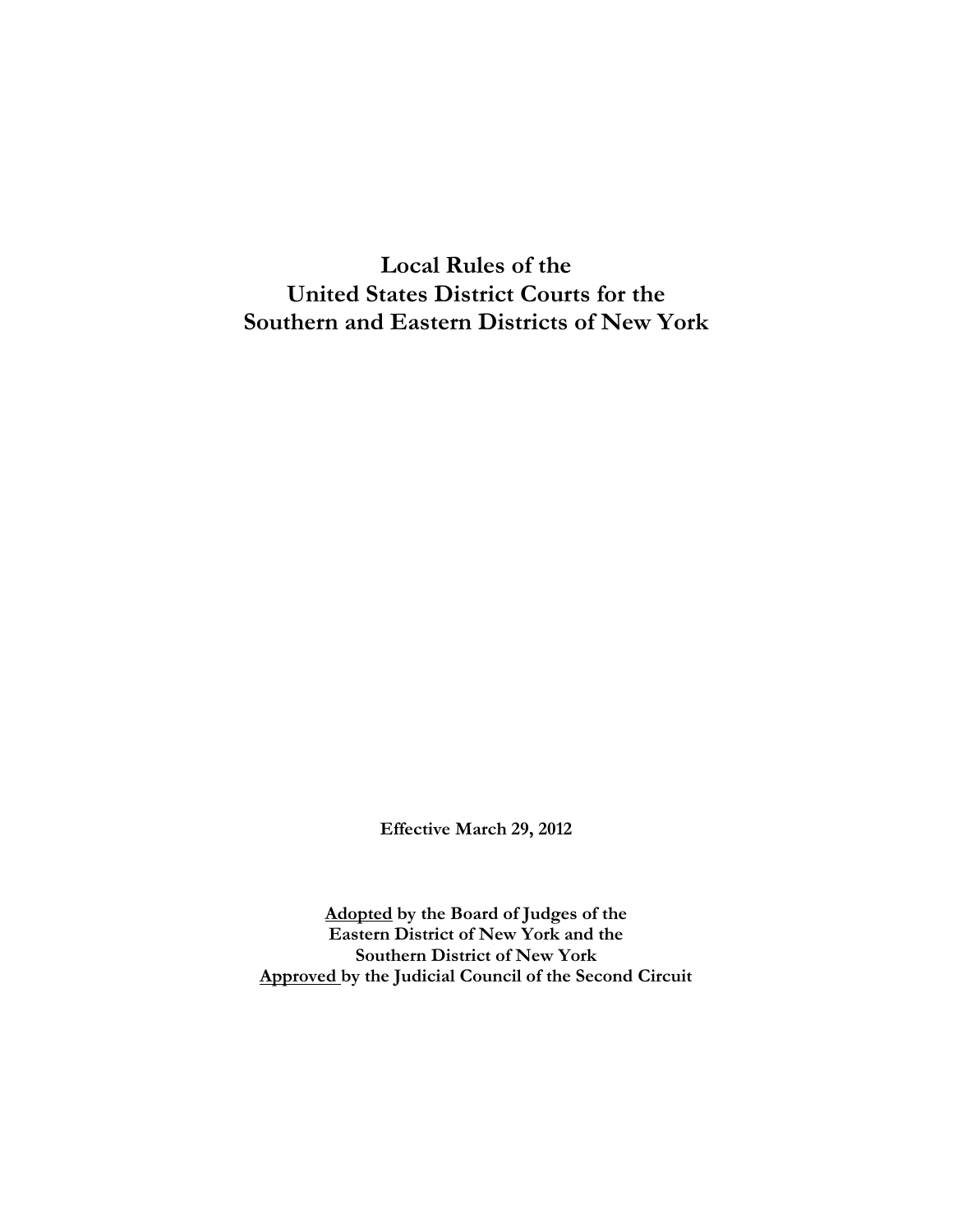# **Local Rules of the United States District Courts for the Southern and Eastern Districts of New York**

# **Table of Contents**

# **Page**

|       | <b>LOCAL CIVIL RULES</b>                                                      |  |
|-------|-------------------------------------------------------------------------------|--|
| 1.1.  |                                                                               |  |
| 1.2.  |                                                                               |  |
| 1.3.  |                                                                               |  |
| 1.4.  |                                                                               |  |
| 1.5.  |                                                                               |  |
| 1.6.  |                                                                               |  |
| 1.7.  |                                                                               |  |
| 1.8.  |                                                                               |  |
| 1.9   | Acceptable Substitutes for Affidavits [formerly Local Civil                   |  |
|       |                                                                               |  |
| 5.1.  |                                                                               |  |
| 5.2.  |                                                                               |  |
| 5.3.  |                                                                               |  |
| 6.1.  |                                                                               |  |
| 6.2.  |                                                                               |  |
| 6.3.  |                                                                               |  |
| 6.4.  |                                                                               |  |
| 7.1   |                                                                               |  |
| 7.2   |                                                                               |  |
| 7.1.1 |                                                                               |  |
| 11.1. |                                                                               |  |
| 12.1. | Notice to Pro Se Litigant Who Opposes a Rule 12 Motion                        |  |
|       |                                                                               |  |
| 16.1. |                                                                               |  |
| 16.2. | Entry and Modification of Mandatory Scheduling Orders by Magistrate Judges 21 |  |
|       |                                                                               |  |
|       |                                                                               |  |
|       |                                                                               |  |
| 26.3. |                                                                               |  |
| 26.4. | Cooperation Among Counsel in Discovery [formerly                              |  |
|       |                                                                               |  |
| 26.5. |                                                                               |  |
| 30.1. | Counsel Fees on Taking Depositions More Than 100 Miles From Courthouse 27     |  |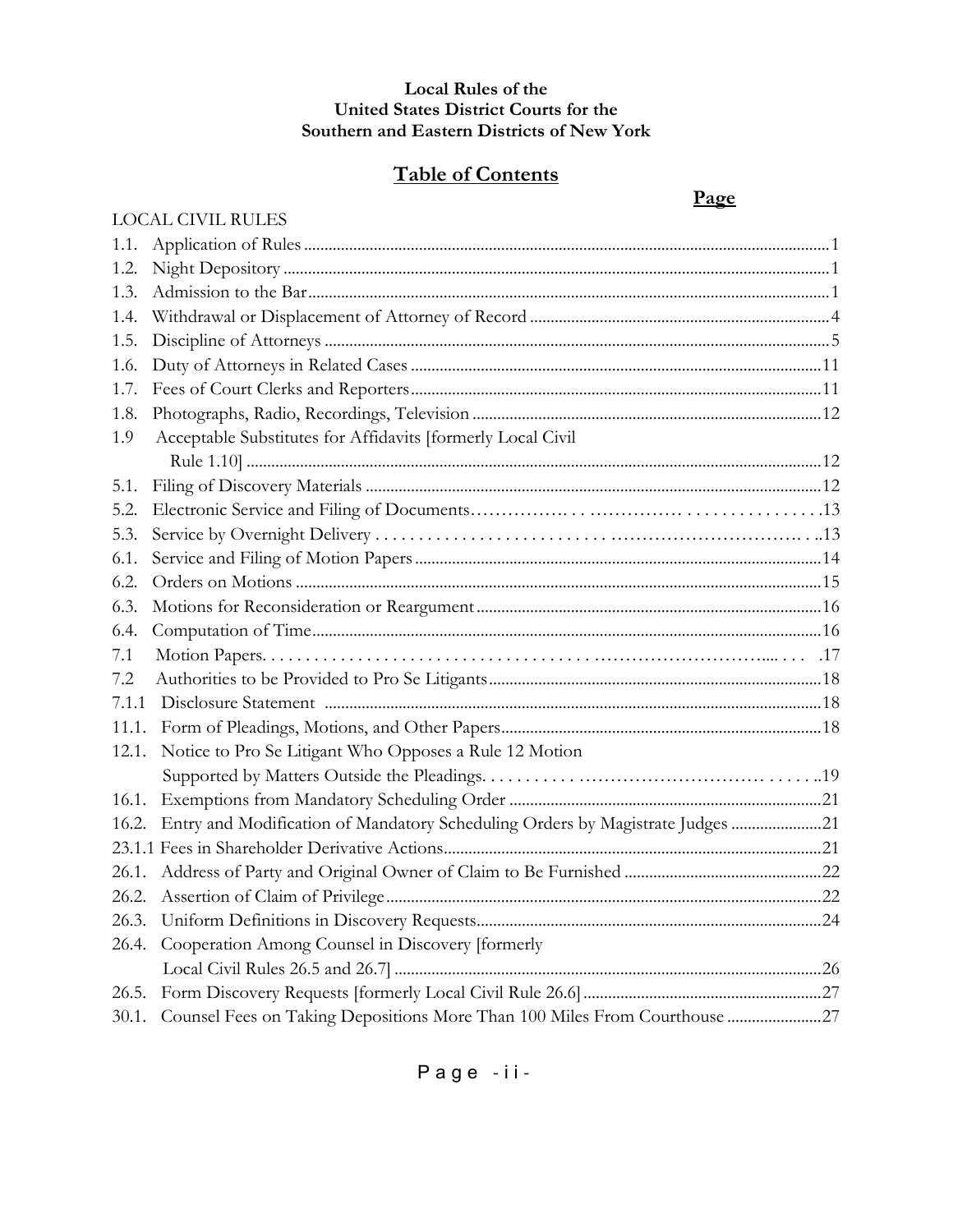|       | 30.2. Telephonic and Other Remote Depositions [formerly                       |  |
|-------|-------------------------------------------------------------------------------|--|
|       |                                                                               |  |
|       | 30.3. Persons Attending Depositions [formerly                                 |  |
|       | Local Civil Rule 30.4. 28                                                     |  |
|       | 30.4. Conferences Between Deponent and Defending Attorney                     |  |
|       |                                                                               |  |
| 33.1. |                                                                               |  |
| 33.2. |                                                                               |  |
| 33.3. |                                                                               |  |
| 37.1. |                                                                               |  |
| 37.2. | Mode of Raising Discovery Disputes With the Court (Southern District Only) 32 |  |
| 37.3. | Mode of Raising Discovery and Other Non-Dispositive Pretrial Disputes With    |  |
|       |                                                                               |  |
| 39.1. |                                                                               |  |
| 39.2. |                                                                               |  |
| 47.1. |                                                                               |  |
| 53.1. |                                                                               |  |
| 54.1. |                                                                               |  |
| 54.2. |                                                                               |  |
| 54.3. |                                                                               |  |
| 55.1. |                                                                               |  |
| 55.2. |                                                                               |  |
| 56.1. |                                                                               |  |
| 56.2. |                                                                               |  |
| 58.1. |                                                                               |  |
|       |                                                                               |  |
| 67.1. |                                                                               |  |
|       |                                                                               |  |
|       |                                                                               |  |
|       |                                                                               |  |
| 77.1. |                                                                               |  |
| 81.1. |                                                                               |  |
| 83.1. |                                                                               |  |
| 83.2. | Settlement of Actions by or on Behalf of Infants or Incompetents, Wrongful    |  |
|       | Death Actions, and Actions for Conscious Pain and Suffering of the Decedent50 |  |
| 83.3. |                                                                               |  |
| 83.4. |                                                                               |  |
| 83.5. |                                                                               |  |
| 83.6. | Contempt Proceedings in Civil Cases [formerly                                 |  |
|       |                                                                               |  |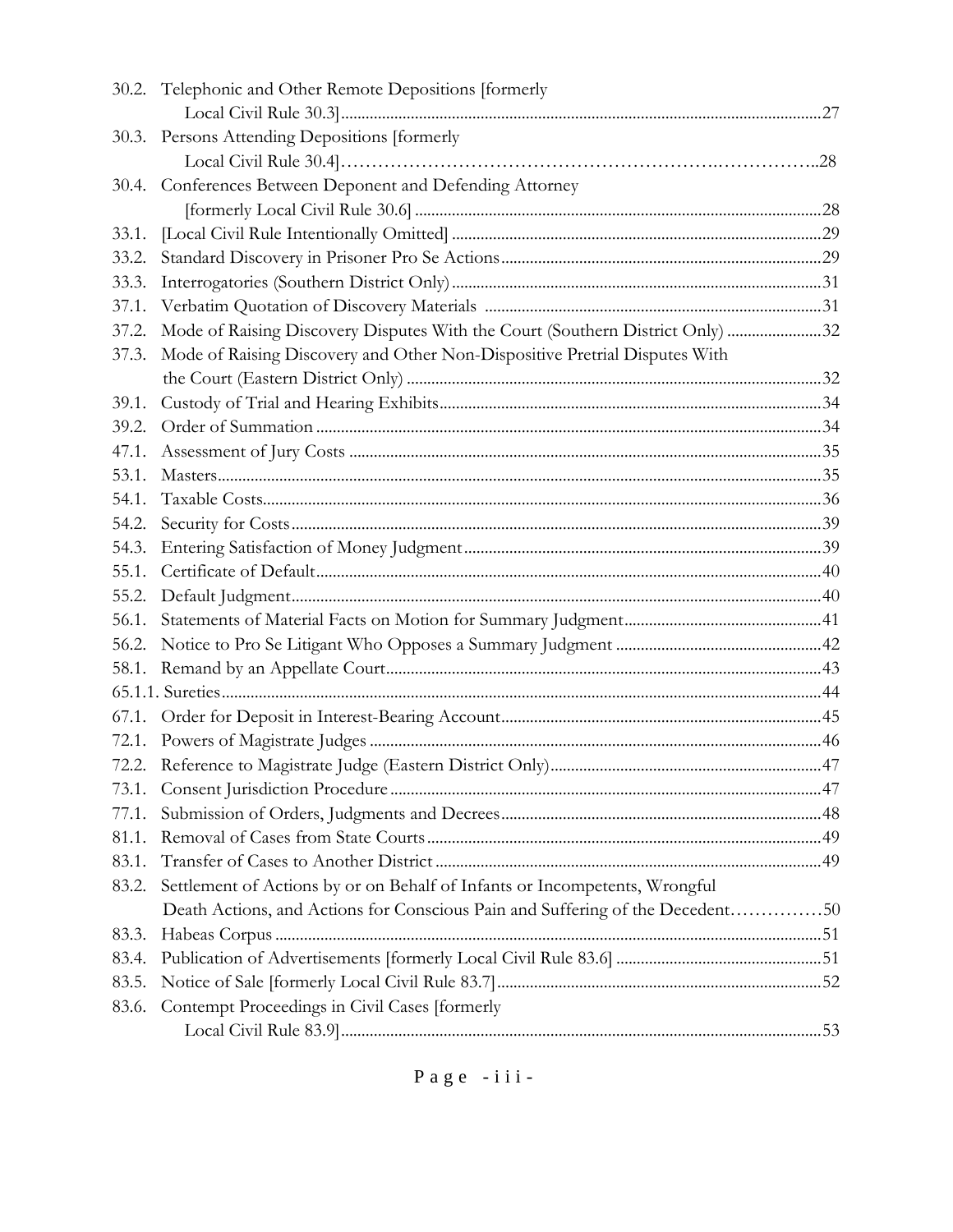| 83.7. Court-Annexed Arbitration (Eastern District Only)       |  |
|---------------------------------------------------------------|--|
|                                                               |  |
| 83.8. Court-Annexed Mediation (Eastern District Only)         |  |
|                                                               |  |
| 83.9. Alternative Dispute Resolution (Southern District Only) |  |
|                                                               |  |

# LOCAL ADMIRALTY AND MARITIME RULES

# **LOCAL CRIMINAL RULES**

# RULES FOR THE DIVISION OF BUSINESS AMONG DISTRICT JUDGES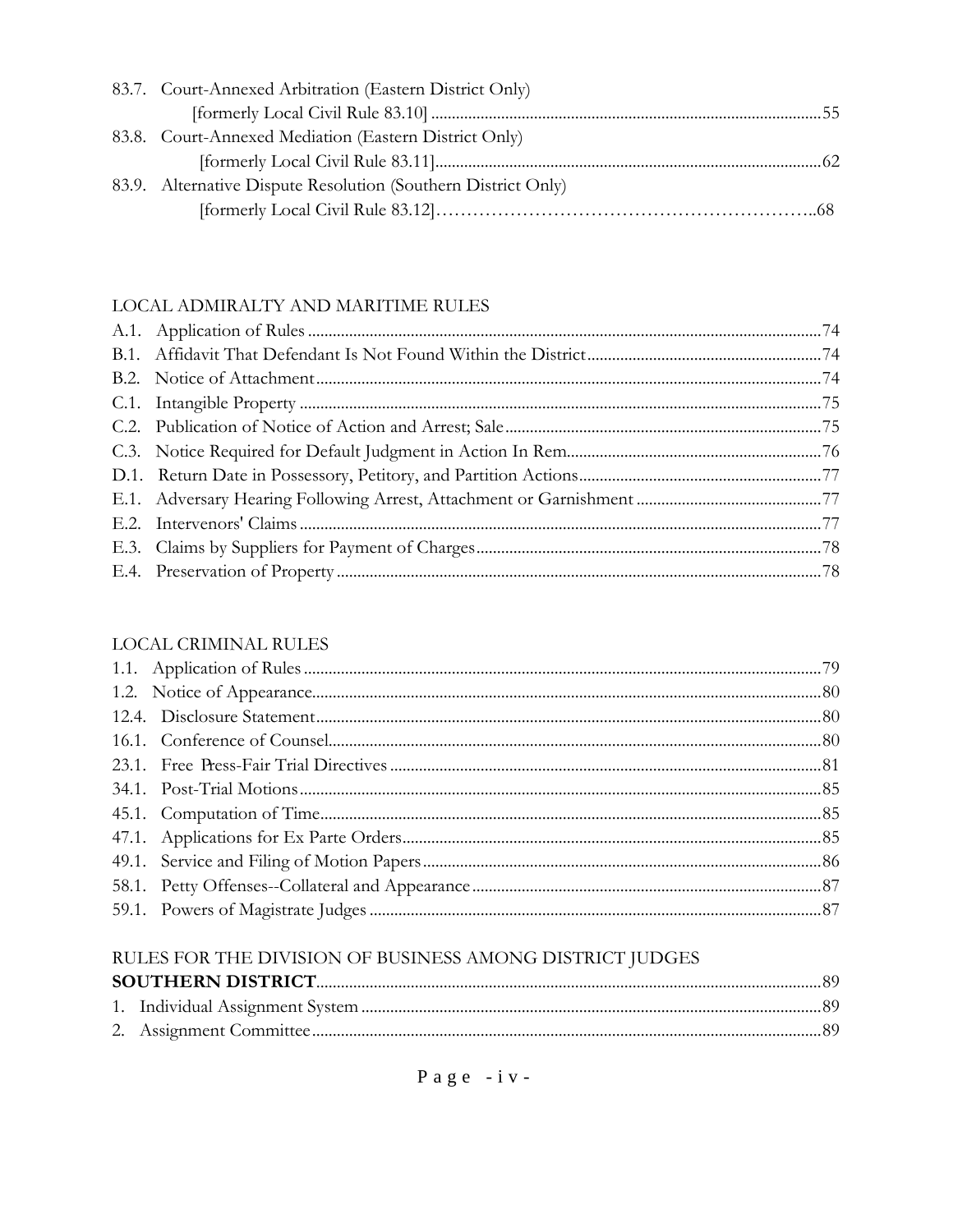| 3.  |                                                                                |  |
|-----|--------------------------------------------------------------------------------|--|
| 4.  |                                                                                |  |
| 5.  |                                                                                |  |
| 6.  |                                                                                |  |
|     |                                                                                |  |
| 8.  |                                                                                |  |
| 9.  |                                                                                |  |
| 10. |                                                                                |  |
| 11. |                                                                                |  |
| 12. |                                                                                |  |
| 13. |                                                                                |  |
| 14. |                                                                                |  |
| 15. |                                                                                |  |
| 16. |                                                                                |  |
| 17. | Transfer of Cases Because of a Judges's Death, Resignation, Prolonged Illness, |  |
|     |                                                                                |  |
| 18. |                                                                                |  |
| 19. |                                                                                |  |
| 20. |                                                                                |  |
| 21. | Social Security Actions, Prisoner Civil Rights Actions and Habeas Corpus       |  |
|     |                                                                                |  |
| 22. |                                                                                |  |

|  | 50.1 Categories and Classification of Cases; Information on Cases and Parties103 |  |
|--|----------------------------------------------------------------------------------|--|
|  |                                                                                  |  |
|  |                                                                                  |  |
|  |                                                                                  |  |
|  |                                                                                  |  |
|  |                                                                                  |  |
|  |                                                                                  |  |
|  |                                                                                  |  |
|  |                                                                                  |  |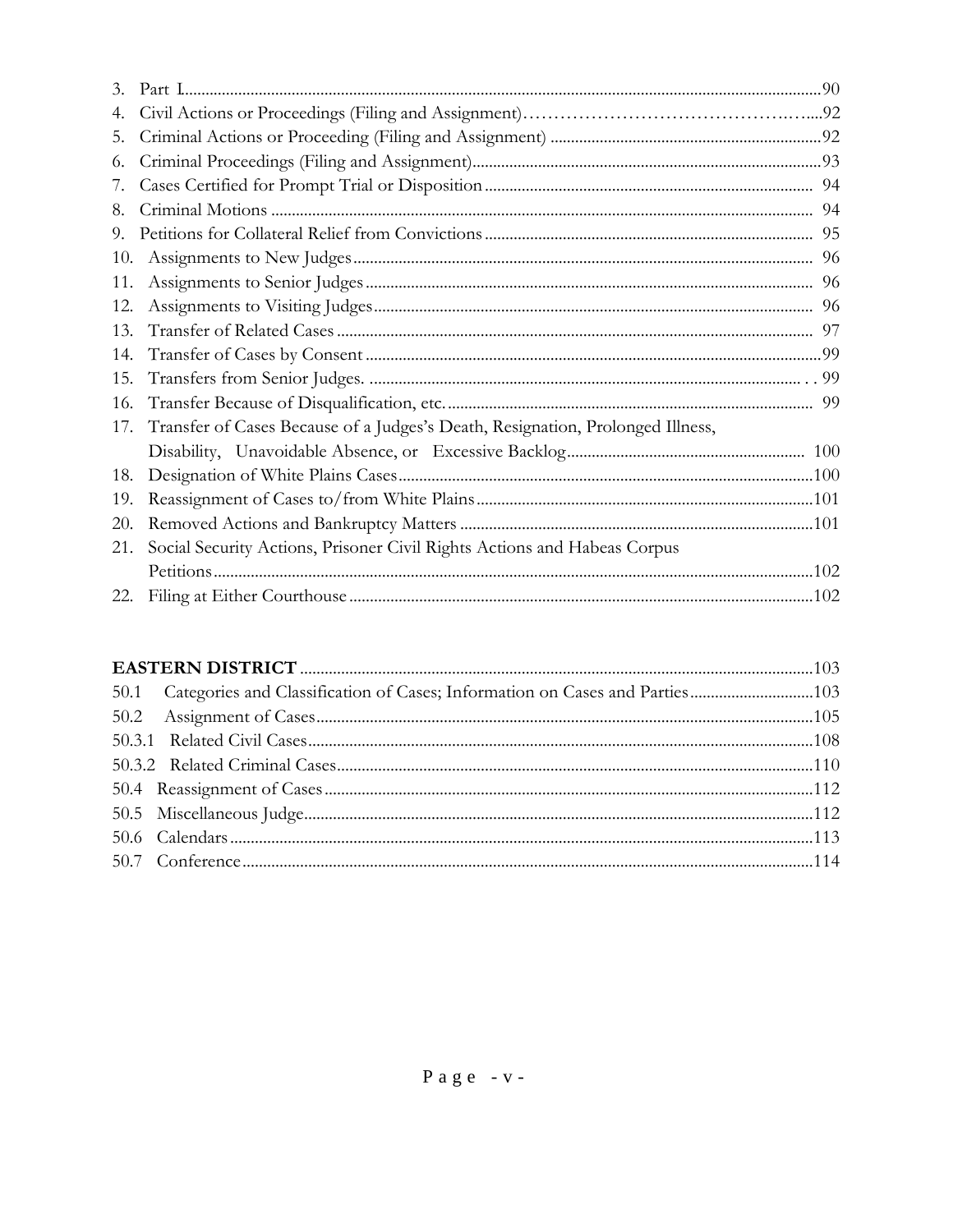# **JOINT LOCAL CIVIL RULES UNITED STATES DISTRICT COURTS FOR THE SOUTHERN AND EASTERN DISTRICTS OF NEW YORK**

# **Local Civil Rule 1.1. Application of Rules**

These Local Civil Rules apply in all civil actions and proceedings governed by the Federal Rules

of Civil Procedure.

#### **COMMITTEE NOTE**

The Committee recommends that Local Civil Rule 1.1 be reworded in order to make clear that the Local Civil Rules apply in all civil actions and proceedings governed by the Federal Rules of Civil Procedure.

## **Local Civil Rule 1.2. Night Depository**

A night depository with an automatic date stamp shall be maintained by the Clerk of the Southern District in the Pearl Street Courthouse and by the Clerk of the Eastern District in the Brooklyn Courthouse. After regular business hours, papers for the District Court only may be deposited in the night depository. Such papers will be considered as having been filed in the District Court as of the date stamped thereon, which shall be deemed presumptively correct.

## **COMMITTEE NOTE**

The Committee believes that it is unnecessary to have a Local Rule dealing with the hours of opening of the Clerk's Office, which are best set forth in the websites of the respective Courts. Because the Advisory Committee note to the 2009 amendment to Fed. R. Civ. P. 6(a)(4) indicates that a local rule is necessary to authorize the use of night depositories, the Joint Committee recommends the retention of the portion of Local Civil Rule 1.2 dealing with night depositories.

# **Local Civil Rule 1.3. Admission to the Bar**

(a) A member in good standing of the bar of the State of New York, or a member in good standing of the bar of the United States District Court in Connecticut or Vermont and of the bar of the State in which such district court is located, provided such district court by its rule extends a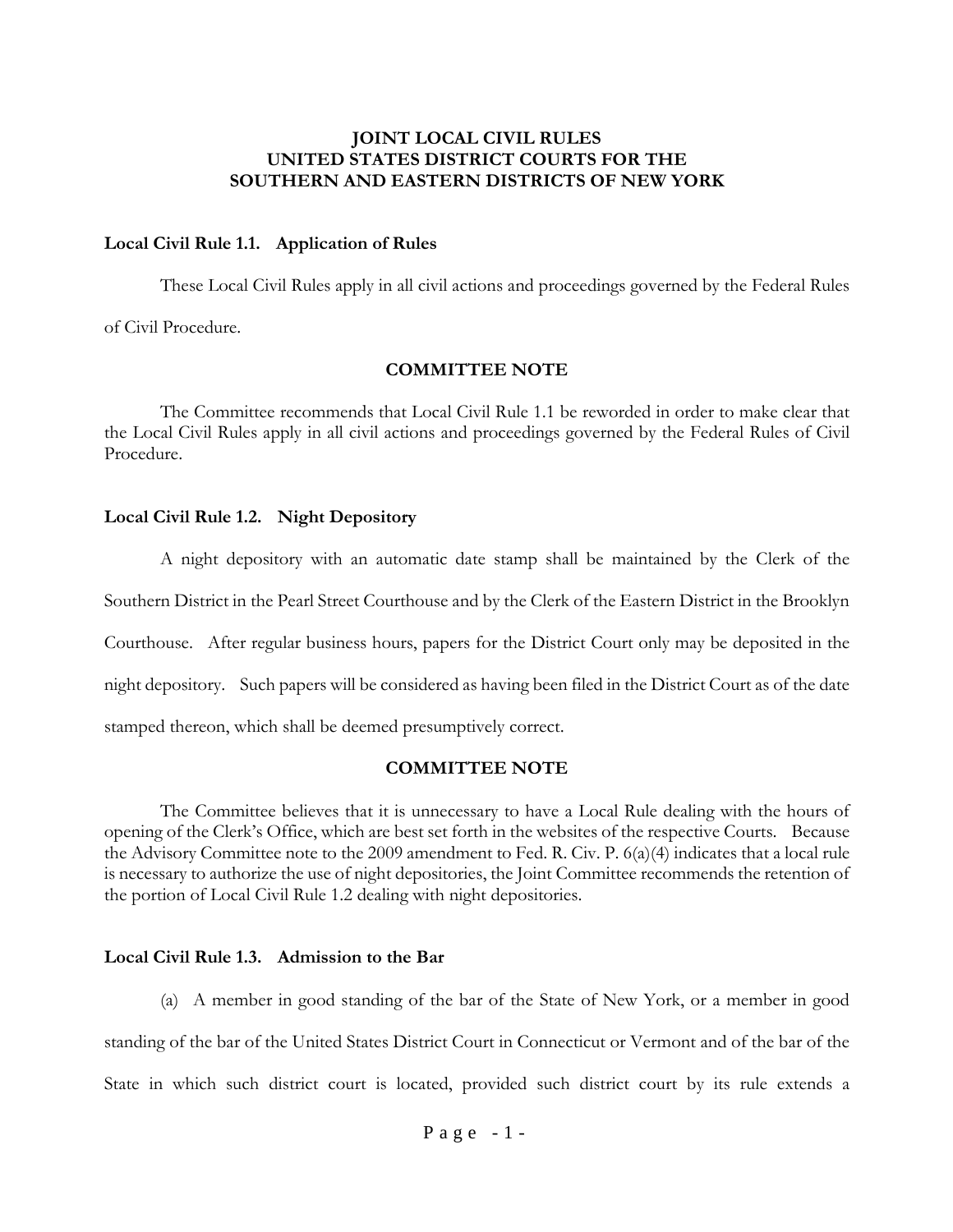corresponding privilege to members of the bar of this Court, may be admitted to practice in this Court on compliance with the following provisions:

In the first instance, each applicant for admission is required to file an application for admission in electronic form on the Court's Web site. This one application will be utilized both to admit and then to provide the applicant to the bar of this Court with a password and login for use on the Court's Electronic Case Filing (ECF) system. The applicant shall adhere to all applicable rules of admission.

The applicant shall (a) complete the application on-line, (b) submit the application electronically, (c) print and sign a copy of the application, and (d) file the printed application and fee with the Clerk, together with a certificate(s) of good standing and a supporting affidavit(s).

After submitting the application in electronic form, each applicant for admission shall file with the Clerk, at least ten (10) days prior to hearing (unless, for good cause shown, the Judge shall shorten the time), the signed paper copy of the verified written petition for admission stating: (1) applicant's residence and office address; (2) the time when, and courts where, admitted; (3) applicant's legal training and experience; (4) whether applicant has ever been held in contempt of court, and, if so, the nature of the contempt and the final disposition thereof; (5) whether applicant has ever been censured, suspended, disbarred or denied admission or readmission by any court, and, if so, the facts and circumstances connected therewith; (6) that applicant has read and is familiar with (a) the provisions of the Judicial Code (Title 28, U.S.C.) which pertain to the jurisdiction of, and practice in, the United States District Courts; (b) the Federal Rules of Civil Procedure; (c) the Federal Rules of Criminal Procedure; (d) the Federal Rules of Evidence; (e) the Local Rules of the United States District Courts for the Southern and Eastern Districts of New York; and (f) the New York State Rules of Professional Conduct as adopted from time to time by the Appellate Divisions of the State of New York; and (7) that applicant will faithfully adhere to all rules applicable to applicant's conduct in connection with any activities in this Court.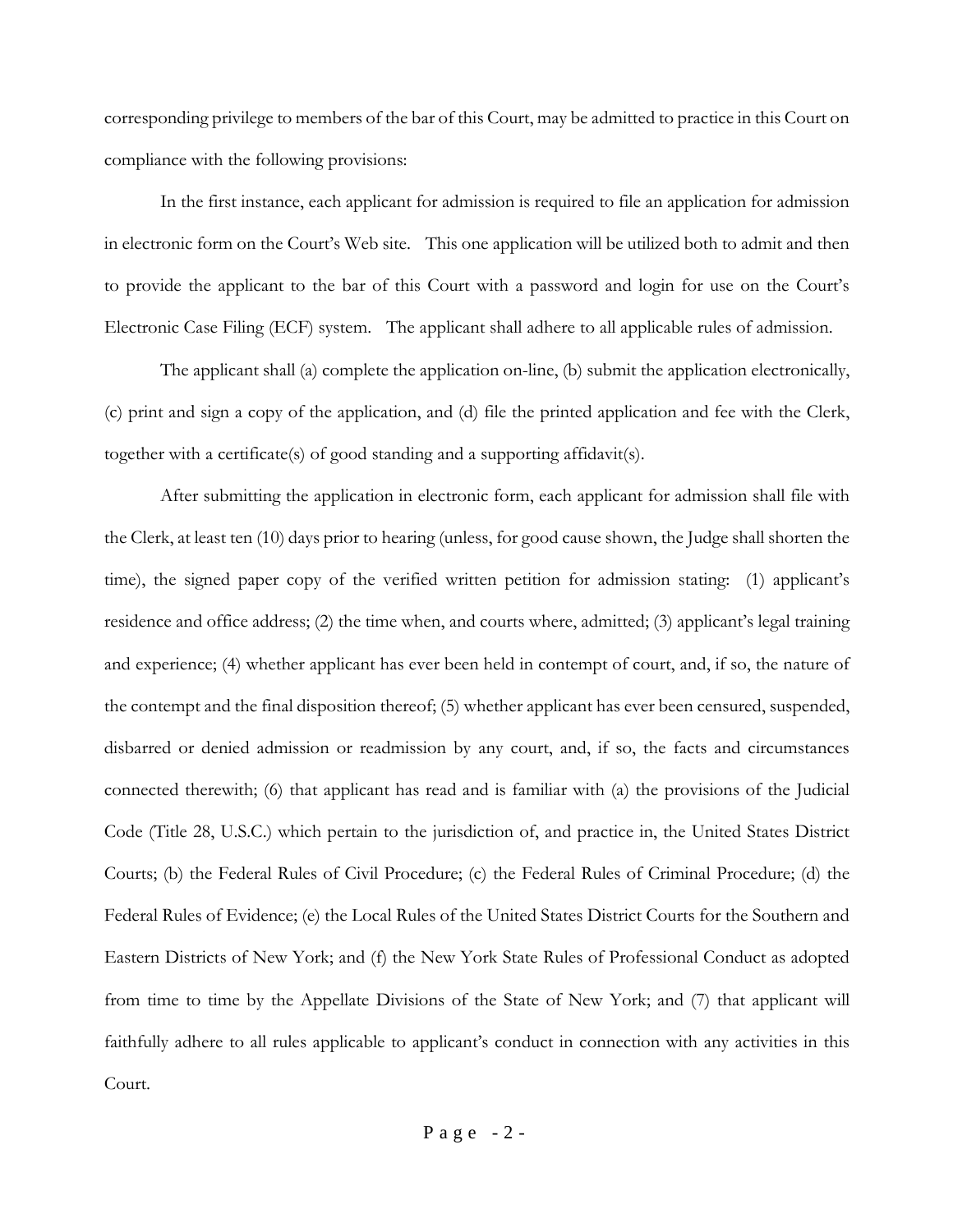The petition shall be accompanied by a certificate of the clerk of the court for each of the states in which the applicant is a member of the bar, which has been issued within thirty (30) days of filing and states that the applicant is a member in good standing of the bar of that state court. The petition shall also be accompanied by an affidavit of an attorney of this Court who has known the applicant for at least one year, stating when the affiant was admitted to practice in this Court, how long and under what circumstances the attorney has known the applicant, and what the attorney knows of the applicant's character and experience at the bar. Such petition shall be placed at the head of the calendar and, on the call thereof, the attorney whose affidavit accompanied the petition shall personally move the admission of the applicant. If the petition is granted, the applicant shall take the oath of office and sign the roll of attorneys.

A member of the bar of the state of New York, Connecticut, or Vermont who has been admitted to the bar of this Court pursuant to this subsection and who thereafter voluntarily resigns from membership in the bar of the state pursuant to which he was admitted to the bar of this Court, and who does not within 30 days of that voluntary resignation file an affidavit with the Clerk of this Court indicating that such person remains eligible to be admitted to the bar of this Court pursuant to other provisions of this subsection (such as because he is still a member of the bar of another eligible state and, where applicable, a corresponding district court), shall be deemed to have voluntarily resigned from the bar of this Court as of the same date the member resigned from the bar of the underlying state, provided that such resignation shall not be deemed to deprive this Court of jurisdiction to impose discipline on this person, pursuant to Rule 1.5 infra, for conduct preceding the date of such resignation.

(b) A member in good standing of the bar of either the Southern or Eastern District of New York may be admitted to the bar of the other district without formal application (1) upon filing in that district a certificate of the Clerk of the United States District Court for the district in which the applicant is a member of the bar, which has been issued within thirty (30) days of filing and states that the applicant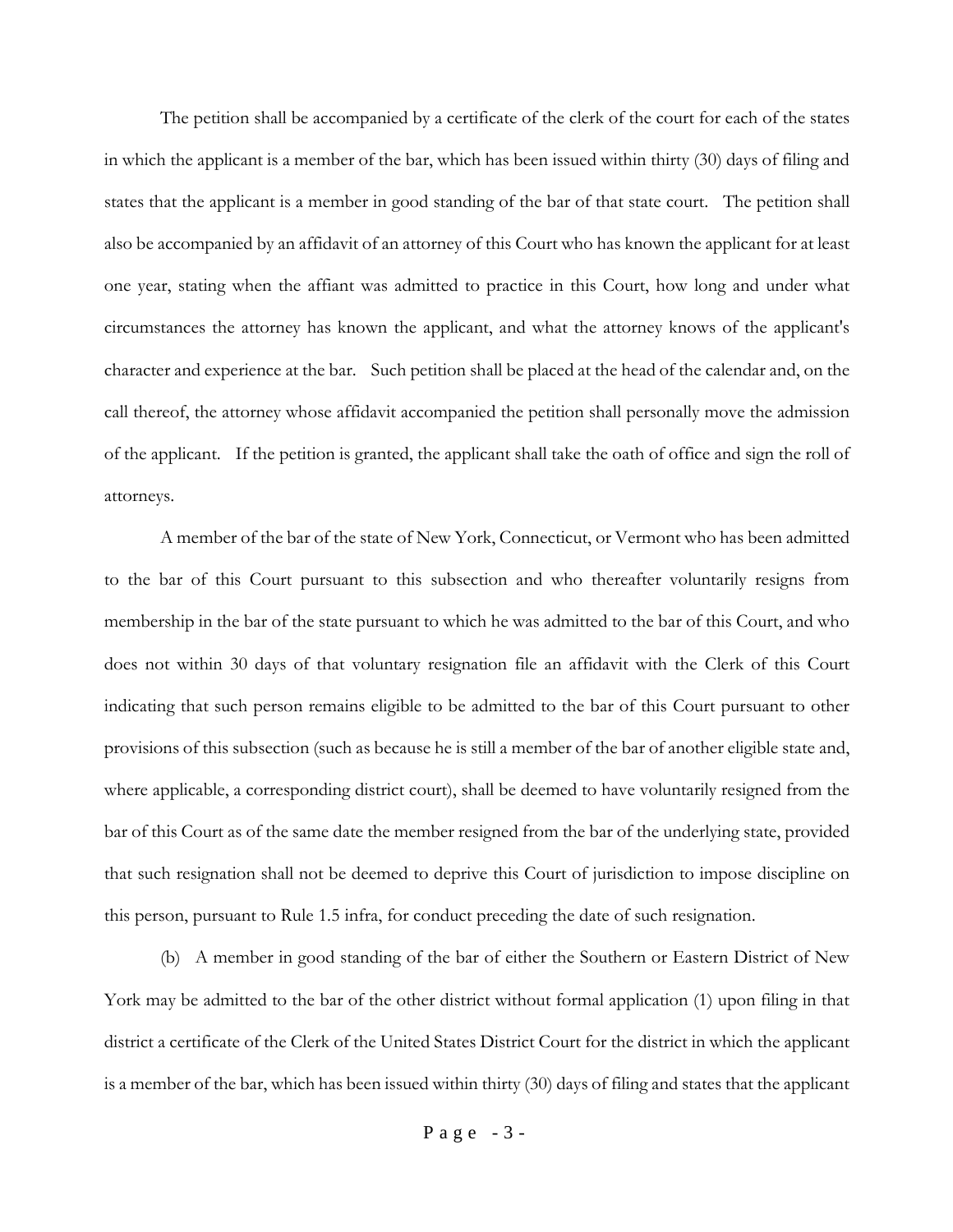is a member in good standing of the bar of that Court and (2) upon taking the oath of office, signing the roll of attorneys of that district, and paying the fee required in that district.

(c) A member in good standing of the bar of any state or of any United States District Court may be permitted to argue or try a particular case in whole or in part as counsel or advocate, upon motion (which may be made by the applicant) and upon filing with the Clerk of the District Court a certificate of the court for each of the states in which the applicant is a member of the bar, which has been issued within thirty (30) days of filing and states that the applicant is a member in good standing of the bar of that state court. Only an attorney who has been so admitted or who is a member of the bar of this Court may enter appearances for parties, sign stipulations or receive payments upon judgments, decrees or orders.

(d) If an attorney who is a member of the bar of this Court, or who has been authorized to appear in a case in this Court, changes his or her residence or office address, the attorney shall immediately notify the Clerk of the Court, in addition to serving and filing a notice of change of address in each pending case in which the attorney has appeared.

#### **COMMITTEE NOTE**

The Committee recommends that Local Civil Rule 1.3(c) be amended to clarify that a motion for admission pro hac vice may be made by the applicant, and does not need to be made by a member of the Court's bar. This is a logical corollary of the fact that the Southern and Eastern Districts no longer require that attorneys admitted pro hac vice be associated with local counsel who are members of the Court's bar.

#### **Local Civil Rule 1.4. Withdrawal or Displacement of Attorney of Record**

An attorney who has appeared as attorney of record for a party may be relieved or displaced only by order of the Court and may not withdraw from a case without leave of the Court granted by order. Such an order may be granted only upon a showing by affidavit or otherwise of satisfactory reasons for withdrawal or displacement and the posture of the case, including its position, if any, on the calendar, and whether or not the attorney is asserting a retaining or charging lien. All applications to withdraw must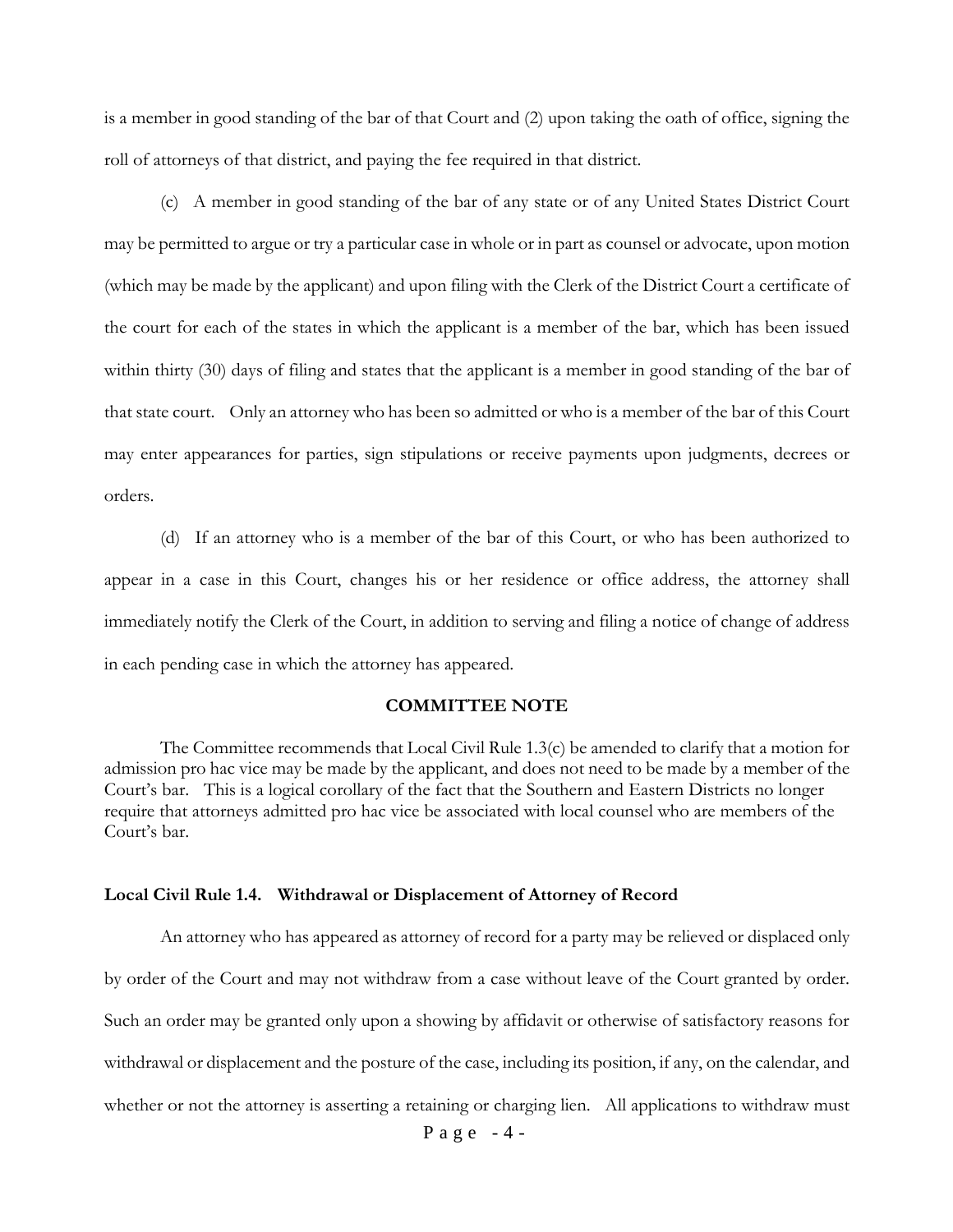be served upon the client and (unless excused by the Court) upon all other parties.

#### **COMMITTEE NOTE**

The Committee recommends that Local Civil Rule 1.4 be amended to require that the affidavit in support of a motion to withdraw state whether or not a retaining or charging lien is being asserted, and to clarify that all applications to withdraw must be served upon the client and (unless excused by the Court) upon all other parties. This is not meant to preclude the Court from permitting the reasons for withdrawal to be stated in camera and under seal in an appropriate case. It is also not meant to preclude substitution of counsel by a stipulation which has been signed by counsel, the counsel's client, and all other parties, and which has been so ordered by the Court.

#### **Local Civil Rule 1.5. Discipline of Attorneys**

(a) Committee on Grievances. The Chief Judge shall appoint a committee of the Board of Judges known as the Committee on Grievances, which under the direction of the Chief Judge shall have charge of all matters relating to the discipline of attorneys. The Chief Judge shall appoint a panel of attorneys who are members of the bar of this Court to advise or assist the Committee on Grievances. At the direction of the Committee on Grievances or its chair, members of this panel of attorneys may investigate complaints, may prepare and support statements of charges, or may serve as members of hearing panels.

(b) Grounds for Discipline or Other Relief. Discipline or other relief, of the types set forth in paragraph (c) below, may be imposed, by the Committee on Grievances, after notice and opportunity to respond as set forth in paragraph (d) below, if any of the following grounds is found by clear and convincing evidence:

(1) Any member of the bar of this Court has been convicted of a felony or misdemeanor in any federal court, or in a court of any state or territory.

(2) Any member of the bar of this Court has been disciplined by any federal court or by a court of any state or territory.

Page  $-5$  -(3) Any member of the bar of this Court has resigned from the bar of any federal court or of a court of any state or territory while an investigation into allegations of misconduct by the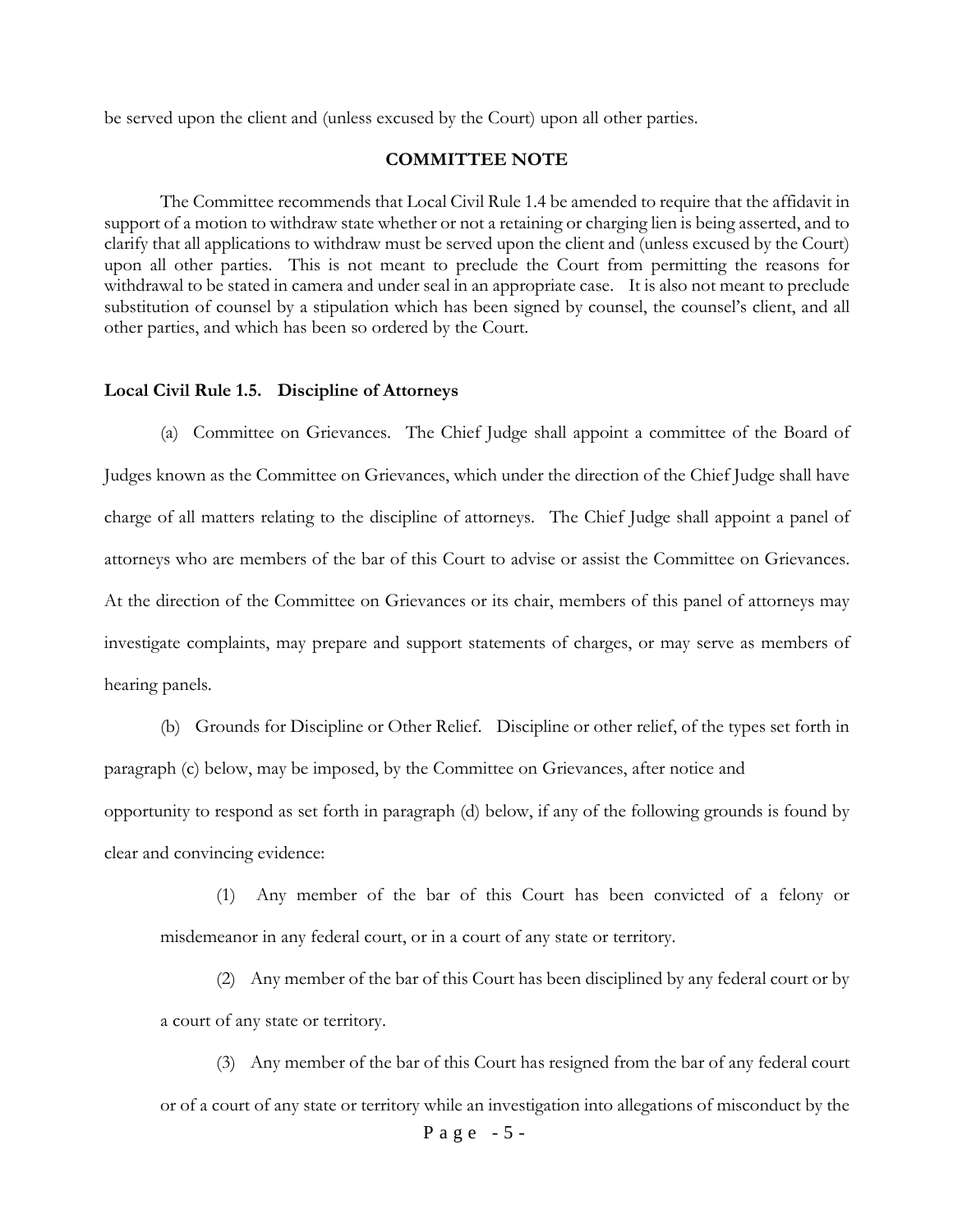attorney was pending.

(4) Any member of the bar of this Court has an infirmity which prevents the attorney from engaging in the practice of law.

(5) In connection with activities in this Court, any attorney is found to have engaged in conduct violative of the New York State Rules of Professional Conduct as adopted from time to time by the Appellate Divisions of the State of New York. In interpreting the Code, in the absence of binding authority from the United States Supreme Court or the United States Court of Appeals for the Second Circuit, this Court, in the interests of comity and predictability, will give due regard to decisions of the New York Court of Appeals and other New York State courts, absent significant federal interests.

(6) Any attorney not a member of the bar of this Court has appeared at the bar of this Court without permission to do so.

(c) Types of Discipline or Other Relief.

(1) In the case of an attorney admitted to the bar of this Court, discipline imposed pursuant to paragraph  $(b)(1)$ ,  $(b)(2)$ ,  $(b)(3)$ , or  $(b)(5)$  above may consist of a letter of reprimand or admonition, censure, suspension, or an order striking the name of the attorney from the roll of attorneys admitted to the bar of this Court.

(2) In the case of an attorney not admitted to the bar of this Court, discipline imposed pursuant to paragraph (b)(5) or (b)(6) above may consist of a letter of reprimand or admonition, censure, or an order precluding the attorney from again appearing at the bar of this Court.

(3) Relief required pursuant to paragraph (b)(4) above shall consist of suspending the attorney from practice before this Court.

(d) Procedure.

(1) If it appears that there exists a ground for discipline set forth in paragraph  $(b)(1)$ ,

Page  $-6$  -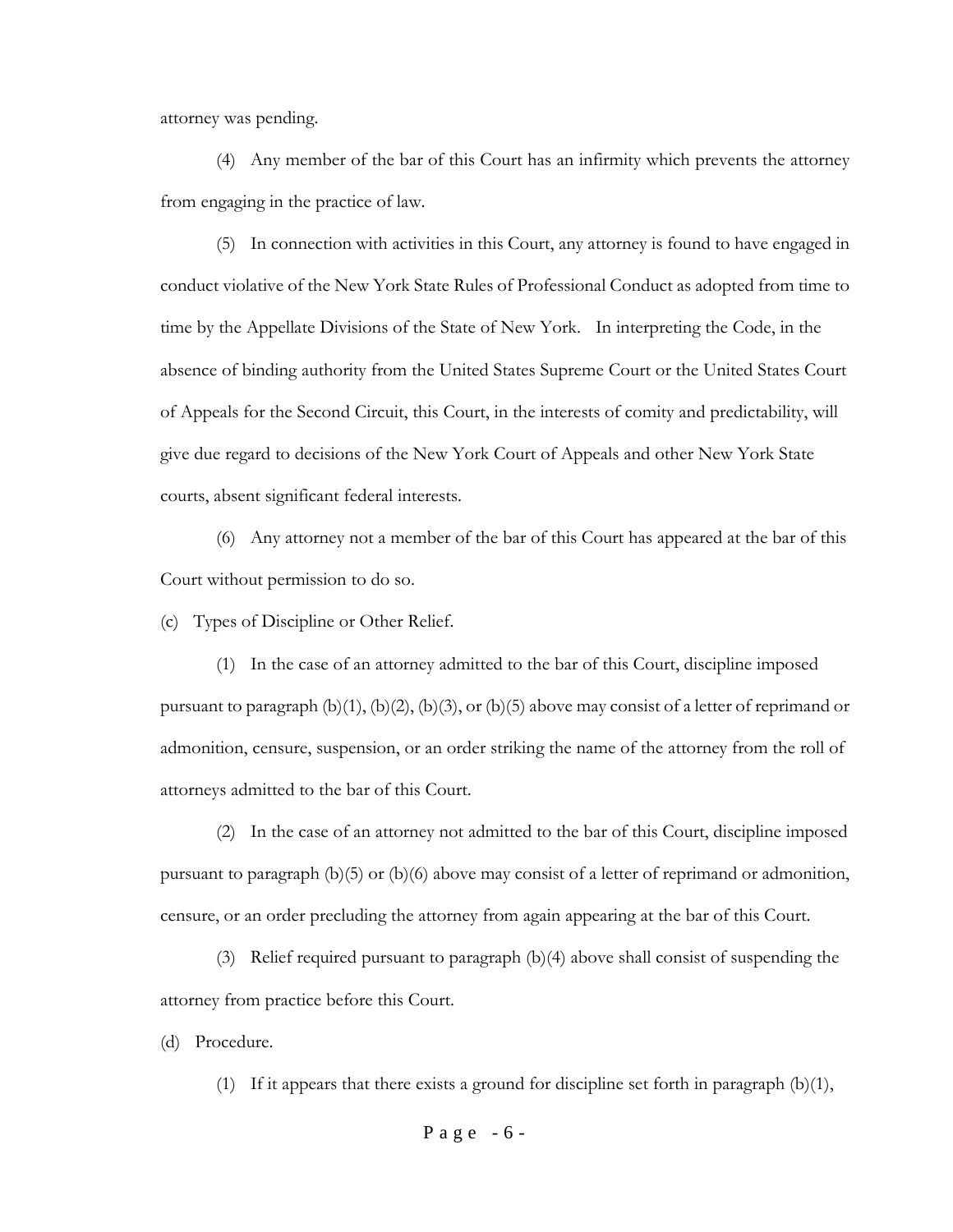(b)(2), or (b)(3), notice thereof shall be served by the Committee on Grievances upon the attorney concerned by first class mail, directed to the address of the attorney as shown on the rolls of this Court and to the last known address of the attorney (if any) as shown in the complaint and any materials submitted therewith. Service shall be deemed complete upon mailing in accordance with the provisions of this paragraph.

In all cases in which any federal court or a court of any state or territory has entered an order disbarring or censuring an attorney or suspending the attorney from practice, whether or not on consent, the notice shall be served together with an order by the Clerk of this Court, to become effective twenty-four days after the date of service upon the attorney, disbarring or censuring the attorney or suspending the attorney from practice in this Court upon terms and conditions comparable to those set forth by the other court of record. In all cases in which an attorney has resigned from the bar of any federal court or of a court of any state or territory while an investigation into allegations of misconduct by the attorney was pending, even if the attorney remains admitted to the bar of any other court, the notice shall be served together with an order entered by the Clerk for this Court, to become effective twenty-four days after the date of service upon the attorney, deeming the attorney to have resigned from the bar of this Court. Within twenty days of the date of service of either order, the attorney may file a motion for modification or revocation of the order. Any such motion shall set forth with specificity the facts and principles relied upon by the attorney as showing cause why a different disposition should be ordered by this Court. The timely filing of such a motion will stay the effectiveness of the order until further order by this Court. If good cause is shown to hold an evidentiary hearing, the Committee on Grievances may direct such a hearing pursuant to paragraph (d)(4) below. If good cause is not shown to hold an evidentiary hearing, the Committee on Grievances may proceed to impose discipline or to take such other action as justice and this rule may require. If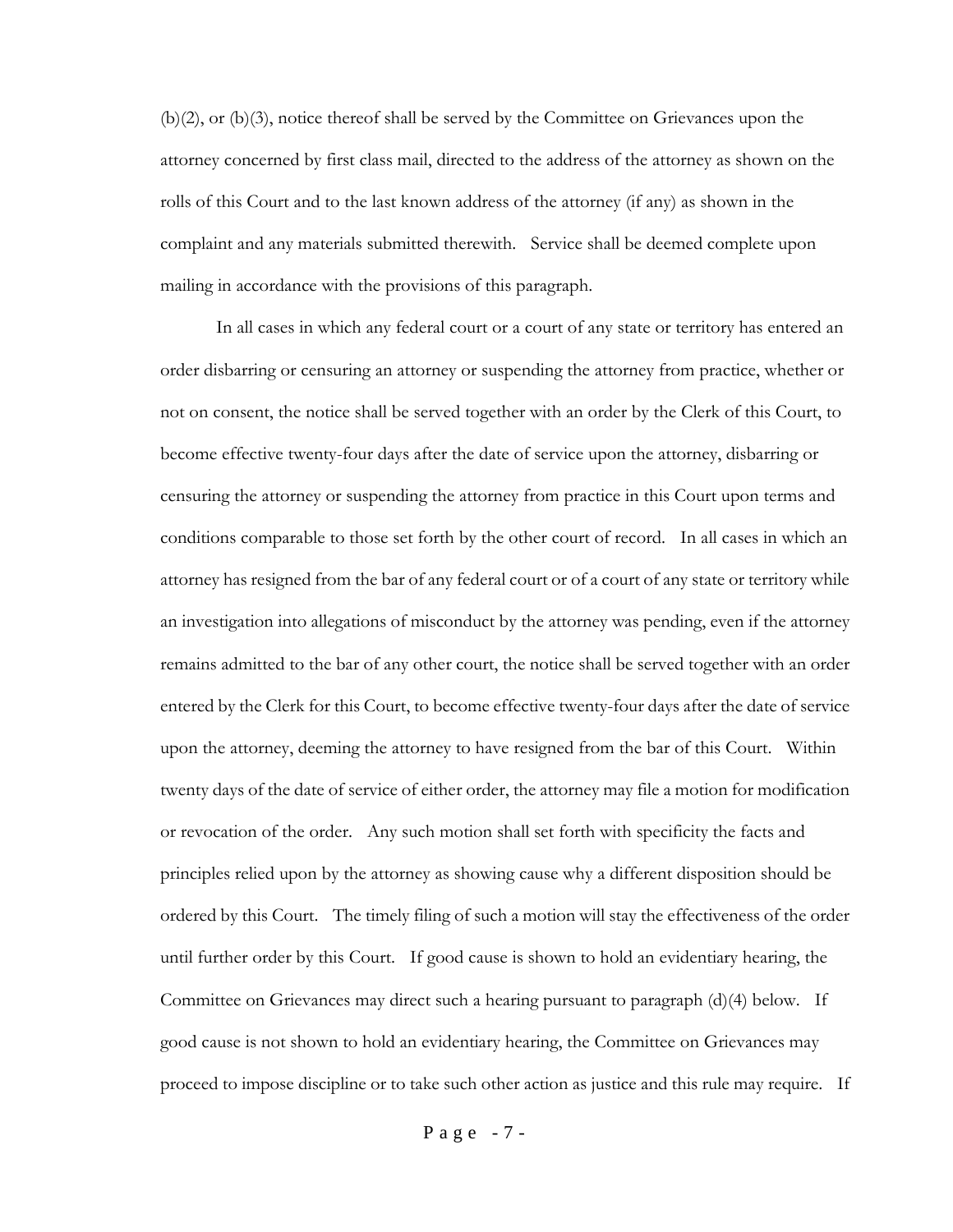an evidentiary hearing is held, the Committee may direct such interim relief pending the hearing as justice may require.

In all other cases, the notice shall be served together with an order by the Committee on Grievances directing the attorney to show cause in writing why discipline should not be imposed. If the attorney fails to respond in writing to the order to show cause, or if the response fails to show good cause to hold an evidentiary hearing, the Committee on Grievances may proceed to impose discipline or to take such other action as justice and this rule may require. If good cause is shown to hold an evidentiary hearing, the Committee on Grievances may direct such a hearing pursuant to paragraph (d)(4) below. If an evidentiary hearing is held, the Committee may direct such interim relief pending the hearing as justice may require.

(2) In the case of a ground for discipline set forth in paragraph  $(b)(2)$  or  $(b)(3)$  above, discipline may be imposed unless the attorney concerned establishes by clear and convincing evidence (i) that there was such an infirmity of proof of misconduct by the attorney as to give rise to the clear conviction that this Court could not consistent with its duty accept as final the conclusion of the other court, or (ii) that the procedure resulting in the investigation or discipline of the attorney by the other court was so lacking in notice or opportunity to be heard as to constitute a deprivation of due process, or (iii) that the imposition of discipline by this Court would result in grave injustice.

(3) Complaints in writing alleging any ground for discipline or other relief set forth in paragraph (b) above shall be directed to the Chief Judge, who shall refer such complaints to the Committee on Grievances. The Committee on Grievances, by its chair, may designate an attorney, who may be selected from the panel of attorneys established pursuant to paragraph (a) above, to investigate the complaint, if it deems investigation necessary or warranted, and to prepare a statement of charges, if the Committee deems that necessary or warranted.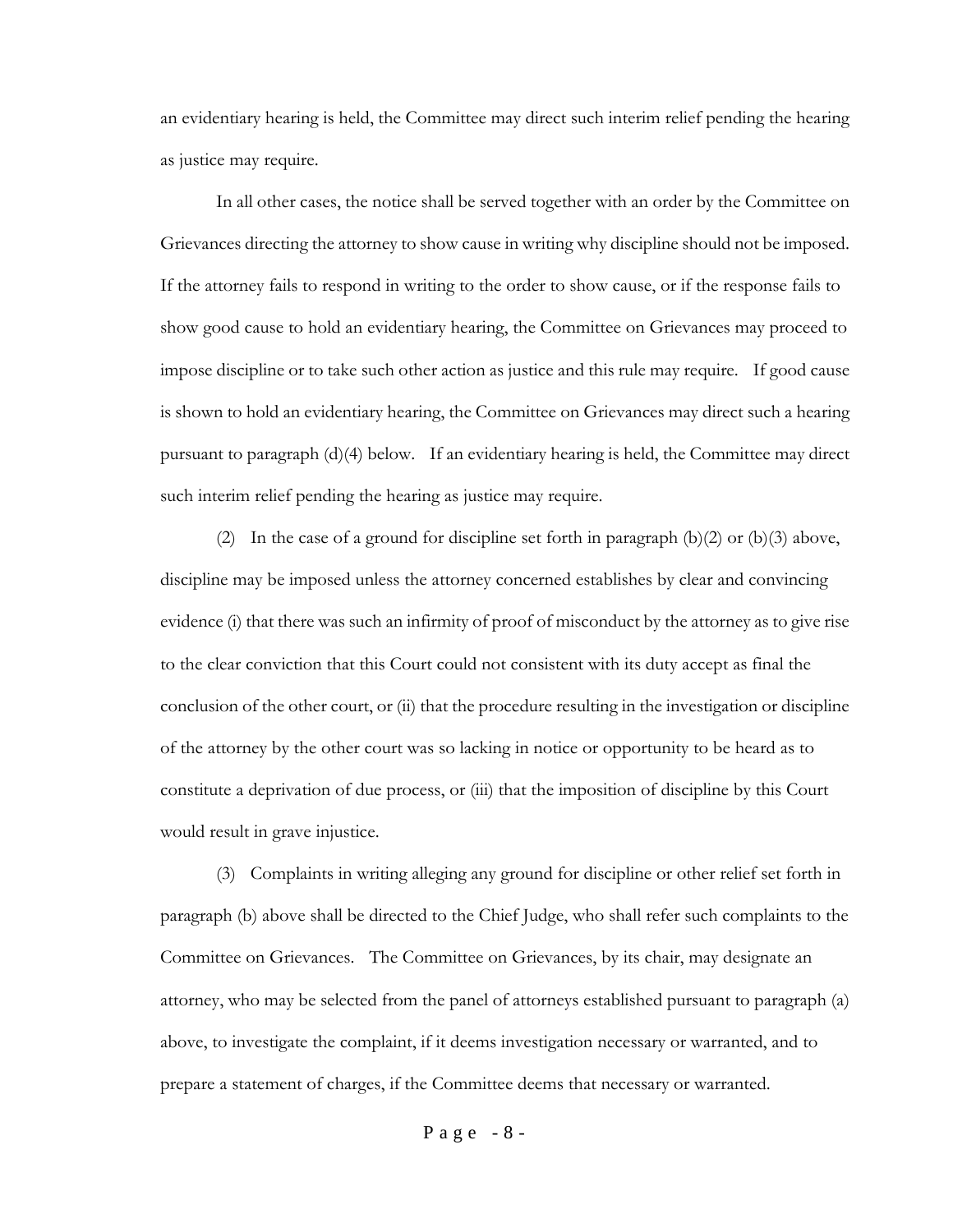Complaints, and any files based on them, shall be treated as confidential unless otherwise ordered by the Chief Judge for good cause shown.

(4) A statement of charges alleging a ground for discipline or other relief set forth in paragraph  $(b)(4)$ ,  $(b)(5)$ , or  $(b)(6)$  shall be served upon the attorney concerned by certified mail, return receipt requested, directed to the address of the attorney as shown on the rolls of this Court and to the last known address of the attorney (if any) as shown in the complaint and any materials submitted therewith, together with an order by the Committee on Grievances directing the attorney to show cause in writing why discipline or other relief should not be imposed. Upon the respondent attorney's answer to the charges the matter will be designated by the Committee on Grievances for a prompt evidentiary hearing before a Magistrate Judge of the Court or before a panel of three attorneys, who may be selected from the panel of attorneys established pursuant to paragraph (a) above. The Magistrate Judge or panel of attorneys conducting the hearing may grant such pre-hearing discovery as they determine to be necessary, shall hear witnesses called by the attorney supporting the charges and by the respondent attorney, and may consider such other evidence included in the record of the hearing as they deem relevant and material. The Magistrate Judge or panel of attorneys conducting the hearing shall report their findings and recommendations in writing to the Committee on Grievances and shall serve them upon the respondent attorney and the attorney supporting the charges. After affording the respondent attorney and the attorney supporting the charges an opportunity to respond in writing to such report, or if no timely answer is made by the respondent attorney, or if the Committee on Grievances determines that the answer raises no issue requiring a hearing, the Committee on Grievances may proceed to impose discipline or to take such action as justice and this rule may require.

(e) Reinstatement. Any attorney who has been suspended or precluded from appearing in this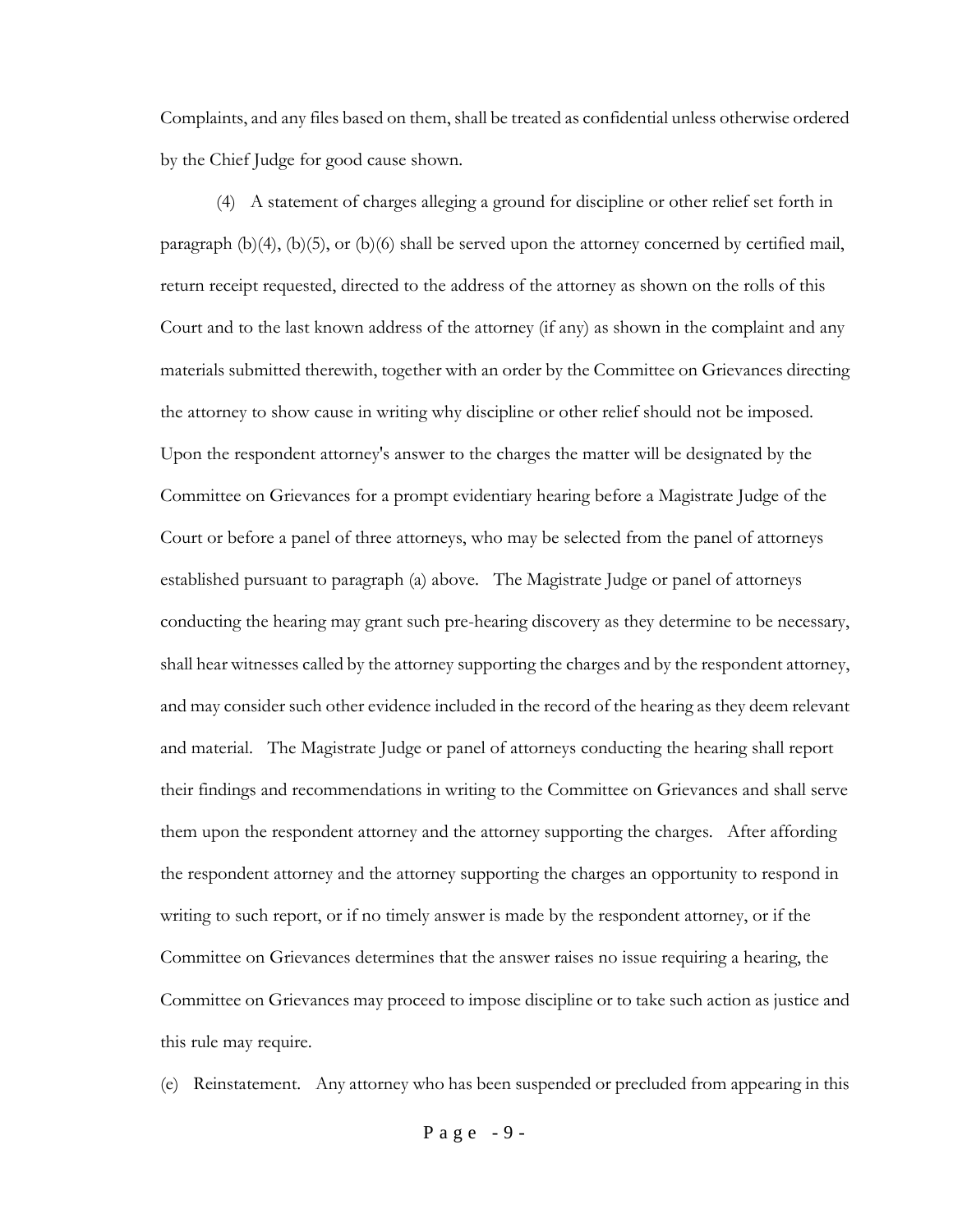Court or whose name has been struck from the roll of the members of the bar of this Court may apply in writing to the Chief Judge, for good cause shown, for the lifting of the suspension or preclusion or for reinstatement to the rolls. The Chief Judge shall refer such application to the Committee on Grievances. The Committee on Grievances may refer the application to a Magistrate Judge or hearing panel of attorneys (who may be the same Magistrate Judge or panel of attorneys who previously heard the matter) for findings and recommendations, or may act upon the application without making such a referral. Absent extraordinary circumstances, no such application will be granted unless the attorney seeking reinstatement meets the requirements for admission set forth in Local Civil Rule 1.3(a).

(f) Remedies for Misconduct. The remedies provided by this rule are in addition to the remedies available to individual District Judges and Magistrate Judges under applicable law with respect to lawyers appearing before them. Individual District Judges and Magistrate Judges may also refer any matter to the Chief Judge for referral to the Committee on Grievances to consider the imposition of discipline or other relief pursuant to this rule.

(g) Notice to Other Courts. When an attorney is known to be admitted to practice in the court of any state or territory, or in any other federal court, and has been convicted of any crime or disbarred, precluded from appearing, suspended or censured in this court, the Clerk shall send to such other court or courts a certified or electronic copy of the judgment of conviction or order of disbarment, preclusion, suspension or censure, a certified or electronic copy of the Court's opinion, if any, and a statement of the attorney's last known office and residence address.

# **COMMITTEE NOTE**

Because Local Civil Rule 1.5 has been the subject of a recent review by the Courts, the Committee has not proposed any substantive changes therein. An amendment is recommended to Local Civil Rule 1.5(g) to recognize the fact that today the Clerks of the Courts often give notice of disciplinary actions to other courts by electronic means.

 $P$  a g e  $-10$  -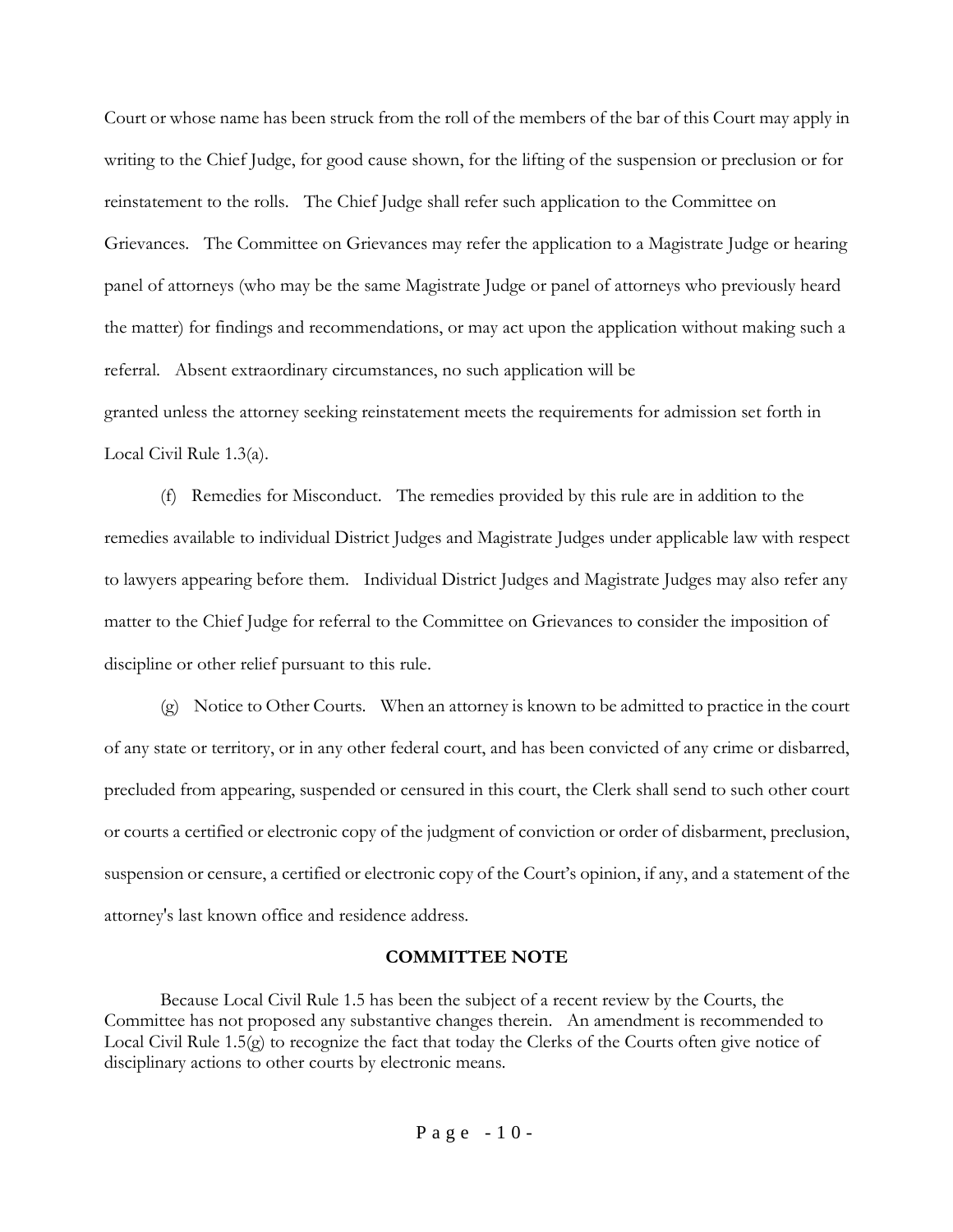## **Local Civil Rule 1.6. Duty of Attorneys in Related Cases**

- (a) It shall be the continuing duty of each attorney appearing in any civil or criminal case to bring promptly to the attention of the Court all facts which said attorney believes are relevant to a determination that said case and one or more pending civil or criminal cases should be heard by the same Judge, in order to avoid unnecessary duplication of judicial effort. As soon as the attorney becomes aware of such relationship, said attorney shall notify the Judges to whom the cases have been assigned.
- (b) If counsel fails to comply with Local Civil Rule 1.6(a), the Court may assess reasonable costs directly against counsel whose action has obstructed the effective administration of the Court's business.

## **COMMITTEE NOTE**

The Committee recommends that Local Civil Rule 1.6(a) be amended to provide simply that notification must be given to the Judges to whom the case has been assigned.

#### **Local Civil Rule 1.7. Fees of Court Clerks and Reporters**

- (a) The Clerk shall not be required to render any service for which a fee is prescribed by statute or by the Judicial Conference of the United States unless the fee for the particular service is paid to the Clerk in advance or the Court orders otherwise.
- (b) Every attorney appearing in any proceeding who orders a transcript of any trial, hearing, or any other proceeding, is obligated to pay the cost thereof to the court reporters of the Court upon rendition of the invoice unless at the time of such order, the attorney, in writing, advises the court reporter that only the client is obligated to pay.

# **COMMITTEE NOTE**

Local Civil Rule 1.7(a) serves a useful purpose in light of 28 U.S.C. § 1914(c), which provides that "[e]ach district court by rule or standing order may require advance payment of fees."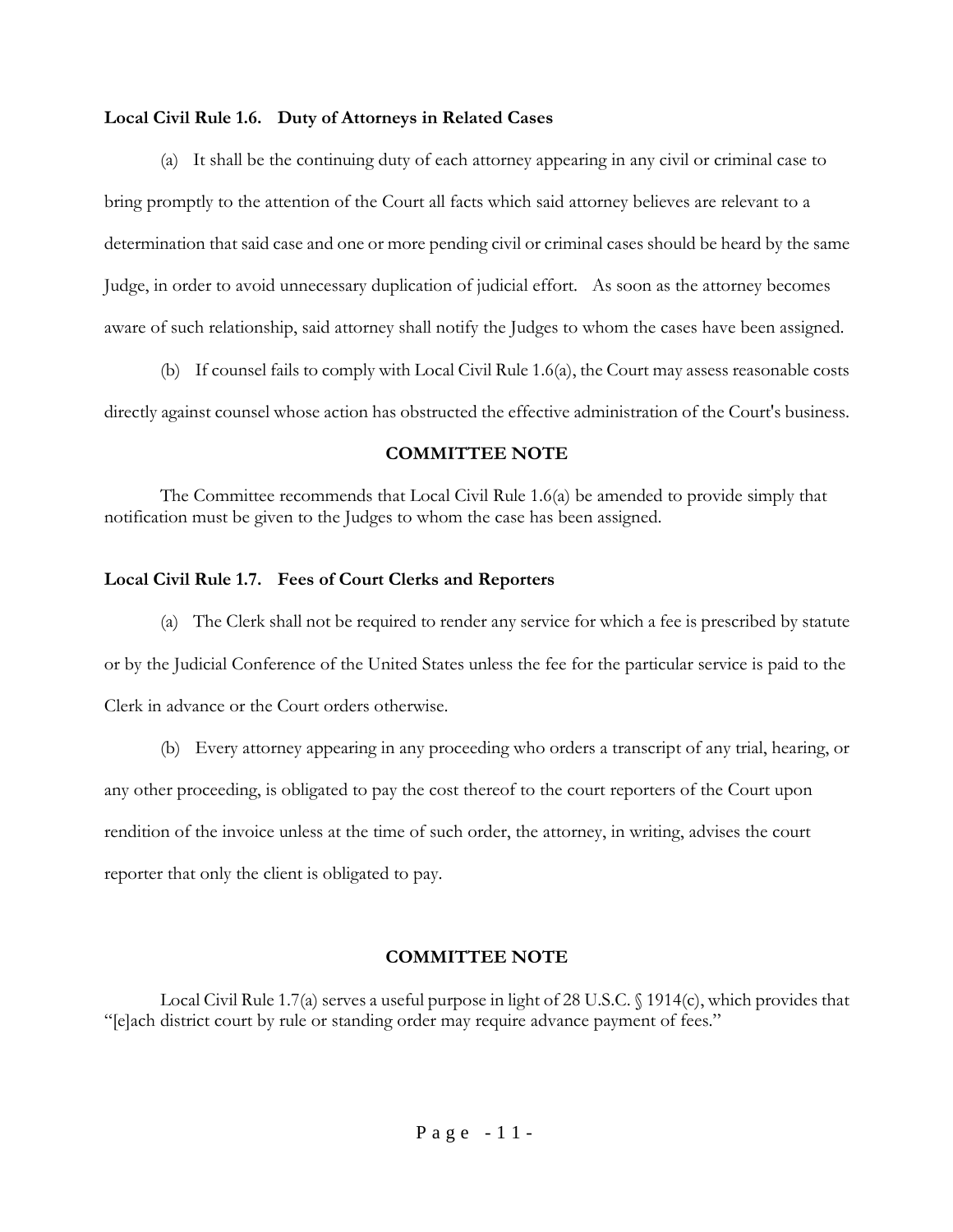#### **Local Civil Rule 1.8. Photographs, Radio, Recordings, Television**

Unless authorized to do so by an administrative order of each respective Court, no one other than Court officials engaged in the conduct of Court business shall bring any camera, transmitter, receiver, recording device, cellular telephone, computer or other electronic device into any courthouse.

## **COMMITTEE NOTE**

The recommended revised language of Local Civil Rule 1.8, which the Committee understands has been worked out by the respective Courts, recognizes that both Courts have adopted administrative orders dealing with the extent to which cameras, recording devices, and other electronic devices will be permitted to be brought into their respective courthouses. The environs of the courthouses are excluded from the proposed local rule in accordance with the spirit of the settlement agreement so ordered by the Court in Antonio Musumeci v. United States Department of Homeland Security, 10 Civ. 3370 (RJH).

#### **Local Civil Rule 1.9. Acceptable Substitutes for Affidavits [formerly Local Civil Rule 1.10]**

In situations in which any Local Rule provides for an affidavit or a verified statement, the following are acceptable substitutes: (a) a statement subscribed under penalty of perjury as prescribed in 28 U.S.C. § 1746; or (b) if accepted by the Court as a substitute for an affidavit or a verified statement, (1) a statement signed by an attorney or by a party not represented by an attorney pursuant to Federal Rule of Civil Procedure 11, or (2) an oral representation on the record in open court.

## **COMMITTEE NOTE**

The Committee believes that this Local Civil Rule continues to serve a useful function, particularly in pro se cases, and therefore recommends its retention.

# **Local Civil Rule 5.1. Filing of Discovery Materials**

A party seeking or opposing relief under Fed. R. Civ. P. 26 through 37 inclusive, or making or opposing any other motion or application, shall quote or attach only those portions of the depositions, interrogatories, requests for documents, requests for admissions, or other discovery or disclosure

Page - 1 2 -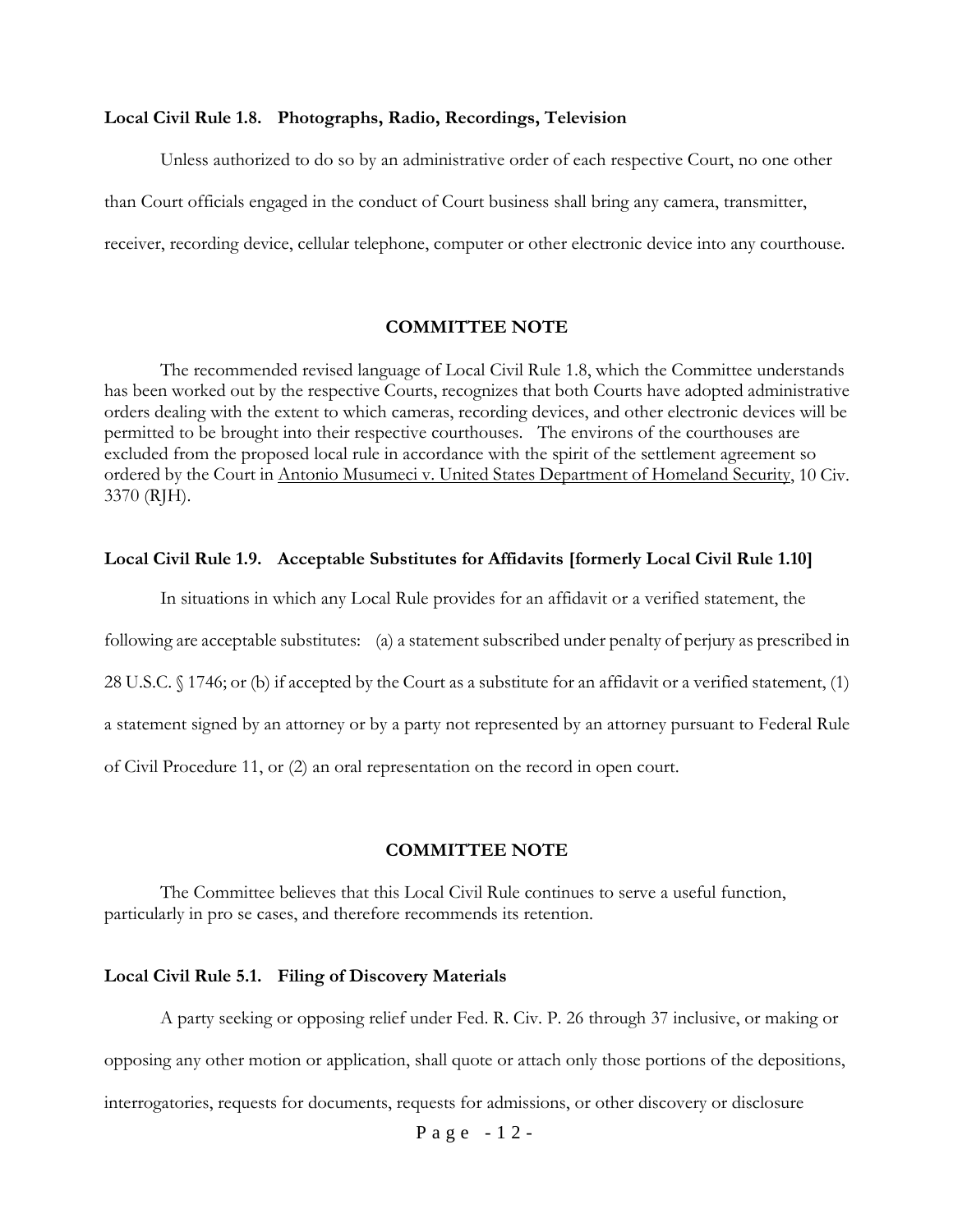materials, together with the responses and objections thereto, that are the subject of the discovery motion or application, or that are cited in papers submitted in connection with any other motion or application. See also Civil Local Rule 37.1.

## **COMMITTEE NOTE**

The Committee believes that Local Civil Rule 5.1 continues to serve a very useful purpose by making clear that only those discovery materials that are necessary to the decisional process should be filed in connection with a motion or application. The Committee recommends that language be added to confirm that this principle applies to parties opposing motions as well as to those making motions.

## **Local Civil Rule 5.2. Electronic Service and Filing of Documents**

Parties serving and filing papers shall follow the instructions regarding Electronic Case Filing (ECF) published on the website of each respective Court. A paper served and filed by electronic means in accordance with such instructions is, for purposes of Fed. R. Civ. P. 5, served and filed in compliance with the Local Civil Rules of the Southern and Eastern Districts of New York.

## **COMMITTEE NOTE**

The substance of the last sentence of Local Civil Rule 5.3(b) has been moved to this local rule, so as to consolidate in this local rule everything in the Local Civil Rules dealing with the subject of ECF. The local rule has been revised to refer to the instructions regarding ECF on the website of each respective Court, because the instructions change with sufficient frequency to make it unfeasible to incorporate them into the local rules.

## **Local Civil Rule 5.3. Service by Overnight Delivery**

Service upon an attorney may be made by overnight delivery service. "Overnight delivery service" means any delivery service which regularly accepts items for overnight delivery. Overnight delivery service shall be deemed service by mail for purposes of Fed. R. Civ. P. 5 and 6.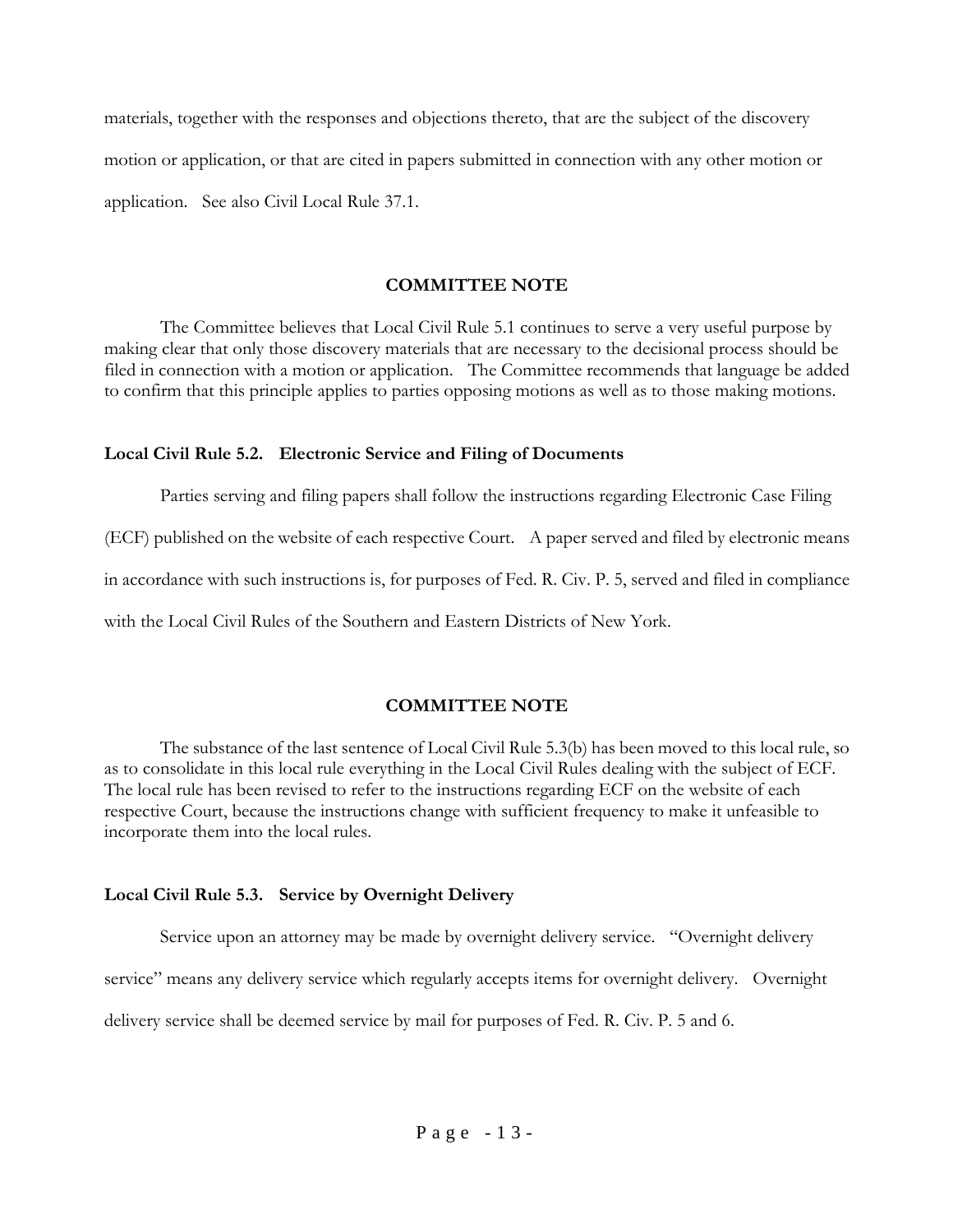#### **COMMITTEE NOTE**

Local Civil Rule 5.3(a), dealing with overnight delivery service, is still necessary, because Fed. R. Civ. P. 5 has not been amended to deal with overnight delivery service. However, many of the detailed provisions of present Local Civil Rule 5.3(a) are unnecessary once it is made clear that overnight delivery service shall be treated the same as service by mail.

In Local Civil Rule 5.3(b), the first two sentences, dealing with service by facsimile, are unnecessary in light of Fed. R. Civ. P. 5(b)(2)(E), and the substance of the last sentence, dealing with ECF, has been moved to Local Civil Rule 5.2.

#### **Local Civil Rule 6.1. Service and Filing of Motion Papers**

Unless otherwise provided by statute or rule, or unless otherwise ordered by the Court in a Judge's Individual Practice or in a direction in a particular case, upon any motion, the notice of motion, supporting affidavits, and memoranda shall be served and filed as follows:

(a) On all motions and applications under Fed. R. Civ. P. 26 through 37 inclusive and  $45(c)(3)$ ,

(1) the notice of motion, supporting affidavits, and memoranda of law shall be served by the moving party on all other parties that have appeared in the action, (2) any opposing affidavits and answering memoranda of law shall be served within seven days after service of the moving papers, and (3) any reply affidavits and reply memoranda of law shall be served within two days after service of the answering papers. In computing periods of days, refer to Fed. R. Civ. P. 6 and Local Civil Rule 6.4.

(b) On all civil motions, petitions, and applications, other than those described in Rule 6.1(a), and other than petitions for writs of habeas corpus, (1) the notice of motion, supporting affidavits, and memoranda of law shall be served by the moving party on all other parties that have appeared in the action, (2) any opposing affidavits and answering memoranda shall be served within fourteen days after service of the moving papers, and (3) any reply affidavits and memoranda of law shall be served within seven days after service of the answering papers. In computing periods of days, refer to Fed. R. Civ. P. 6 and Local Civil Rule 6.4.

(c) The parties and their attorneys shall only appear to argue the motion if so directed by the

Page - 1 4 -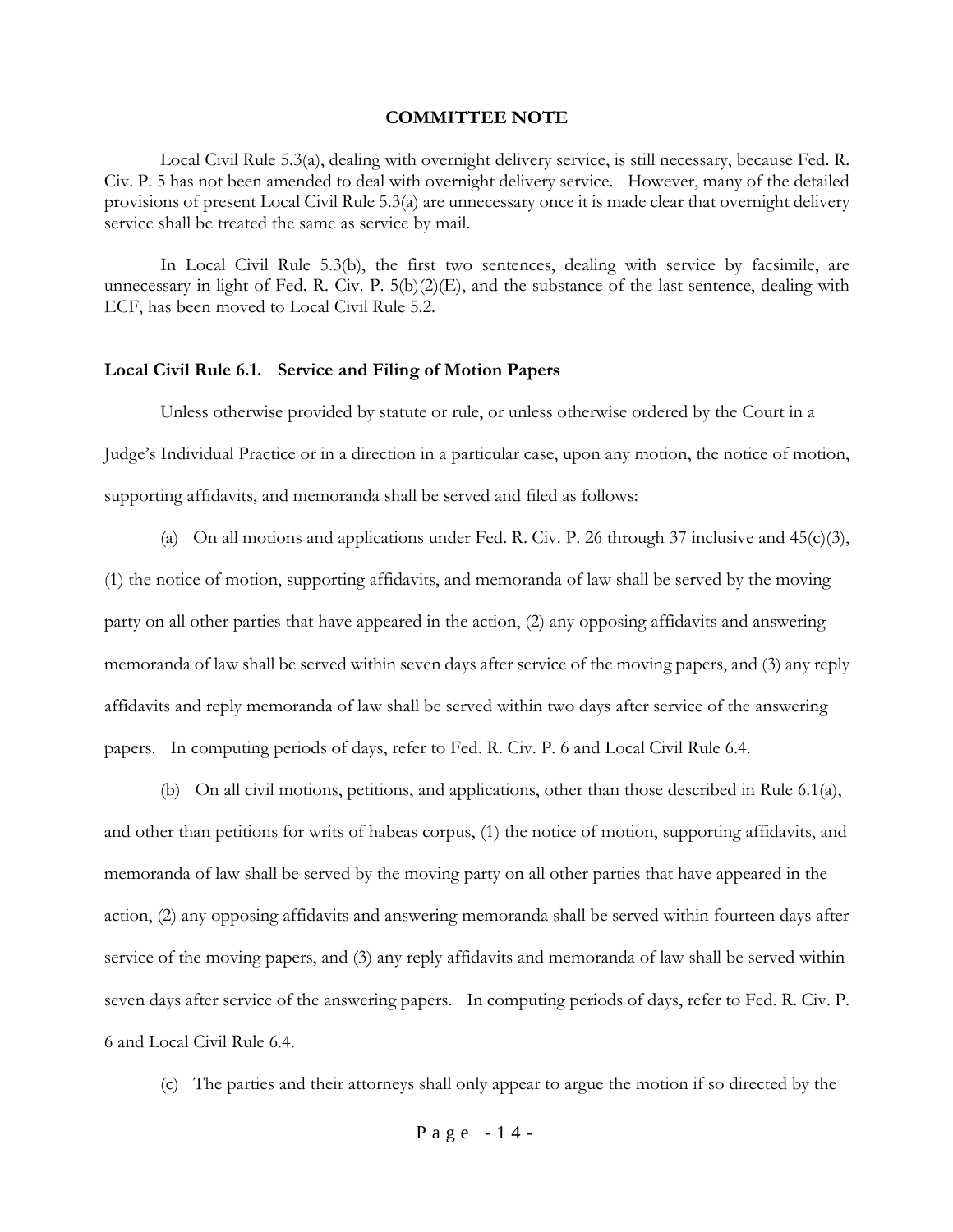Court by order or by a Judge's Individual Practice.

(d) No *ex parte* order, or order to show cause to bring on a motion, will be granted except upon a clear and specific showing by affidavit of good and sufficient reasons why a procedure other than by notice of motion is necessary, and stating whether a previous application for similar relief has been made.

# **COMMITTEE NOTE**

In the initial paragraph of Local Civil Rule 6.1, the Committee recommends the deletion of the parenthetical reference to Fed. R. Civ. P. 56, because Fed. R. Civ. P. 56, as amended effective December 1, 2010, no longer provides for a different period of time to make a motion for summary judgment than that prescribed by Local Civil Rule 6.1. In Local Civil Rule 6.1(c), the Committee recommends the deletion of the words "or upon application" in order to prevent any implication that oral argument will be granted automatically upon application. This change is not intended to suggest that the parties cannot apply to the Court for oral argument.

# **Local Civil Rule 6.2. Orders on Motions**

A memorandum signed by the Court of the decision on a motion that does not finally determine all claims for relief, or an oral decision on such a motion, shall constitute the order unless the memorandum or oral decision directs the submission or settlement of an order in more extended form. The notation in the docket of a memorandum or of an oral decision that does not direct the submission or settlement of an order in more extended form shall constitute the entry of the order. Where an order in more extended form is required to be submitted or settled, the notation in the docket of such order shall constitute the entry of the order.

# **COMMITTEE NOTE**

Local Civil Rule 6.2 remains necessary because the Federal Rules of Civil Procedure do not specify what constitutes the entry of an order. The Committee believes that the existing language of Local Civil Rule 6.2 is broad enough to encompass notations in the ECF docket, and that no change is required for this reason.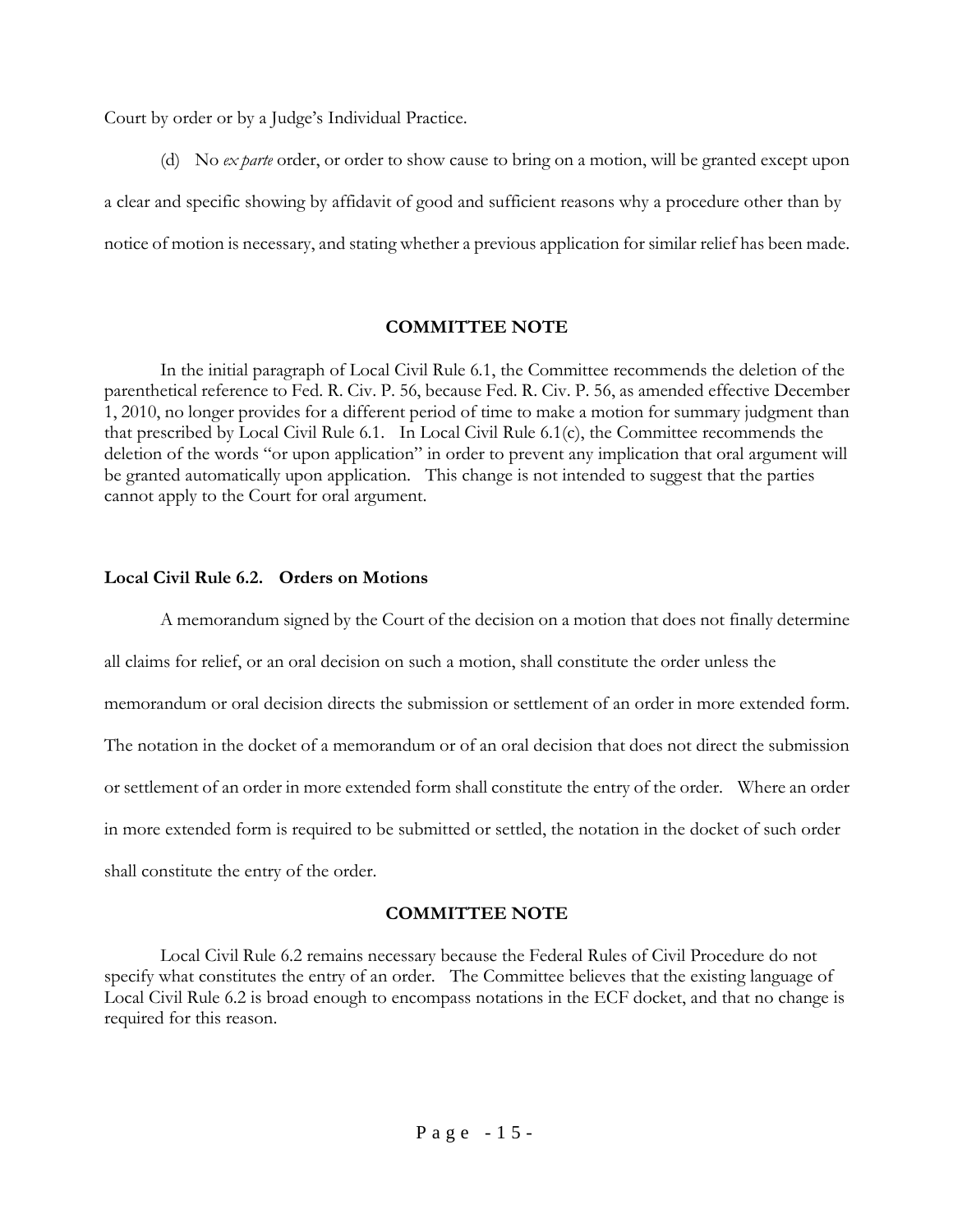#### **Local Civil Rule 6.3. Motions for Reconsideration or Reargument**

Unless otherwise provided by the Court or by statute or rule (such as Fed. R. Civ. P. 50, 52, and 59), a notice of motion for reconsideration or reargument of a court order determining a motion shall be served within fourteen (14) days after the entry of the Court's determination of the original motion, or in the case of a court order resulting in a judgment, within fourteen (14) days after the entry of the judgment. There shall be served with the notice of motion a memorandum setting forth concisely the matters or controlling decisions which counsel believes the Court has overlooked. The time periods for the service of answering and reply memoranda, if any, shall be governed by Local Civil Rule 6.1(a) or (b), as in the case of the original motion. No oral argument shall be heard unless the Court directs that the matter shall be reargued orally. No affidavits shall be filed by any party unless directed by the Court.

#### **COMMITTEE NOTE**

Local Civil Rule 6.3 is necessary because the Federal Rules of Civil Procedure do not specify the time periods governing a motion for reconsideration or reargument. In the first sentence of Local Civil Rule 6.3, the Committee recommends an amendment to clarify that the Court may set a different time for the filing of a motion for reconsideration or reargument.

## **Local Civil Rule 6.4. Computation of Time**

In computing any period of time prescribed or allowed by the Local Civil Rules or the Local Admiralty and Maritime Rules, the provisions of Fed. R. Civ. P. 6 shall apply unless otherwise stated. In these Local Rules, as in the Federal Rules as amended effective December 1, 2009, Saturdays, Sundays, and legal holidays are no longer excluded in computing periods of time. If the last day of the period is a Saturday, Sunday, or legal holiday, the period continues to run until the end of the next day that is not a Saturday, Sunday, or legal holiday.

## **COMMITTEE NOTE**

Recommended Local Civil Rule 6.4 is unchanged in substance from the version that became effective on December 1, 2009, pursuant to the time computation amendments to the Federal Rules of

Page - 1 6 -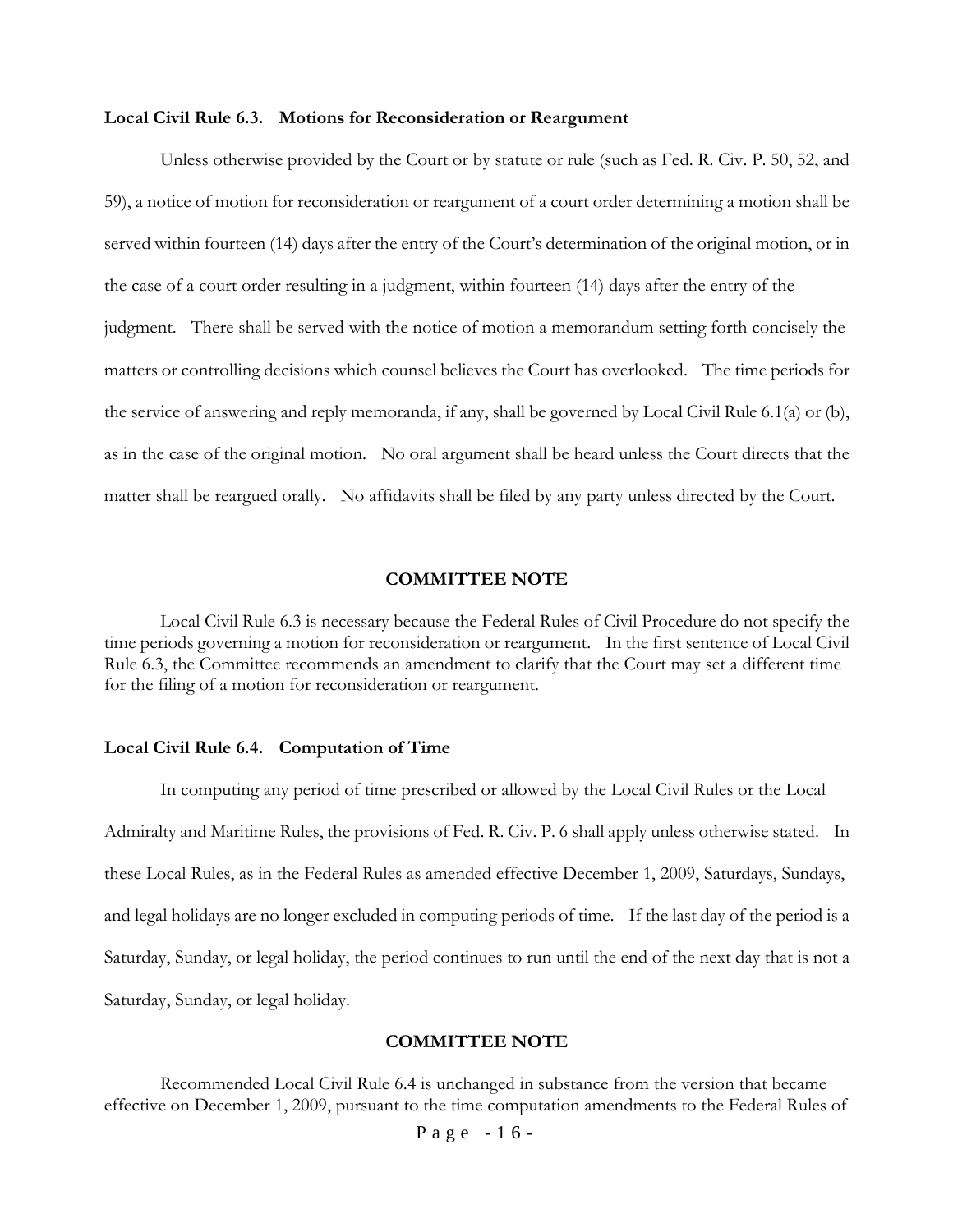Civil Procedure.

# **Local Civil Rule 7.1. Motion Papers**

(a) Except as otherwise permitted by the Court, all motions shall include the following motion papers:

(1) A notice of motion, or an order to show cause signed by the Court, which shall specify the applicable rules or statutes pursuant to which the motion is brought, and shall specify the relief sought by the motion;

(2) A memorandum of law, setting forth the cases and other authorities relied upon in support of the motion, and divided, under appropriate headings, into as many parts as there are issues to be determined; and

(3) Supporting affidavits and exhibits thereto containing any factual information and portions of the record necessary for the decision of the motion.

(b) Except as otherwise permitted by the Court, all oppositions and replies with respect to motions shall comply with Local Civil Rule 7.1(a)(2) and (3) above, and an opposing party who seeks relief that goes beyond the denial of the motion shall comply as well with Local Civil Rule 7.1(a)(1) above.

(c) Unless otherwise ordered by the District Judge to whom the appeal is assigned, appellate briefs on bankruptcy appeals shall not exceed 25 pages and reply briefs shall not exceed 10 pages.

# **COMMITTEE NOTE**

Recommended Local Civil Rule 7.1 is designed to collect in one place the requirements for motion papers. It includes the substance of the present Local Civil Rule 7.1 on memoranda of law, and of the present Local Civil Rule 7.2 regarding notices of motion and orders to show cause. The Committee believes that it will be helpful, especially to lawyers from out of state and to lawyers who practice primarily in the state courts, to have a Local Rule that sets forth the types of papers that are required in support of or in opposition to a motion.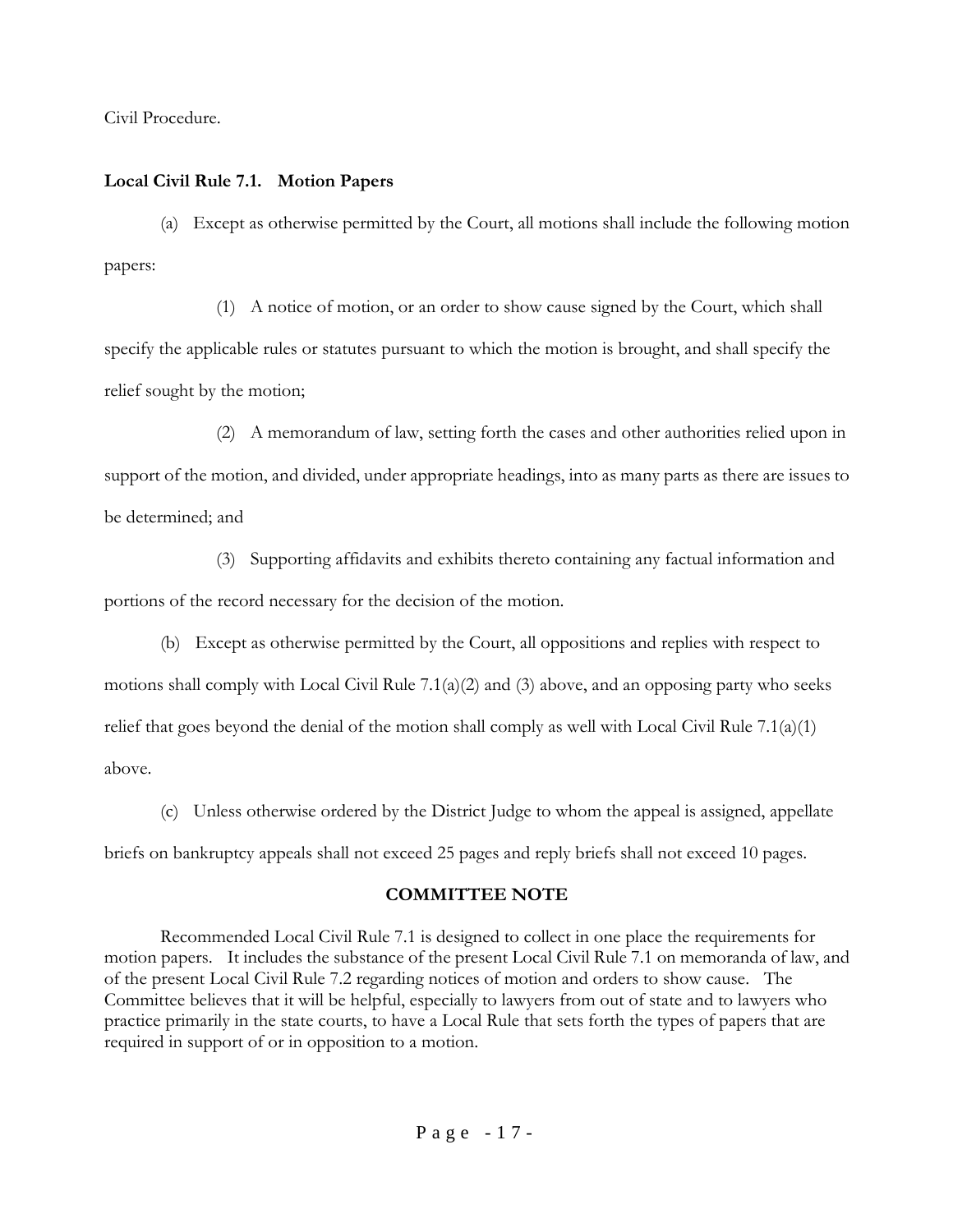#### **Local Civil Rule 7.2. Authorities to Be Provided to Pro Se Litigants**

In cases involving a pro se litigant, counsel shall, when serving a memorandum of law (or other submissions to the Court), provide the pro se litigant (but not other counsel or the Court) with copies of cases and other authorities cited therein that are unpublished or reported exclusively on computerized databases. Upon request, counsel shall provide the pro se litigant with copies of such unpublished cases and other authorities as are cited in a decision of the Court and were not previously cited by any party.

## **COMMITTEE NOTE**

The Committee recommends the addition of an additional sentence to Local Civil Rule 7.2 in order to facilitate compliance with the decision of the Second Circuit in Lebron v. Sanders, 557 F.3d 76 (2d Cir. 2009).

## **Local Civil Rule 7.1.1 Disclosure Statement**

For purposes of Fed. R. Civ. P. 7.1(b)(2), "promptly" shall mean "within fourteen days," that is, parties are required to file a supplemental disclosure statement within fourteen days of the time there is any change in the information required in a disclosure statement filed pursuant to those rules.

# **COMMITTEE NOTE**

The Committee believes that Local Civil Rule 7.1.1 continues to serve a useful purpose in helping to ensure that Judges will be given prompt notice of changes that might require consideration of possible recusal.

## **Local Civil Rule 11.1. Form of Pleadings, Motions, and Other Papers**

(a) Every pleading, written motion, and other paper must (1) be plainly written, typed, printed, or copied without erasures or interlineations which materially deface it, (2) bear the docket number and the initials of the District Judge and any Magistrate Judge before whom the action or proceeding is pending, and (3) have the name of each person signing it clearly printed or typed directly below the signature.

Page - 1 8 -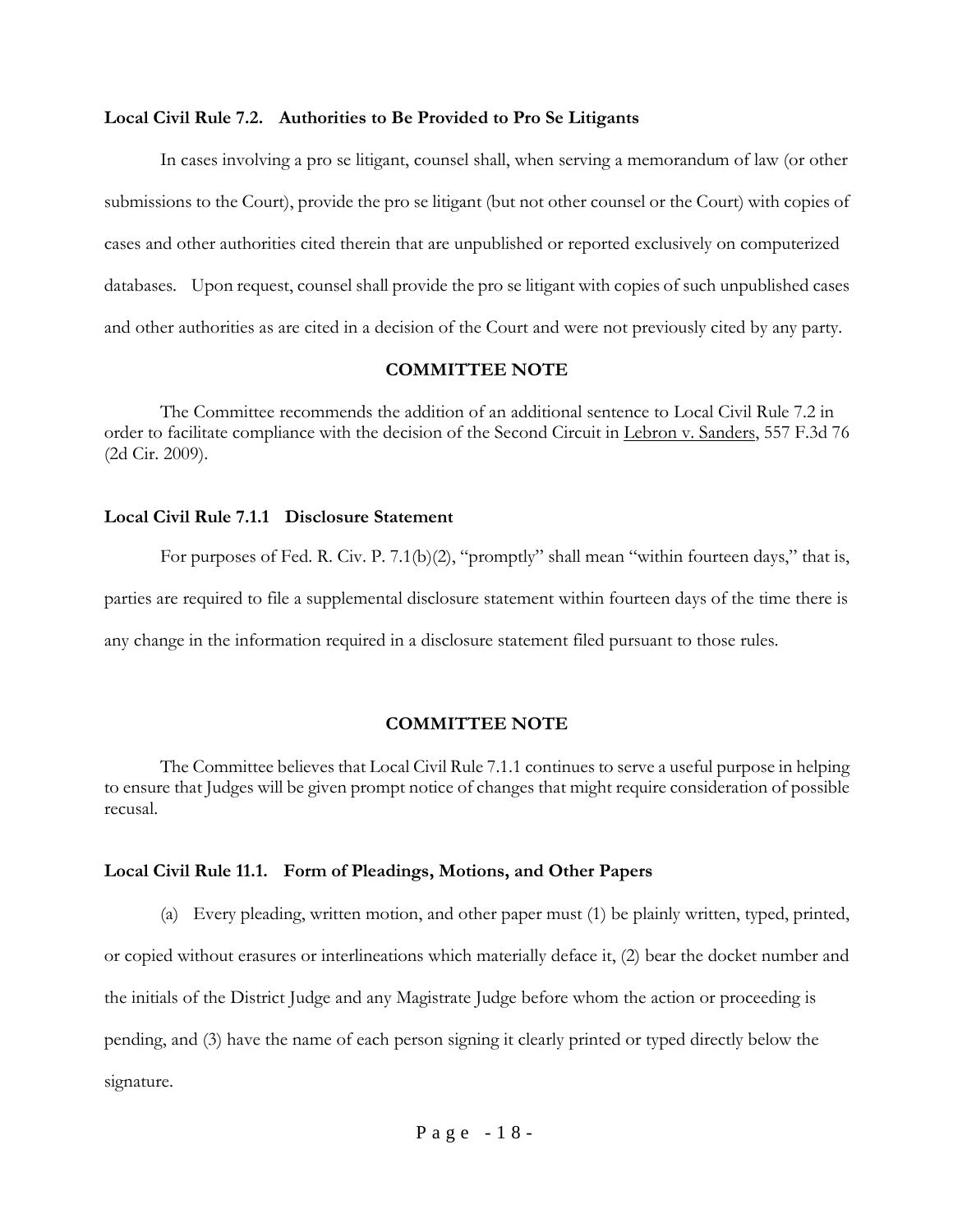(b) The typeface, margins, and spacing of all documents presented for filing must meet the following requirements: (1) all text must be 12-point type or larger, except for text in footnotes which may be 10-point type; (2) all documents must have at least one-inch margins on all sides; (3) all text must be double-spaced, except for headings, text in footnotes, or block quotations, which may be single-spaced.

#### **COMMITTEE NOTE**

The provisions of Local Civil Rule 11.1 deal with topics that are not covered in Fed. R. Civ. P. 11. Recommended Local Civil Rule 11.1(b), which is based upon similar provisions in other local rules, is intended to set simple and easily followed minimum standards for legibility of documents filed with the Court.

# **Local Civil Rule 12.1. Notice to Pro Se Litigant Who Opposes a Rule 12 Motion Supported by Matters Outside the Pleadings**

A represented party moving to dismiss or for judgment on the pleadings against a party proceeding pro se, who refers in support of the motion to matters outside the pleadings as described in Fed. R. Civ. P. 12(b) or 12(c), shall serve and file the following notice with the full text of Fed. R. Civ. P. 56 attached at the time the motion is served. If the Court rules that a motion to dismiss or for judgment on the pleadings will be treated as one for summary judgment pursuant to Fed. R. Civ. P. 56, and the movant has not previously served and filed the notice required by this rule, the movant shall amend the form notice to reflect that fact and shall serve and file the amended notice within fourteen days of the Court's ruling.

# **Notice to Pro Se Litigant Who Opposes a Rule 12 Motion Supported by Matters Outside the Pleadings**

The defendant in this case has moved to dismiss or for judgment on the pleadings pursuant to Rule 12(b) or 12(c) of the Federal Rules of Civil Procedure, and has submitted additional written materials. This means that the defendant has asked the Court to decide this case without a trial, based on these written materials. You are warned that the Court may treat this motion as a motion for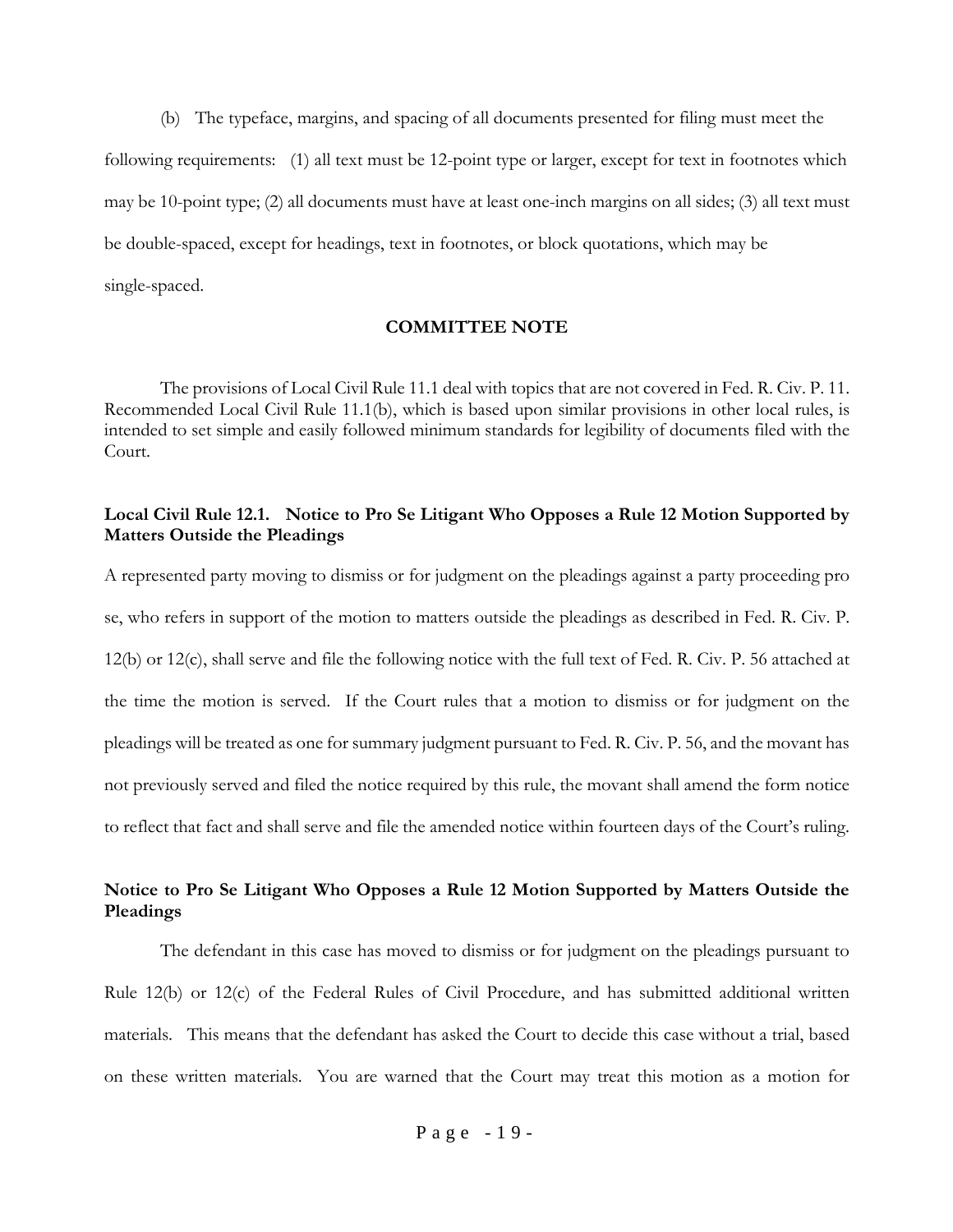summary judgment under Rule 56 of the Federal Rules of Civil Procedure. For this reason, THE CLAIMS YOU ASSERT IN YOUR COMPLAINT MAY BE DISMISSED WITHOUT A TRIAL IF YOU DO NOT RESPOND TO THIS MOTION ON TIME by filing sworn affidavits as required by Rule 56(c) and/or other documents. The full text of Rule 56 of the Federal Rules of Civil Procedure is attached.

In short, Rule 56 provides that you may NOT oppose the defendant's motion simply by relying upon the allegations in your complaint. Rather, you must submit evidence, such as witness statements or documents, countering the facts asserted by the defendant and raising specific facts that support your claim. If you have proof of your claim, now is the time to submit it. Any witness statements must be in the form of affidavits. An affidavit is a sworn statement of fact based on personal knowledge stating facts that would be admissible in evidence at trial. You may submit your own affidavit and/or the affidavits of others. You may submit affidavits that were prepared specifically in response to defendant's motion.

If you do not respond to the motion on time with affidavits and/or documents contradicting the facts asserted by the defendant, the Court may accept defendant's facts as true. Your case may be dismissed and judgment may be entered in defendant's favor without a trial.

If you have any questions, you may direct them to the Pro Se Office.

# **COMMITTEE NOTE**

Local Civil Rule 12.1 plays a valuable role in alerting pro se litigants to the potentially serious consequences of a motion to dismiss based upon evidence outside the pleadings, and to the requirements for controverting such evidence. The Committee recommends certain changes in the text of the notice required by the rule in order to make it more understandable to non-lawyers.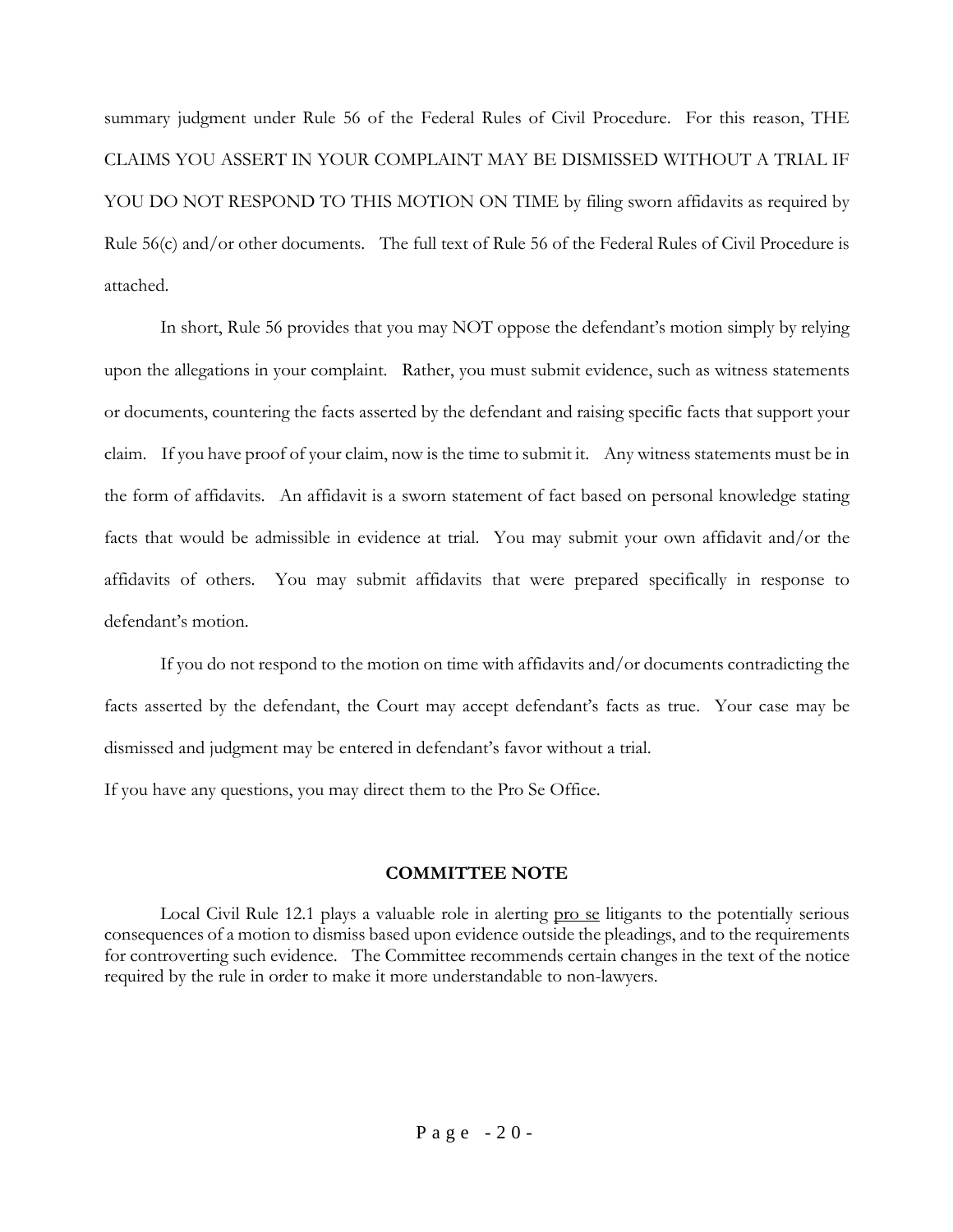#### **Local Civil Rule 16.1. Exemptions from Mandatory Scheduling Order**

Matters involving habeas corpus petitions, social security disability cases, motions to vacate sentences, forfeitures, and reviews from administrative agencies are exempted from the mandatory scheduling order required by Fed. R. Civ. P. 16(b).

#### **COMMITTEE NOTE**

The Committee recommends the retention of Local Civil Rule 16.1. It serves an important function, because Fed. R. Civ. P. 16(b)(1) requires that any exemption of categories of cases from the mandatory scheduling order requirement must be accomplished by a local rule.

## **Local Civil Rule 16.2. Entry and Modification of Mandatory Scheduling Orders by Magistrate Judges**

In any case referred to a Magistrate Judge, the Magistrate Judge may issue or modify scheduling

orders pursuant to Fed. R. Civ. P. 16(b).

#### **COMMITTEE NOTE**

Local Civil Rule 16.2 is necessary because Fed. R. Civ. P. 16(b)(1) requires a local rule in order to confer upon Magistrate Judges the power to issue or modify scheduling orders. The Committee recommends that the language of the rule be simplified, and that it be applicable to all cases in which a case has been referred to a Magistrate Judge.

#### **Local Civil Rule 23.1.1 Fees in Shareholder Derivative Actions**

Fees for attorneys or others shall not be paid upon recovery or compromise in a derivative action on behalf of a corporation except as allowed by the Court after a hearing upon such notice as the Court may direct. The notice shall include a statement of the names and addresses of the applicants for such fees and the amounts requested respectively and shall disclose any fee sharing agreements with anyone. Where the Court directs notice of a hearing upon a proposed voluntary dismissal or settlement of a derivative action, the above information as to the applications shall be included in the notice.

Page - 2 1 -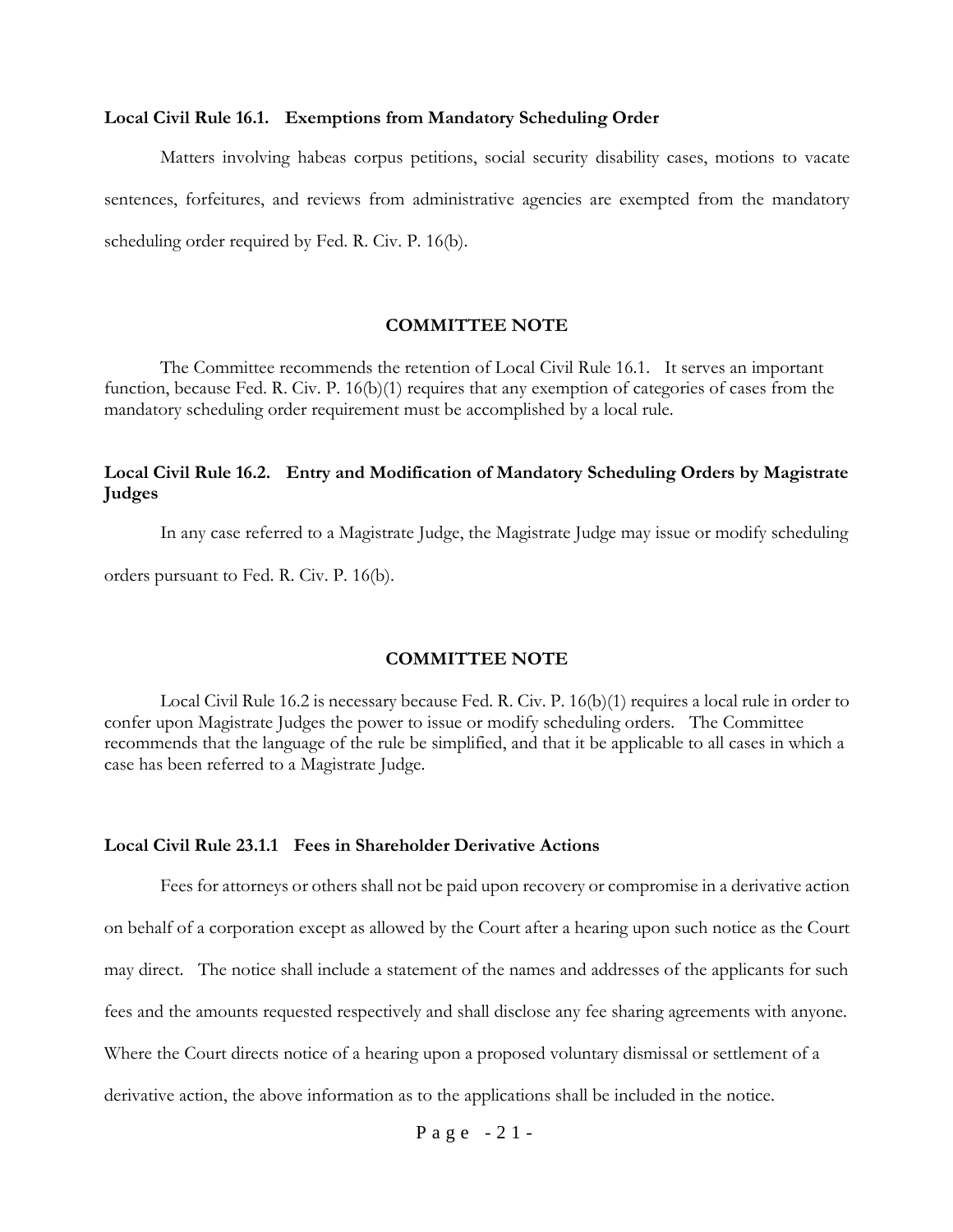#### **COMMITTEE NOTE**

The Committee recommends the retention of Local Civil Rule 23.1.1. Unlike Fed. R. Civ. P. 23 (which deals with class actions), Fed. R. Civ. P. 23.1 (dealing with shareholder derivative actions) does not contain any provisions dealing with attorney's fees. Local Civil Rule 23.1.1 has been part of the local rules for many years, and has proven its usefulness in derivative actions.

## **Local Civil Rule 26.1. Address of Party and Original Owner of Claim to Be Furnished**

A party shall furnish to any other party, within seven (7) days after a demand, a verified statement setting forth:

(a) If the responding party is a natural person, that party's residence and domicile, and any state

or other jurisdiction of which that party is a citizen for purposes of 28 U.S.C. § 1332;

(b) If the responding party is a partnership, limited liability partnership, limited liability

company, or other unincorporated association, like information for all of its partners or members, as well

as the state or other jurisdiction of its formation;

(c) If the responding party is a corporation, its state or other jurisdiction of incorporation,

principal place of business, and any state or other jurisdiction of which that party is a citizen for purposes

of 28 U.S.C. § 1332; and

(d) In the case of an assigned claim, corresponding information for each original owner of the claim and for any assignee.

## **COMMITTEE NOTE**

Local Civil Rule 26.1 has been revised in order to make it a more effective tool for determining quickly whether or not there is a basis to challenge diversity jurisdiction.

#### **Local Civil Rule 26.2. Assertion of Claim of Privilege**

(a) Unless otherwise agreed by the parties or directed by the Court, where a claim of privilege is asserted in objecting to any means of discovery or disclosure, including but not limited to a deposition, and an answer is not provided on the basis of such assertion,

Page - 22 -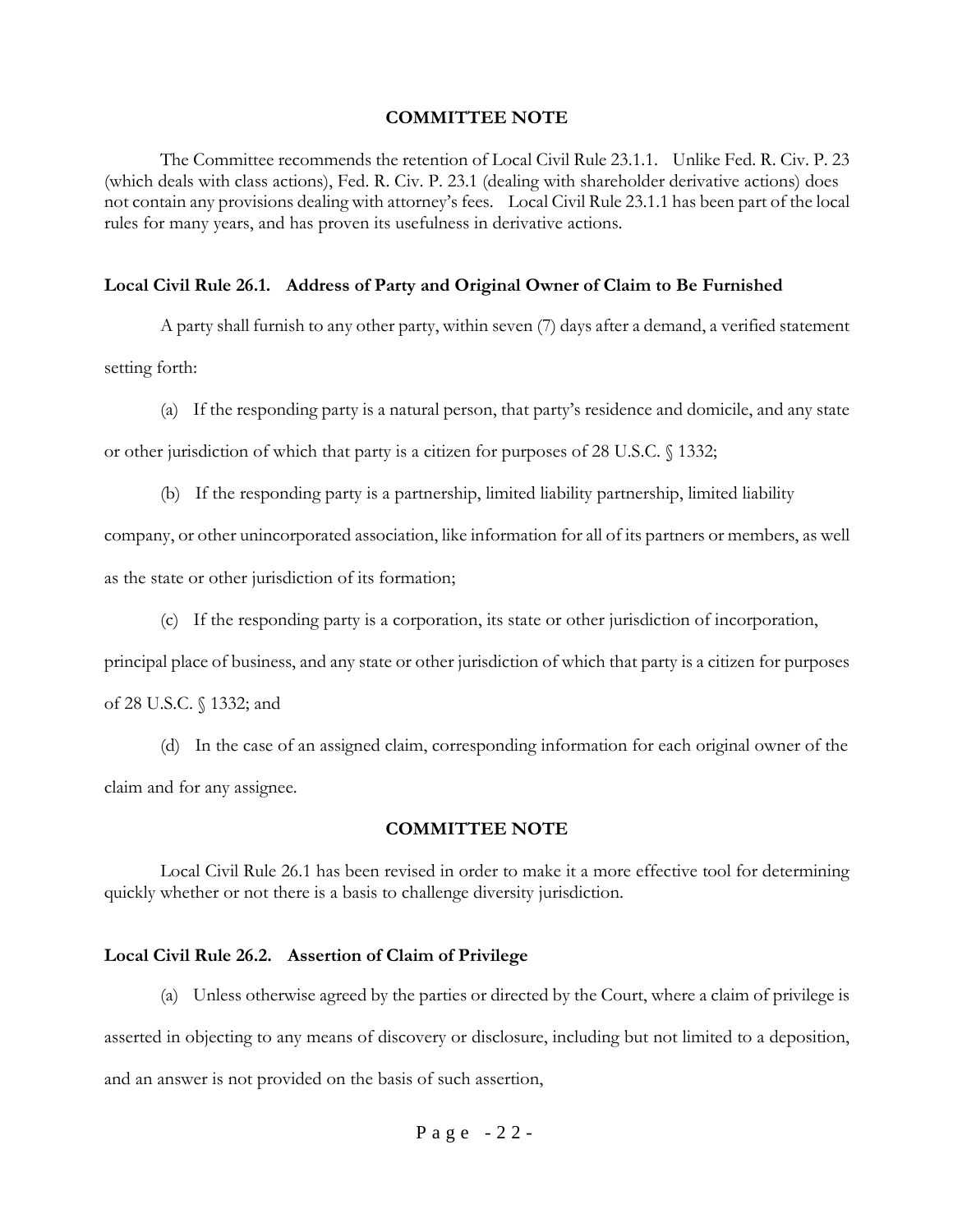(1) The person asserting the privilege shall identify the nature of the privilege (including work product) which is being claimed and, if the privilege is governed by state law, indicate the state's privilege rule being invoked; and

(2) The following information shall be provided in the objection, or (in the case of a deposition) in response to questions by the questioner, unless divulgence of such information would cause disclosure of the allegedly privileged information:

(A) For documents: (i) the type of document, *e.g.*, letter or memorandum; (ii) the general subject matter of the document; (iii) the date of the document; and (iv) the author of the document, the addressees of the document, and any other recipients, and, where not apparent, the relationship of the author, addressees, and recipients to each other;

(B) For oral communications: (i) the name of the person making the communication and the names of persons present while the communication was made and, where not apparent, the relationship of the persons present to the person making the communication; (ii) the date and place of communication; and (iii) the general subject matter of the communication.

(b) Where a claim of privilege is asserted in response to discovery or disclosure other than a deposition, and information is not provided on the basis of such assertion, the information set forth in paragraph (a) above shall be furnished in writing at the time of the response to such discovery or disclosure, unless otherwise ordered by the Court.

(c) Efficient means of providing information regarding claims of privilege are encouraged, and parties are encouraged to agree upon measures that further this end. For example, when asserting privilege on the same basis with respect to multiple documents, it is presumptively proper to provide the information required by this rule by group or category. A party receiving a privilege log that groups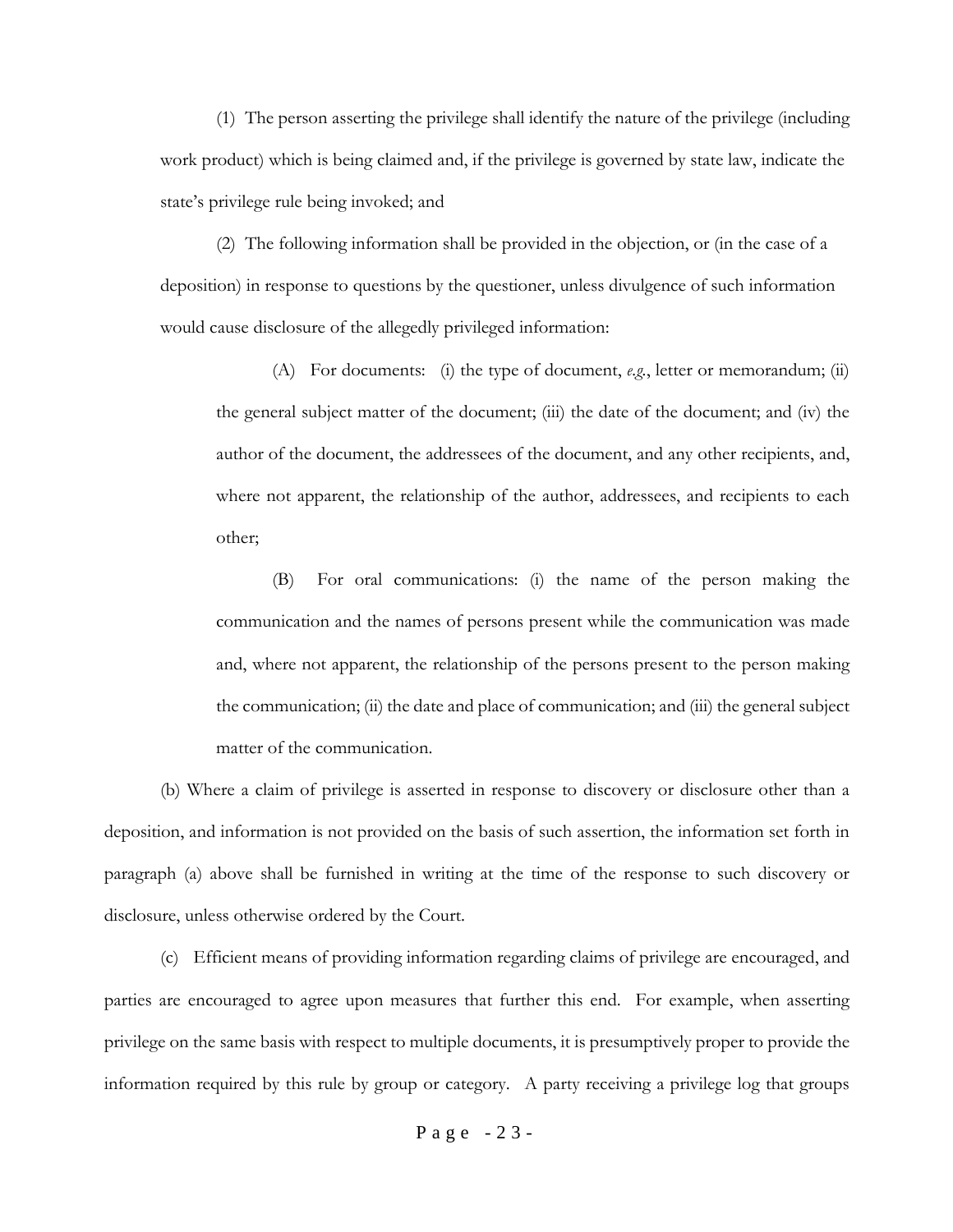documents or otherwise departs from a document-by-document or communication-by-communication listing may not object solely on that basis, but may object if the substantive information required by this rule has not been provided in a comprehensible form.

## **COMMITTEE NOTE**

With the advent of electronic discovery and the proliferation of e-mails and e-mail chains, traditional document-by-document privilege logs may be extremely expensive to prepare, and not really informative to opposing counsel and the Court. There is a growing literature in decisions, law reviews, and other publications about the need to handle privilege claims in new and more efficient ways. The Committee wishes to encourage parties to cooperate with each other in developing efficient ways to communicate the information required by Local Civil Rule 26.2 without the need for a traditional privilege log. Because the appropriate approach may differ depending on the size of the case, the volume of privileged documents, the use of electronic search techniques, and other factors, the purpose of Local Civil Rule 26.2(c) is to encourage the parties to explore methods appropriate to each case. The guiding principles should be cooperation and the "just, speedy, and inexpensive determination of every action and proceeding." Fed. R. Civ. P. 1. See also The Sedona Cooperation Proclamation, available at www.TheSedonaConference.org, whose principles the Committee endorses.

#### **Local Civil Rule 26.3. Uniform Definitions in Discovery Requests**

(a) The full text of the definitions and rules of construction set forth in paragraphs (c) and (d) is deemed incorporated by reference into all discovery requests. No discovery request shall use broader definitions or rules of construction than those set forth in paragraphs (c) and (d). This rule shall not preclude (1) the definition of other terms specific to the particular litigation, (2) the use of abbreviations, or (3) a more narrow definition of a term defined in paragraph (c).

(b) This rule is not intended to broaden or narrow the scope of discovery permitted by the

Federal Rules of Civil Procedure.

(c) The following definitions apply to all discovery requests:

(1) **Communication.** The term "communication" means the transmittal of

information (in the form of facts, ideas, inquiries or otherwise).

(2) **Document.** The term "document" is defined to be synonymous in meaning and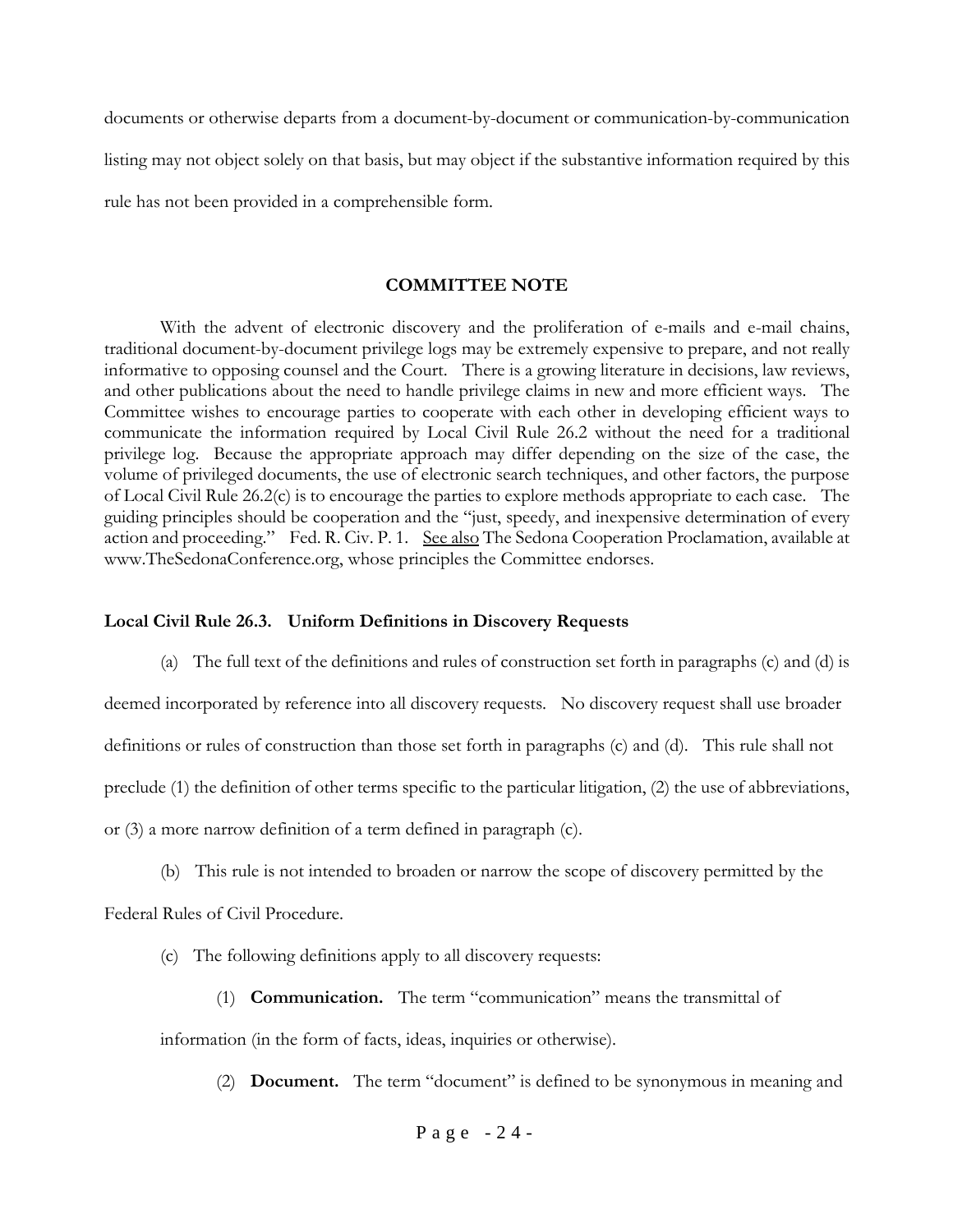equal in scope to the usage of the term "documents or electronically stored information" in Fed. R. Civ. P. 34(a)(1)(A). A draft or non-identical copy is a separate document within the meaning of this term.

(3) **Identify (with respect to persons).** When referring to a person, "to identify" means to give, to the extent known, the person's full name, present or last known address, and when referring to a natural person, additionally, the present or last known place of employment. Once a person has been identified in accordance with this subparagraph, only the name of that person need be listed in response to subsequent discovery requesting the identification of that person.

(4) **Identify (with respect to documents).** When referring to documents, "to identify" means to give, to the extent known, the (i) type of document; (ii) general subject matter;  $(iii)$  date of the document; and  $(iv)$  author(s), addressee(s) and recipient(s). In the alternative, the responding party may produce the documents, together with identifying information sufficient to satisfy Fed. R. Civ. P. 33(d).

(5) **Parties.** The terms "plaintiff" and "defendant" as well as a party's full or abbreviated name or a pronoun referring to a party mean the party and, where applicable, its officers, directors, employees, partners, corporate parent, subsidiaries or affiliates. This definition is not intended to impose a discovery obligation on any person who is not a party to the litigation.

(6) **Person.** The term "person" is defined as any natural person or any legal entity, including, without limitation, any business or governmental entity or association.

(7) **Concerning.** The term "concerning" means relating to, referring to, describing, evidencing or constituting.

(d) The following rules of construction apply to all discovery requests:

Page - 25 -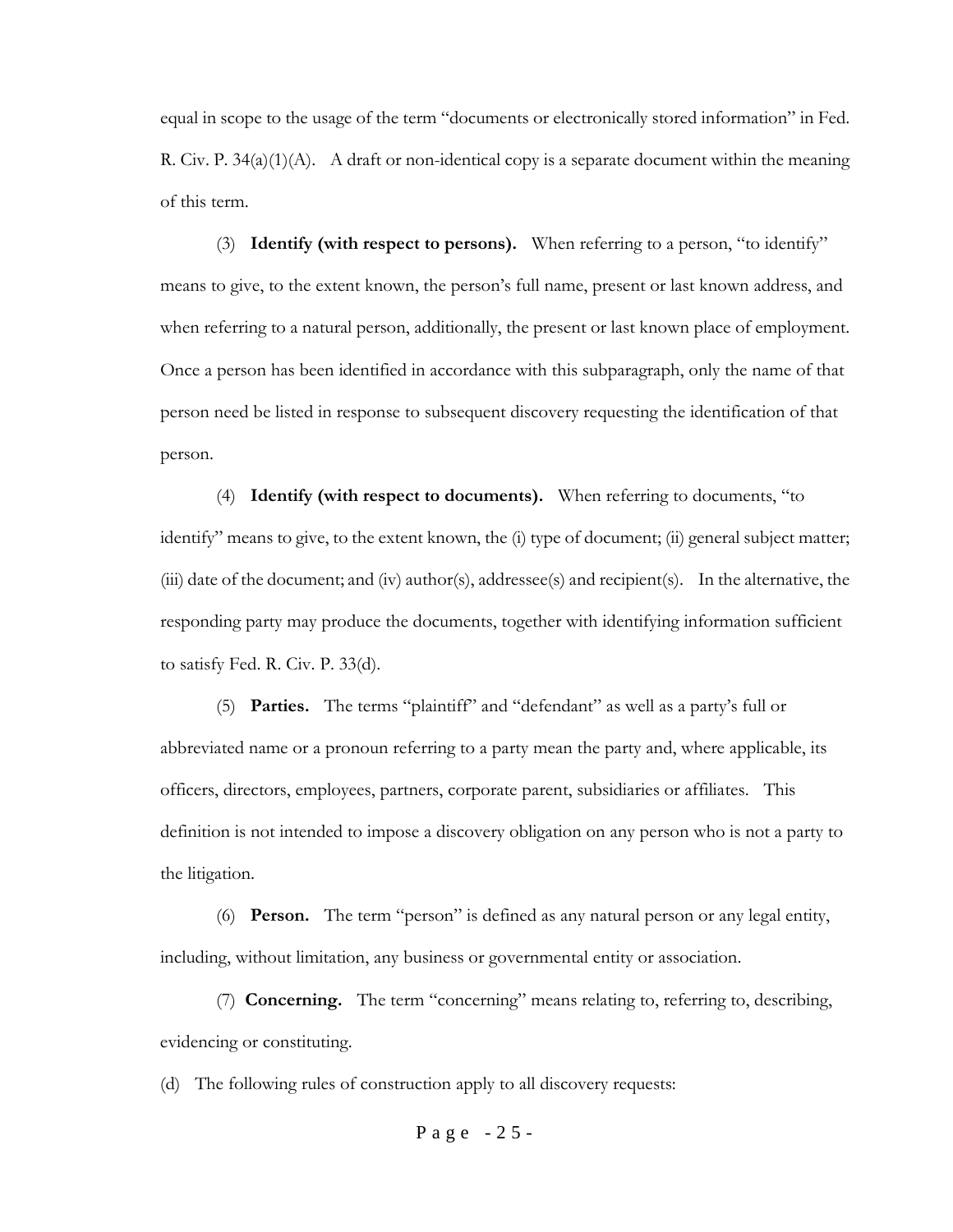(1) **All/Any/Each.** The terms "all," "any," and "each" shall each be construed as encompassing any and all.

(2) **And/Or.** The connectives "and" and "or" shall be construed either disjunctively or conjunctively as necessary to bring within the scope of the discovery request all responses that might otherwise be construed to be outside of its scope.

(3) **Number.** The use of the singular form of any word includes the plural and vice versa.

# **COMMITTEE NOTE**

Local Civil Rule 26.3 has performed a useful role in simplifying definitions that are commonly used in discovery requests. The Committee recommends certain changes to reflect current practice. The definition of "document" in Local Civil Rule 26.3(c)(2) has been updated to include the term "electronically stored information," which is now used in Fed. R. Civ. P.  $34(a)(1)(A)$ .

# **Local Civil Rule 26.4. Cooperation Among Counsel in Discovery [formerly Local Civil Rules 26.5 and 26.7]**

(a) Counsel are expected to cooperate with each other, consistent with the interests of their

clients, in all phases of the discovery process and to be courteous in their dealings with each other,

including in matters relating to scheduling and timing of various discovery procedures.

(b) Discovery requests shall be read reasonably in the recognition that the attorney serving

them generally does not have the information being sought and the attorney receiving them generally

does have such information or can obtain it from the client.

# **COMMITTEE NOTE**

This recommended Local Civil Rule is derived from prior Local Civil Rules 26.5 and 26.7, which applied to the Eastern District only. The Committee endorses the goals of professional cooperation and courtesy embodied in this recommended Local Civil Rule, and recommends that the rule be made applicable to both the Southern and Eastern Districts.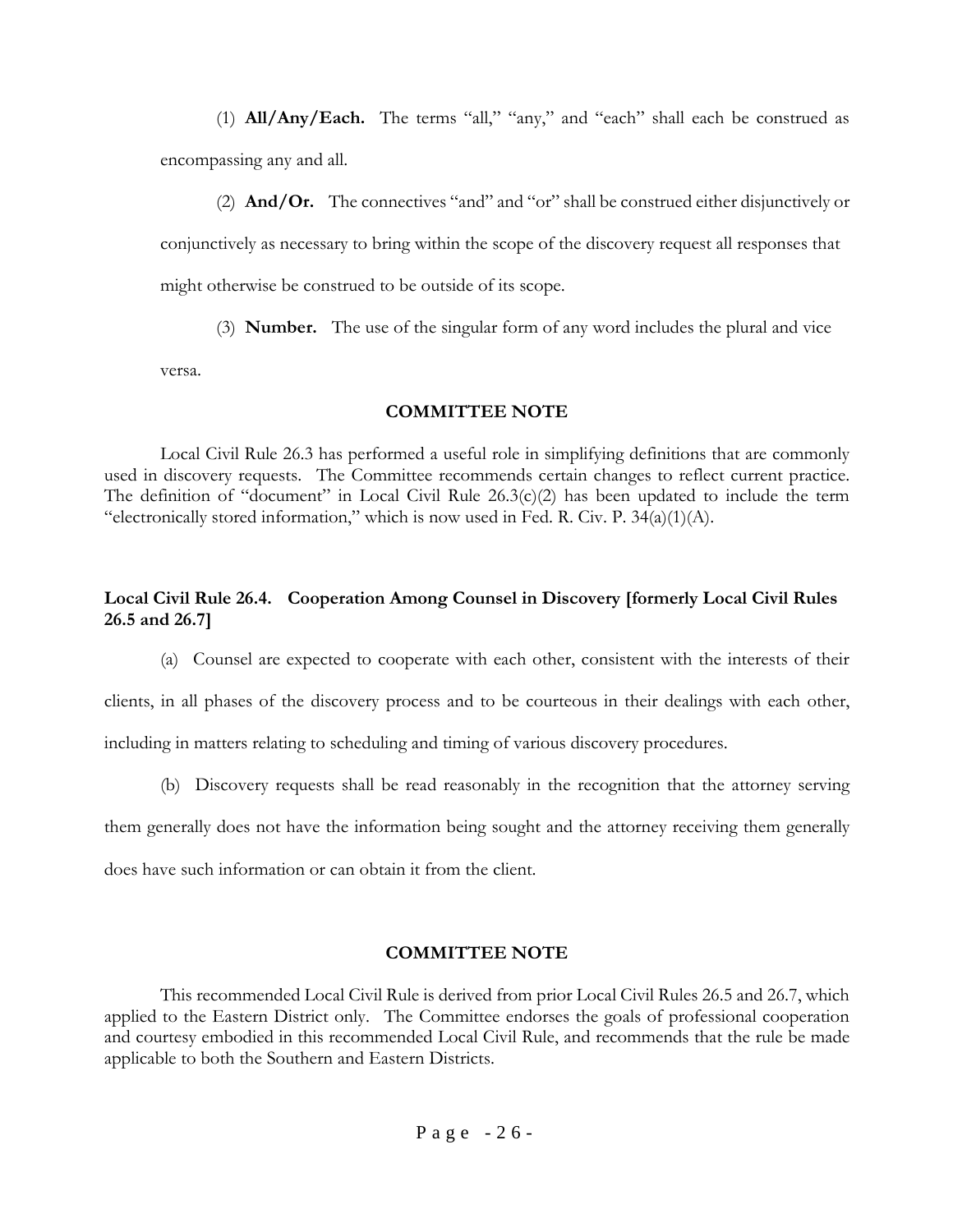#### **Local Civil Rule 26.5. Form Discovery Requests [formerly Local Civil Rule 26.6]**

Attorneys using form discovery requests shall review them to ascertain that they are relevant to the subject matter involved in the particular case. Discovery requests which are not relevant to the subject matter involved in the particular case shall not be used.

## **COMMITTEE NOTE**

While this Local Civil Rule is a straightforward corollary of Fed. R. Civ. P. 26(g)(1)(B), the Committee understands that it is frequently relied upon, and therefore recommends its retention in the Eastern District and its adoption in the Southern District.

# **Local Civil Rule 30.1. Counsel Fees on Taking Depositions More Than 100 Miles From Courthouse**

When a deposition upon oral examination is to be taken at a place more than one hundred (100) miles from the courthouse, any party may request the Court to issue an order providing that prior to the examination, another party shall pay the expense (including a reasonable counsel fee) of the attendance of one attorney for each other party at the place where the deposition is to be taken. The amounts so paid, unless otherwise directed by the Court, may be taxed as a cost at the conclusion of the action or proceeding.

#### **COMMITTEE NOTE**

The Committee believes that Local Civil Rule 30.1 serves a useful purpose in directing the attention of the parties to their ability to request expenses in the event that a deposition is taken more than 100 miles from the courthouse. Whether or not to award such expenses, and whether or not to tax them as costs at the conclusion of the case, remain in the discretion of the Court.

# **Local Civil Rule 30.2. Telephonic and Other Remote Depositions [formerly Local Civil Rule 30.3]**

The motion of a party to take the deposition of an adverse party by telephone or other remote means will presumptively be granted. Where the opposing party is a corporation, the term "adverse

Page - 2 7 -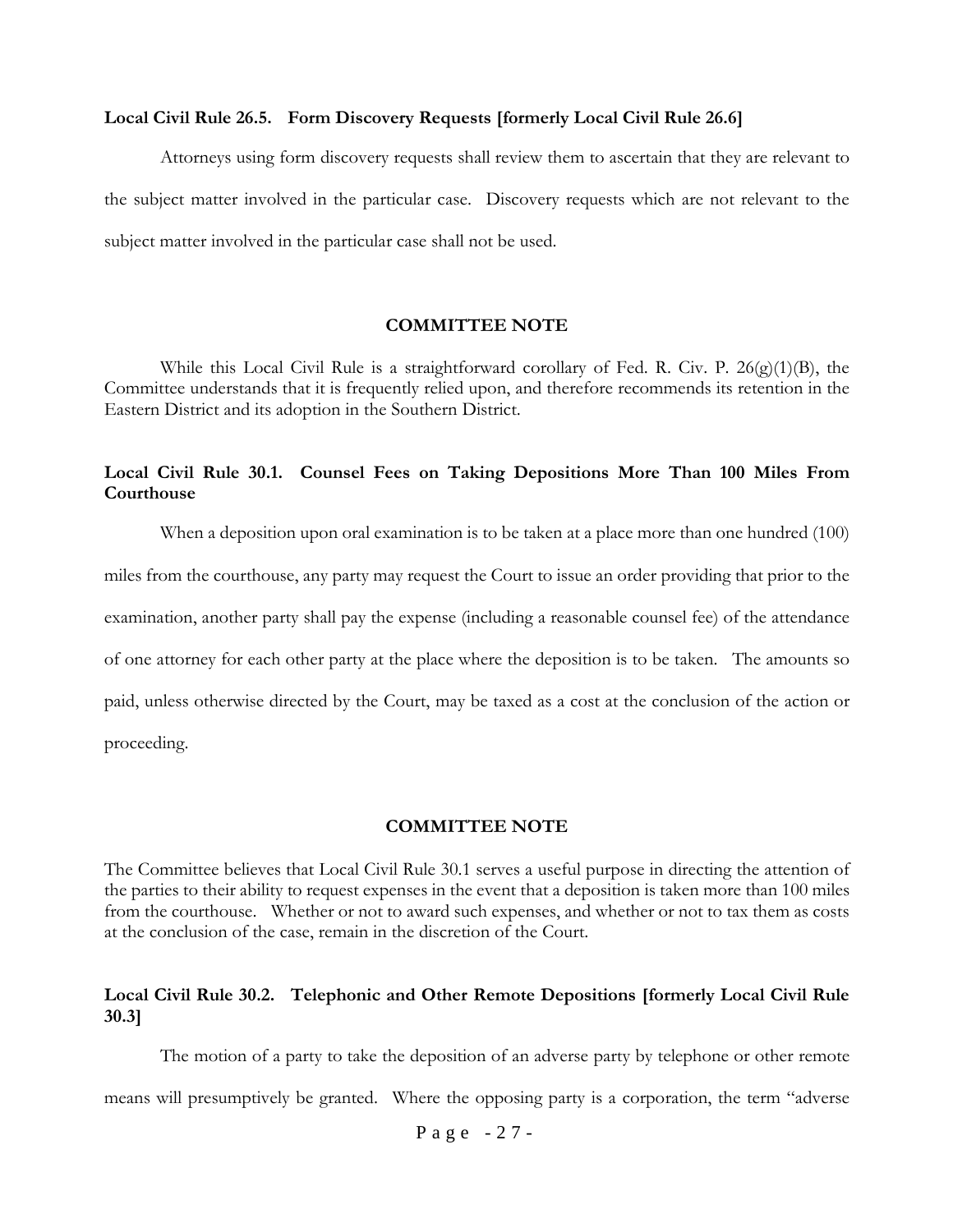party" means an officer, director, managing agent or corporate designee pursuant to Fed. R. Civ. P.

 $30(b)(6)$ .

# **COMMITTEE NOTE**

The Committee recommends that this Local Civil Rule be broadened to encompass the taking of depositions by remote means other than telephonic means, as has been done with Fed. R. Civ. P.  $30(b)(4)$ .

# **Local Civil Rule 30.3. Persons Attending Depositions [formerly Local Civil Rule 30.4]**

A person who is a party in the action may attend the deposition of a party or witness. A witness

or potential witness in the action may attend the deposition of a party or witness unless otherwise

ordered by the Court.

# **COMMITTEE NOTE**

This rule provides a useful summary of the rules regarding who may attend a deposition, and the Committee recommends that it be extended to the Southern District as well as the Eastern District. The exclusion-of-witnesses rule of Fed. R. 615 is made inapplicable to depositions by Fed. R. Civ. P. 30(c)(1), but Fed. R. Civ. P. 26(c)(1)(E) allows the Court, for good cause, to "designat[e] the persons who may be present while the discovery is conducted."

# **Local Civil Rule 30.4. Conferences Between Deponent and Defending Attorney [formerly Local Civil Rule 30.6]**

An attorney for a deponent shall not initiate a private conference with the deponent while a

deposition question is pending, except for the purpose of determining whether a privilege should be

asserted.

# **COMMITTEE NOTE**

The Committee believes that this Local Civil Rule serves a useful purpose, and that it is consistent with (although not duplicative of) Fed. R. Civ. P.  $30(c)(2)$  and  $20(d)(2)$ . The Committee believes that there is a broad consensus that it is improper for the deponent's attorney to initiate a private conference with the deponent while a question is pending. By recommending that this minimum standard be stated in the rule, the Committee does not intend any negative implication that other types of obstructive conduct during depositions may not be dealt with by appropriate orders of the Court.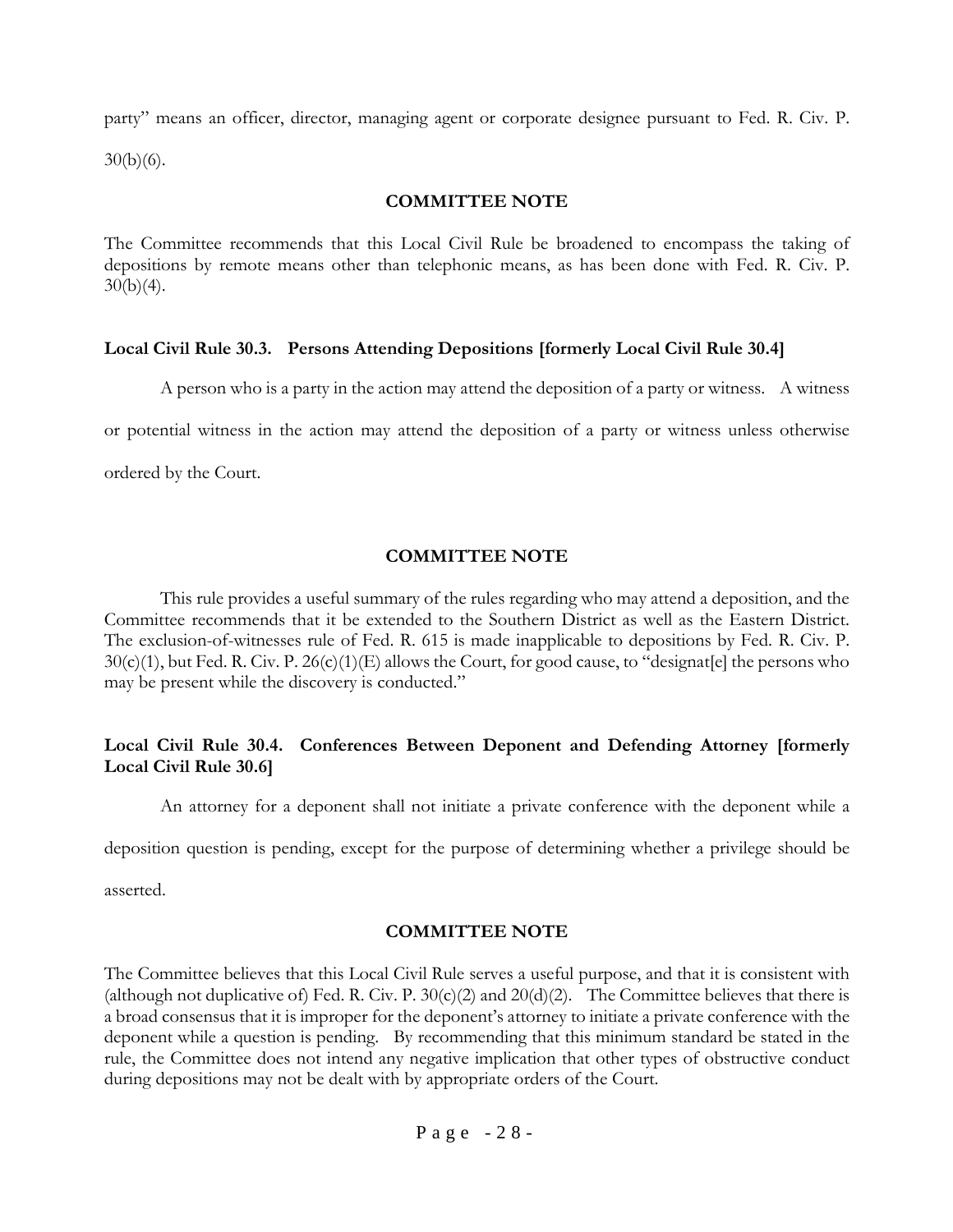#### **[Local Civil Rule 33.1 Intentionally Omitted]**

#### **Local Civil Rule 33.2. Standard Discovery in Prisoner Pro Se Actions**

(a) This rule shall apply in any action commenced pro se in which the plaintiff's complaint includes any claim described in paragraph (b) of this rule, in which the events alleged in the complaint occurred while the plaintiff was in the custody of the New York State Department of Corrections & Community Supervision, the Department of Correction of the City of New York, or any other jail, prison or correctional facility operated by or for a city, county, municipal or other local governmental entity (collectively, the "Department"). Defendants represented by the Office of the Attorney General, the Office of the Corporation Counsel of the City of New York, or counsel for or appointed by the Department responsible for the jail, prison or correctional facility (collectively, the "Facility"), shall respond to the standing discovery requests adopted by the Court, in accordance with the instructions and definitions set forth in the standing requests, unless otherwise ordered by the Court.

(b) The claims to which the standard discovery requests shall apply are Use of Force Cases, Inmate Against Inmate Assault Cases and Disciplinary Due Process Cases, as defined below.

(1) "Use of Force Case" refers to an action in which the complaint alleges that an employee of the Department or Facility used physical force against the plaintiff in violation of the plaintiff's rights.

(2) "Inmate against Inmate Assault Case" refers to an action in which the complaint alleges that an employee of the Department or Facility was responsible for the plaintiff's injury resulting from physical contact with another inmate.

(3) "Disciplinary Due Process Case" refers to an action in which (i) the complaint alleges that an employee of the Department or Facility violated or permitted the violation of a right or rights in a disciplinary proceeding against plaintiff, and (ii) the punishment imposed

Page - 29 -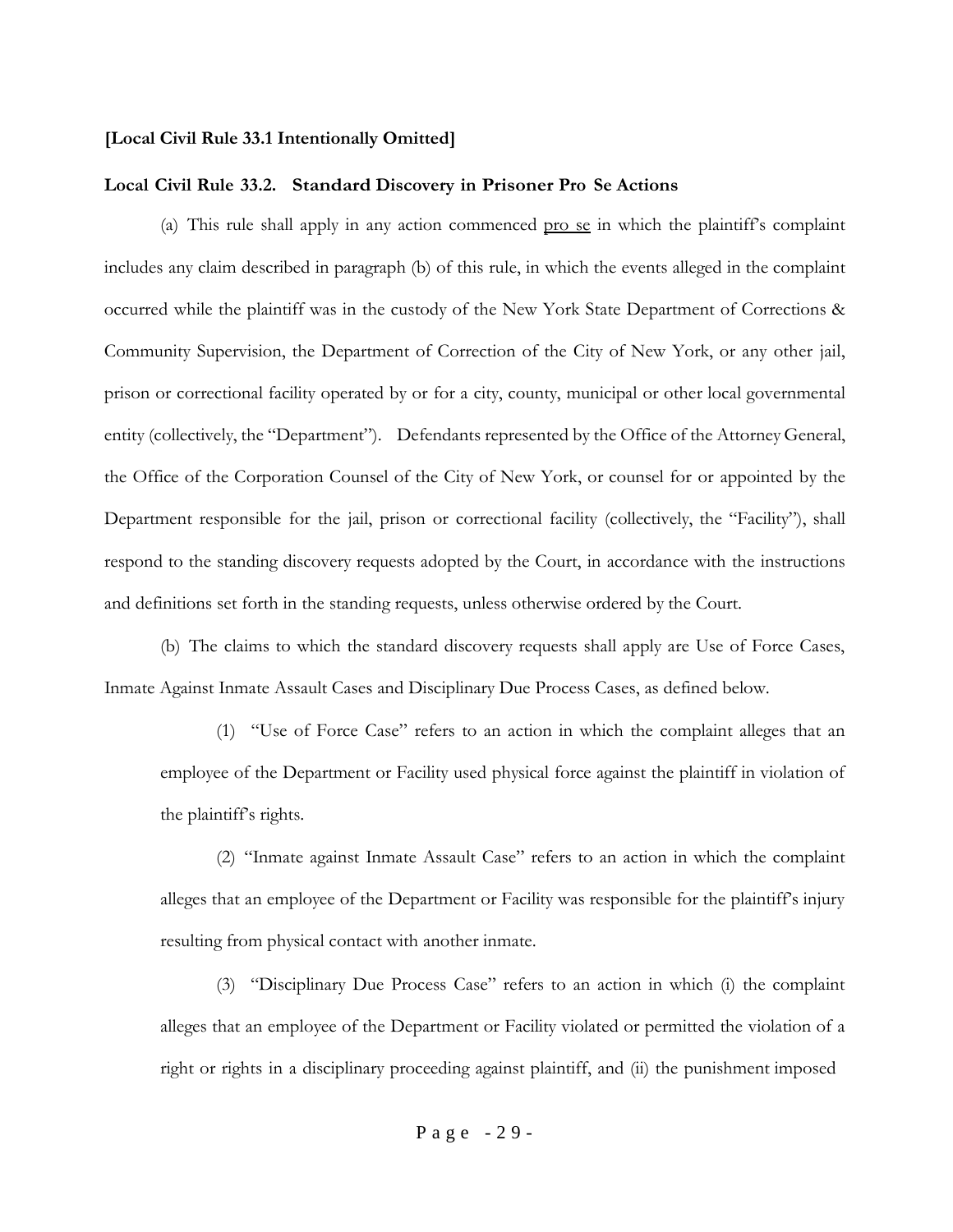upon plaintiff as a result of that proceeding was placement in a special housing unit for more than 30 days.

(c) If a response to the requests is required to be made on behalf of an individual defendant represented by the Office of the Corporation Counsel, the Office of the Attorney General or counsel for or appointed by the Department responsible for the Facility, it shall be made on the basis of information and documents within the possession, custody or control of the Department or Facility in accordance with the instructions contained in the requests. If no defendant is represented by such counsel, responses based upon such information need not be made pursuant to this Local Rule, without prejudice to such other discovery procedures as the plaintiff shall initiate.

(d) The requests, denominated "Plaintiff's Local Civil Rule 33.2 Interrogatories and Requests for Production of Documents," shall be answered within 120 days of service of the complaint on any named defendant except (i) as otherwise ordered by the Court, for good cause shown, which shall be based upon the facts and procedural status of the particular case and not upon a generalized claim of burden, expense or relevance or (ii) if a dispositive motion is pending. The responses to the requests shall be served upon the plaintiff. Copies of the requests are available from the Court, including the Court's website.

(e) Except upon permission of the Court, for good cause shown, the requests shall constitute the sole form of discovery available to plaintiff during the 120-day period designated above.

(f) If the Clerk's Office determines that this rule applies, it shall provide copies of the standard requests for service upon defendants together with the summons and complaint.

## COMMITTEE NOTE

[December 2011 Note]: The Committee recommends extension of the rule to other prison facilities in addition to State and New York City prison facilities. Also, the trigger for a Disciplinary Due Process Case is reduced from 100 days in SHU to 30 days to better reflect the case law in this area.

Page  $-30$  -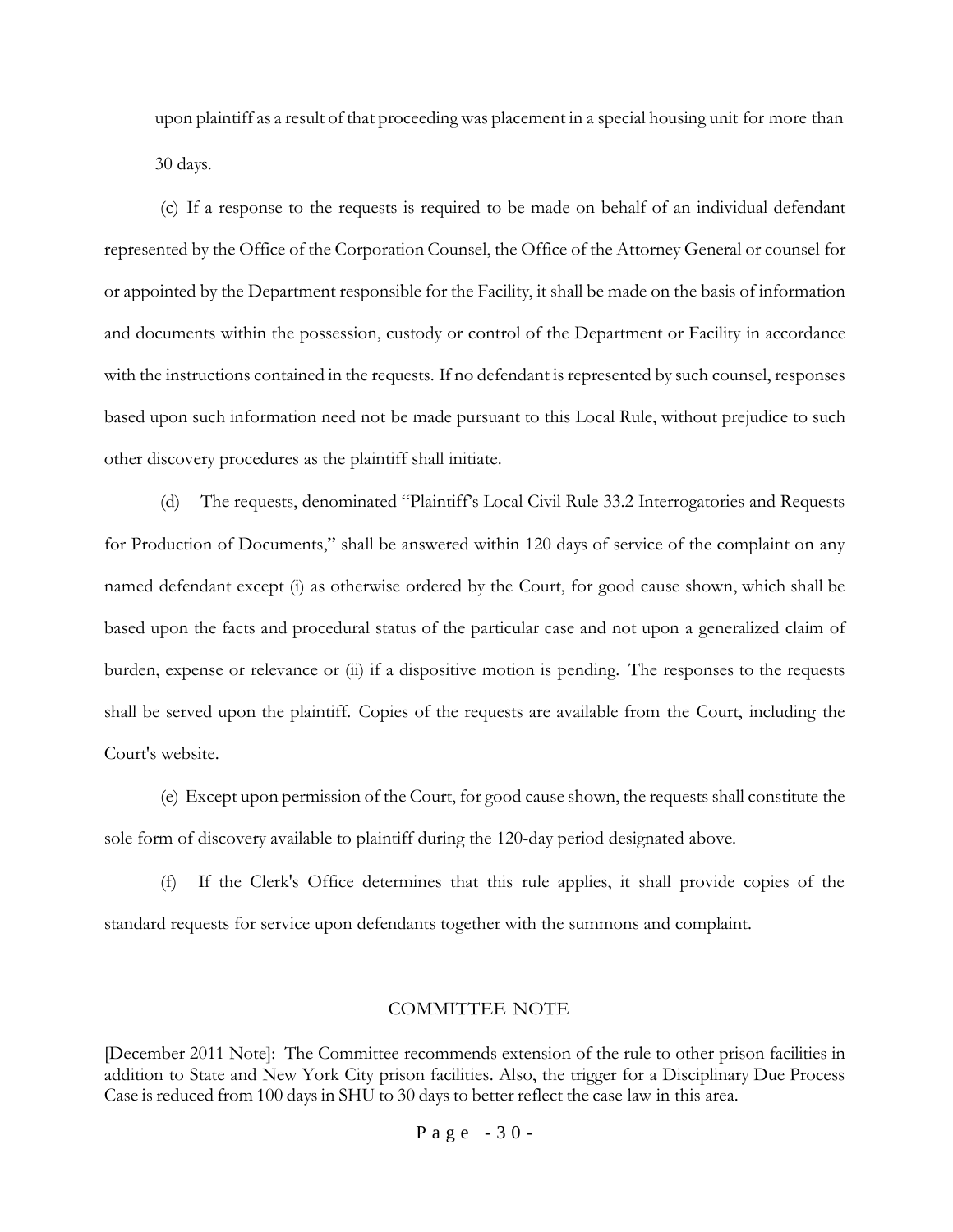[July 2011 Note]: Local Civil Rule 33.2 has worked well, and the Committee recommends its continuation. The Committee recommends that the rule be revised to make it applicable on the same basis in the Eastern District as in the Southern District. Because this Local Civil Rule and Local Civil Rule 33.3 are frequently cited, the Committee does not recommend that they be renumbered.

#### **Local Civil Rule 33.3. Interrogatories (Southern District Only)**

(a) Unless otherwise ordered by the Court, at the commencement of discovery, interrogatories will be restricted to those seeking names of witnesses with knowledge of information relevant to the subject matter of the action, the computation of each category of damage alleged, and the existence, custodian, location and general description of relevant documents, including pertinent insurance agreements, and other physical evidence, or information of a similar nature.

(b) During discovery, interrogatories other than those seeking information described in paragraph (a) above may only be served (1) if they are a more practical method of obtaining the information sought than a request for production or a deposition, or (2) if ordered by the Court.

(c) At the conclusion of other discovery, and at least 30 days prior to the discovery cut-off date, interrogatories seeking the claims and contentions of the opposing party may be served unless the Court has ordered otherwise.

#### **COMMITTEE NOTE**

Local Civil Rule 33.3 reflects the general practice in the Southern District, and the Committee recommends its continuation there. Practice in the Eastern District is more receptive to the use of interrogatories, and the Committee therefore does not recommend that this Local Civil Rule be extended to the Eastern District.

## **Local Civil Rule 37.1. Verbatim Quotation of Discovery Materials**

Upon any motion or application involving discovery or disclosure requests or responses under Fed. R. Civ. P. 37, the moving party shall specify and quote or set forth verbatim in the motion papers each discovery request and response to which the motion or application is addressed. The motion or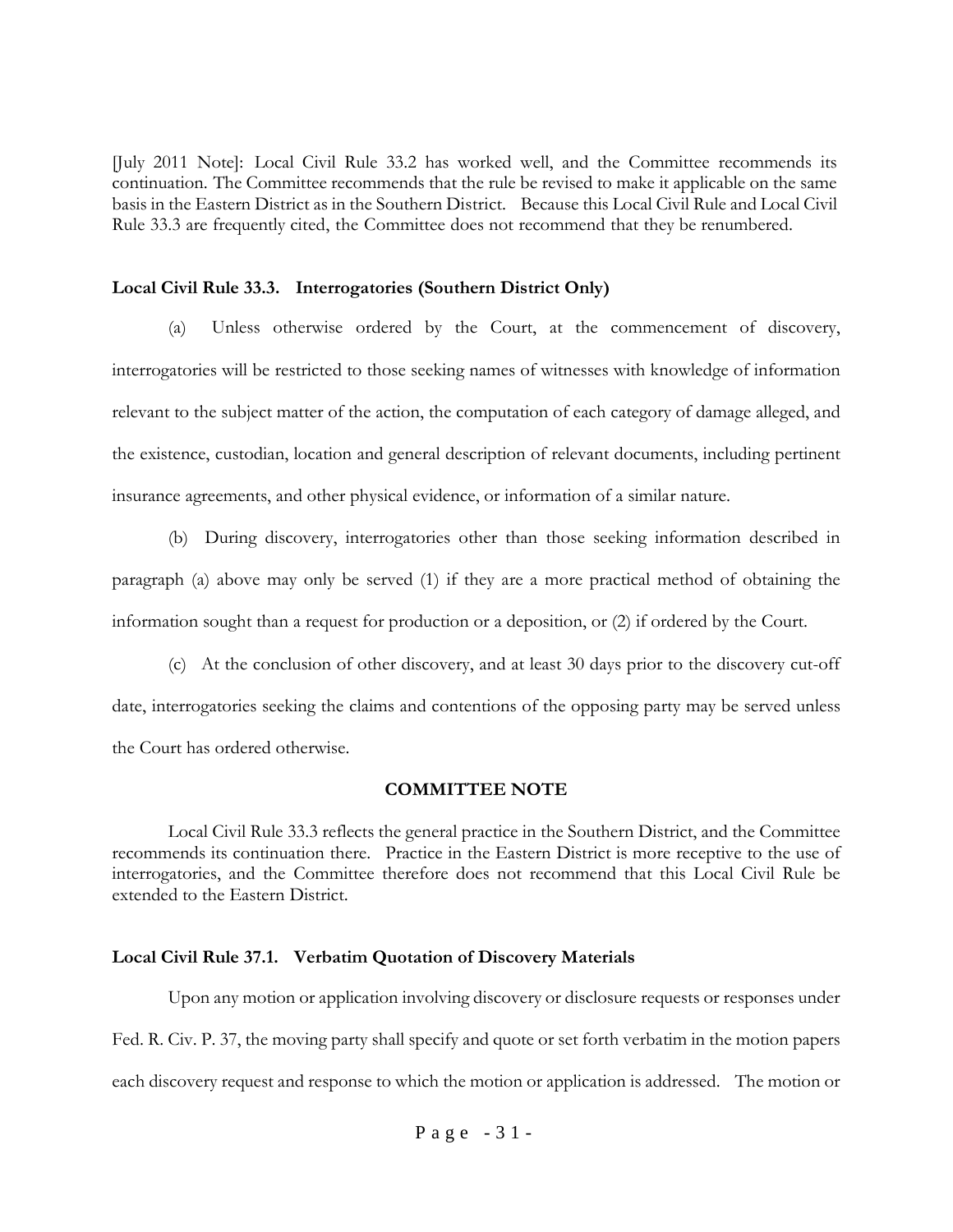application shall also set forth the grounds upon which the moving party is entitled to prevail as to each request or response. Local Civil Rule 5.1 also applies to the motion or application.

### **COMMITTEE NOTE**

Local Civil Rule 37.1 continues to serve a clearly useful purpose, and the Committee recommends its retention.

# **Local Civil Rule 37.2. Mode of Raising Discovery Disputes With the Court (Southern District Only)**

No motion under Rules 26 through 37 inclusive of the Federal Rules of Civil Procedure shall be heard unless counsel for the moving party has first requested an informal conference with the Court by letter and such request has either been denied or the discovery dispute has not been resolved as a consequence of such a conference.

# **COMMITTEE NOTE**

The modes of raising discovery disputes with the Court are sufficiently different in the Southern and Eastern Districts that the Committee is constrained to recommend the continuation of two different rules – Local Civil Rule 37.2 applying to the Southern District, and Local Civil Rule 37.3 applying to the Eastern District.

# **Local Civil Rule 37.3. Mode of Raising Discovery and Other Non-Dispositive Pretrial Disputes With the Court (Eastern District Only)**

(a) **Good-Faith Effort to Resolve.** Prior to seeking judicial resolution of a discovery or

non-dispositive pretrial dispute, the attorneys for the affected parties or non-party witness shall

attempt to confer in good faith in person or by telephone in an effort to resolve the dispute, in

conformity with Fed. R. Civ. P. 37(a)(1).

# (b) **Disputes Arising During Depositions.** Where the attorneys for the affected parties

or a non-party witness cannot agree on a resolution of a discovery dispute that arises during a

Page - 3 2 -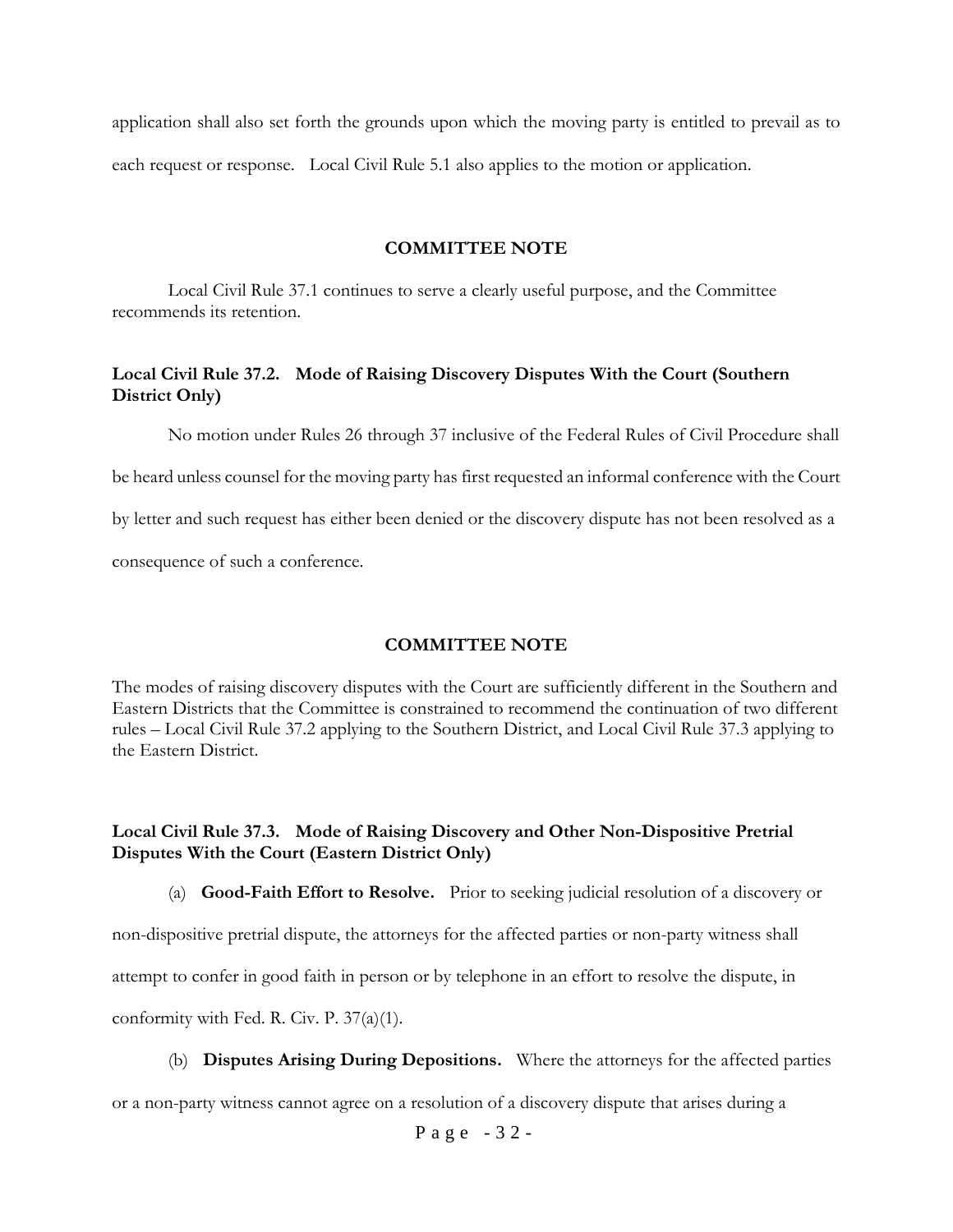deposition, they shall, to the extent practicable, notify the Court by telephone and seek a ruling while the deposition is in progress. If a prompt ruling cannot be obtained, and the dispute involves an instruction to the witness not to answer a question, the instruction not to answer may stand and the deposition shall continue until a ruling is obtained pursuant to the procedure set forth in paragraph (c) below.

(c) **Other Discovery and Non-Dispositive Pretrial Disputes.** Where the attorneys for the affected parties or non-party witness cannot agree on a resolution of any other discovery dispute or non-dispositive pretrial dispute, or if they are unable to obtain a telephonic ruling on a discovery dispute that arises during a deposition as provided in paragraph (b) above, they shall notify the Court by letter not exceeding three pages in length outlining the nature of the dispute and attaching relevant materials. Within four days of receiving such a letter, any opposing affected party or non-party witness may submit a responsive letter not exceeding three pages attaching relevant materials. Except for the letters and attachments authorized herein, or where a ruling which was made exclusively as a result of a telephone conference is the subject of *de novo* review pursuant to paragraph (d) hereof, papers shall not be submitted with respect to a dispute governed by this rule unless the Court has so directed.

(d) **Motion for Reconsideration.** A ruling made exclusively as a result of a telephone conference may be the subject of *de novo* reconsideration by a letter not exceeding five pages in length attaching relevant materials submitted by any affected party or non-party witness. Within four days of receiving such a letter, any other affected party or non-party witness may submit a responsive letter not exceeding five pages in length attaching relevant materials.

(e) **Decision of the Court.** The Court shall record or arrange for the recording of the Court's decision in writing. Such written order may take the form of an oral order read into the record of a deposition or other proceeding, a handwritten memorandum, a handwritten marginal

Page - 33 -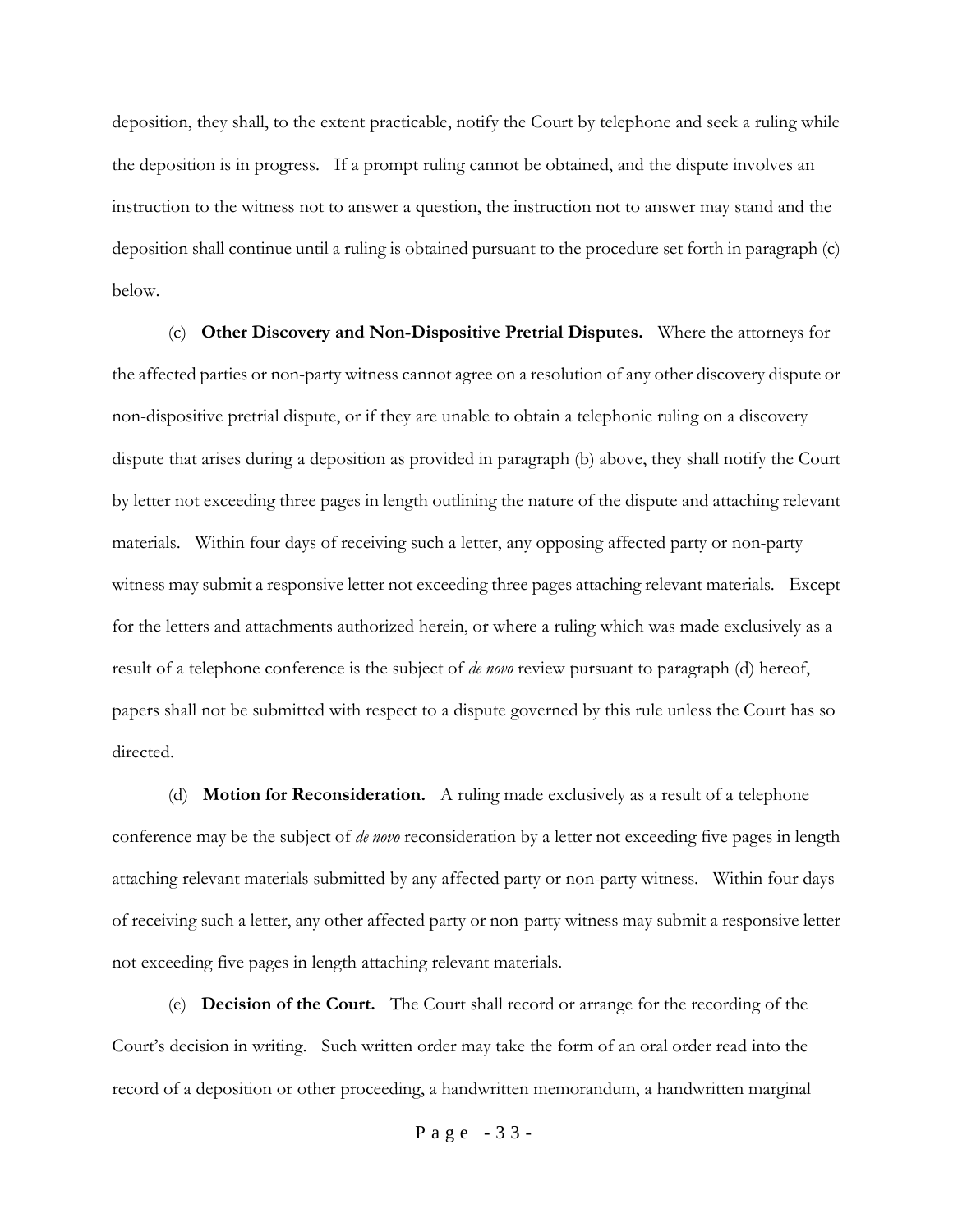notation on a letter or other document, or any other form the Court deems appropriate.

# **COMMITTEE NOTE**

As explained in the Committee Note to Local Civil Rule 37.2, the Committee believes that it is necessary to have a separate Local Civil Rule setting forth the mode of raising discovery and other non-dispositive pretrial disputes in the Eastern District. In Local Civil Rule 37.3(c), the Committee concluded that, except in the context of an ongoing deposition (which is covered by Local Civil Rule 37.2(b)), disputes should be raised by letter rather than by a telephone call to the Court.

# **Local Civil Rule 39.1. Custody of Trial and Hearing Exhibits**

(a) Unless the Court orders otherwise, trial and hearing exhibits shall not be filed with the

Clerk, but shall be retained in the custody of the respective attorneys who produced them in court.

(b) Trial and hearing exhibits which have been filed with the Clerk shall be removed by the

party responsible for them (1) if no appeal is taken, within ninety (90) days after a final decision is

rendered, or (2) if an appeal has been taken, within thirty (30) days after the final disposition of the

appeal. Parties failing to comply with this rule shall be notified by the Clerk to remove their exhibits

and upon their failure to do so within thirty (30) days, the Clerk may dispose of them as the Clerk may

see fit.

# **COMMITTEE NOTE**

The Committee believes that this Local Civil Rule is useful in alerting counsel to the Courts' practice concerning the custody of trial and hearing exhibits, which differs from the practices of many other courts.

# **Local Civil Rule 39.2. Order of Summation**

After the close of evidence in civil trials, the order of summation shall be determined in the discretion of the Court.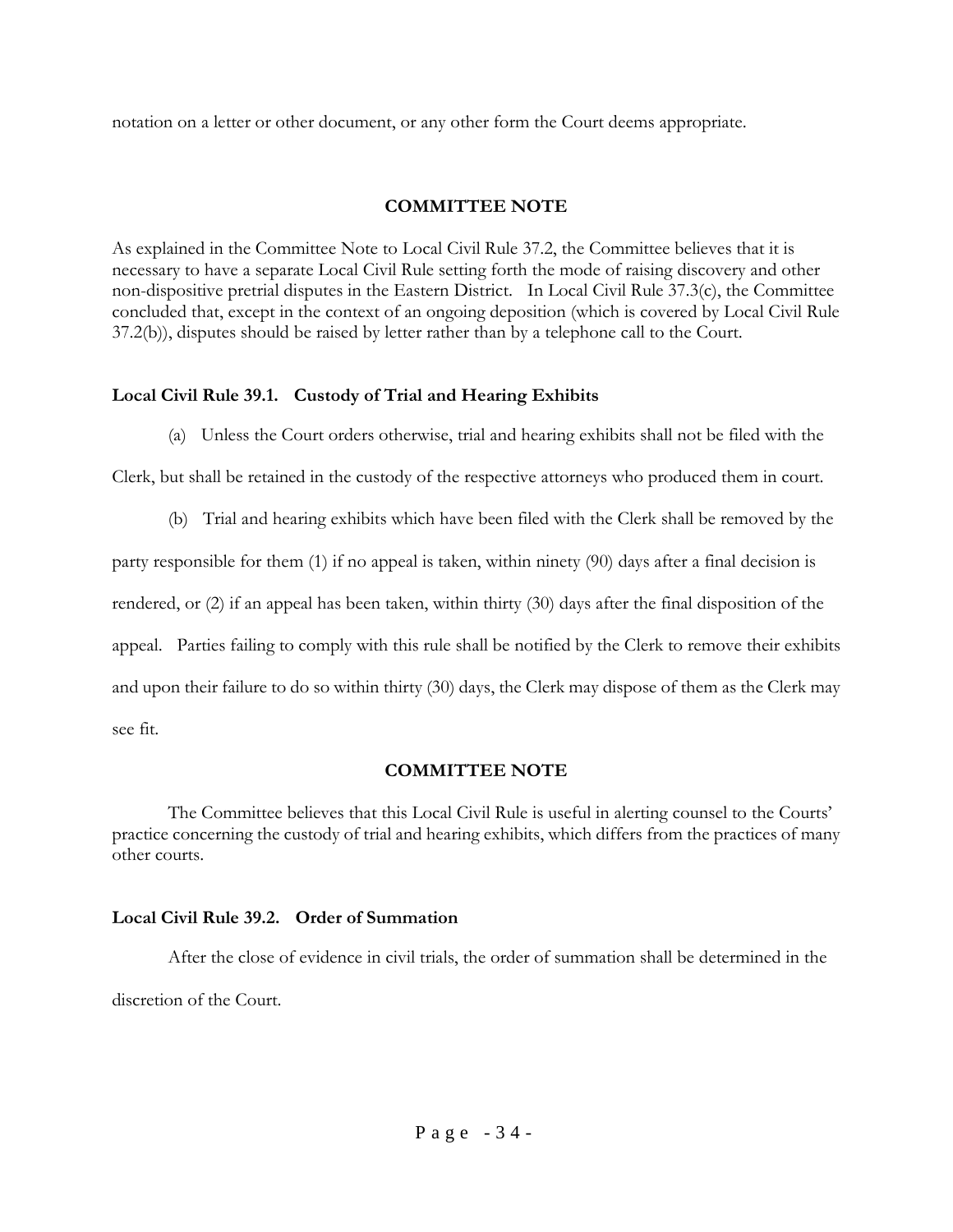#### **COMMITTEE NOTE**

The Committee believes that Local Civil Rule 39.2 serves a useful role in clarifying the power of the Court to determine the order of summation.

# **Local Civil Rule 47.1. Assessment of Jury Costs**

All counsel in civil cases shall seriously discuss the possibility of settlement a reasonable time prior to trial. The Court may, in its discretion, assess the parties or counsel with the cost of one day's attendance of the jurors if a case is settled after the jury has been summoned or during trial, the amount to be paid to the Clerk of the Court. For purposes of this rule, a civil jury is considered summoned for a trial as of Noon one day prior to the designated date of the trial.

# **COMMITTEE NOTE**

The Committee understands that the power to impose the cost of one day's attendance of jurors upon parties who have failed to reach (or notify the Court of) a settlement at least one business day before trial is exercised only infrequently and in egregious cases. The Committee agrees that the Court should have this power in order to deal with such egregious cases, and that the rule serves a useful purpose in notifying the bar that the Court has this power.

### **Local Civil Rule 53.1. Masters**

(a) Oath. Every person appointed pursuant to Rule 53 shall before entering upon his or her duties take and subscribe an oath, which, except as otherwise prescribed by statute or rule, shall be the same as the oath prescribed for Judges pursuant to 28 U.S.C. § 453, with the addition of the words "in conformance with the order of appointment" after the words "administer justice." Such an oath may be taken before any federal or state officer authorized by federal law to administer oaths, and shall be filed in the office of the Clerk.

(b) May Sit Outside District. A person appointed pursuant to Rule 53 may sit within or outside the district. When the person appointed is requested to sit outside the district for the convenience of a party and there is opposition by another party, he or she may make an order for the

Page - 3 5 -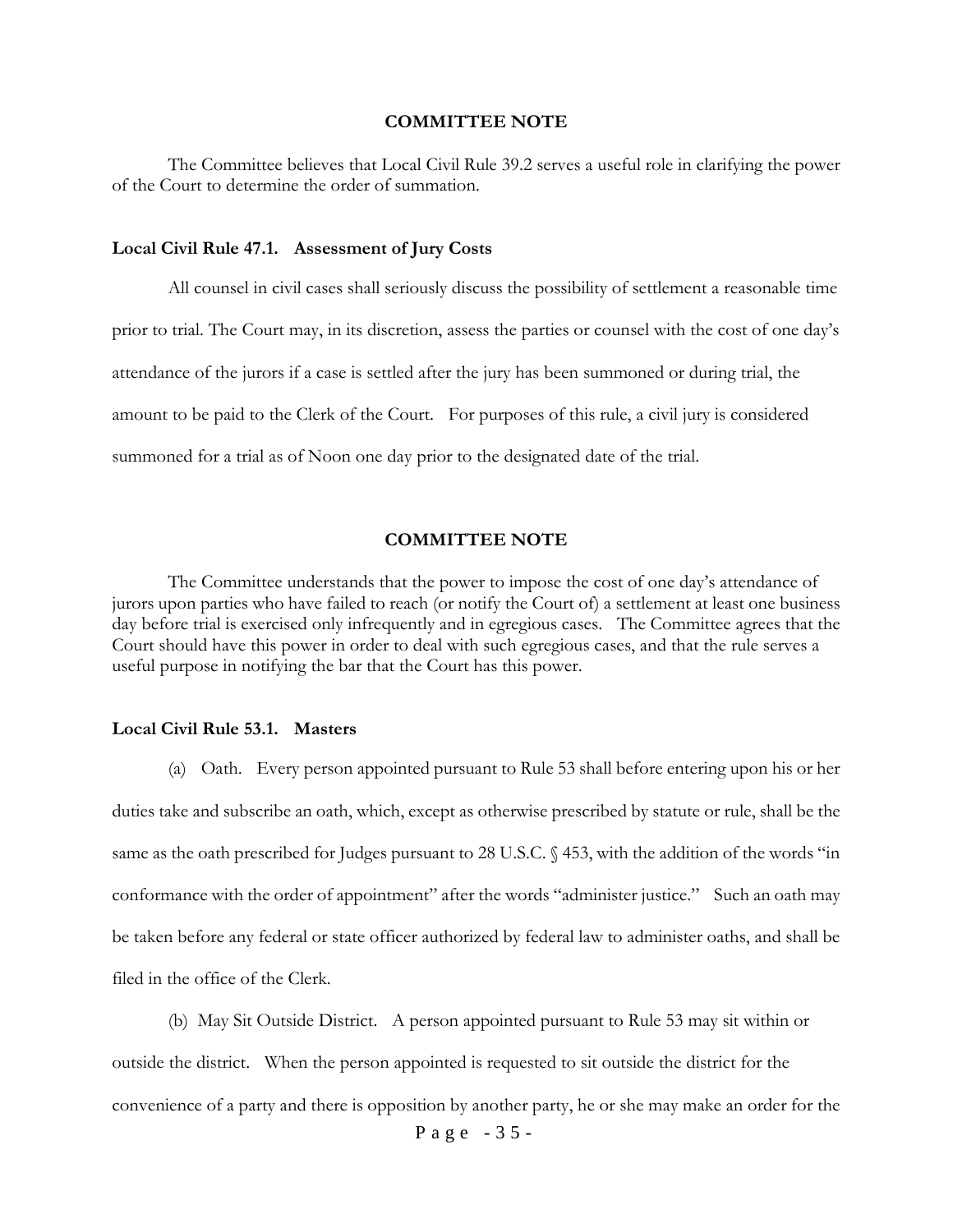holding of the hearing, or a part thereof, outside the district, upon such terms and conditions as shall be just. Such order may be reviewed by the Court upon motion of any party, served within twenty-one (21) days after service on all parties by the master of the order.

### **COMMITTEE NOTE**

The Committee believes that Local Civil Rule 53.1 serves a useful purpose by clarifying two subjects that are not dealt with in Fed. R. Civ. P. 53.

### **Local Civil Rule 54.1. Taxable Costs**

(a) **Request to Tax Costs**. Within thirty (30) days after the entry of final judgment, or, in the case of an appeal by any party, within thirty (30) days after the final disposition of the appeal, unless this period is extended by the Court for good cause shown, any party seeking to recover costs shall file with the Clerk a request to tax costs annexing a bill of costs and indicating the date and time of taxation. Costs will not be taxed during the pendency of any appeal. Any party failing to file a request to tax costs within the applicable thirty (30) day period will be deemed to have waived costs. The request to tax costs shall be served upon each other party not less than seven (7) days before the date and time fixed for taxation. The bill of costs shall include an affidavit that the costs claimed are allowable by law, are correctly stated and were necessarily incurred. Bills for the costs claimed shall be attached as exhibits.

(b) **Objections to Bill of Costs**. A party objecting to any cost item shall serve objections in the Eastern District of New York by Electronic Case Filing, or if in the Southern District of New York or a pro se party in writing, prior to or at the date and time scheduled for taxation. The Clerk will proceed to tax costs at the time scheduled and allow such items as are properly taxable. In the absence of written objection, any item listed may be taxed within the discretion of the Clerk.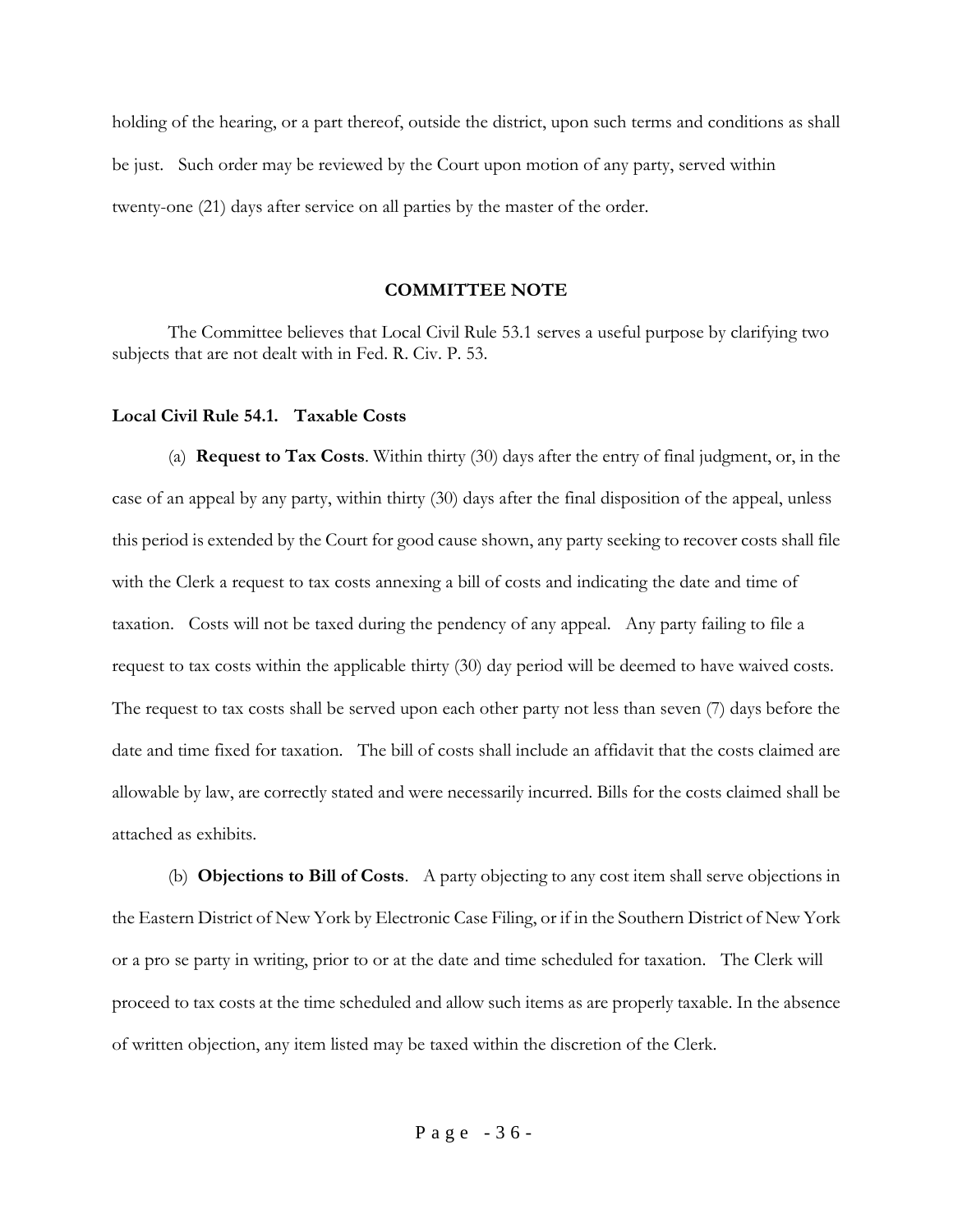#### (c) **Items Taxable as Costs**

(1) **Transcripts**. The cost of any part of the original trial transcript that was necessarily obtained for use in this Court or on appeal is taxable. Convenience of counsel is not sufficient. The cost of a transcript of Court proceedings prior to or subsequent to trial is taxable only when authorized in advance or ordered by the Court.

(2) **Depositions**. Unless otherwise ordered by the Court, the original transcript of a deposition, plus one copy, is taxable if the deposition was used or received in evidence at the trial, whether or not it was read in its entirety. Costs for depositions are also taxable if they were used by the Court in ruling on a motion for summary judgment or other dispositive substantive motion. Costs for depositions taken solely for discovery are not taxable. Counsel's fees and expenses in attending the taking of a deposition are not taxable except as provided by statute, rule (including Local Civil Rule 30.1), or order of the Court. Fees, mileage, and subsistence for the witness at the deposition are taxable at the same rates as for attendance at trial if the deposition taken was used or received in evidence at the trial.

(3) **Witness Fees, Travel Expenses and Subsistence**. Witness fees and travel expenses authorized by 28 U.S.C. § 1821 are taxable if the witness testifies. Subsistence pursuant to 28 U.S.C. § 1821 is taxable if the witness testifies and it is not practical for the witness to return to his or her residence from day to day. No party to the action may receive witness fees, travel expenses, or subsistence. Fees for expert witnesses are taxable only to the extent of fees for ordinary witnesses unless prior court approval was obtained.

(4) **Interpreting Costs**. The reasonable fee of a competent interpreter is taxable if the fee of the witness involved is taxable. The reasonable fee of a translator is also taxable if the document translated is used or received in evidence.

(5) **Exemplifications and Copies of Papers**. A copy of an exhibit is taxable if the

Page - 37 -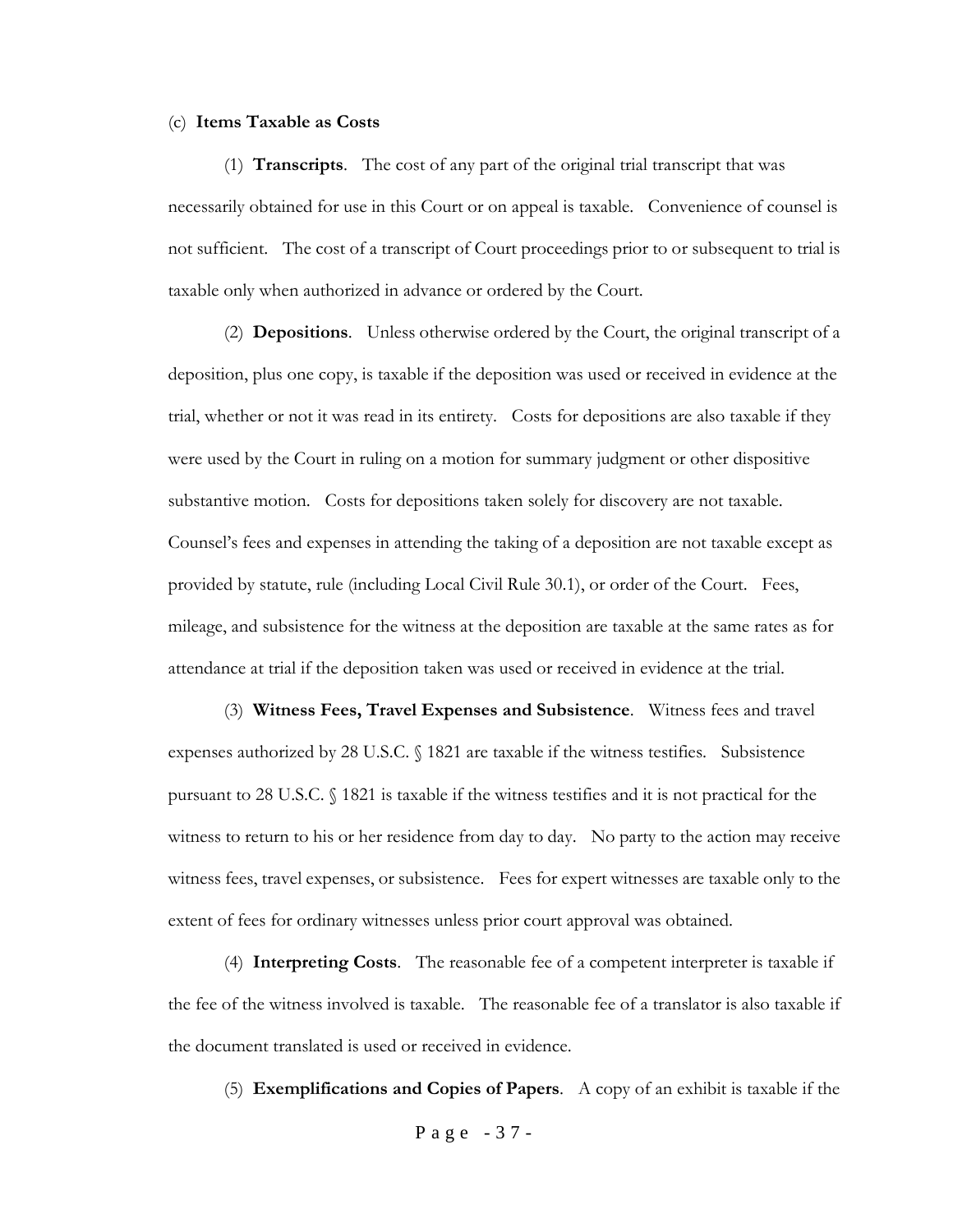original was not available and the copy was used or received in evidence. The cost of copies used for the convenience of counsel or the Court are not taxable. The fees for a search and certification or proof of the non-existence of a document in a public office is taxable.

(6) **Maps, Charts, Models, Photographs and Summaries**. The cost of photographs, 8" x 10" in size or less, is taxable if used or received in evidence. Enlargements greater than 8" x 10" are not taxable except by order of the Court. Costs of maps, charts, and models, including computer generated models, are not taxable except by order of the Court. The cost of compiling summaries, statistical comparisons and reports is not taxable.

(7) **Attorney Fees and Related Costs**. Attorney fees and disbursements and other related fees and paralegal expenses are not taxable except by order of the Court. A motion for attorney fees and related nontaxable expenses shall be made not later than fourteen (14) days after the entry of judgment, as provided by Fed. R. Civ. P.  $54(d)(2)(B)(i)$ .

#### (8) **Fees of Masters, Receivers, Commissioners and Court Appointed Experts**.

Fees of masters, receivers, commissioners, and Court appointed experts are taxable as costs, unless otherwise ordered by the Court.

(9) **Costs for Title Searches**. A party is entitled to tax necessary disbursements for the expenses of searches made by title insurance, abstract or searching companies.

(10) **Docket and Miscellaneous Fees**. Docket fees, and the reasonable and actual fees of the Clerk and of a marshal, sheriff, and process server, are taxable unless otherwise ordered by the Court.

# **COMMITTEE NOTE**

Local Civil Rule 54.1 serves a very useful purpose by outlining what costs are and are not taxable unless otherwise ordered by the Court. This is a subject that is not addressed with specificity by 28 U.S.C. § 1920 and Fed. R. Civ. P. 54(d)(1). Local Civil Rule 54.1 has been updated with the valuable assistance of the Clerks of the two Courts to reflect more precisely which costs are and are not taxable without an order of the Court.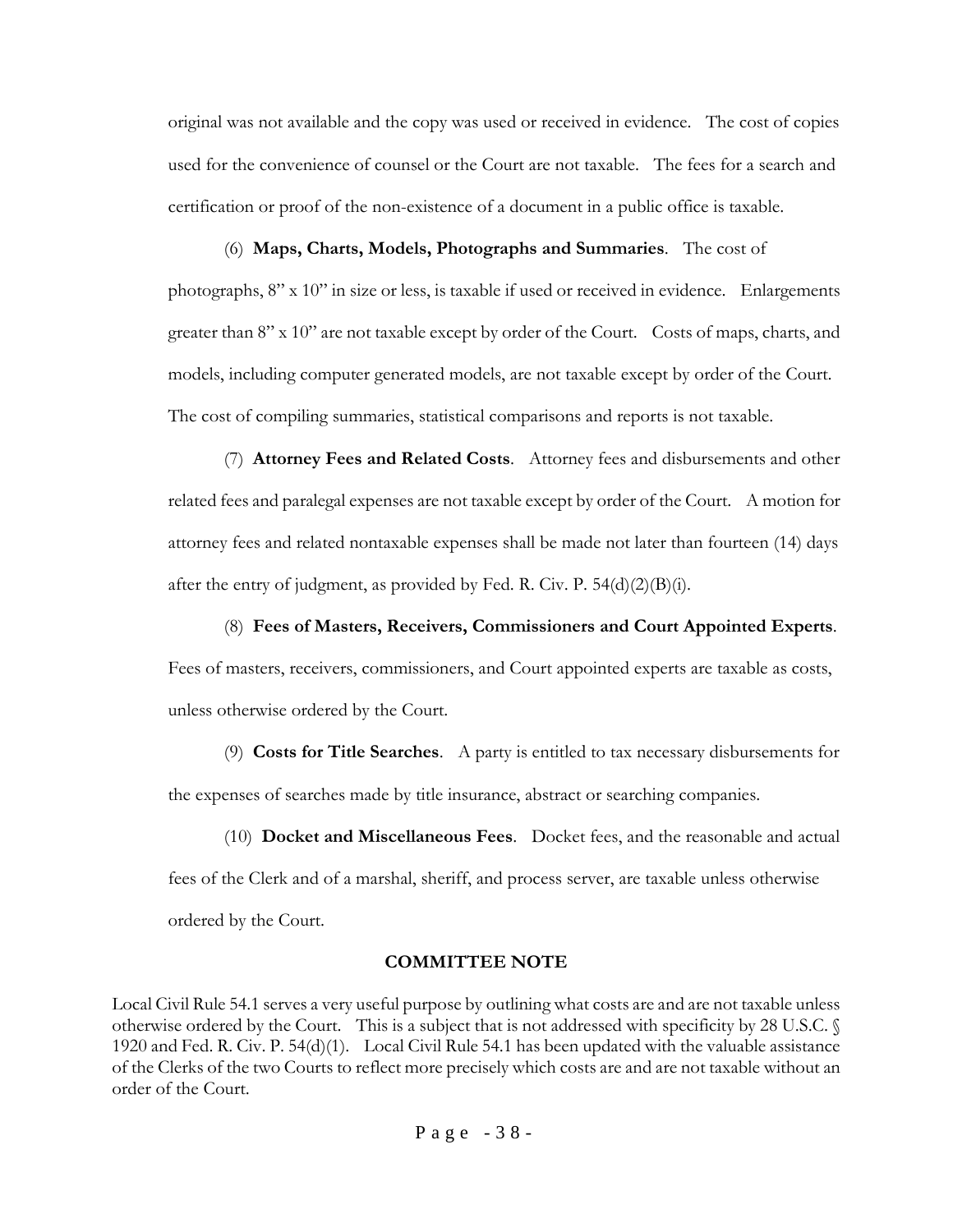#### **Local Civil Rule 54.2. Security for Costs**

The Court, on motion or on its own initiative, may order any party to file an original bond for costs or additional security for costs in such an amount and so conditioned as it may designate. For failure to comply with the order the Court may make such orders in regard to noncompliance as are just, and among others the following: an order striking out pleadings or staying further proceedings until the bond is filed or dismissing the action or rendering a judgment by default against the non-complying party.

# **COMMITTEE NOTE**

Local Civil Rule 54.2 has been applied by the District Courts with the approval of the Second Circuit. The Committee recommends its retention.

### **Local Civil Rule 54.3. Entering Satisfaction of Money Judgment**

Satisfaction of a money judgment entered or registered in this district shall be entered by the Clerk as follows:

(a) Upon the payment into the Court of the amount thereof, plus interest, and the payment of the Clerk's and marshal's fees, if any;

(b) Upon the filing of a satisfaction executed and acknowledged by: (1) the judgment creditor; or (2) the judgment creditor's legal representatives or assigns, with evidence of their authority; or (3) the judgment creditor's attorney if within ten (10) years of the entry of the judgment or decree;

(c) If the judgment creditor is the United States, upon the filing of a satisfaction executed by the United States Attorney;

- (d) Pursuant to an order of satisfaction entered by the Court; or
- (e) Upon the registration of a certified copy of a satisfaction entered in another court.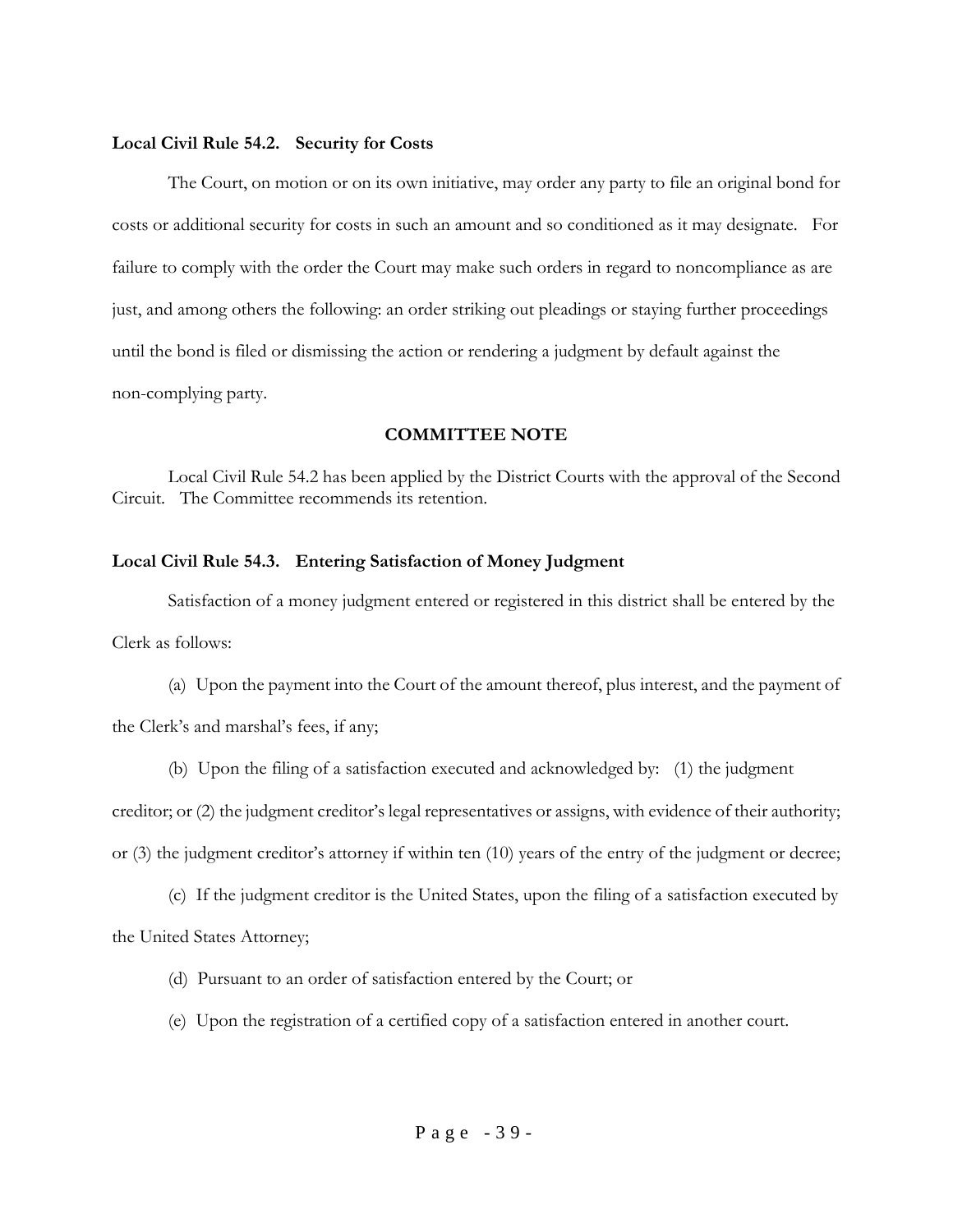## **COMMITTEE NOTE**

The Committee recommends a few clarifying changes in the wording of this Local Civil Rule.

### **Local Civil Rule 55.1. Certificate of Default**

A party applying for a certificate of default by the Clerk pursuant to Fed. R. Civ. P. 55(a) shall submit an affidavit showing (1) that the party against whom a notation of default is sought is not an infant, in the military, or an incompetent person; (2) that the party has failed to plead or otherwise defend the action; and (3) that the pleading to which no response has been made was properly served.

#### **COMMITTEE NOTE**

The Committee believes that Local Civil Rule 55.1 is helpful in setting forth the contents of the affidavit to be submitted by a party seeking a certificate of default pursuant to Fed. R. Civ. P. 55(a).

### **Local Civil Rule 55.2. Default Judgment**

(a) **By the Clerk**. Upon issuance of a Clerk's certificate of default, if the claim to which no response has been made only sought payment of a sum certain, and does not include a request for attorney's fees or other substantive relief, and if a default judgment is sought against all remaining parties to the action, the moving party shall submit an affidavit showing the principal amount due and owing, not exceeding the amount sought in the claim to which no response has been made, plus interest, if any, computed by the party, with credit for all payments received to date clearly set forth, and costs, if any, pursuant to 28 U.S.C. § 1920.

(b) **By the Court**. In all other cases the party seeking a judgment by default shall apply to the Court as described in Fed. R. Civ. P. 55(b)(2), and shall append to the application (1) the Clerk's certificate of default, (2) a copy of the claim to which no response has been made, and (3) a proposed form of default judgment.

 $P$  a g e  $-40$  -(c) **Mailing of Papers.** Unless otherwise ordered by the Court, all papers submitted to the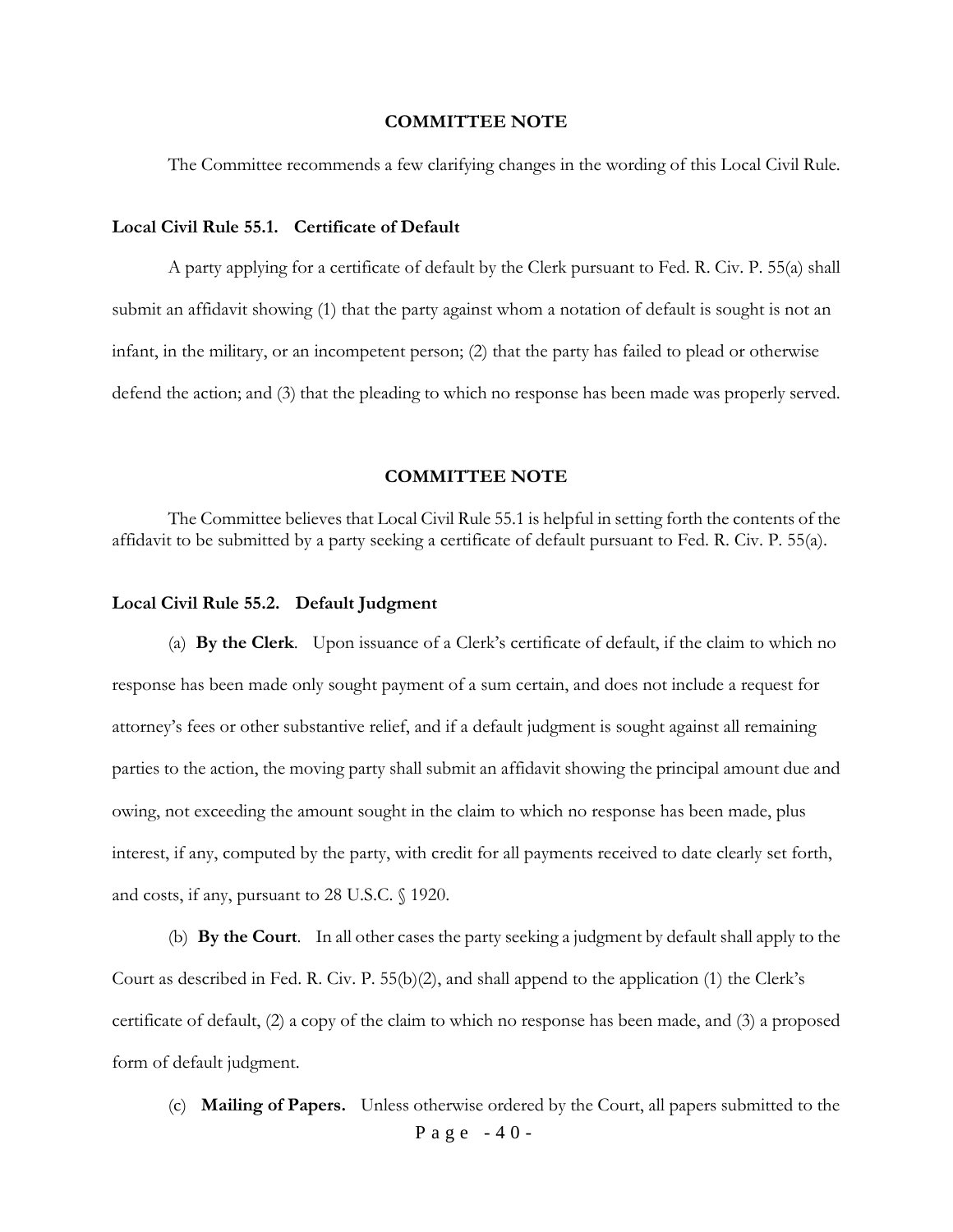Court pursuant to Local Civil Rule 55.2(a) or (b) above shall simultaneously be mailed to the party against whom a default judgment is sought at the last known residence of such party (if an individual) or the last known business address of such party (if a person other than an individual). Proof of such mailing shall be filed with the Court. If the mailing is returned, a supplemental affidavit shall be filed with the Court setting forth that fact, together with the reason provided for return, if any.

#### **COMMITTEE NOTE**

Although Fed. R. Civ. P. 55(b) does not require service of notice of an application for a default judgment upon a party who has not appeared in the action, the Committee believes that experience has shown that mailing notice of such an application is conducive to both fairness and efficiency, and has therefore recommended a new Local Civil Rule 55.2(c) providing for such mailing.

### **Local Civil Rule 56.1. Statements of Material Facts on Motion for Summary Judgment**

a) Upon any motion for summary judgment pursuant to Rule 56 of the Federal Rules of Civil Procedure, there shall be annexed to the notice of motion a separate, short and concise statement, in numbered paragraphs, of the material facts as to which the moving party contends there is no genuine issue to be tried. Failure to submit such a statement may constitute grounds for denial of the motion.

(b) The papers opposing a motion for summary judgment shall include a correspondingly numbered paragraph responding to each numbered paragraph in the statement of the moving party, and if necessary, additional paragraphs containing a separate, short and concise statement of additional material facts as to which it is contended that there exists a genuine issue to be tried.

(c) Each numbered paragraph in the statement of material facts set forth in the statement required to be served by the moving party will be deemed to be admitted for purposes of the motion unless specifically controverted by a correspondingly numbered paragraph in the statement required to be served by the opposing party.

(d) Each statement by the movant or opponent pursuant to Rule 56.1(a) and (b), including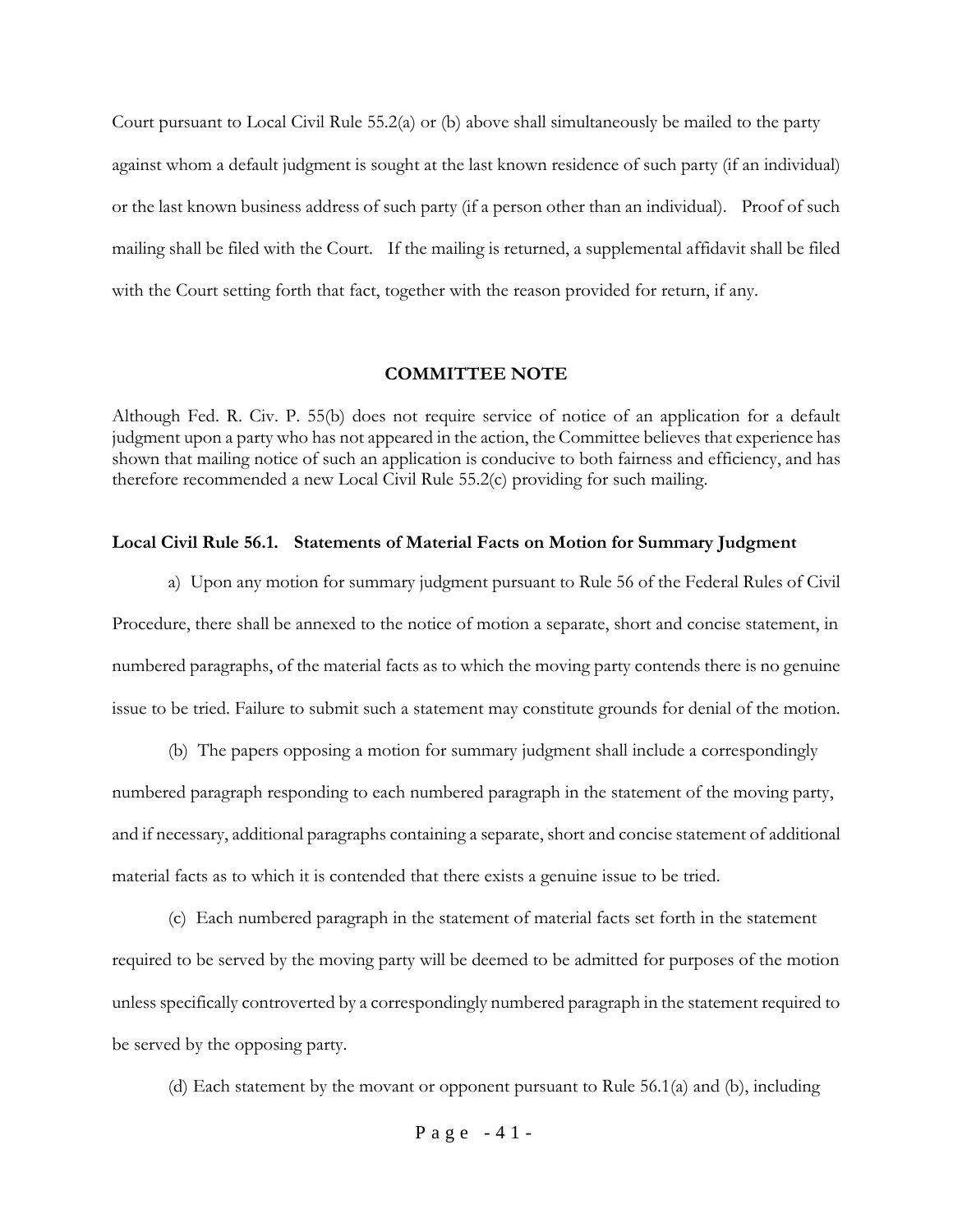each statement controverting any statement of material fact, must be followed by citation to evidence which would be admissible, set forth as required by Fed. R. Civ. P. 56(c).

### **COMMITTEE NOTE**

The requirement embodied in Local Civil Rule 56.1 is firmly rooted in the local practice of the Southern and Eastern Districts, and the Committee recommends its retention. The language of Local Civil Rule 56.1 was revised in 2004 to make clear that any statement pursuant to Local Civil Rule 56.1 must be divided into brief, numbered paragraphs, that any opposing statement must respond specifically and separately to each numbered paragraph in the statement, and that all such paragraphs in both statements and opposing statements must be supported by citations to specific evidence of the kind required by Fed. R. Civ. P. 56(c). The Committee believes that the language adopted in 2004 sets forth these requirements clearly, and does not recommend any changes in that language.

# **Local Civil Rule 56.2. Notice to Pro Se Litigant Who Opposes a Summary Judgment**

Any represented party moving for summary judgment against a party proceeding *pro se* shall serve and file as a separate document, together with the papers in support of the motion, the following "Notice To Pro Se Litigant Who Opposes a Motion For Summary Judgment" with the full texts of Fed. R. Civ. P. 56 and Local Civil Rule 56.1 attached. Where the pro se party is not the plaintiff, the movant shall amend the form notice as necessary to reflect that fact.

### **Notice To Pro Se Litigant Who Opposes a Motion For Summary Judgment**

The defendant in this case has moved for summary judgment pursuant to Rule 56 of the Federal Rules of Civil Procedure. This means that the defendant has asked the Court to decide this case without a trial, based on written materials, including affidavits, submitted in support of the motion. THE CLAIMS YOU ASSERT IN YOUR COMPLAINT MAY BE DISMISSED WITHOUT A TRIAL IF YOU DO NOT RESPOND TO THIS MOTION ON TIME by filing sworn affidavits and/or other documents as required by Rule 56(c) of the Federal Rules of Civil Procedure and by Local Civil Rule 56.1. The full text of Rule 56 of the Federal Rules of Civil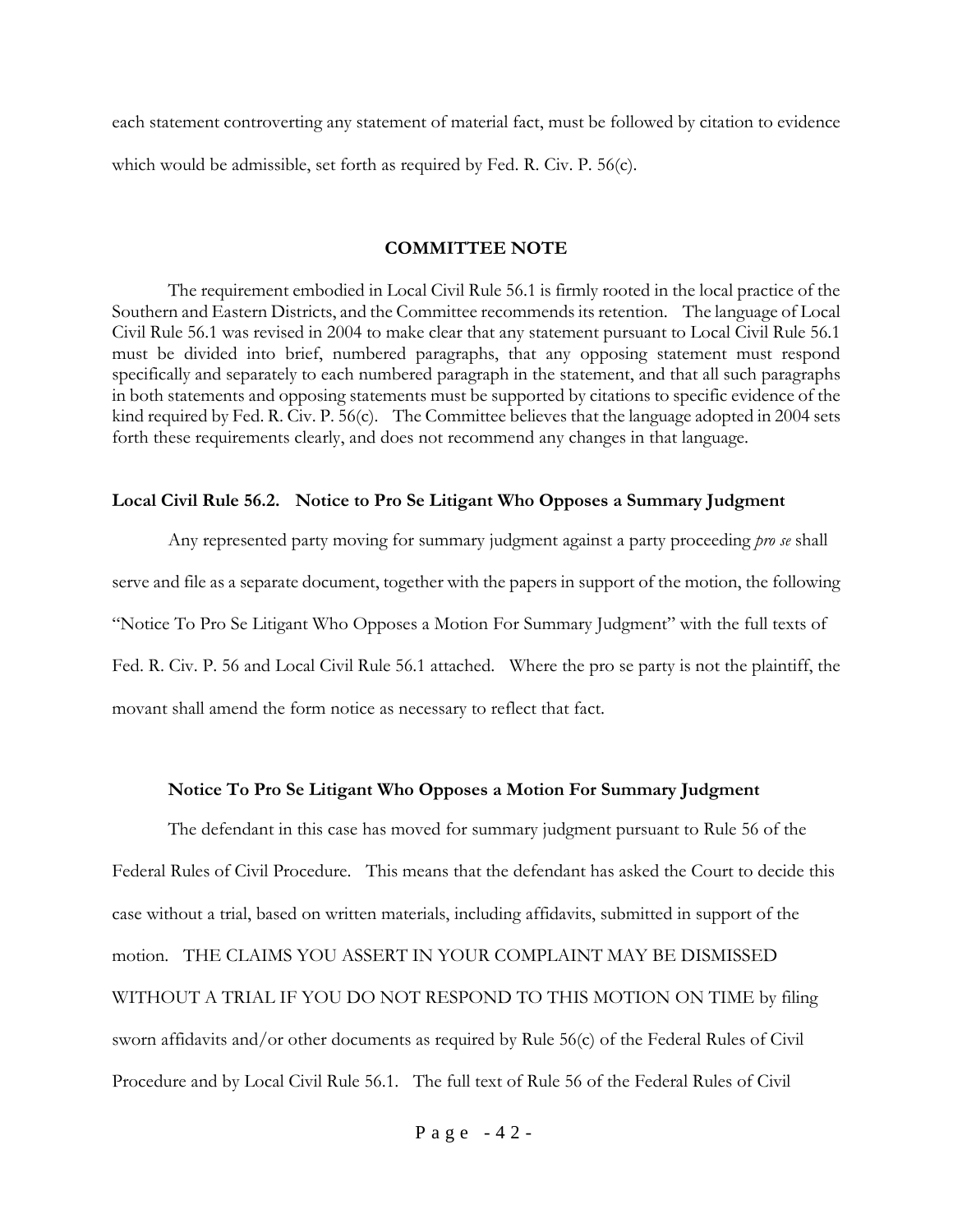Procedure and Local Civil Rule 56.1 is attached.

In short, Rule 56 provides that you may NOT oppose summary judgment simply by relying upon the allegations in your complaint. Rather, you must submit evidence, such as witness statements or documents, countering the facts asserted by the defendant and raising specific facts that support your claim. If you have proof of your claim, now is the time to submit it. Any witness statements must be in the form of affidavits. An affidavit is a sworn statement of fact based on personal knowledge stating facts that would be admissible in evidence at trial. You may submit your own affidavit and/or the affidavits of others. You may submit affidavits that were prepared specifically in response to defendant's motion for summary judgment.

If you do not respond to the motion for summary judgment on time with affidavits and/or documents contradicting the material facts asserted by the defendant, the Court may accept defendant's facts as true. Your case may be dismissed and judgment may be entered in defendant's favor without a trial.

If you have any questions, you may direct them to the Pro Se Office.

#### **COMMITTEE NOTE**

Local Civil Rule 56.2 plays a valuable role in alerting pro se litigants to the potentially serious consequences of a motion for summary judgment, and to the requirements for opposing such a motion. The Committee recommends certain changes in the text of the notice required by the rule in order to make it more understandable to non-lawyers.

# **Local Civil Rule 58.1. Remand by an Appellate Court**

Any mandate, order, or judgment of an appellate court, when filed in the office of the Clerk of the District Court, shall automatically become the order or judgment of the District Court and be entered as such by the Clerk without further order, except if such mandate, order, or judgment of the appellate court requires further proceedings in the District Court other than a new trial, an order shall

 $P$  a g e  $-43$  -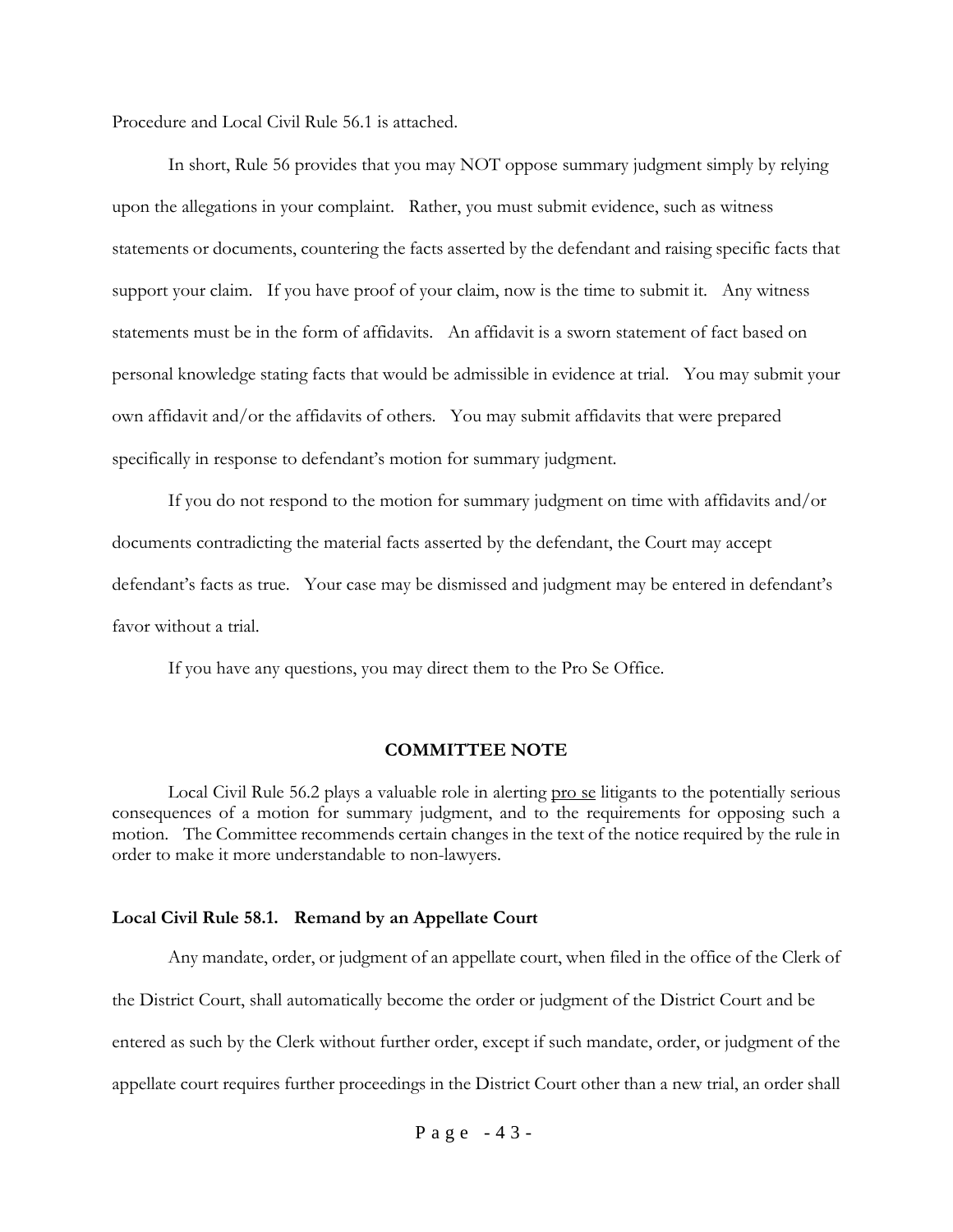be entered making the order or judgment of the appellate court the order or judgment of the District Court.

# **COMMITTEE NOTE**

The Committee recommends that the word "mandate" be added to Local Civil Rule 58.1 in order to clarify that the mandate of the Court of Appeals, when filed in the Clerk's Office of the District Court as provided in Local Civil Rule 58.1, automatically becomes the judgment of the District Court. The mandate, which consists of "a certified copy of the judgment, a copy of the court's opinion, if any, and any direction about costs," Fed. R. App. P. 41(a), is the normal means by which the judgment of the Court of Appeals is transmitted to the District Court.

#### **Local Civil Rule 65.1.1. Sureties**

(a) Whenever a bond, undertaking or stipulation is required, it shall be sufficient, except as otherwise prescribed by law, if the instrument is executed by the surety or sureties only.

(b) Except as otherwise provided by law, every bond, undertaking or stipulation must be secured by: (1) the deposit of cash or government bonds in the amount of the bond, undertaking or stipulation; or (2) the undertaking or guaranty of a corporate surety holding a certificate of authority from the Secretary of the Treasury; or (3) the undertaking or guaranty of two individual residents of the district in which the case is pending, each of whom owns real or personal property within the district worth double the amount of the bond, undertaking or stipulation, over all his or her debts and liabilities, and over all obligations assumed by said surety on other bonds, undertakings or stipulations, and exclusive of all legal exemptions.

(c) Except as otherwise provided by law, all bonds, undertakings and stipulations of corporate sureties holding certificates of authority from the Secretary of the Treasury, where the amount of such bonds or undertakings has been fixed by a Judge or by court rule or statute, may be approved by the Clerk.

(d) In the case of a bond, or undertaking, or stipulation executed by individual sureties, each surety shall attach the surety's affidavit of justification, giving the surety's full name, occupation,

Page - 4 4 -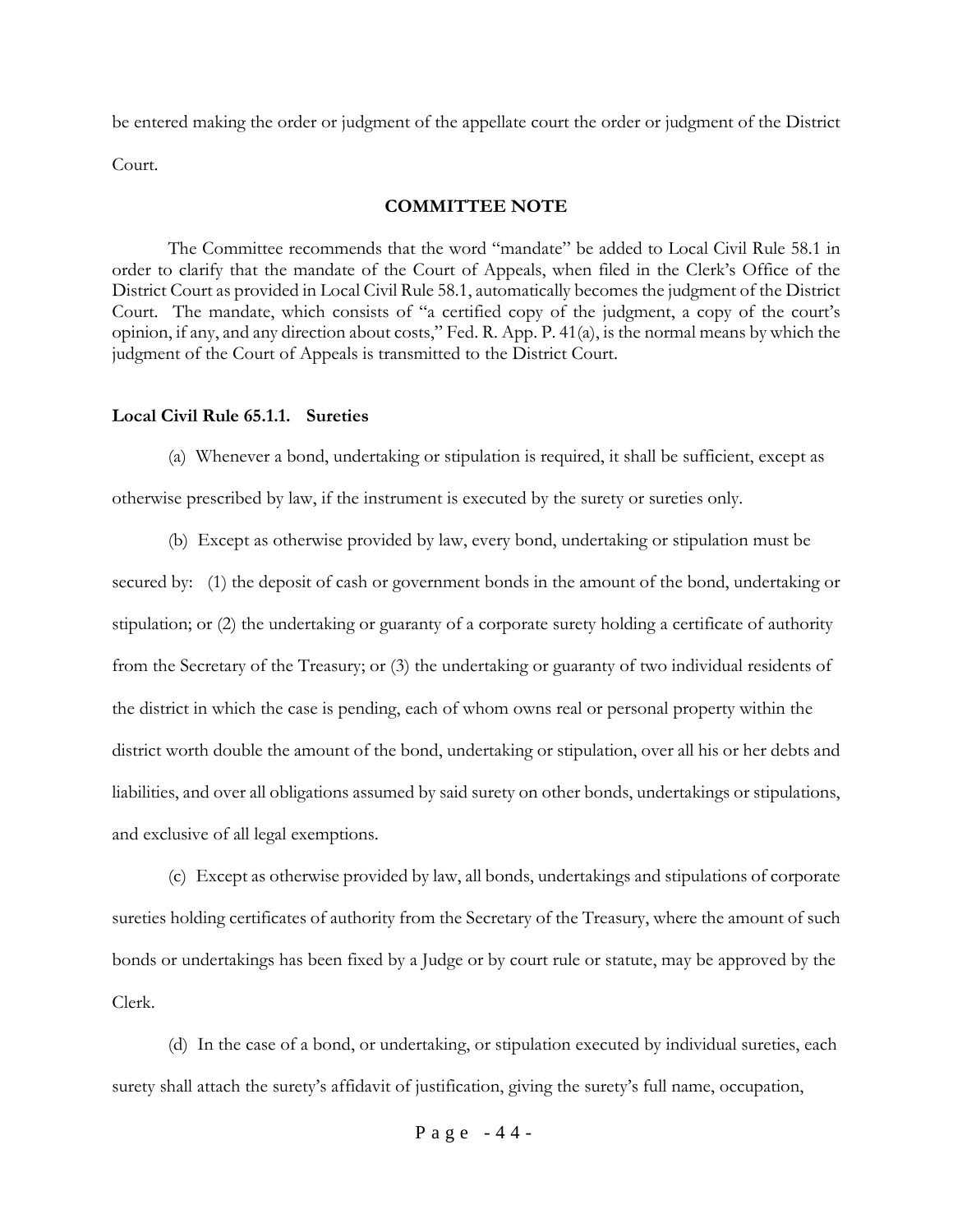residence and business addresses, and showing that the surety is qualified as an individual surety under paragraph (b) of this rule.

(e) Members of the bar who have appeared in the case shall not act as a surety in the case.

Administrative officers and employees of the Court, the marshal, and the marshal's deputies and assistants, shall not act as a surety in any suit, action or proceeding pending in this Court.

(f) Whenever a notice of motion to enforce the liability of a surety upon a bond is served upon the Clerk pursuant to Fed. R. Civ. P. 65.1 or Fed. R. App. P. 8(b), the party making such motion shall deposit with the clerk the original, three copies, and one additional copy for each surety to be served.

# **COMMITTEE NOTE**

Local Civil Rule 65.1.1 contains useful provisions concerning sureties which supplement the provisions of Fed. R. Civ. P. 65(c) and 65.1. The Committee recommends that Local Civil Rule 65.1.1(f) be broadened to encompass proceedings to enforce the liability of sureties under Fed. R. Civ. P. 65.1 as well as under Fed. R. App. P. 8(b).

### **Local Civil Rule 67.1. Order for Deposit in Interest-Bearing Account**

(a) Whenever a party seeks a court order for money to be deposited by the Clerk in an interest-bearing account, the party shall deliver the proposed order directly to the Clerk or financial deputy who will inspect the proposed order for proper form and content and compliance with this rule prior to signature by the Judge for whom the order is prepared. After the Judge has signed the order, the person who obtained the order shall serve the Clerk and the financial deputy with a copy of the order signed by the Judge.

(b) Proposed orders directing the Clerk to invest such funds in an interest-bearing account or other instrument shall include the following:

- (1) The exact United States dollar amount of the principal sum to be invested; and
- (2) Wording which directs the Clerk to deduct from the income on the investment a

Page  $-45$ -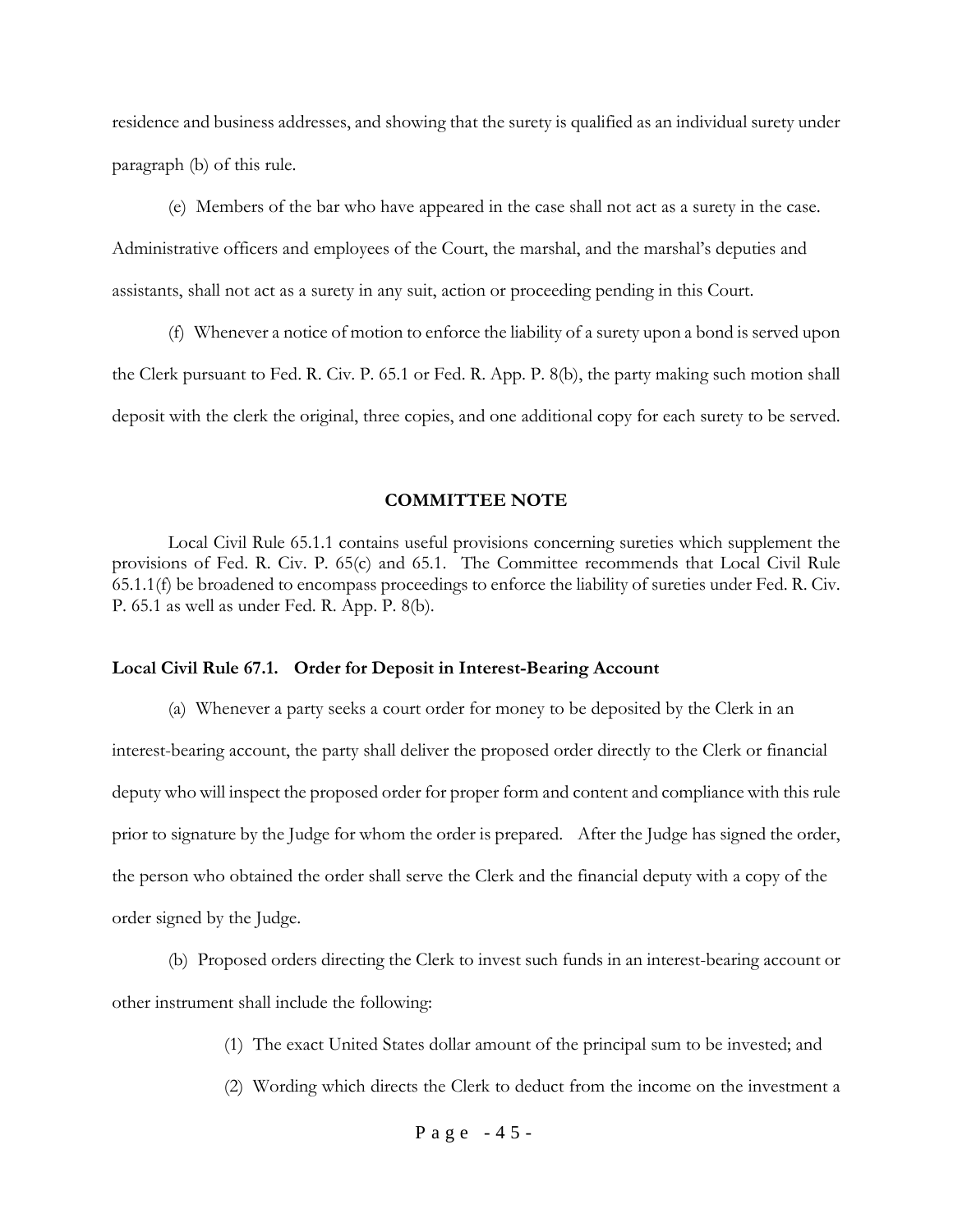fee equal to ten per cent (10%) of the income earned, but not exceeding the fee authorized by the Judicial Conference of the United States and set by the Director of the Administrative Office.

# **COMMITTEE NOTE**

Local Civil Rule 67.1 contains useful provisions concerning orders for the deposit of money into interest-bearing accounts which supplement the provisions of Fed. R. Civ. P. 67(a). The Committee recommends a clarifying change to Local Civil Rule 67.1(a) in order to make clear that what is required is delivery of the proposed order directly to the Clerk or the Financial Deputy, not personal delivery to them in the sense of hand delivery.

### **Local Civil Rule 72.1. Powers of Magistrate Judges**

In addition to other powers of Magistrate Judges:

(a) Full-time Magistrate Judges are hereby specially designated to exercise the jurisdiction set

forth in 28 U.S.C. § 636(c).

(b) Magistrate Judges are authorized to entertain *ex parte* applications by appropriate

representatives of the United States government for the issuance of administrative inspection orders or warrants.

(c) Magistrate Judges may issue subpoenas, writs of *habeas corpus ad testificandum* or *ad* 

*prosequendum* or other orders necessary to obtain the presence of parties or witnesses or evidence needed for court proceedings, and may sign in forma pauperis orders.

 $P$  a g e  $-46$  -(d) Matters arising under 28 U.S.C. §§ 2254 and 2255 or challenging the conditions of the confinement of prisoners may be referred to a Magistrate Judge by the District Judge to whom the case has been assigned. A Magistrate Judge may perform any or all of the duties imposed upon a District Judge by the rules governing such proceedings in the United States district courts. In so doing, a Magistrate Judge may issue any preliminary orders and conduct any necessary evidentiary hearing or other appropriate proceeding and shall submit to a District Judge a report containing proposed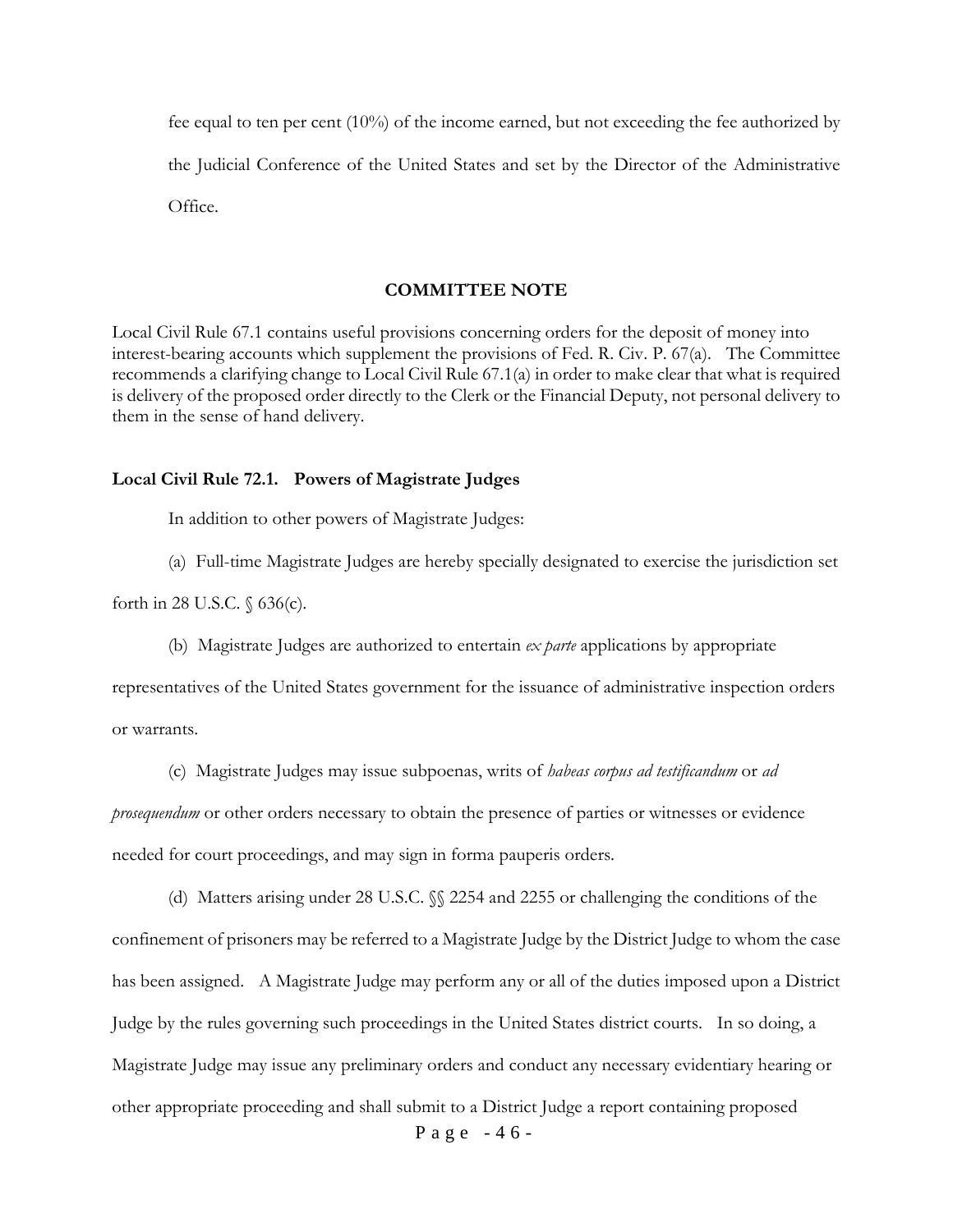findings of fact and recommendations for disposition of the matter by the District Judge.

## **COMMITTEE NOTE**

Local Civil Rule 72.1 confirms and continues the Courts' intent to give their Magistrate Judges the maximum powers authorized by law. Local Civil Rule 72.1(a) is necessary in order to authorize full-time Magistrate Judges to exercise the consent jurisdiction conferred by 28 U.S.C. § 636(c)(1). Local Civil Rule 72.1(b) and (c) confer useful administrative powers upon Magistrate Judges. Although Local Civil Rule 72.1(d) may be unnecessary in light of 28 U.S.C. § 636(b)(1)(B), the Committee decided that it would be prudent to retain it in order to avoid any possible question on this point. The final sentence of Local Civil Rule 72.1(d) seems unnecessary in light of the sentence preceding it.

#### **Local Civil Rule 72.2. Reference to Magistrate Judge (Eastern District Only)**

A Magistrate Judge shall be assigned to each case upon the commencement of the action, except in those categories of actions set forth in Local Civil Rule 16.1. In any courthouse in this District in which there is more than one Magistrate Judge such assignment shall be at random on a rotating basis. Except in multi-district cases and antitrust cases, a Magistrate Judge so assigned is empowered to act with respect to all non-dispositive pretrial matters unless the assigned District Judge orders otherwise.

#### **COMMITTEE NOTE**

Local Civil Rule 72.2 sets forth the practices governing the automatic assignment of Magistrate Judges to cases in the Eastern District of New York. Local Civil Rule 72.2(b) is unnecessary in light of the modern practice of electronic filing of orders, and the Committee recommends its deletion.

#### **Local Civil Rule 73.1. Consent Jurisdiction Procedure**

(a) When a civil action is filed with the Clerk, the Clerk shall give the filing party notice of the Magistrate Judge's consent jurisdiction in a form approved by the Court, with sufficient copies to be served with the complaint on adversary parties. A copy of such notice shall be attached to any

third-party complaint served by a defendant.

Page  $-47$ -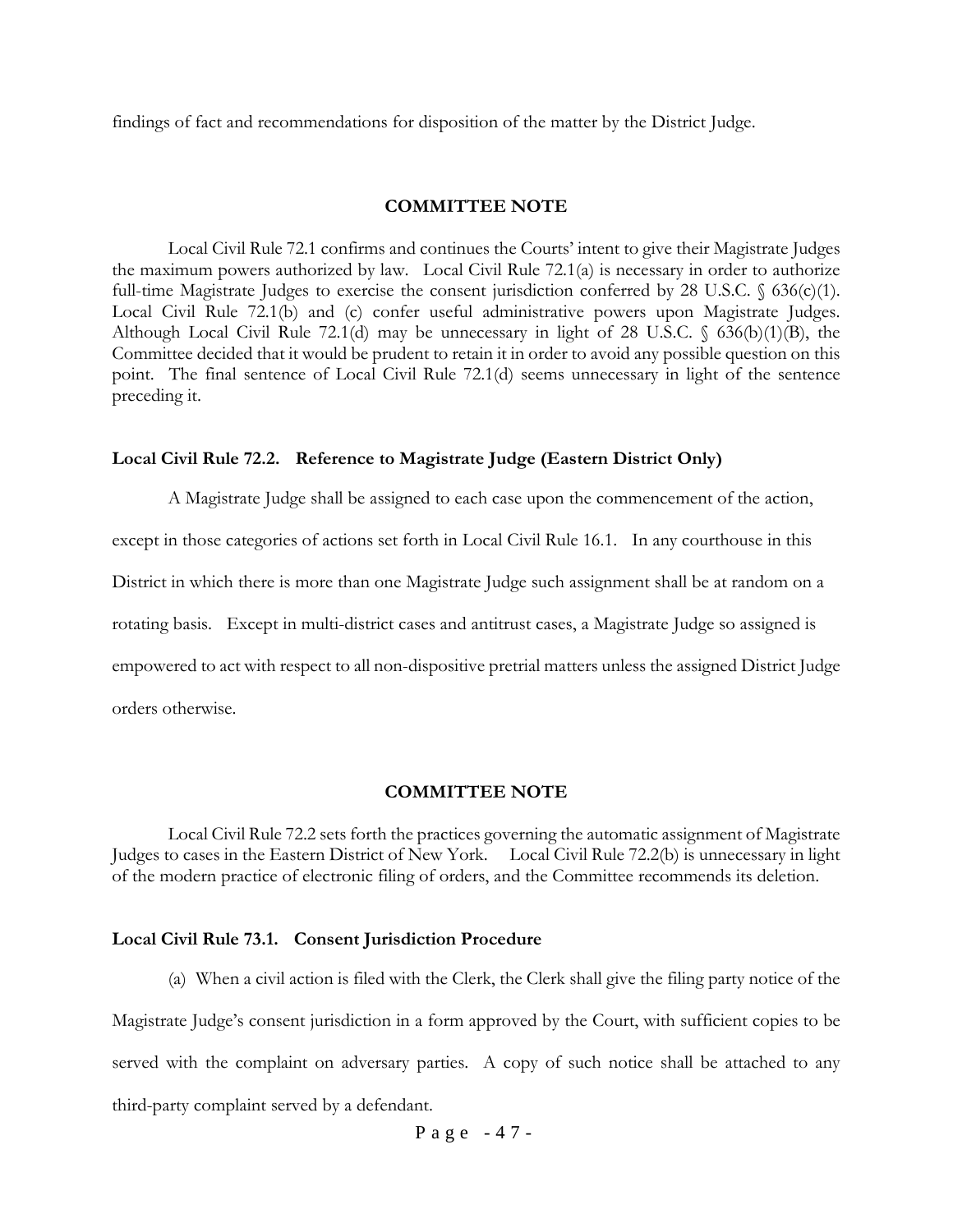(b) When a completed consent form has been filed, the Clerk shall forward the form for final approval to the District Judge to whom the case was originally assigned. Once the District Judge has approved the transfer and returned the consent form to the Clerk for filing, the clerk shall reassign the case for all purposes to the Magistrate Judge previously designated to receive any referrals or to whom the case has previously been referred for any purpose, except that, in the Eastern District of New York, upon application of the parties, the Clerk shall select a new Magistrate Judge at random. If no designation or referral has been made, the Clerk shall select a new Magistrate Judge at random.

#### **COMMITTEE NOTE**

The Committee believes that Local Civil Rule 73.1(a) continues to serve a useful function by focusing the attention of the parties at the outset of the case upon the consent jurisdiction of the Magistrate Judges. The Committee proposes a rewording of Local Civil Rule 73.1(b) for purposes of clarification; no change in meaning is intended.

### **Local Civil Rule 77.1. Submission of Orders, Judgments and Decrees**

Proposed orders, judgments and decrees shall be presented as directed by the ECF rules published on the website of each respective Court. Unless the form of order, judgment or decree is consented to in writing, or unless the Court otherwise directs, four (4) days' notice of settlement is required. One (1) day's notice is required of all counter-proposals. Unless adopted by the Court or submitted for docketing by a party in connection with an anticipated appeal, such proposed orders, judgments or decrees shall not form any part of the record of the action.

### **COMMITTEE NOTE**

The Committee recommends the deletion of Local Civil Rule 77.1(b), whose provisions have been overtaken by the age of electronic filing. The Committee recommends the retention of Local Civil Rule 77.1(a), which is necessary to specify the timing of the submission of proposed orders, judgments, and decrees.

Page - 48 -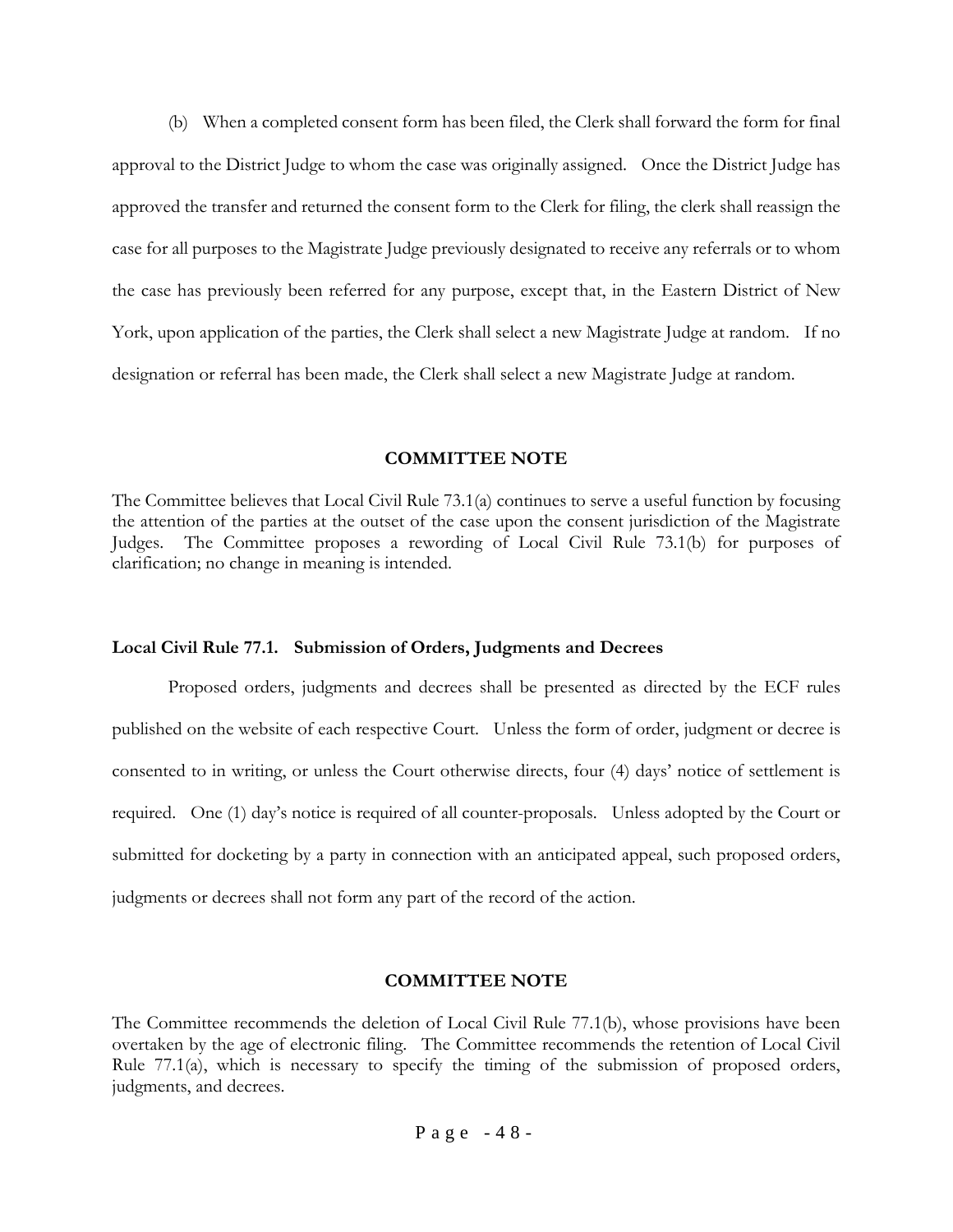#### **Local Civil Rule 81.1. Removal of Cases from State Courts**

If the Court's jurisdiction is based upon diversity of citizenship, and regardless of whether or not service of process has been effected on all parties, the notice of removal shall set forth (1) in the case of each individual named as a party, that party's residence and domicile and any state or other jurisdiction of which that party is a citizen for purposes of 28 U.S.C. § 1332; (2) in the case of each party that is a partnership, limited liability partnership, limited liability company, or other unincorporated association, like information for all of its partners or members, as well as the state or other jurisdiction of its formation; (3) in the case of each party that is a corporation, its state or other jurisdiction of incorporation, principal place of business, and any state or other jurisdiction of which that party is a citizen for purposes of 28 U.S.C. § 1332; (4) in the case of an assigned claim, corresponding information for each original owner of the claim and for each assignee; and (5) the date on which each party that has been served was served. If such information or a designated part is unknown to the removing party, the removing party may so state, and in that case plaintiff within twenty-one (21) days after removal shall file in the office of the Clerk a statement of the omitted information.

#### **COMMITTEE NOTE**

The Committee recommends the deletion of Local Civil Rule 81.1(b), because 28 U.S.C. § 1446(a) already provides that the removing party or parties shall file with the notice of removal "a copy of all process, pleadings, and orders served upon such defendant or defendants in such action." The Committee recommends that Local Civil Rule 81.1(a) be reworded, in the same manner as Local Civil Rule 26.1, to describe with greater specificity the information needed to assess the presence of diversity jurisdiction.

### **Local Civil Rule 83.1. Transfer of Cases to Another District**

In a case ordered transferred from this District, the Clerk, unless otherwise ordered, shall upon

the expiration of seven (7) days effectuate the transfer of the case to the transferee court.

Page  $-49$ -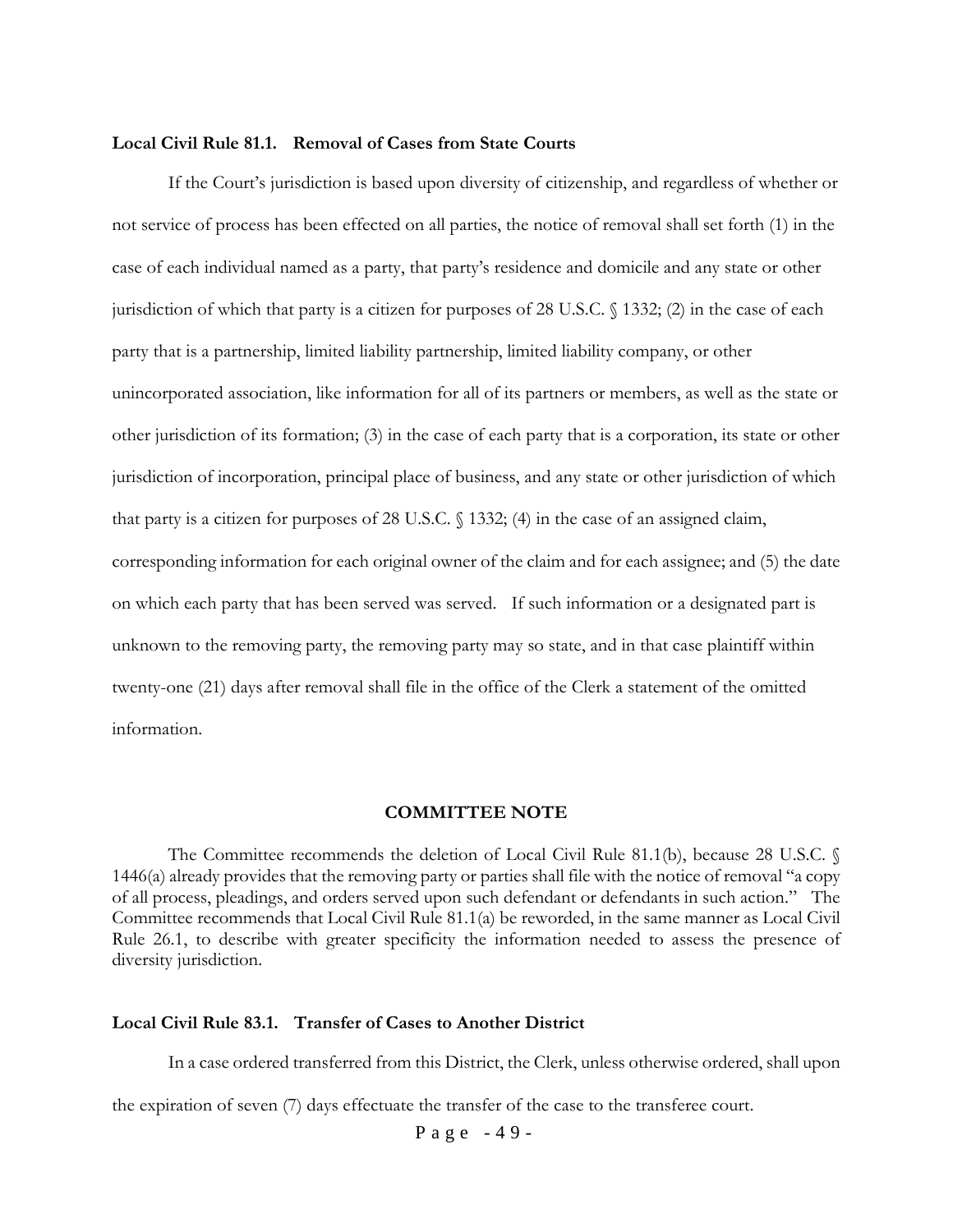# **COMMITTEE NOTE**

Local Civil Rule 83.1 needs to be reworded, because the transfer of cases is normally carried out today electronically rather than by mail. On balance, the Committee believes that the seven-day waiting period in Local Civil Rule 83.1 should be retained, in order to allow the party opposing transfer the same opportunity as the current rule affords to seek rehearing or appellate review.

# **Local Civil Rule 83.2. Settlement of Actions by or on Behalf of Infants or Incompetents, Wrongful Death Actions, and Actions for Conscious Pain and Suffering of the Decedent**

### (a) **Settlement of Actions by or on Behalf of Infants or Incompetents**.

(1) An action by or on behalf of an infant or incompetent shall not be settled or compromised, or voluntarily discontinued, dismissed or terminated, without leave of the Court embodied in an order, judgment or decree. The proceeding upon an application to settle or compromise such an action shall conform, as nearly as may be, to the New York State statutes and rules, but the Court, for cause shown, may dispense with any New York State requirement.

(2) The Court shall authorize payment to counsel for the infant or incompetent of a reasonable attorney's fee and proper disbursements from the amount recovered in such an action, whether realized by settlement, execution or otherwise and shall determine the said fee and disbursements, after due inquiry as to all charges against the fund.

(3) The Court shall order the balance of the proceeds of the recovery or settlement to be distributed as it deems may best protect the interest of the infant or incompetent.

(b) **Settlement of Wrongful Death Actions and Actions for Conscious Pain and Suffering of the Decedent**.

In an action for wrongful death or conscious pain and suffering of the decedent:

(1) Where required by statute or otherwise, the Court shall apportion the avails of the action, and shall approve the terms of any settlement.

Page - 5 0 -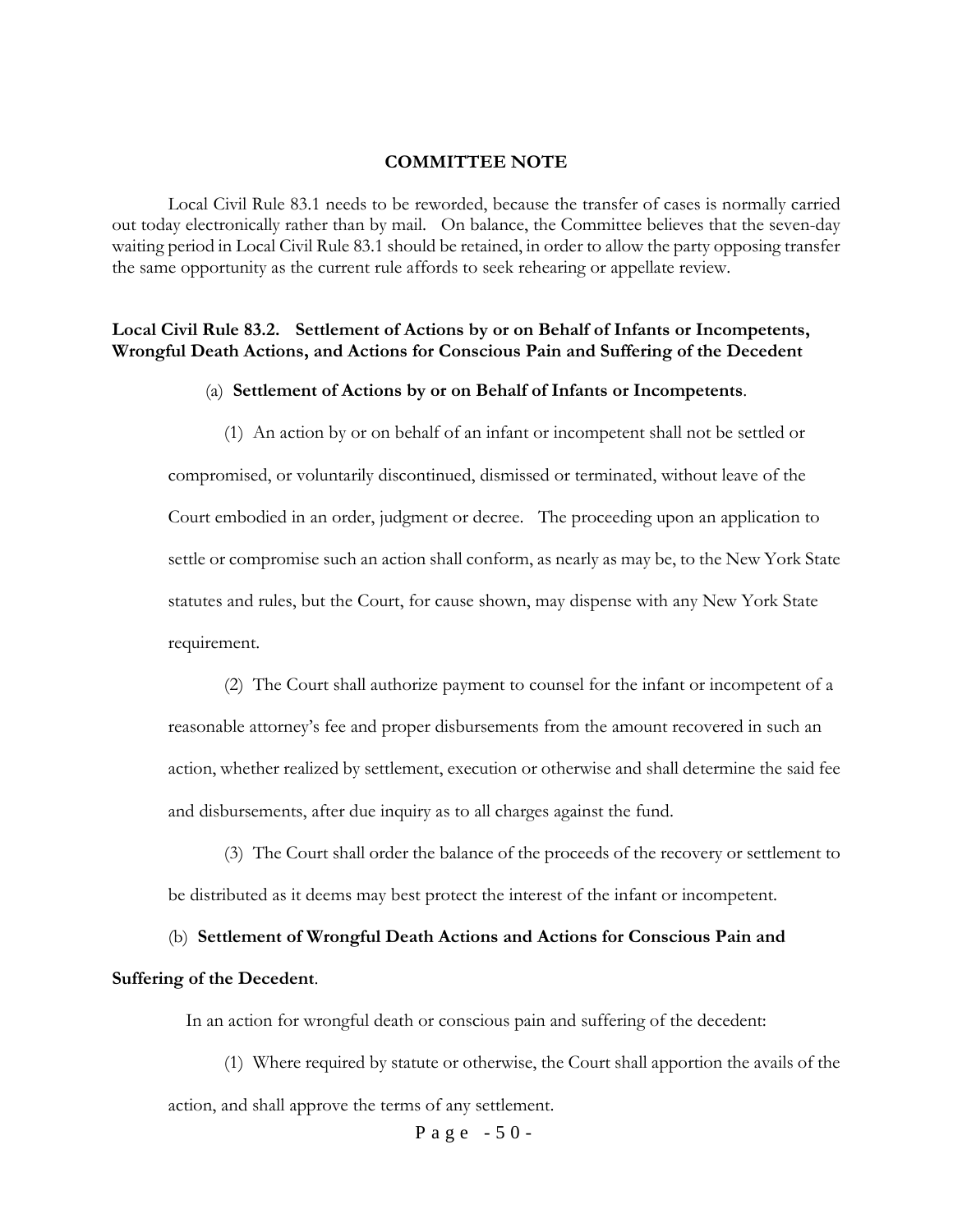(2) The Court shall approve an attorney's fee only upon application in accordance

with the provisions of the New York State statutes and rules.

### **COMMITTEE NOTE**

The Committee believes that paragraph (b) of this Local Civil Rule should logically apply to actions for conscious pain and suffering of the decedent as well as to wrongful death actions, and therefore recommends that the present distinction between the Southern and Eastern District versions of the Local Rule in this regard be eliminated.

#### **Local Civil Rule 83.3. Habeas Corpus**

Unless otherwise provided by statute, applications for a writ of habeas corpus made by persons under the judgment and sentence of a court of the State of New York shall be filed, heard and determined in the District Court for the district within which they were convicted and sentenced; provided, however, that if the convenience of the parties and witnesses requires a hearing in a different district, such application may be transferred to any district which is found by the assigned Judge to be more convenient. The Clerks of the Southern and Eastern District Courts are authorized and directed to transfer such applications to the District herein designated for filing, hearing and determination.

# **COMMITTEE NOTE**

The Committee believes that this Local Civil Rule performs a very useful function by establishing a presumptive rule that habeas corpus applications shall be filed, heard, and determined in the district within which conviction and sentencing occurred.

# **Local Civil Rule 83.4. Publication of Advertisements [formerly Local Civil Rule 83.6]**

(a) Unless otherwise provided by statute, rule, or order of the Court, all advertisements except notices of sale of real estate or of any interest in land shall be published in a newspaper which has a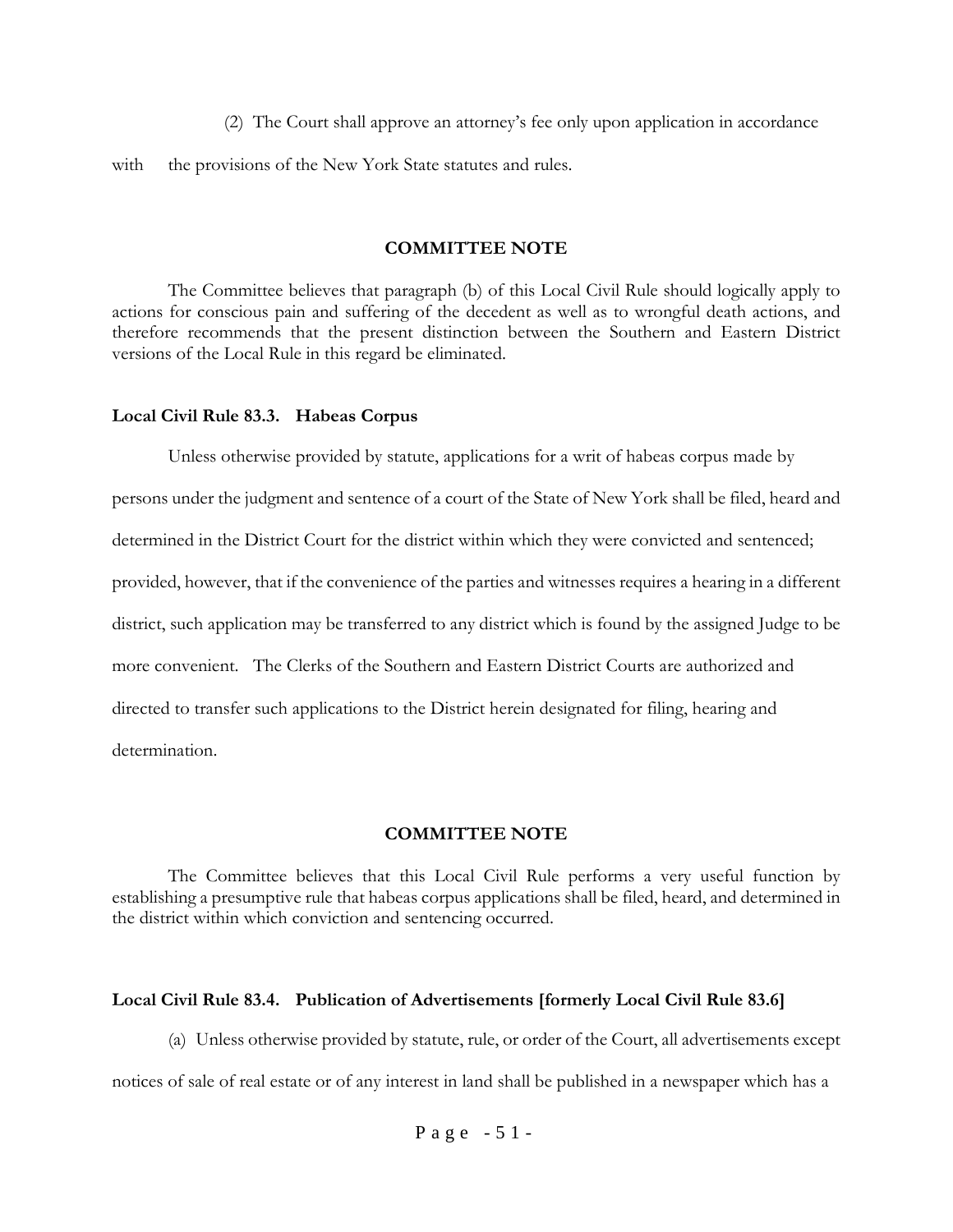general circulation in this district or a circulation reasonably calculated to give public notice of a legal publication. The Court may direct the publication of such additional advertisement as it may deem advisable.

(b) Unless otherwise ordered, notices for the sale of real estate or of any interest in land shall be published in a newspaper of general circulation in the county in which the real estate or the land in question is located.

# **COMMITTEE NOTE**

This Local Civil Rule continues to be useful in foreclosure and execution cases. The Committee recommends that new introductory language be added to recognize that other means of notice may be authorized by such provisions as Rule  $G(4)(a)(iv)$  of the Supplemental Rules for Admiralty or Maritime Claims and Asset Forfeiture Actions, which became effective in 2007.

# **Local Civil Rule 83.5. Notice of Sale [formerly Local Civil Rule 83.7]**

In any civil action, the notice of any proposed sale of property directed to be made by any

order or judgment of the Court, unless otherwise ordered by the Court, need not set out the terms of

sale specified in the order or judgment, and the notice will be sufficient if in substantially the following

form:

# UNITED STATES DISTRICT COURT

…………..DISTRICT OF NEW YORK

[Docket No. and Judge's Initials]

[CAPTION],

# NOTICE OF SALE

Pursuant to ........(Order or Judgment)......... of the United States District Court for the ........................... District of New York, filed in the office of the clerk on ........(Date)............. in the case entitled

Page - 52 -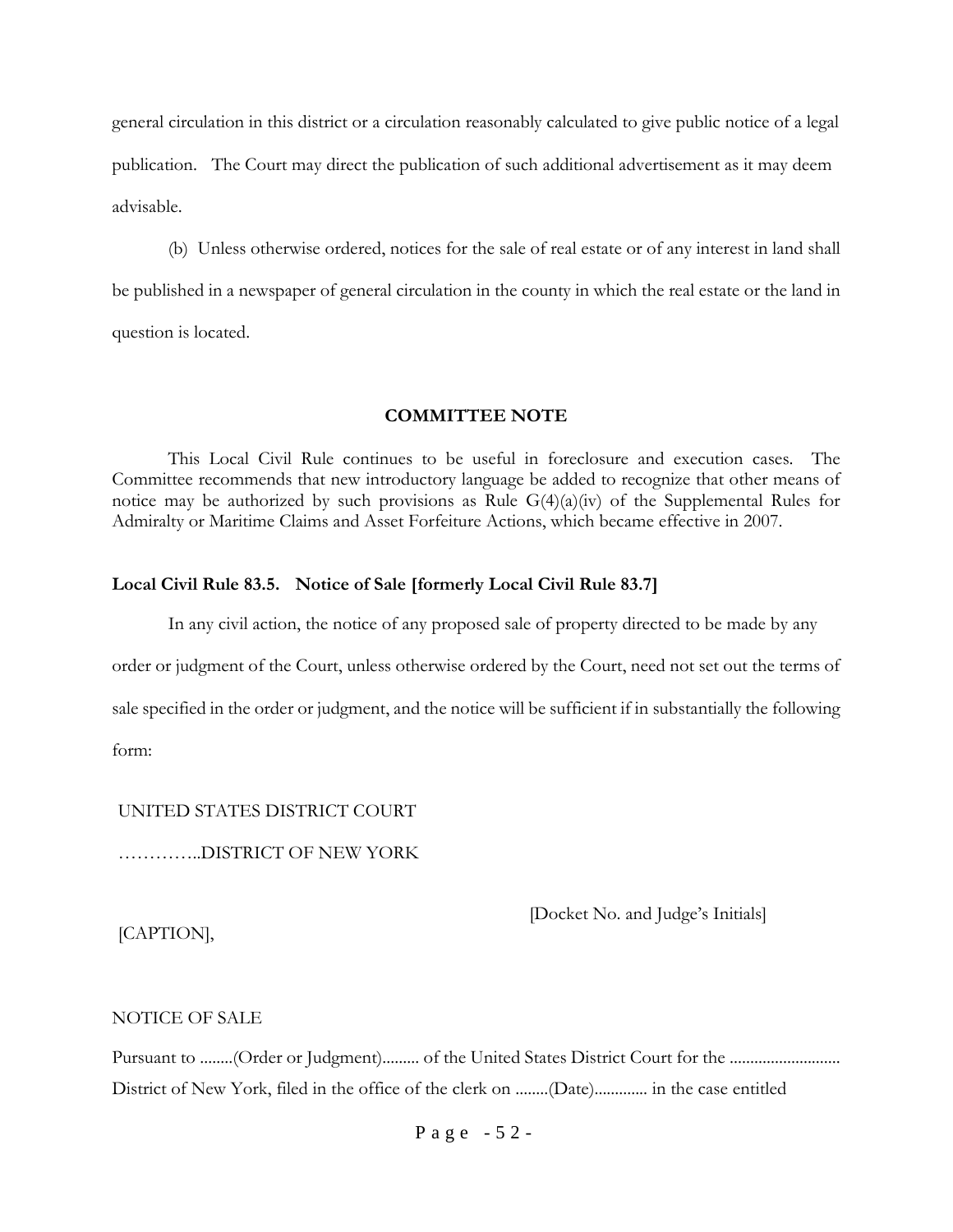...........................(Name and Docket Number)............................ the undersigned will sell at ....................(Place of Sale).............................. on .............(Date and Hour of Sale).............. the property in said .........(Order or Judgment)............ described and therein directed to be sold, to which ......(Order or Judgment)........... reference is made for the terms of sale and for a description of the property which may be briefly described as follows:

Dated:

Signature and Official Title

 $\overline{\phantom{a}}$  , where  $\overline{\phantom{a}}$  , where  $\overline{\phantom{a}}$  , where  $\overline{\phantom{a}}$ 

The notice need not describe the property by metes and bounds or otherwise in detail and will be sufficient if in general terms it identifies the property by specifying its nature and location. However, it shall state: the approximate acreage of any real estate outside the limits of any town or city; the street, lot and block number of any real estate within any town or city; and a general statement of the character of any improvements upon the property.

### **COMMITTEE NOTE**

As with Local Civil Rule 83.3, this Local Civil Rule continues to be useful in foreclosure and execution cases.

### **Local Civil Rule 83.6. Contempt Proceedings in Civil Cases [formerly Local Civil Rule 83.9]**

(a) A proceeding to adjudicate a person in civil contempt, including a case provided for in Fed. R. Civ. P. 37(b)(1) and 37(b)(2)(A)(vii), shall be commenced by the service of a notice of motion or order to show cause. The affidavit upon which such notice of motion or order to show cause is based shall set out with particularity the misconduct complained of, the claim, if any, for damages occasioned thereby and such evidence as to the amount of damages as may be available to the moving party. A reasonable counsel fee, necessitated by the contempt proceedings, may be included as an item of

Page - 53 -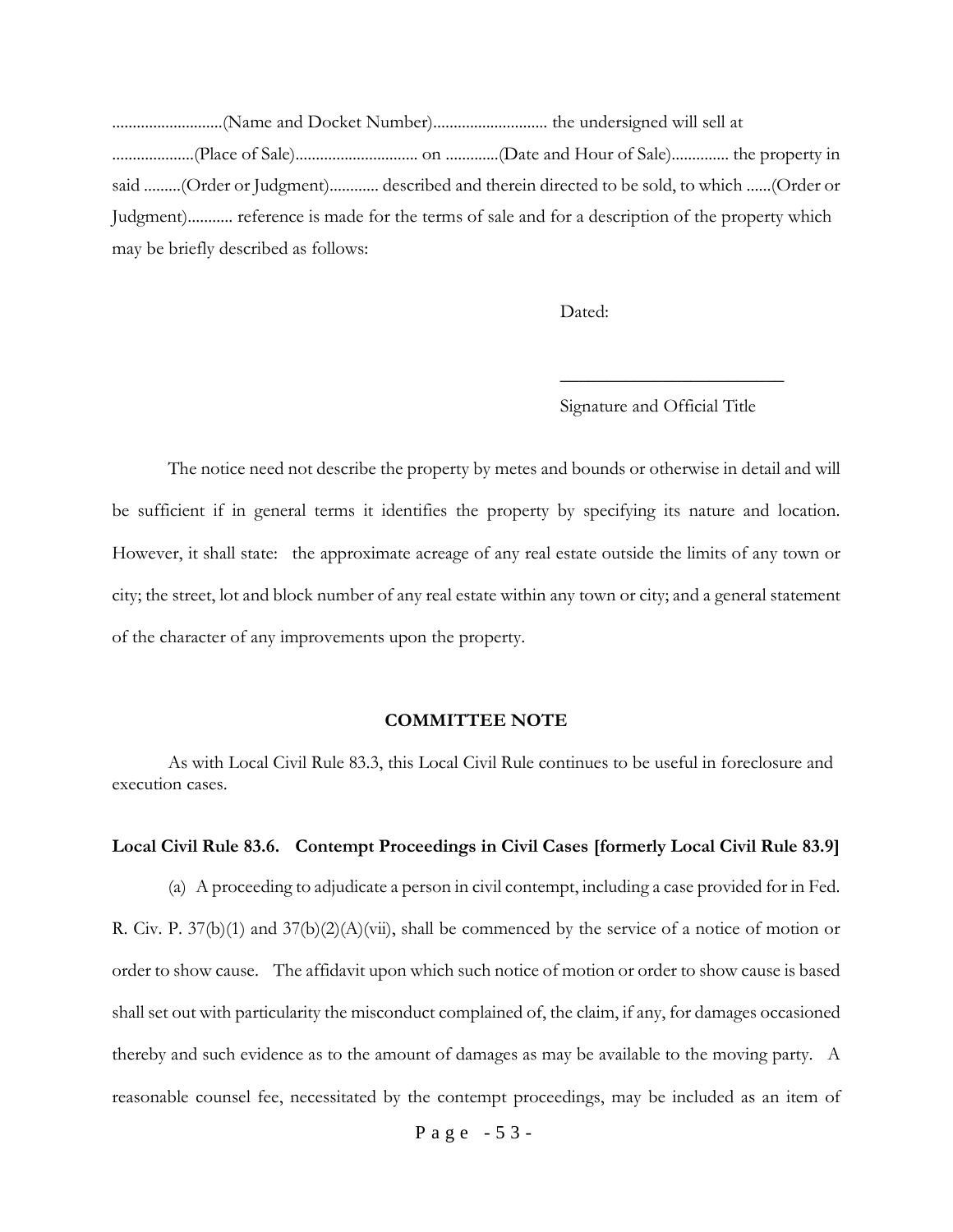damage. Where the alleged contemnor has appeared in the action by an attorney, the notice of motion or order to show cause and the papers upon which it is based may be served upon said attorney; otherwise service shall be made personally, together with a copy of this Local Civil Rule 83.6, in the manner provided for by the Federal Rules of Civil Procedure for the service of a summons. If an order to show cause is sought, such order may, upon necessity shown, embody a direction to the United States marshal to arrest the alleged contemnor and hold such person unless bail is posted in an amount fixed by the order, conditioned on the appearance of such person in all further proceedings on the motion, and further conditioned that the alleged contemnor will hold himself or herself amenable to all orders of the Court for surrender.

b) If the alleged contemnor puts in issue his or her alleged misconduct or the damages thereby occasioned, said person shall upon demand be entitled to have oral evidence taken, either before the Court or before a master appointed by the Court. When by law such alleged contemnor is entitled to a trial by jury, said person shall make written demand before the beginning of the hearing on the application; otherwise the alleged contemnor will be deemed to have waived a trial by jury.

(c) If the alleged contemnor is found to be in contempt of court, an order shall be entered (1) reciting or referring to the verdict or findings of fact upon which the adjudication is based; (2) setting forth the amount of damages, if any, to which the complainant is entitled; (3) fixing the fine, if any, imposed by the Court, which fine shall include the damages found and naming the person to whom such fine shall be payable; (4) stating any other conditions, the performance of which will operate to purge the contempt; and (5) directing, where appropriate, the arrest of the contemnor by the United States marshal and confinement until the performance of the condition fixed in the order and the payment of the fine, or until the contemnor be otherwise discharged pursuant to law. A certified copy of the order committing the contemnor shall be sufficient warrant to the marshal for the arrest and confinement of the contemnor. The complainant shall also have the same remedies against the

Page - 5 4 -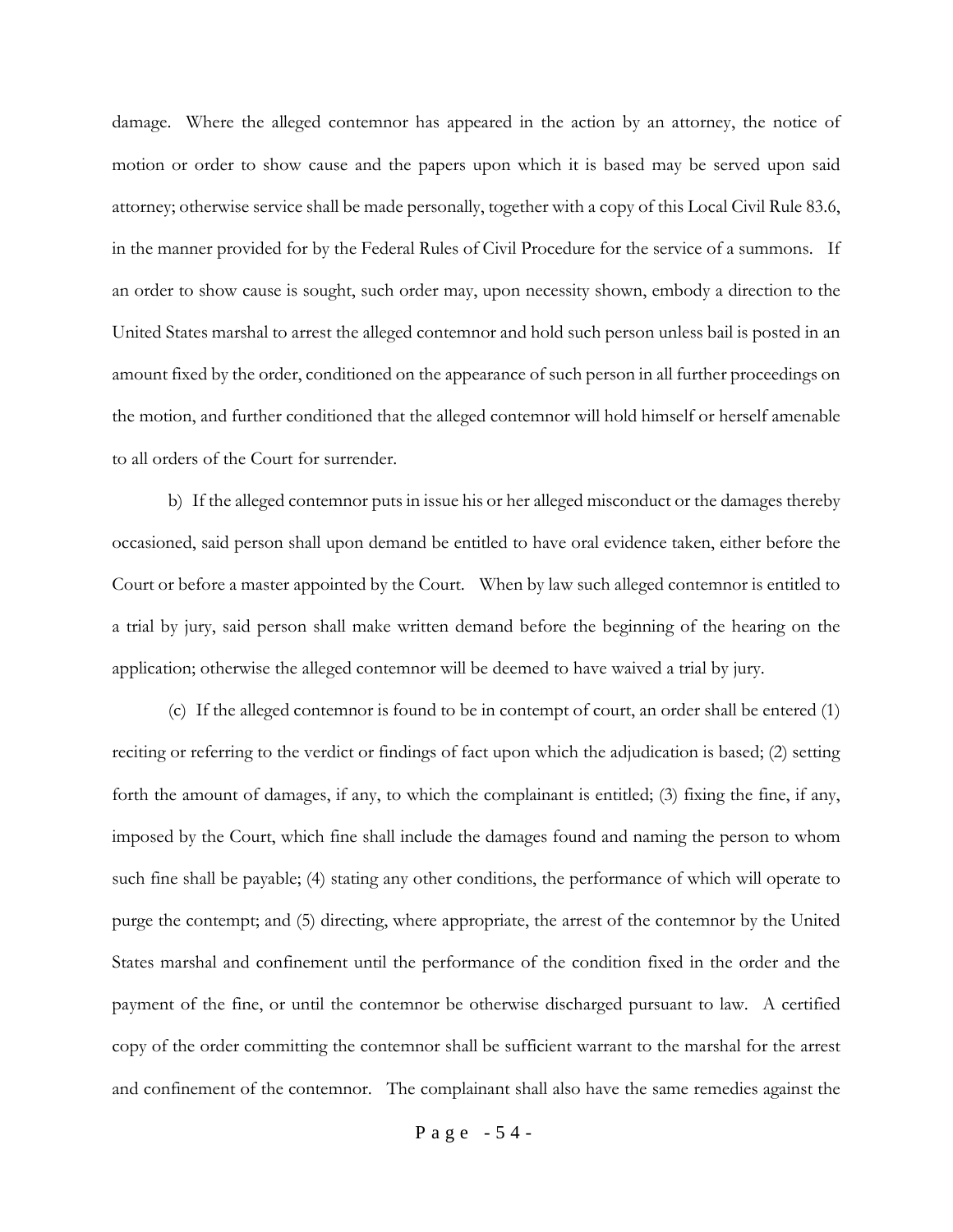property of the contemnor as if the order awarding the fine were a final judgment.

(d) If the alleged contemnor is found not guilty of the charges, said person shall be discharged from the proceedings and, in the discretion of the Court, may have judgment against the complainant for costs and disbursements and a reasonable counsel fee.

# **COMMITTEE NOTE**

The Committee recommends the deletion of the second sentence of paragraph (c) of this Local Civil Rule on the ground that it is substantive rather than procedural in nature. See generally Armstrong v. Guccione, 470 F.3d 89 (2d Cir.), cert. denied, 552 U.S. 989 (2007).

# **Local Civil Rule 83.7. Court-Annexed Arbitration (Eastern District Only) [formerly Local Civil Rule 83.10**]

### (a) **Certification of Arbitrators**.

(1) The Chief Judge or a Judge or Judges authorized by the Chief Judge to act (hereafter referred to as the certifying Judge) shall certify as many arbitrators as may be determined to be necessary under this rule.

(2) An individual may be certified to serve as an arbitrator if he or she: (A) has been for at least five years a member of the bar of the highest court of a state or the District of Columbia, (B) is admitted to practice before this court, and (C) is determined by the certifying Judge to be competent to perform the duties of an arbitrator.

(3) Each individual certified as an arbitrator shall take the oath or affirmation required

by Title 28, U.S.C. § 453 before serving as an arbitrator.

(4) A list of all persons certified as arbitrators shall be maintained in the Office of the Clerk.

Page - 5 5 - (b) **Compensation and Expenses of Arbitrators**. An arbitrator shall be compensated \$250 for services in each case. If an arbitration hearing is protracted, the certifying Judge may entertain a petition for additional compensation. If a party requests three arbitrators then each arbitrator shall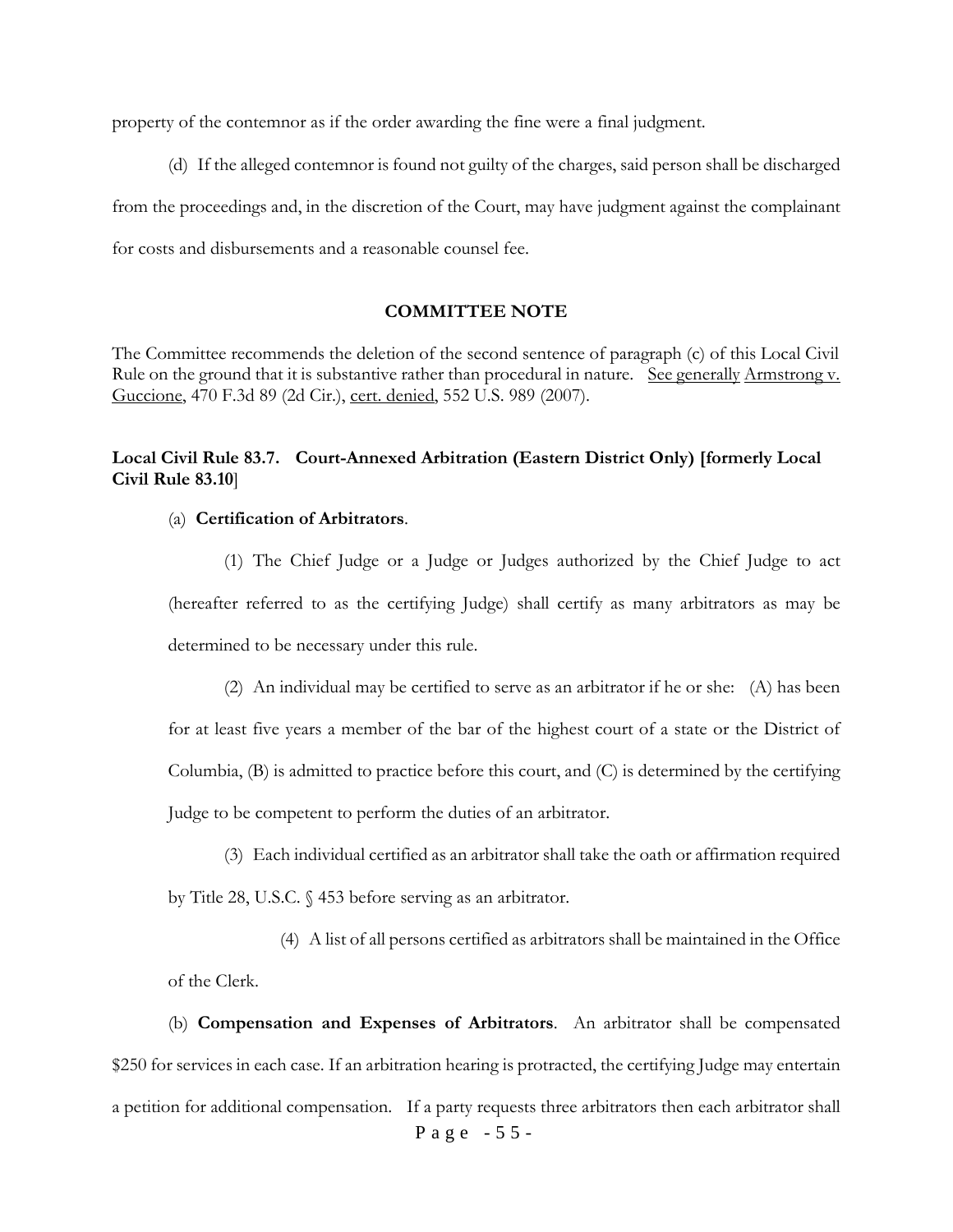be compensated \$100 for service. The fees shall be paid by or pursuant to the order of the Court subject to the limits set by the Judicial Conference of the United States.

(c) **Immunity of Arbitrators**. Arbitrators shall be immune from liability or suit with respect to their conduct as such to the maximum extent permitted by applicable law.

#### (d) **Civil Cases Eligible for Compulsory Arbitration**.

(1) The Clerk of Court shall, as to all cases filed after January 1, 1986, designate and process for compulsory arbitration all civil cases (excluding social security cases, tax matters, prisoners' civil rights cases and any action based on an alleged violation of a right secured by the Constitution of the United States or if jurisdiction is based in whole or in part on Title 28, U.S.C. § 1343) wherein money damages only are being sought in an amount not in excess of \$150,000.00 exclusive of interest and costs.

(2) The parties may by written stipulation agree that the Clerk of Court shall designate and process for court-annexed arbitration any civil case that is not subject to compulsory arbitration hereunder.

(3) For purposes of this Rule only, in all civil cases damages shall be presumed to be not in excess of \$150,000.00 exclusive of interest and costs, unless:

(A) Counsel for plaintiff, at the time of filing the complaint, or in the event of the removal of a case from state court or transfer of a case from another district to this Court, within thirty (30) days of the docketing of the case in this district, files a certification with the Court that the damages sought exceed \$150,000.00, exclusive of interest and costs; or

(B) Counsel for a defendant, at the time of filing a counterclaim or cross-claim files a certification with the court that the damages sought by the counter-claim or cross-claim exceed \$150,000.00 exclusive of interest and costs.

Page - 56 -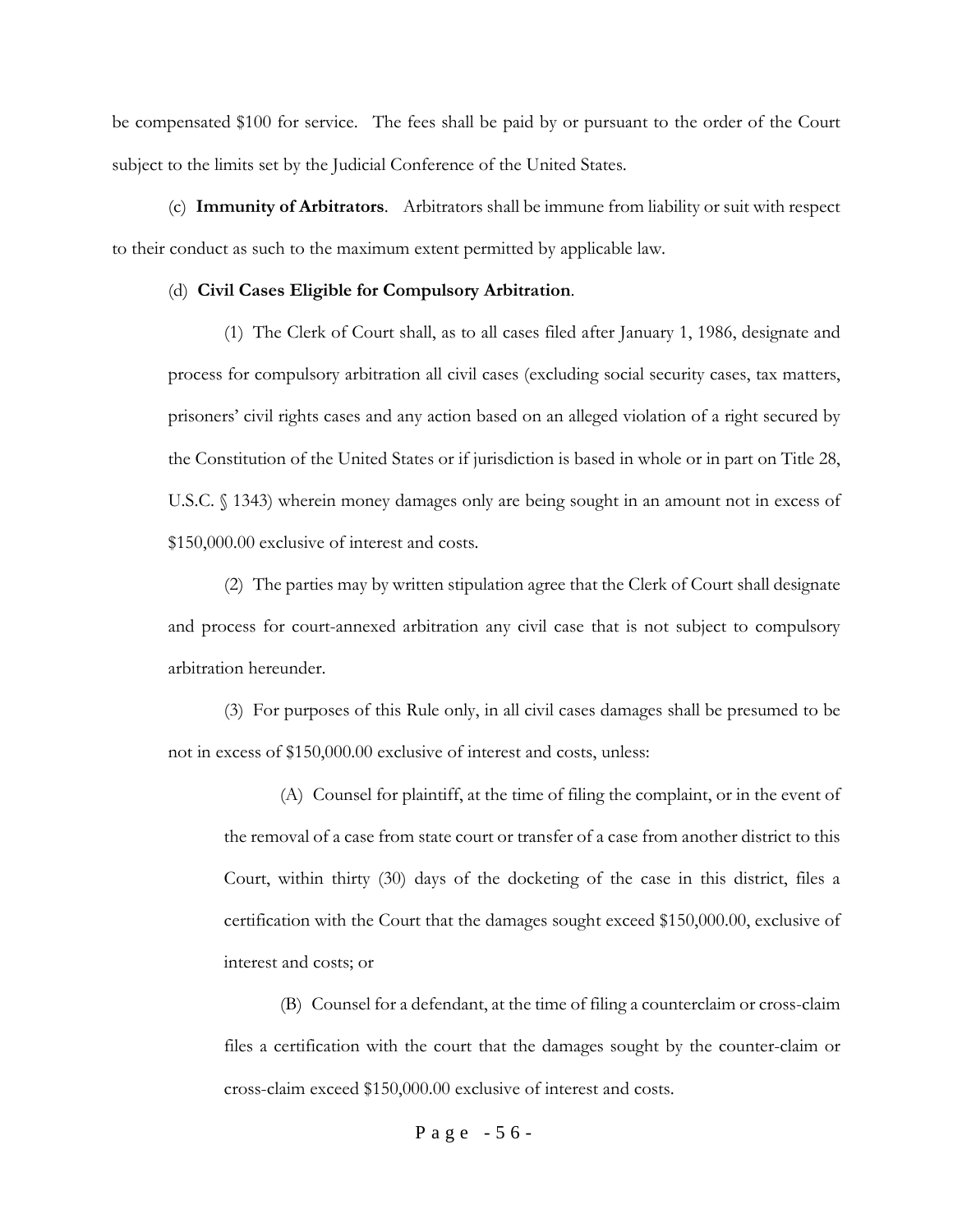#### (e) **Referral to Arbitration**.

(1) After an answer is filed in a case determined eligible for arbitration, the arbitration clerk shall send a notice to counsel setting forth the date and time for the arbitration hearing. The date of the arbitration hearing set forth in the notice shall be approximately four months but in no event later than 120 days from the date the answer was filed, except that the arbitration proceeding shall not, in the absence of the consent of the parties, commence until 30 days after the disposition by the District Court of any motion to dismiss the complaint, motion for judgment on the pleadings, motion to join necessary parties, or motion for summary judgment, if the motion was filed during a time period specified by the District Court. The 120-day and 30-day periods specified in the preceding sentence may be modified by the court for good cause shown. The notice shall also advise counsel that they may agree to an earlier date for the arbitration hearing provided the arbitration clerk is notified with 30 days of the date of the notice. The notice shall also advise counsel that they have 90 days to complete discovery unless the Judge to whom the case has been assigned orders a shorter or longer period for discovery. The Judge may refer the case to a Magistrate Judge for purposes of discovery. In the event a third party has been brought into the action, this notice shall not be sent until an answer has been filed by the third party.

(2) The Court shall, *sua sponte*, or on motion of a party, exempt any case from arbitration in which the objectives of arbitration would not be realized

- (A) because the case involves complex or novel issues,
- (B) because legal issues predominate over factual issues, or
- (C) for other good cause.

Application by a party for an exemption from compulsory arbitration shall be made by written letter to the Court not exceeding three pages in length, outlining the basis for the request and

$$
Page - 57 -
$$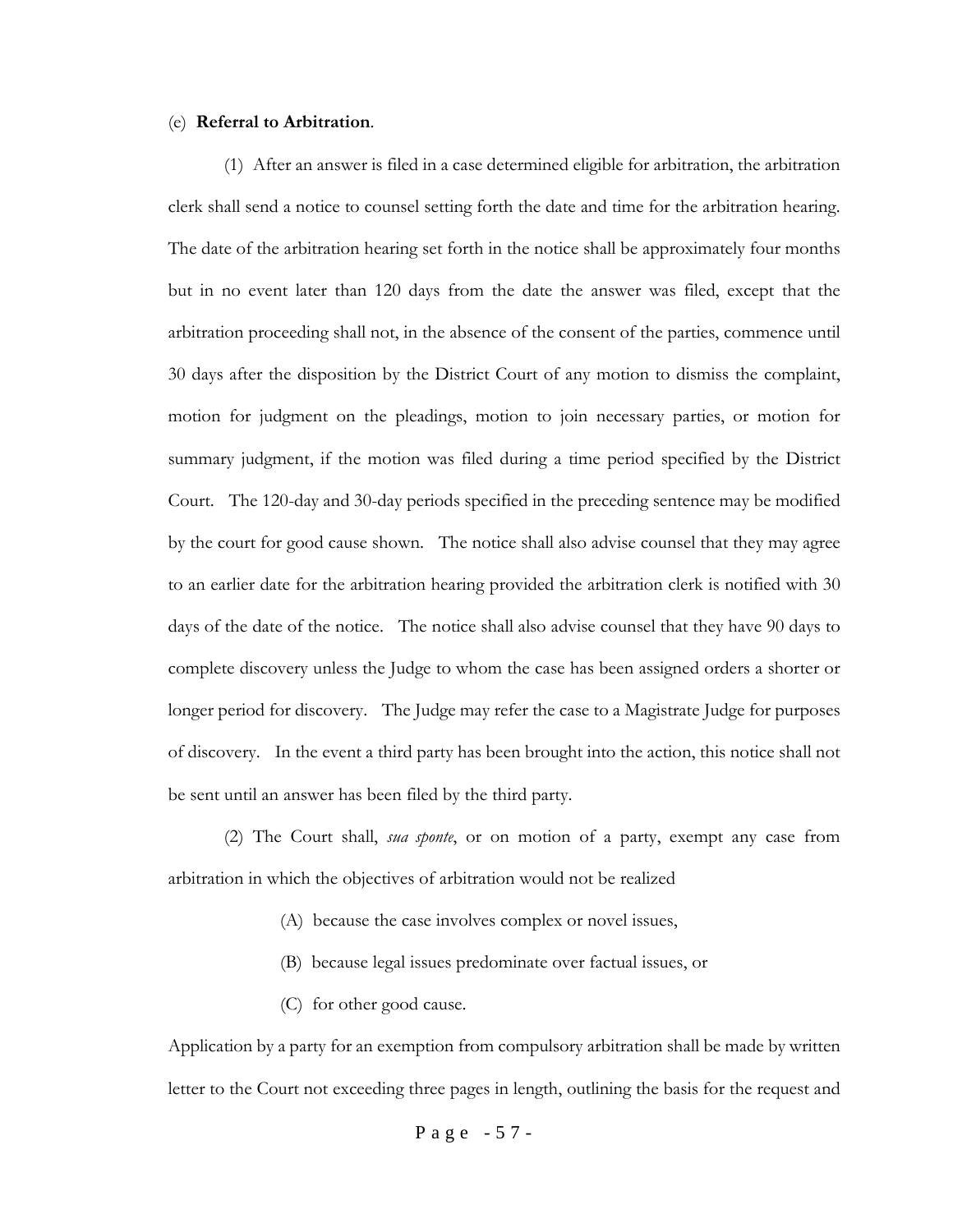attaching relevant materials, which shall be submitted no later than 21 days after receipt of the notice to counsel setting forth the date and time for the arbitration hearing. Within four days of receiving such a letter, any opposing affected party may submit a responsive letter not exceeding three pages attaching relevant materials.

(3) Cases not originally designated as eligible for compulsory arbitration, but which in the discretion of the assigned Judge, are later found to qualify, may be referred to arbitration. A U.S. District Judge or a U.S. Magistrate Judge, in cases that exceed the arbitration ceiling of \$150,000 exclusive of interest and costs, in their discretion, may suggest that the parties should consider arbitration. If the parties are agreeable, an appropriate consent form signed by all parties or their representatives may be entered and filed in the case prior to scheduling an arbitration hearing.

(4) The arbitration shall be held before one arbitrator unless a panel of three arbitrators is requested by a party, in which case one of whom shall be designated as chairperson of the panel. If the amount of controversy, exclusive of interest and costs, is \$5,000 or less, the arbitration shall be held before a single arbitrator. The arbitration panel shall be chosen at random by the Clerk of the Court from the lawyers who have been duly certified as arbitrators. The arbitration panel shall be scheduled to hear not more than three cases.

(5) The Judge to whom the case has been assigned shall, 30 days prior to the date scheduled for the arbitration hearing, sign an order setting forth the date and time of the arbitration hearing and the names of the arbitrators designated to hear the case. If a party has filed a motion for judgment on the pleadings, summary judgment or similar relief, the Judge shall not sign the order before ruling on the motion, but the filing of such a motion on or after the date of the order shall not stay the arbitration unless the Judge so orders.

Page - 5 8 -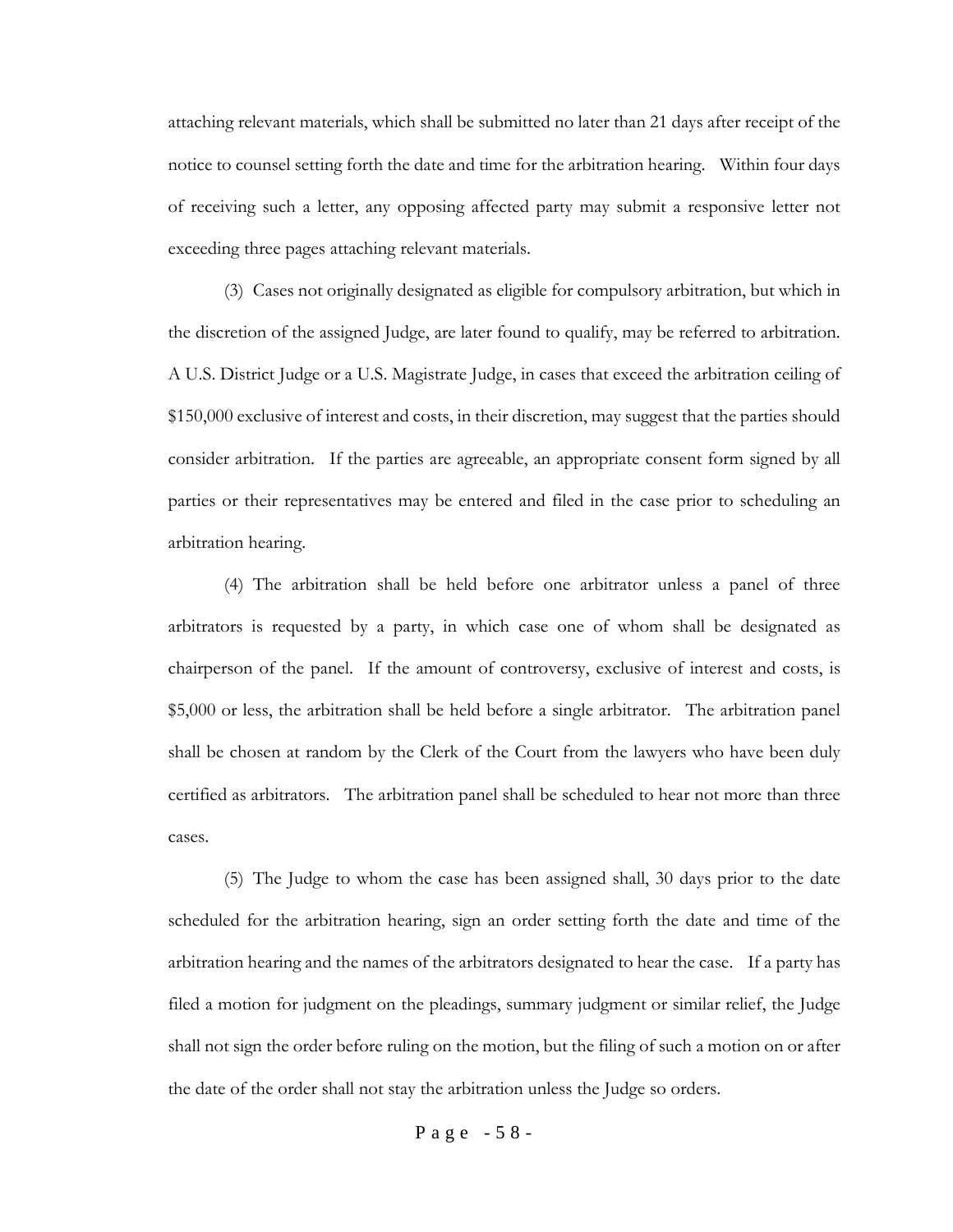(6) Upon entry of the order designating the arbitrators, the arbitration clerk shall send to each arbitrator a copy of all pleadings, including the order designating the arbitrators, and the guidelines for arbitrators.

(7) Persons selected to be arbitrators shall be disqualified for bias or prejudice as provided in Title 28, U.S.C. § 144, and shall disqualify themselves in any action which they would be required under title 28, U.S.C. § 455 to disqualify themselves if they were a justice, judge, or magistrate.

#### (f) **Arbitration Hearing**.

(1) The arbitration hearing shall take place in the United States Courthouse in a courtroom assigned by the arbitration clerk on the date and at the time set forth in the order of the Court. The arbitrators are authorized to change the date and time of the hearing provided the hearing is commenced within 30 days of the hearing date set forth in the order of the Court. Any continuance beyond this 30 day period must be approved by the Judge to whom the case has been assigned. The arbitration clerk must be notified immediately of any continuance.

(2) Counsel for the parties shall report settlement of the case to the arbitration clerk and all members of the arbitration panel assigned to the case.

(3) The arbitration hearing may proceed in the absence of any party who, after notice, fails to be present. In the event, however, that a party fails to participate in the arbitration process in a meaningful manner, the Court may impose appropriate sanctions, including, but not limited to, the striking of any demand for a trial de novo filed by that party.

(4) Rule 45 of the Federal Rules of Civil Procedure shall apply to subpoenas for attendance of witnesses and the production of documentary evidence at an arbitration hearing under this Rule. Testimony at an arbitration hearing shall be under oath or affirmation.

Page - 59 -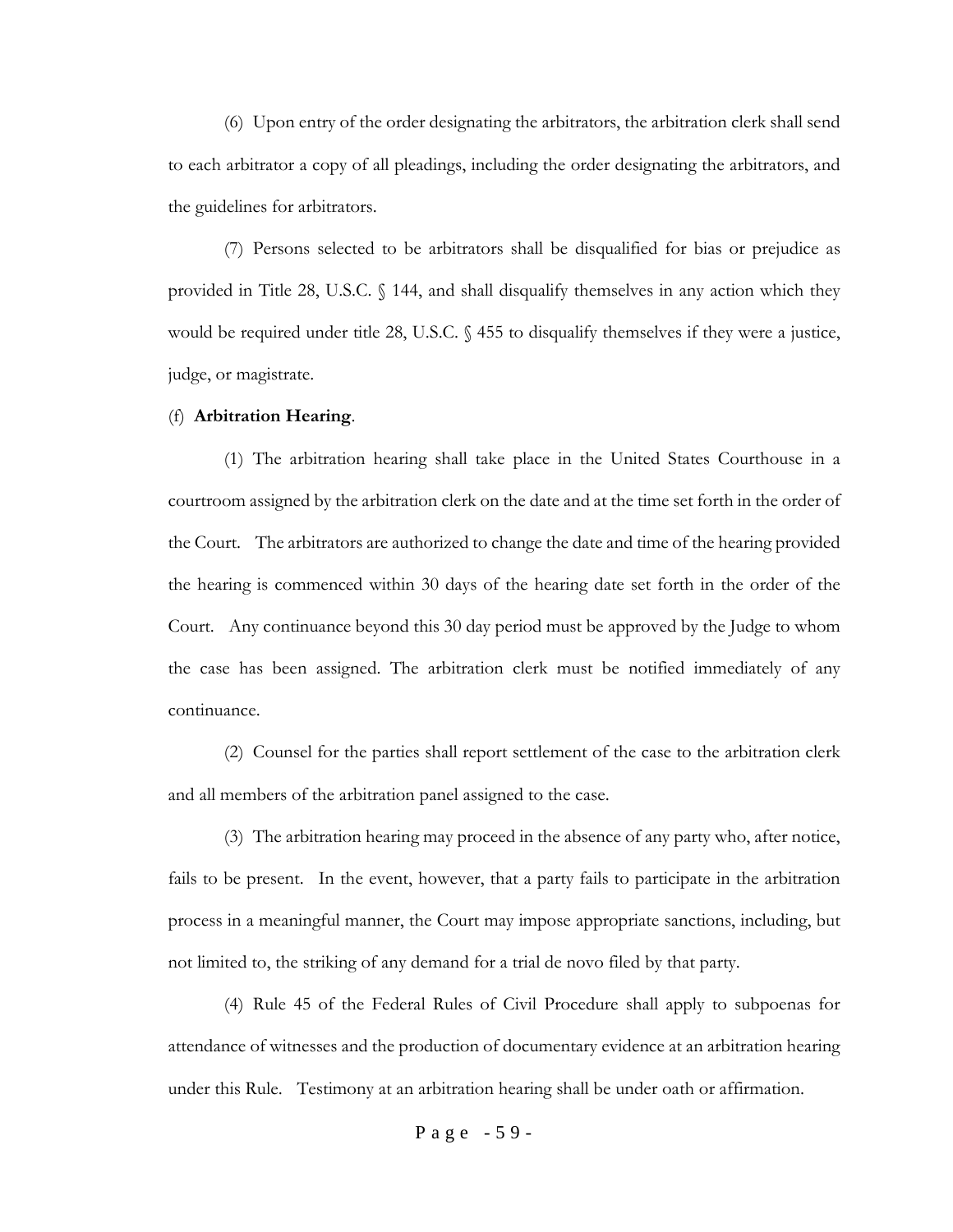(5) The Federal Rules of Evidence shall be used as guides to the admissibility of evidence. Copies or photographs of all exhibits, except those intended solely for impeachment, must be marked for identification and delivered to adverse parties at least fourteen (14) days prior to the hearing. The arbitrators shall receive exhibits in evidence without formal proof unless counsel has been notified at least seven (7) days prior to the hearing that the adverse party intends to raise an issue concerning the authenticity of the exhibit. The arbitrators may refuse to receive in evidence any exhibit, a copy or photograph of which has not been delivered to the adverse party as provided herein.

(6) A party may have a recording and transcript made of the arbitration hearing, but that party shall make all necessary arrangements and bear all expenses thereof.

### (g) **Arbitration Award and Judgment**.

(1) The arbitration award shall be filed with the Court promptly after the hearing is concluded and shall be entered as the judgment of the Court after the 30 day period for requesting a trial de novo pursuant to Section (h) has expired, unless a party has demanded a trial de novo. The judgment so entered shall be subject to the same provisions of law and shall have the same force and effect as a judgment of the Court in a civil action, except that it shall not be appealable. In a case involving multiple claims and parties, any segregable part of an arbitration award as to which an aggrieved party has not timely demanded a trial de novo shall become part of the final judgment with the same force and effect as a judgment of the Court in a civil action, except that it shall not be appealable.

(2) The contents of any arbitration award shall not be made known to any Judge who might be assigned the case,

(A) except as necessary for the Court to determine whether to assess costs or attorneys fees,

Page  $-60$  -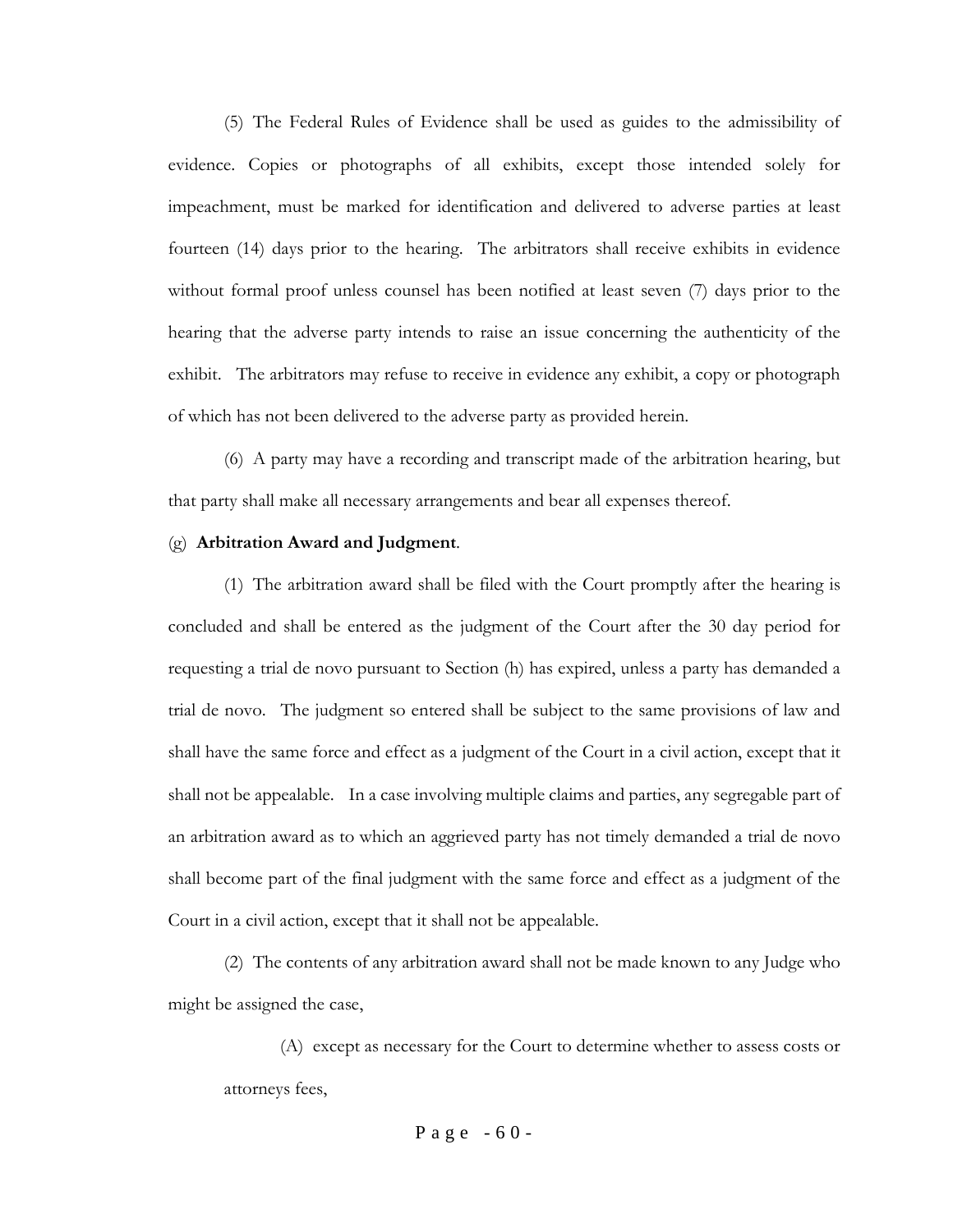(B) until the District Court has entered final judgment in the action or the action has been otherwise terminated, or

(C) except for purposes of preparing the report required by section 903(b) of the Judicial Improvement and Access to Justice Act.

(3) Costs may be taxed as part of any arbitration award pursuant to 28 U.S.C. § 1920.

### (h) **Trial De Novo**.

(1) Within 30 days after the arbitration award is entered on the docket, any party may demand in writing a trial de novo in the District Court. Such demand shall be filed with the arbitration clerk, and served by the moving party upon all counsel of record or other parties. Withdrawal of a demand for a trial de novo shall not reinstate the arbitrators' award and the case shall proceed as if it had not been arbitrated.

(2) Upon demand for a trial de novo and the payment to the Clerk required by paragraph (4) of this section, the action shall be placed on the calendar of the Court and treated for all purposes as if it had not been referred to arbitration, and any right of trial by jury that a party would otherwise have shall be preserved inviolate.

(3) At the trial de novo, the Court shall not admit evidence that there had been an arbitration proceeding, the nature or amount of the award, or any other matter concerning the conduct of the arbitration proceeding.

(4) Upon making a demand for trial de novo the moving party shall, unless permitted to proceed in forma pauperis, deposit with the Clerk of the Court an amount equal to the arbitration fees of the arbitrators as provided in Section (b). The sum so deposited shall be returned to the party demanding a trial de novo in the event that party obtains a final judgment, exclusive of interest and costs, more favorable than the arbitration award. If the party demanding a trial de novo does not obtain a more favorable result after trial or if the Court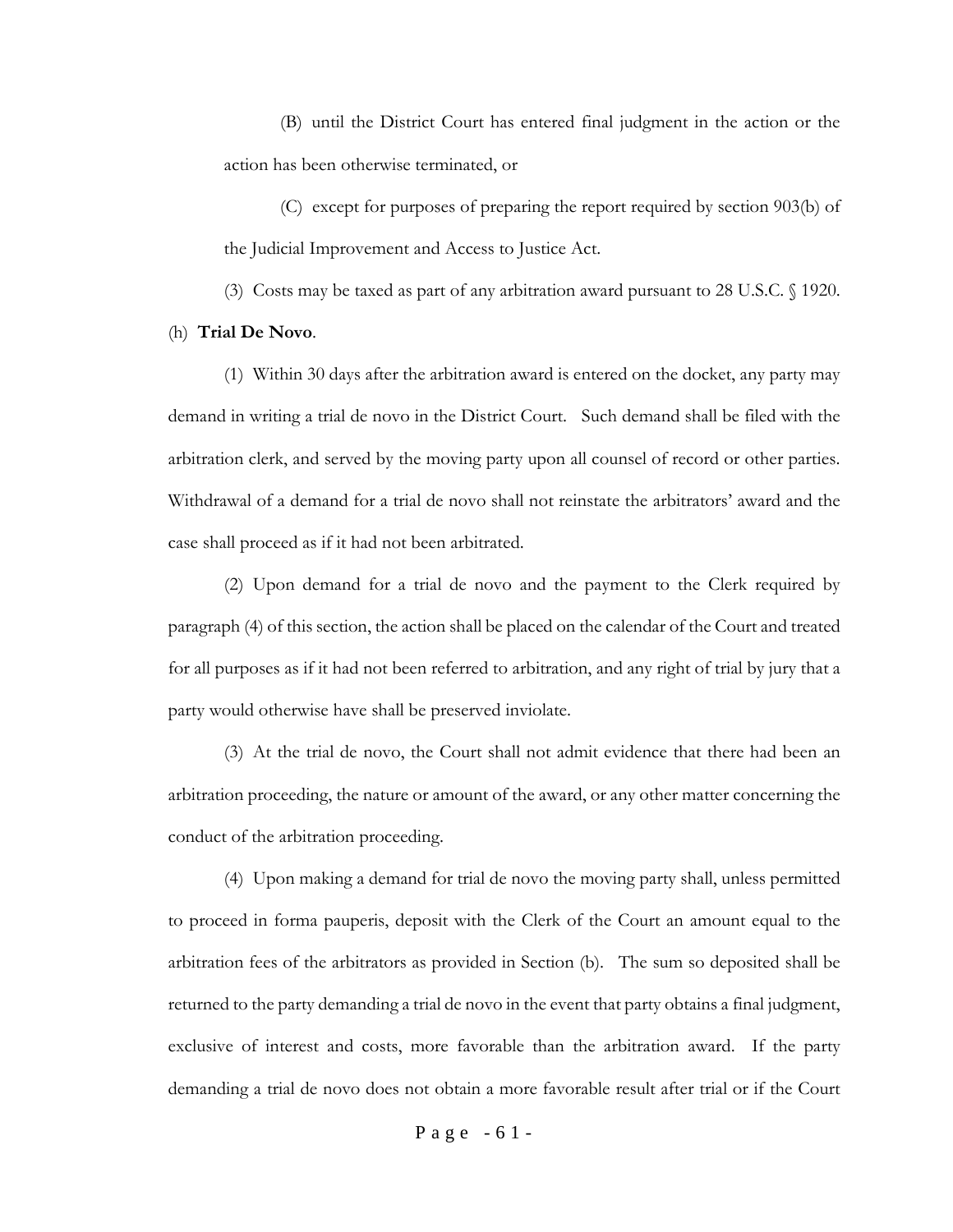determines that the party's conduct in seeking a trial de novo was in bad faith, the sum so deposited shall be paid by the Clerk to the Treasury of the United States.

### **COMMITTEE NOTE**

Because this Local Civil Rule has been recently reviewed and updated by the Court, the Committee has not undertaken to review it in detail.

# **Local Civil Rule 83.8. Court-Annexed Mediation (Eastern District Only) [formerly Local Civil Rule 83.11]**

(a) **Description**. Mediation is a process in which parties and counsel agree to meet with a neutral mediator trained to assist them in settling disputes. The mediator improves communication across party lines, helps parties articulate their interests and understand those of the other party, probes the strengths and weaknesses of each party's legal positions, and identifies areas of agreement and helps generate options for a mutually agreeable resolution to the dispute. In all cases, mediation provides an opportunity to explore a wide range of potential solutions and to address interests that may be outside the scope of the stated controversy or which could not be addressed by judicial action. A hallmark of mediation is its capacity to expand traditional settlement discussions and broaden resolution options, often by exploring litigant needs and interests that may be formally independent of the legal issues in controversy.

# (b) **Mediation Procedures**.

(1) Eligible cases. Judges and Magistrate Judges may designate civil cases for inclusion in the mediation program, and when doing so shall prepare an order to that effect. Alternatively, and subject to the availability of qualified mediators, the parties may consent to participation in the mediation program by preparing and executing a stipulation signed by all parties to the action and so-ordered by the Court.

> Page - 6 2 - (A) Mediation deadline. Any court order designating a case for inclusion in the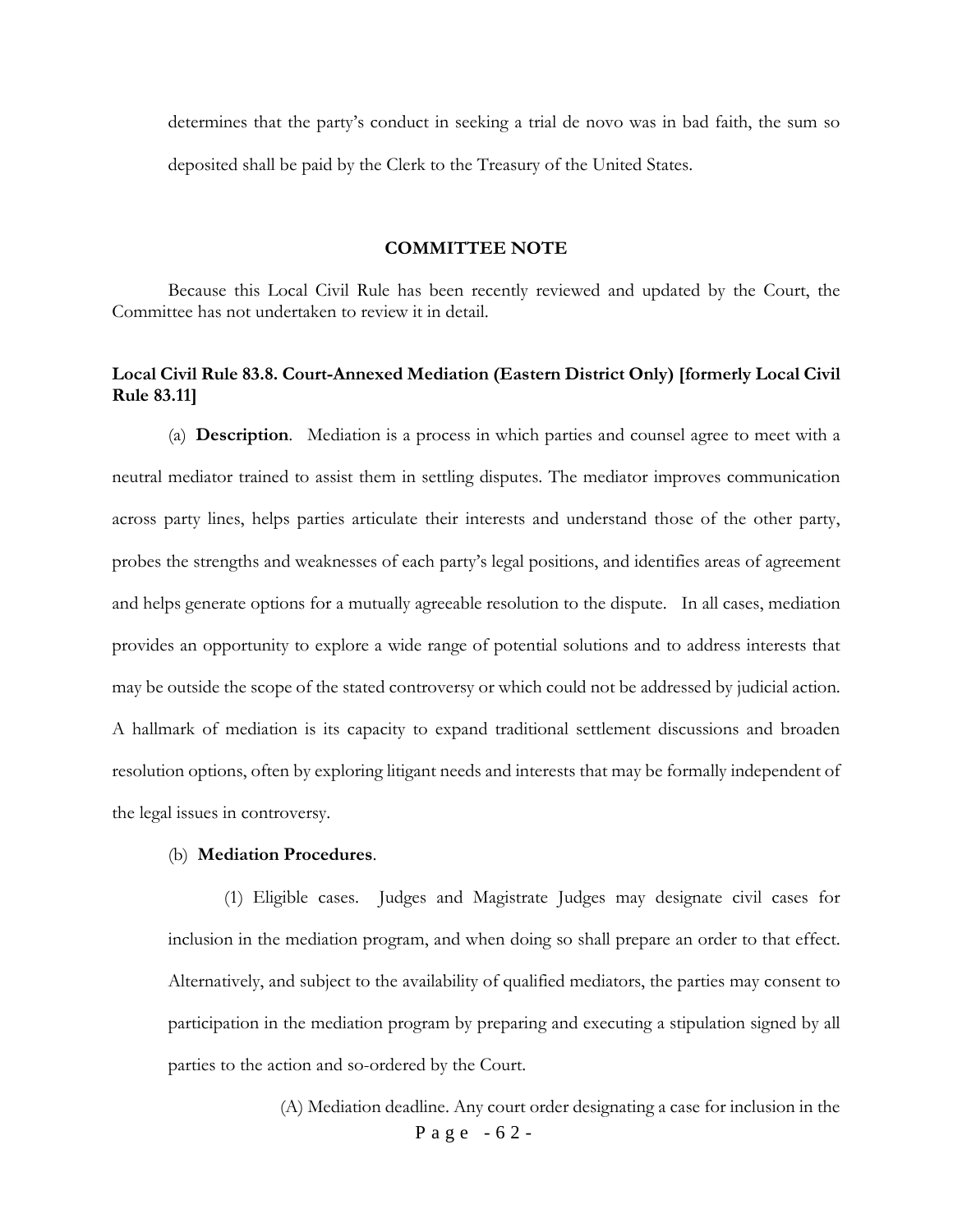mediation program, however arrived at, may contain a deadline not to exceed six months from the date of entry on the docket of that order. This deadline may be extended upon motion to the Court for good cause shown.

(2) Mediators. Parties whose case has been designated for inclusion in the mediation program shall be offered the options of (a) using a mediator from the Court's panel, a listing of which is available in the Clerk's Office; (b) selecting a mediator on their own; or (c) seeking the assistance of a reputable neutral ADR organization in the selection of a mediator.

(A) Court's panel of mediators. When the parties opt to use a mediator from the Court's panel, the Clerk's Office will appoint a mediator to handle the case who (i) has been for at least five years a member of the bar of a state or the District of Columbia; (ii) is admitted to practice before this Court; and (iii) has completed the Court's requirements for mediator training and mediator expertise. If any party so requests, the appointed mediator also shall have expertise in the area of law in the case. The Clerk's Office will provide notice of their appointment to all counsel.

(B) Disqualification. Any party may submit a written request to the Clerk's Office within fourteen days from the date of the notification of the mediator for the disqualification of the mediator for bias or prejudice as provided in 28 U.S.C. § 144. A denial of such a request by the Clerk's Office is subject to review by the assigned Judge upon motion filed within fourteen (14) days of the date of the Clerk's Office denial.

(3) Scheduling the mediation. The mediator, however chosen, will contact all attorneys to fix the date and place of the first mediation session, which shall be held within thirty days of the date the mediator was appointed or at such other time as the Court may establish.

Page - 63 -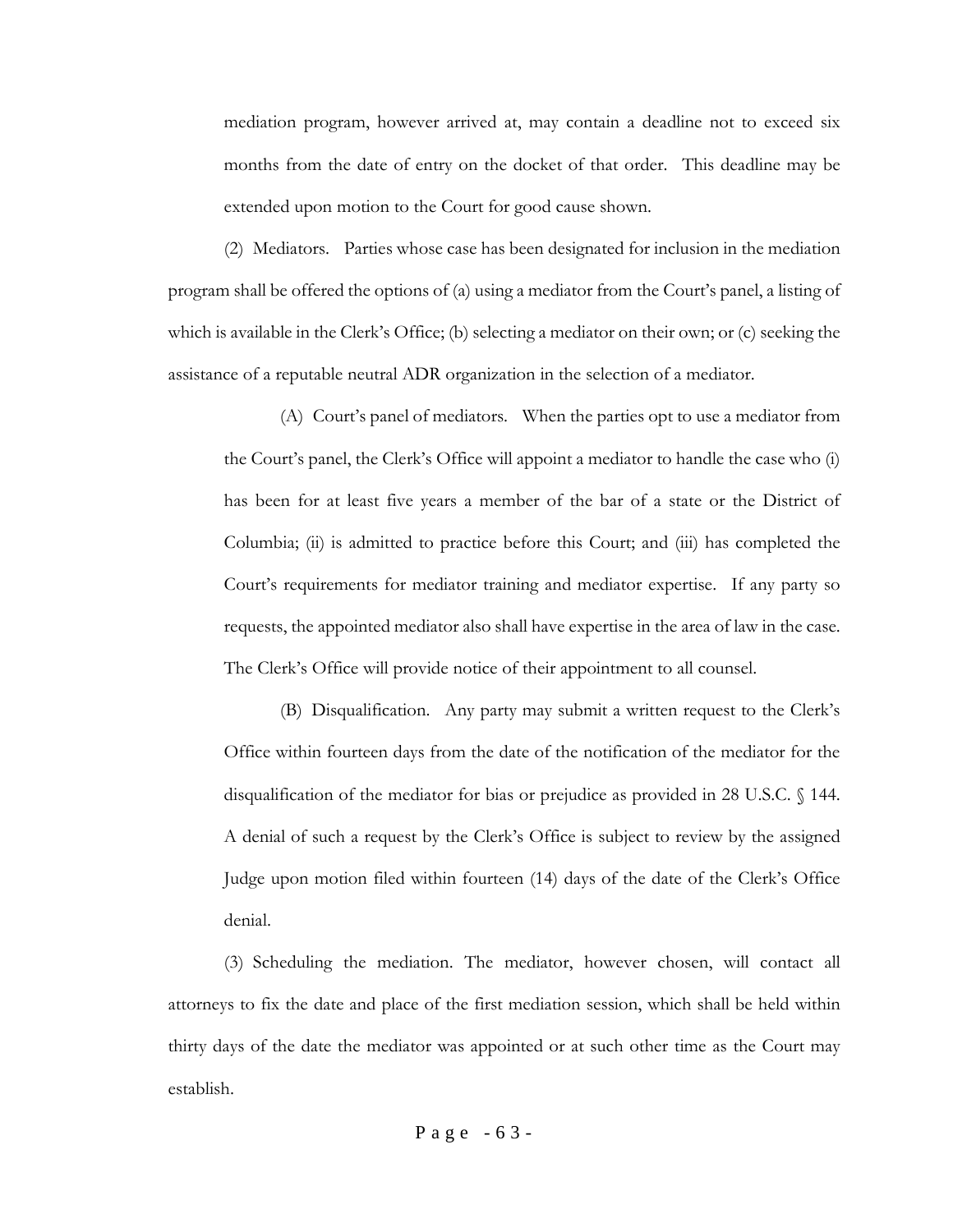(A) The Clerk's Office will provide counsel with copies of the Judge's order referring the case to the mediation program, the Clerk's Office notice of appointment of mediator (if applicable), and a copy of the program procedures.

(4) Written mediation statements. No less than fourteen (14) days prior to the first mediation session, each party shall submit directly to the mediator a mediation statement not to exceed ten pages double-spaced, not including exhibits, outlining the key facts and legal issues in the case. The statement will also include a description of motions filed and their status, and any other information that will advance settlement prospects or make the mediation more productive. Mediation statements are not briefs and are not filed with the Court, nor shall the assigned Judge or Magistrate Judge have access to them.

(5) Mediation session(s). The mediator meets initially with all parties to the dispute and their counsel in a joint session. The mediator may hold mediation sessions in his/her office, or at the Court, or at such other place as the parties and the mediator shall agree. At this meeting, the mediator explains the mediation process and gives each party an opportunity to explain his or her views about the matters in dispute. There is then likely to be discussion and questioning among the parties as well as between the mediator and the parties.

(A) Separate caucuses. At the conclusion of the joint session, the mediator will typically caucus individually with each party. Caucuses permit the mediator and the parties to explore more fully the needs and interests underlying the stated positions. In caucuses the mediator strives to facilitate settlement on matters in dispute and the possibilities for settlement. In some cases the mediator may offer specific suggestions for settlement; in other cases the mediator may help the parties generate creative settlement proposals.

(B) Additional sessions. The mediator may conduct additional joint sessions

Page - 6 4 -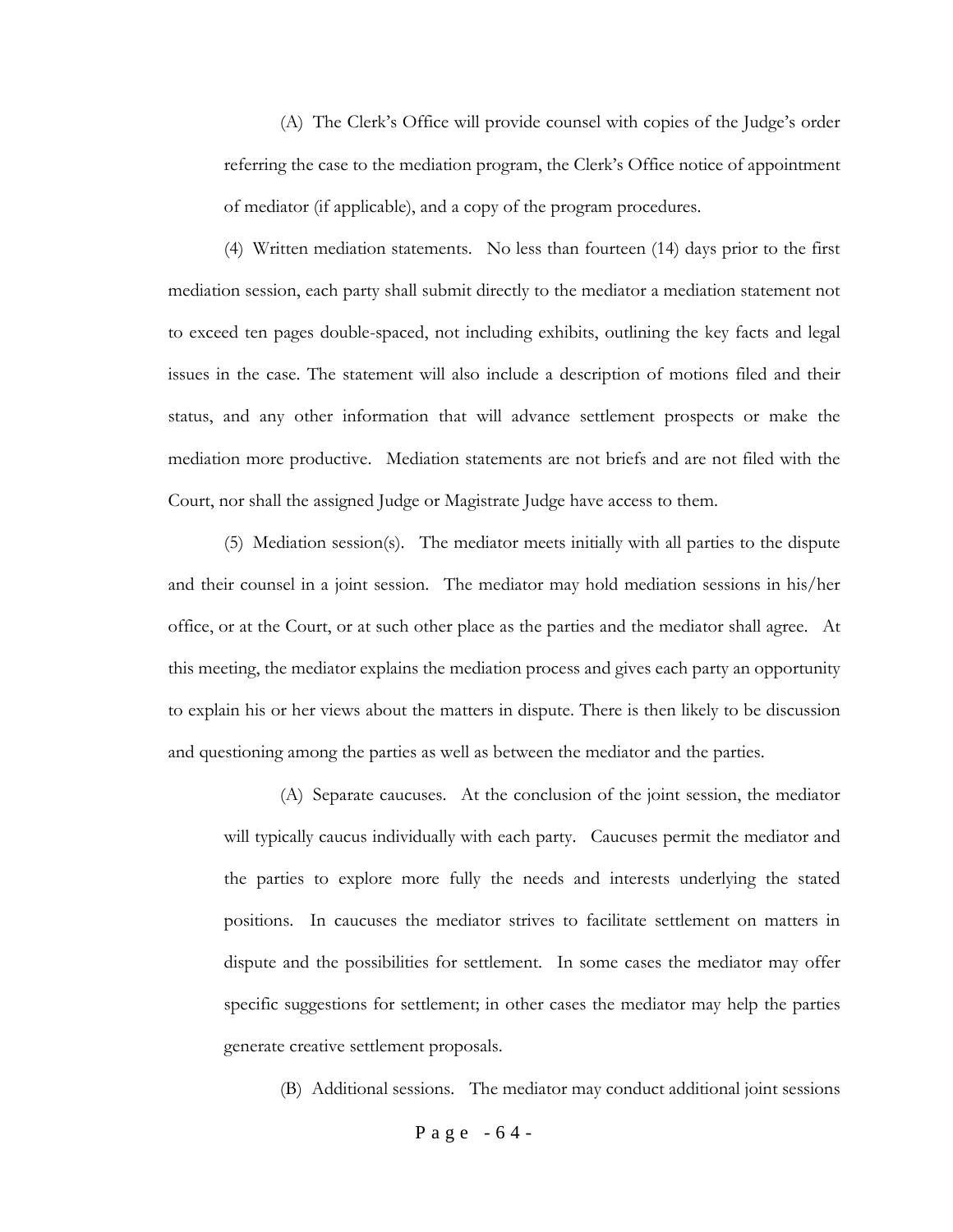to promote further direct discussion between the parties, or she/he may continue to work with the parties in private caucuses.

(C) Conclusion. The mediation concludes when the parties reach a mutually acceptable resolution, when the parties fail to reach an agreement, on the date the Judge or Magistrate Judge specified as the mediation deadline in their designation order, or in the event no such date has been specified by the Court, at such other time as the parties and/or the mediator may determine. The mediator has no power to impose settlement and the mediation process is confidential, whether or not a settlement is reached.

(6) Settlement. If settlement is reached, in whole or in part, the agreement, which shall be binding upon all parties, will be put into writing and counsel will file a stipulation of dismissal or such other document as may be appropriate. If the case does not settle, the mediator will immediately notify the Clerk's Office, and the case or the portion of the case that has not settled will continue in the litigation process.

### (c) **Attendance at Mediation Sessions**.

(1) In all civil cases designated by the Court for inclusion in the mediation program, attendance at one mediation session shall be mandatory; thereafter, attendance shall be voluntary. The Court requires of each party that the attorney who has primary responsibility for handling the trial of the matter attend the mediation sessions.

(2) In addition, the Court may require, and if it does not, the mediator may require the attendance at the mediation session of a party or its representative in the case of a business or governmental entity or a minor, with authority to settle the matter and to bind the party. This requirement reflects the Court's view that the principal values of mediation include affording litigants with an opportunity to articulate their positions and interests directly to the other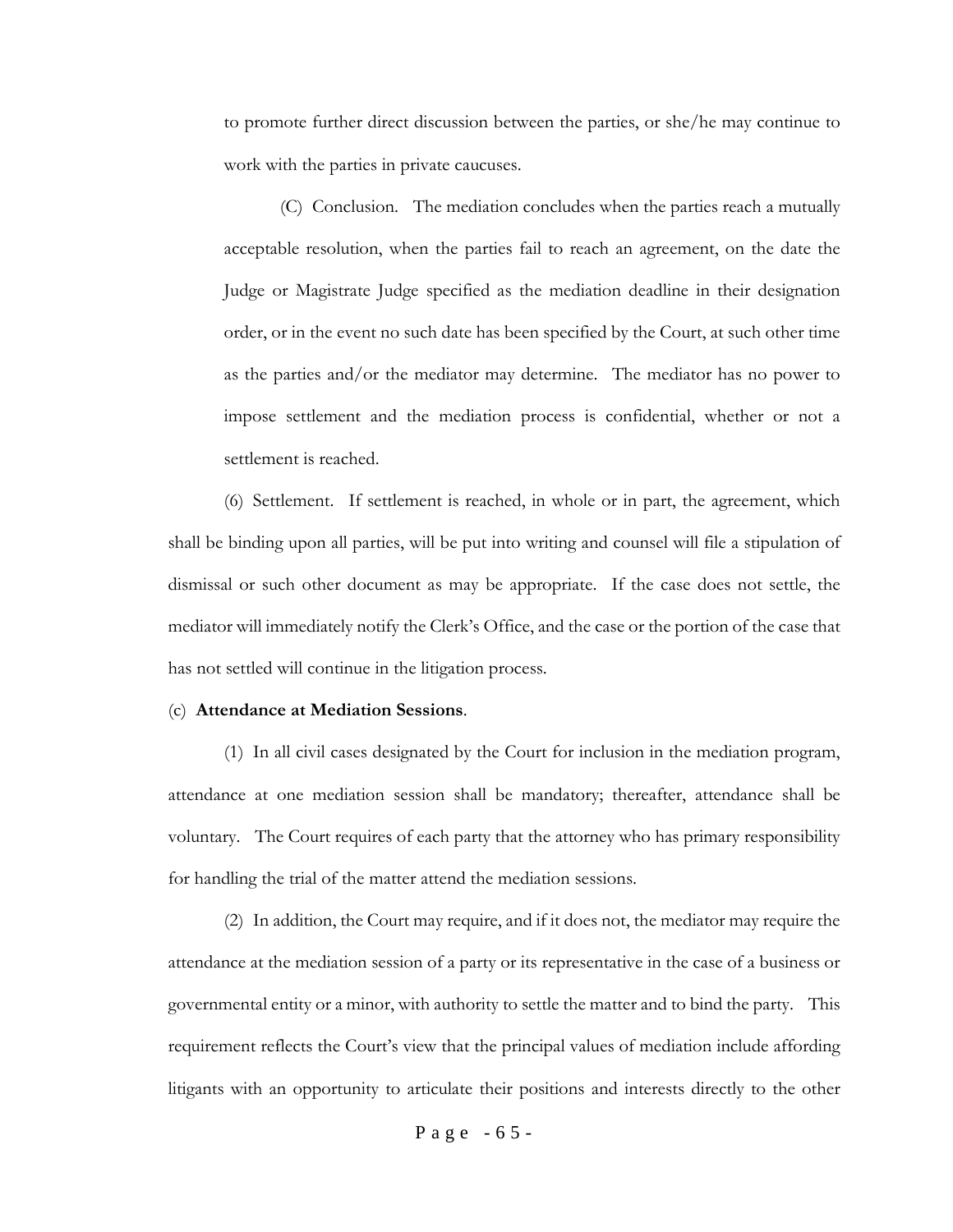parties and to a mediator and to hear, first hand, the other party's version of the matters in dispute. Mediation also enables parties to search directly with the other party for mutually agreeable solutions.

### (d) **Confidentiality**.

(1) The parties will be asked to sign an agreement of confidentiality at the beginning of the first mediation session to the following effect:

(A) Unless the parties otherwise agree, all written and oral communications made by the parties and the mediator in connection with or during any mediation session are confidential and may not be disclosed or used for any purpose unrelated to the mediation.

(B) The mediator shall not be called by any party as a witness in any court proceeding related to the subject matter of the mediation unless related to the alleged misconduct of the mediator.

(2) Mediators will maintain the confidentiality of all information provided to, or discussed with, them. The Clerk of Court and the ADR Administrator are responsible for program administration, evaluation, and liaison between the mediators and the Court and will maintain strict confidentiality.

(3) No papers generated by the mediation process will be included in Court files, nor shall the Judge or Magistrate Judge assigned to the case have access to them. Information about what transpires during mediation sessions will not at any time be made known to the Court, except to the extent required to resolve issues of noncompliance with the mediation procedures. However, communications made in connection with or during a mediation may be disclosed if all parties and, if appropriate as determined by the mediator, the mediator so agree. Nothing in this section shall be construed to prohibit parties from entering into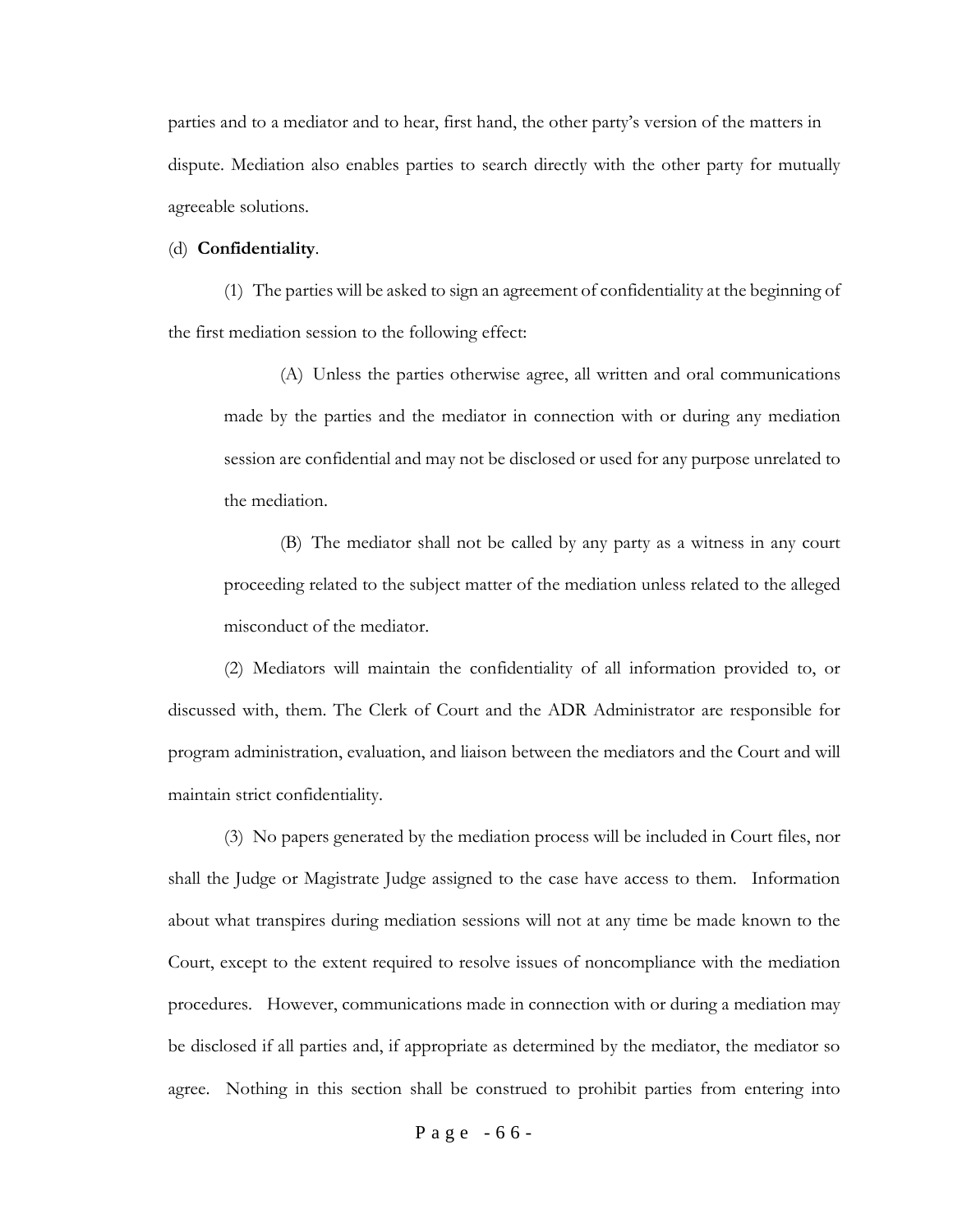written agreements resolving some or all of the case or entering and filing with the Court procedural or factual stipulations based on suggestions or agreements made in connection with a mediation.

### (e) **Oath and Disqualification of Mediator**.

(1) Each individual certified as a mediator shall take the oath or affirmation prescribed by 28 U.S.C. § 453 before serving as a mediator.

(2) No mediator may serve in any matter in violation of the standards set forth in 28 U.S.C. § 455. If a mediator is concerned that a circumstance covered by subparagraph (a) of that section might exist, e.g., if the mediator's law firm has represented one or more of the parties, or if one of the lawyers who would appear before the mediator at the mediation session is involved in a case on which an attorney in the mediator's firm is working, the mediator shall promptly disclose that circumstance to all counsel in writing. A party who believes that the assigned mediator has a conflict of interest shall bring this concern to the attention of the Clerk's Office in writing, within fourteen (14) days of learning the source of the potential conflict or the objection to such a potential conflict shall be deemed to have been waived. Any objections that cannot be resolved by the parties in consultation with the Clerk's Office shall be referred to the Judge or Magistrate Judge who has designated the case for inclusion in the mediation program.

(3) A party who believes that the assigned mediator has engaged in misconduct in such capacity shall bring this concern to the attention of the Clerk's Office in writing, within fourteen (14) days of learning of the alleged misconduct or the objection to such alleged misconduct shall be deemed to have been waived. Any objections that cannot be resolved by the parties in consultation with the Clerk's Office shall be referred to the Judge who has designated the case for inclusion in the mediation program.

Page  $-67$  -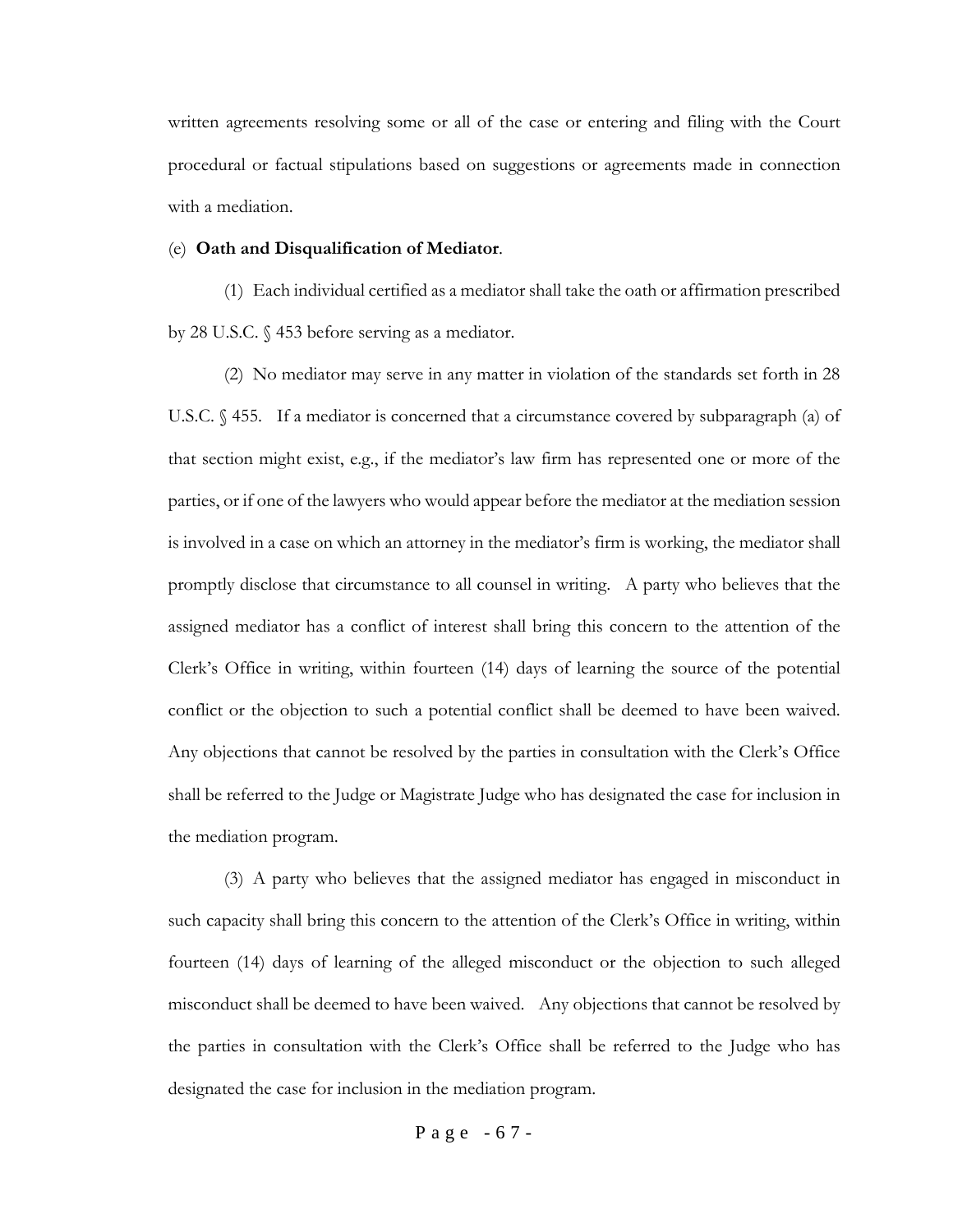### (f) **Services of the Mediators**.

(1) Participation by mediators in the program is on a voluntary basis. Each mediator shall receive a fee of \$600 for the first four hours or less of the actual mediation. Time spent preparing for the mediation will not be compensated. Thereafter, the mediator shall be compensated at the rate of \$250 per hour. The mediator's fee shall be paid by the parties to the mediation. Any party that is unable or unwilling to pay the fee may apply to the referring judge for a waiver of the fee, with a right of appeal to the district judge in the event the referral was made by a magistrate judge. Each member of the panel will be required to mediate a maximum of two cases pro bono each year, if requested by the Court. Attorneys serving on the Court's panel will be given credit for pro bono work.

(2) Appointment to the Court's panel is for a three year term, subject to renewal. A panelist will not be expected to serve on more than two cases during any twelve month period and will not be required to accept each assignment offered. Repeated rejection of assignments will result in the attorney being dropped from the panel.

(g) **Immunity of the Mediators**. Mediators shall be immune from liability or suit with respect to their conduct as such to the maximum extent permitted by applicable law.

## **COMMITTEE NOTE**

Because this Local Civil Rule has been recently reviewed and updated by the Court, the Committee has not undertaken to review it in detail.

# **Local Civil Rule 83.9. Alternative Dispute Resolution (Southern District Only) [formerly Local Civil Rule 83.12]**

Page  $-68$  -(a) **Definition**. Mediation is a confidential ADR process in which a disinterested third party directs settlement discussions. By holding meetings, defining issues, diffusing emotions and suggesting possibilities of resolution, the mediator assists the parties in reaching their own negotiated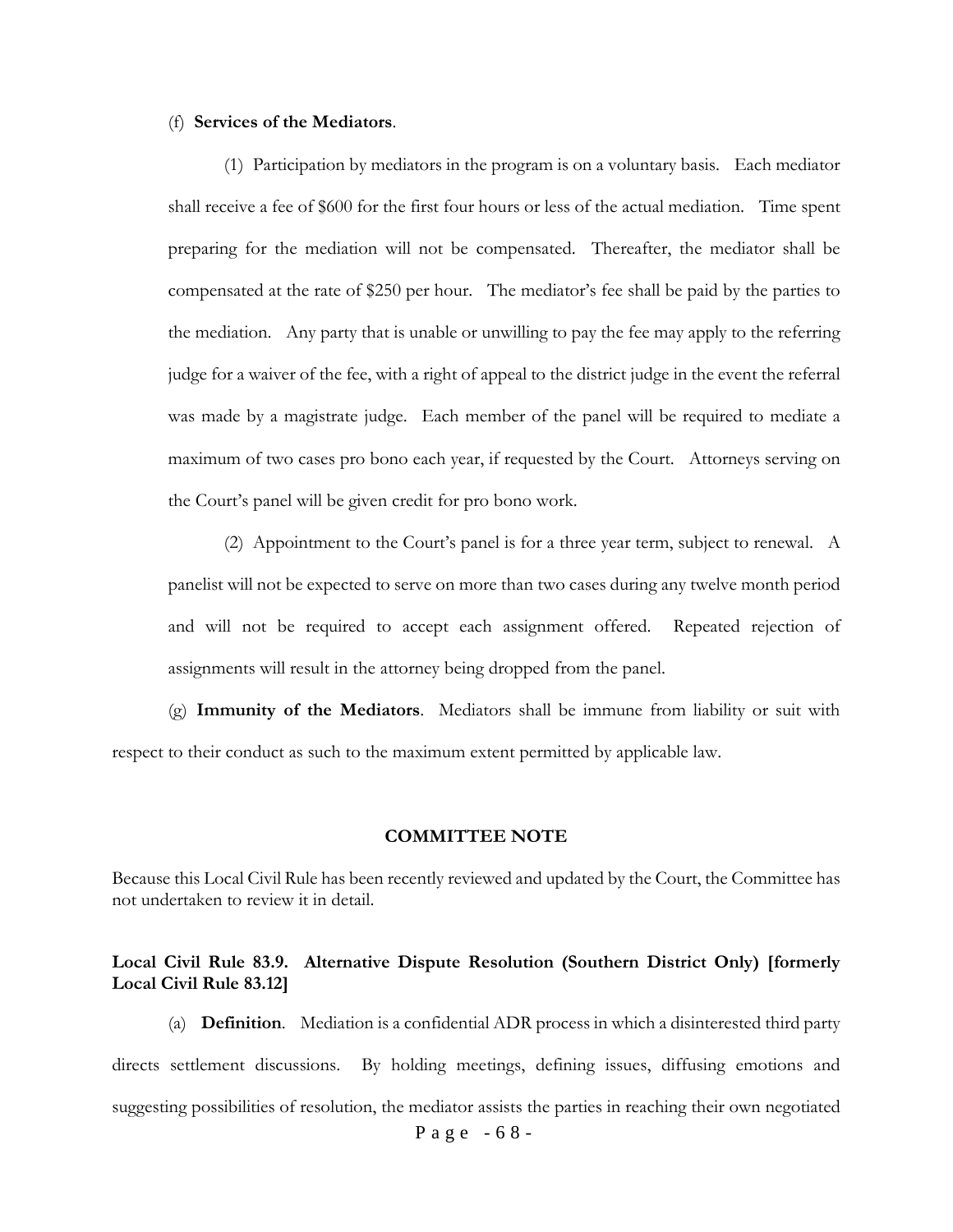settlement. The main benefits of mediation are that it can produce creative solutions to complex disputes often unavailable in traditional litigation, and result in an expeditious and less costly resolution of the litigation.

#### (b) **Administration**

(1) The Mediation Supervisor, appointed by the Clerk of the Court, shall administer the Court's mediation program. The Chief Judge shall appoint one or more District Judges or Magistrate Judges to oversee the program.

(2) The Mediation Supervisor, in consultation with other Court personnel, shall ensure that information about the Court's mediation program, including the names of its mediators, is available on the Court's website. The website information will be updated at least bi-annually.

#### (c) **Service as a Mediator**

(1) An individual may serve as a mediator if he or she:

- (i) has been a member of the Bar of any State or the District of Columbia for at least five years;
	- (ii) is admitted to practice in this Court; and
- (iii) is certified by the Chief Judge or his/her designee to be competent to perform the duties of a mediator.

(2) Each individual certified as a mediator shall take the oath or affirmation prescribed by 28 U.S.C. § 453 and complete the training program provided by the Court before serving as a mediator.

(3) All mediators shall serve without compensation and be eligible for credit for pro bono service.

(d) **Consideration of Mediation**. In all civil cases eligible for mediation pursuant to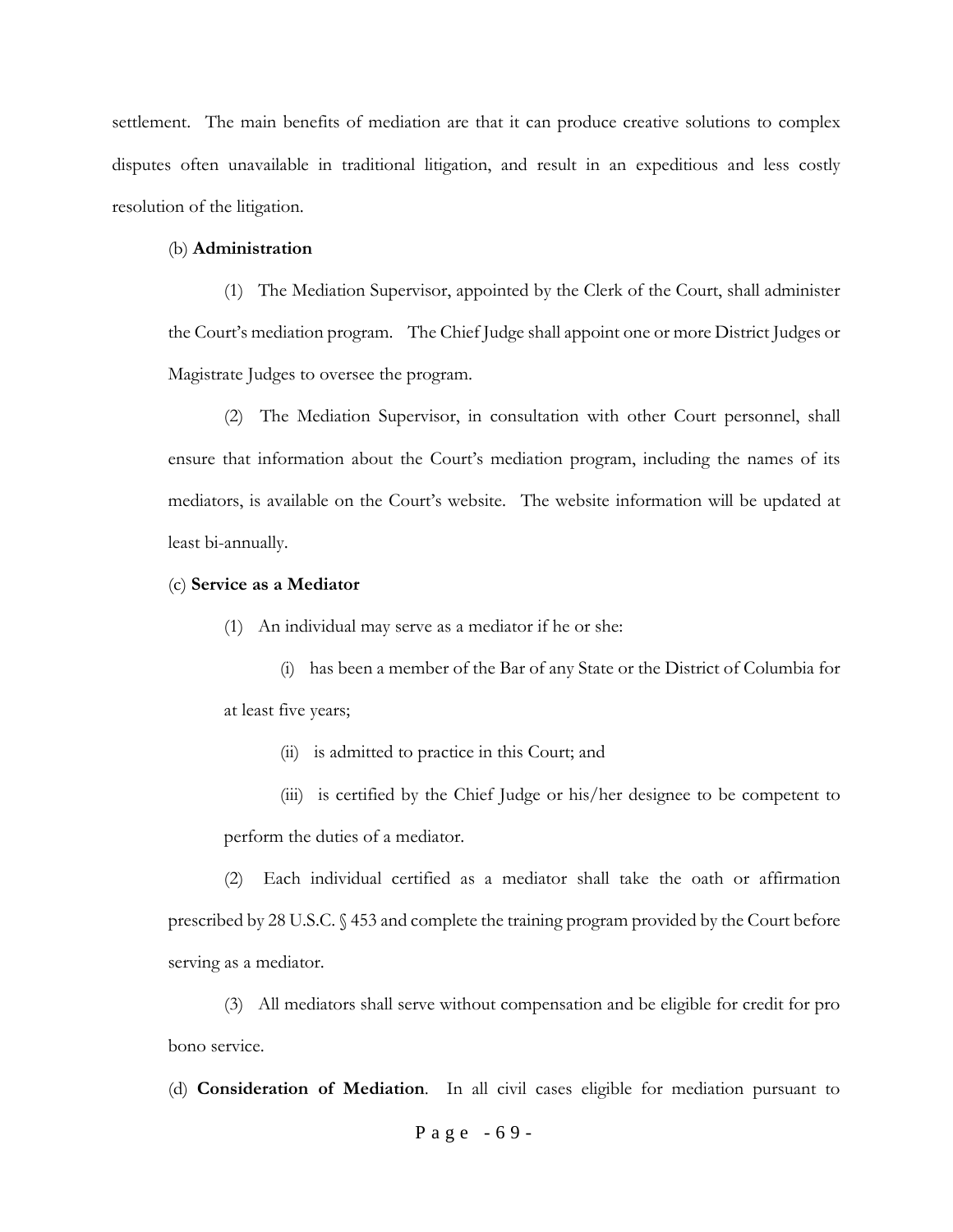paragraph (e), each party shall consider the use of mediation and shall report to the assigned Judge at the initial case management conference whether the party believes mediation may facilitate the resolution of the lawsuit. Judges are encouraged to note the availability of the mediation program on the pretrial scheduling order.

## (e) **Entry into the Program**

(1) All civil cases other than social security, habeas corpus, tax, pro se prisoner civil rights and certain other pro se cases are eligible for mediation, whether assigned to Foley Square or White Plains.

(2) The Court may, by Administrative Order, direct that certain specified categories of cases shall automatically be submitted to the mediation program, unless the assigned District Judge or Magistrate Judge exempts a particular case.

(3) For all other cases, the assigned District Judge or Magistrate Judge may determine that a case is appropriate for mediation and may order that case to mediation, with or without the consent of the parties, either at or after the initial Rule 16(b) scheduling conference. Alternatively, the parties may notify the assigned Judge and the Mediation Supervisor at any time of their desire to mediate by filing a stipulation to that effect signed by counsel for all parties.

#### (f) **Assignment of the Mediator**

(1) The Mediation Supervisor shall assign the next available mediator from the list of individuals certified as mediators and notify the mediator and the parties of the assignment within ten (10) days of the receipt by the Mediation Supervisor of the Mediation Order either from the Clerk of Court or from the assigned Judge.

(2) When all counsel for the parties believe a mediator with expertise in a particular field would be preferred, they shall within five (5) days of the Mediation Order notify the

$$
P age - 70 -
$$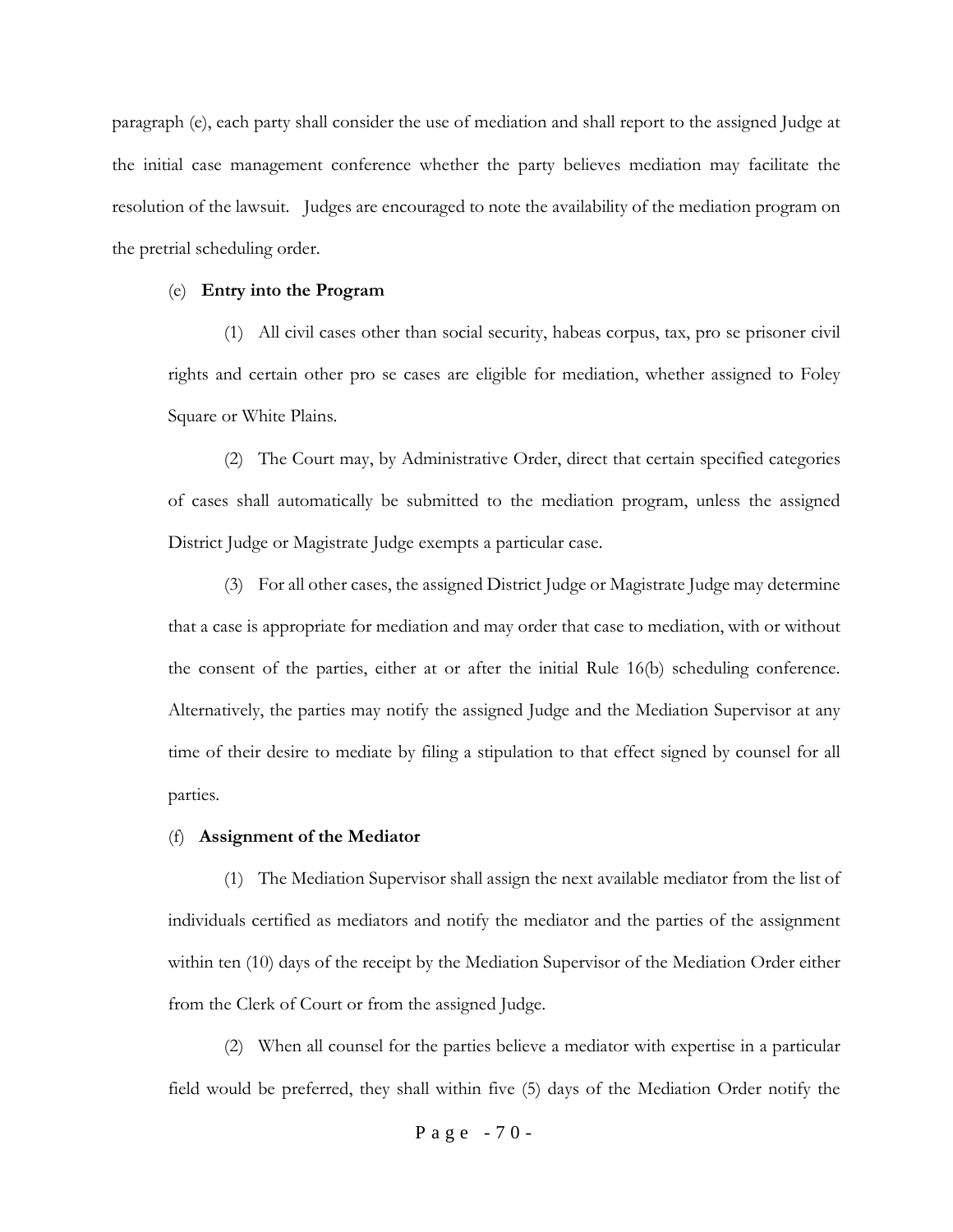Mediation Supervisor, who within ten (10) days of the parties' request will, if available, appoint the next mediator with expertise in that field.

### (g) **Mediation Scheduling**

(1) The mediator shall schedule the first mediation session in a case within thirty (30) days of the assignment of the mediator by the Mediation Supervisor. In the event that the mediation cannot begin within the time set forth herein, the assigned mediator shall promptly notify the Mediation Supervisor of the date by which the mediation will begin and the reason for the delay.

(2) In no event is the scheduling of mediation to interfere with any scheduling order of the Court.

## (h) **Disqualification**

(1) The mediator shall disqualify himself or herself in any action in which he or she would be required under 28 U.S.C. § 455 to be disqualified if a Justice, District Judge or Magistrate Judge.

(2) Any party may submit a written request to the Mediation Supervisor within ten (10) days from the date of the notification of the mediator's name for the mediator's disqualification for bias or prejudice as provided in 28 U.S.C. § 144. A denial of such a request by the Mediation Supervisor is subject to review by the assigned Judge upon motion filed within ten (10) days of the date of the Mediation Supervisor's denial.

## (i) **Written Submission**

(1) Unless otherwise directed by the mediator, at least seven (7) days before the first scheduled mediation session, each party shall prepare and deliver to the mediator (but not to the adversary) a memorandum presenting in concise form, not exceeding ten double spaced pages:

Page - 71 -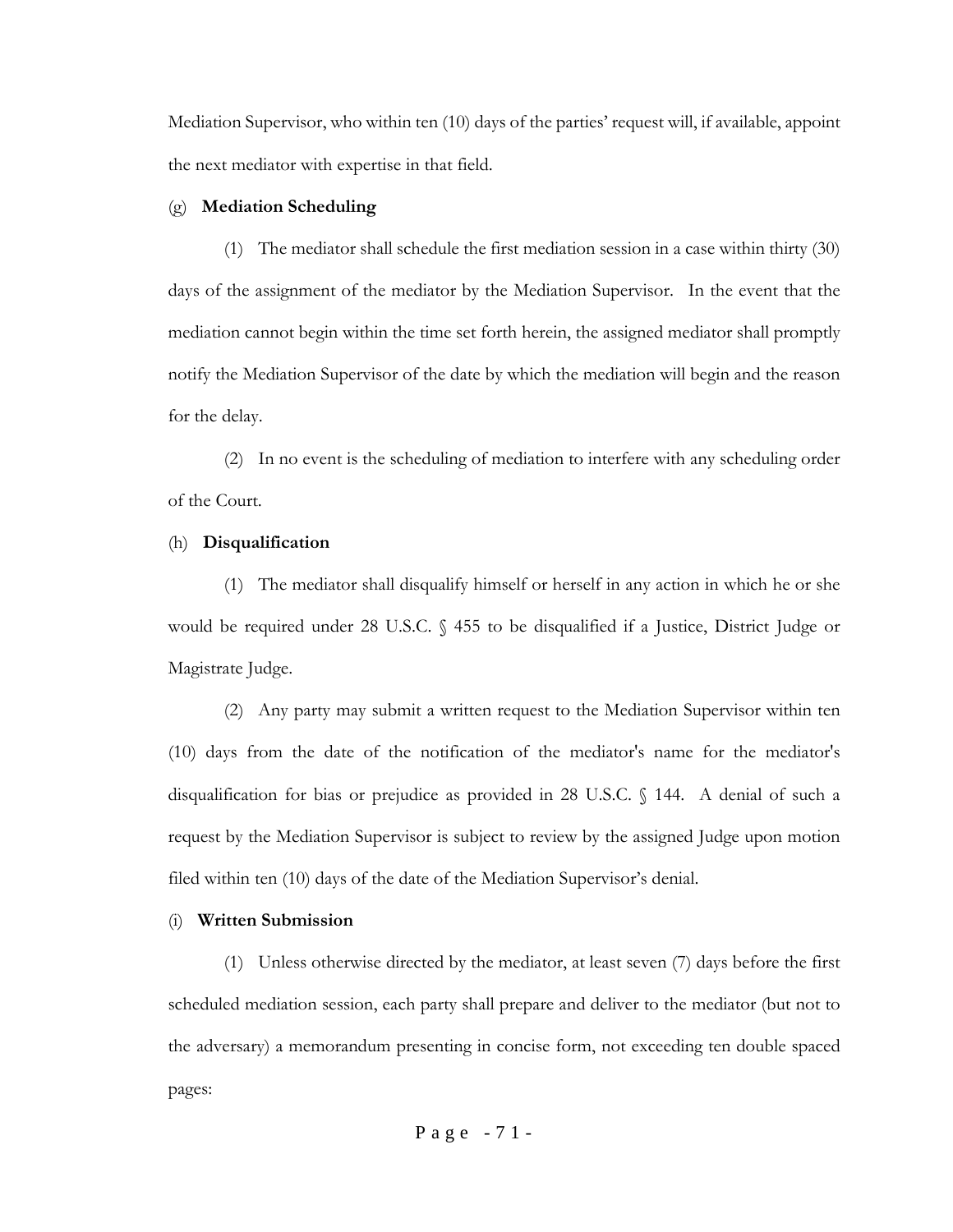- (i) the party's contentions as to both liability and damages;
- (ii) the status of any settlement negotiations;

(iii) the names of the persons, in addition to counsel, with full authority to resolve the matter who will attend the mediation; and

(iv) the parties' reasonable settlement range, including any non-monetary proposals for settlement of the action.

(2) Upon receipt of each party's memorandum, the assigned mediator may contact counsel to schedule either a joint or individual preliminary case conference.

#### (j) **Mediation Sessions and Location**

(1) The attorney primarily responsible for each party's case, in addition to the individual party, or a representative of the party, if a corporation, partnership or governmental entity, with full settlement authority, and a fully authorized representative of the client's insurance company where the decision to settle and/or the amount of settlement must be approved by the insurance company, shall attend each mediation session, unless excused by the mediator.

(2) The first mediation session must be held in the Court's "ADR Center." The mediator, in consultation with counsel for the parties, shall decide the location of subsequent mediation sessions.

(3) The mediation will conclude when the parties reach a resolution of some or all issues in the case or when the mediator concludes that resolution (or further resolution) is impossible.

#### (k) **Reporting**

(1) If resolution is reached, a binding agreement shall be signed by all the parties, and a stipulation of discontinuance or other appropriate document filed promptly with the Clerk of

Page - 72 -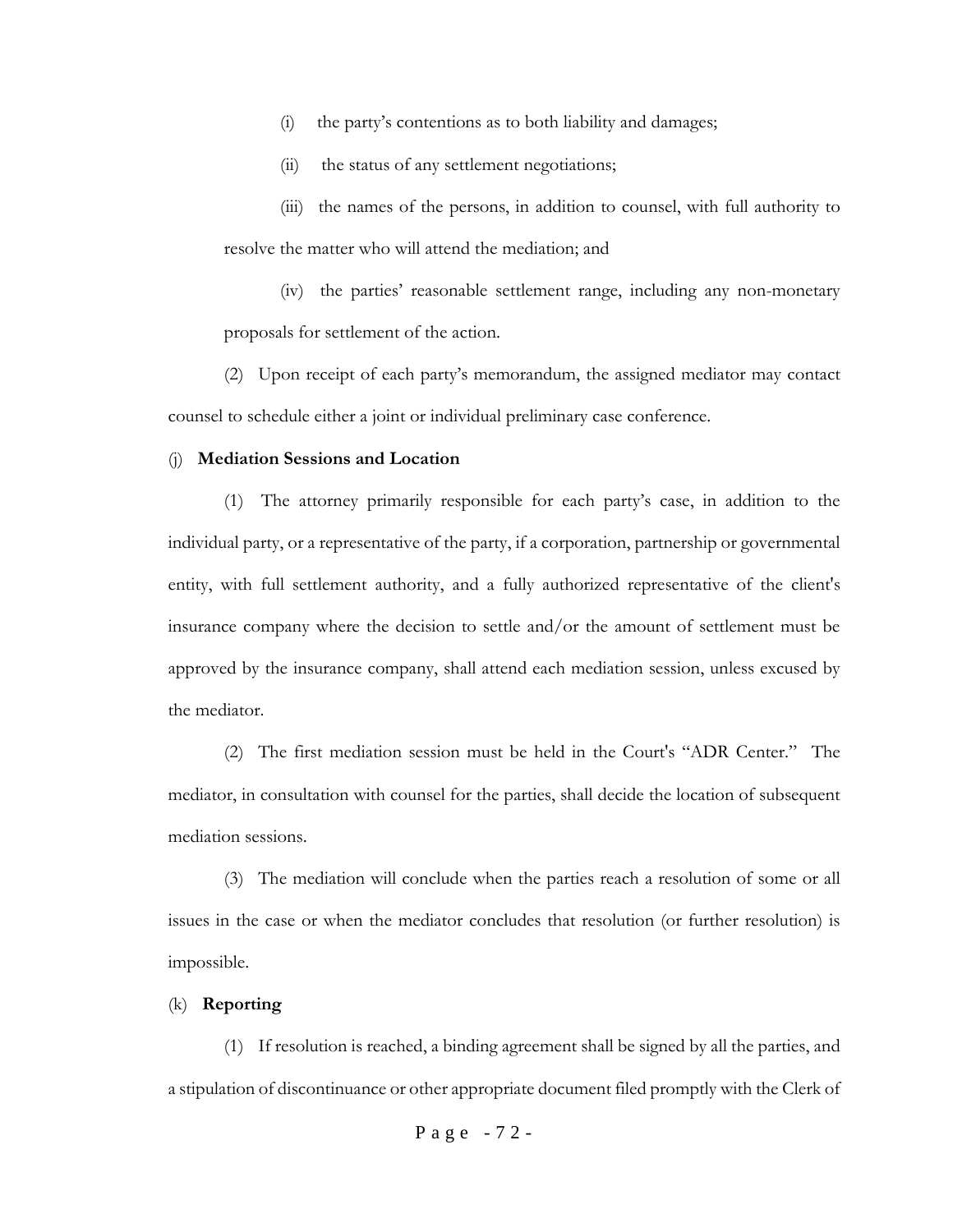Court.

(2) If resolution is not reached, the mediator shall promptly notify the Mediation Supervisor, who shall promptly notify the assigned Judge.

# (l) **Confidentiality**

(1) The entire mediation process shall be confidential. The parties and the mediator shall not disclose information regarding the process, including settlement terms, to the assigned Judge or to third persons unless all parties agree or the assigned Judge orders in connection with a judicial settlement conference. The identity of the mediator shall not be disclosed, including to the assigned Judge. However, persons authorized by the Court to administer or evaluate the mediation program shall have access to information and documents necessary to do so, and the parties, counsel and mediators may respond to confidential inquiries or surveys by such persons.

(2) The mediation process shall be treated as a compromise negotiation for purposes of the Federal Rules of Evidence and state rules of evidence. The mediator is disqualified as a witness, consultant, attorney, or expert in any pending or future action relating to the dispute, including actions between persons not parties to the mediation process.

# **COMMITTEE NOTE**

Because this Local Civil Rule has been recently reviewed and updated by the Court, the Committee has not undertaken to review it in detail.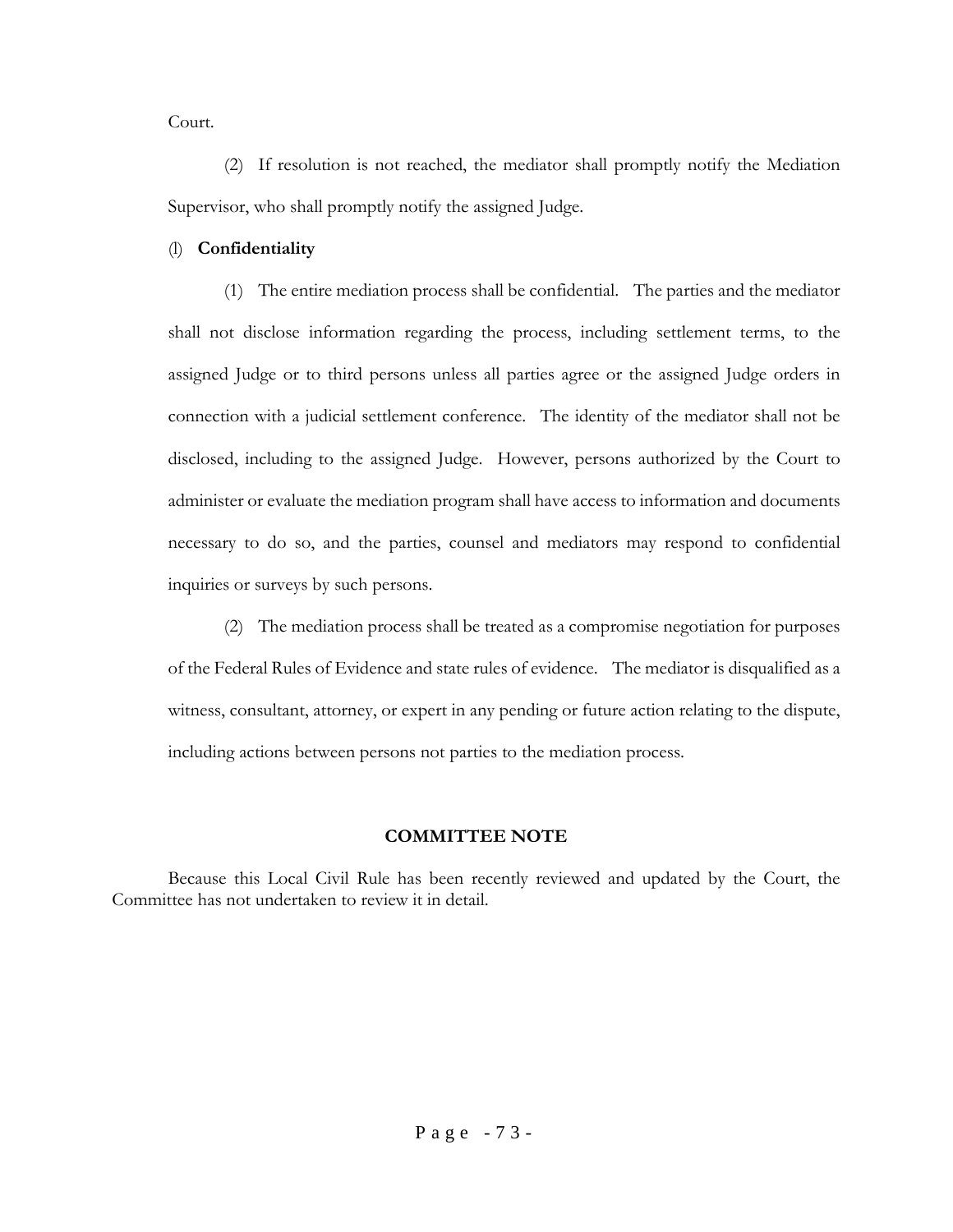## **LOCAL ADMIRALTY AND MARITIME RULES**

## **Local Admiralty Rule A.1. Application of Rules**

(a) These Local Admiralty and Maritime Rules apply to the procedure in the claims and proceedings governed by the Supplemental Rules for Certain Admiralty and Maritime Claims of the Federal Rules of Civil Procedure.

(b) The Local Civil Rules also apply to the procedure in such claims and proceedings, except to the extent that they are inconsistent with the Supplemental Rules or with these Local Admiralty and Maritime Rules.

[Source: Former Local Admiralty Rule 1 and Supplemental Rule 1]

## **Local Admiralty Rule B.1. Affidavit That Defendant Is Not Found Within the District**

The affidavit required by Supplemental Rule B(1) to accompany the complaint, and the affidavit required by Supplemental Rule B(2) (c), shall list the efforts made by and on behalf of the plaintiff to find and serve the defendant within the district.

[Source: Maritime Law Association Model Rule (b)(1)]

### **Local Admiralty Rule B.2. Notice of Attachment**

In an action where any property of a defendant is attached, the plaintiff shall give prompt notice to the defendant of the attachment. Such notice shall be in writing, and may be given by telex, telegram, cable, fax, or other verifiable electronic means.

[Source: Former Local Admiralty Rule 10(b)]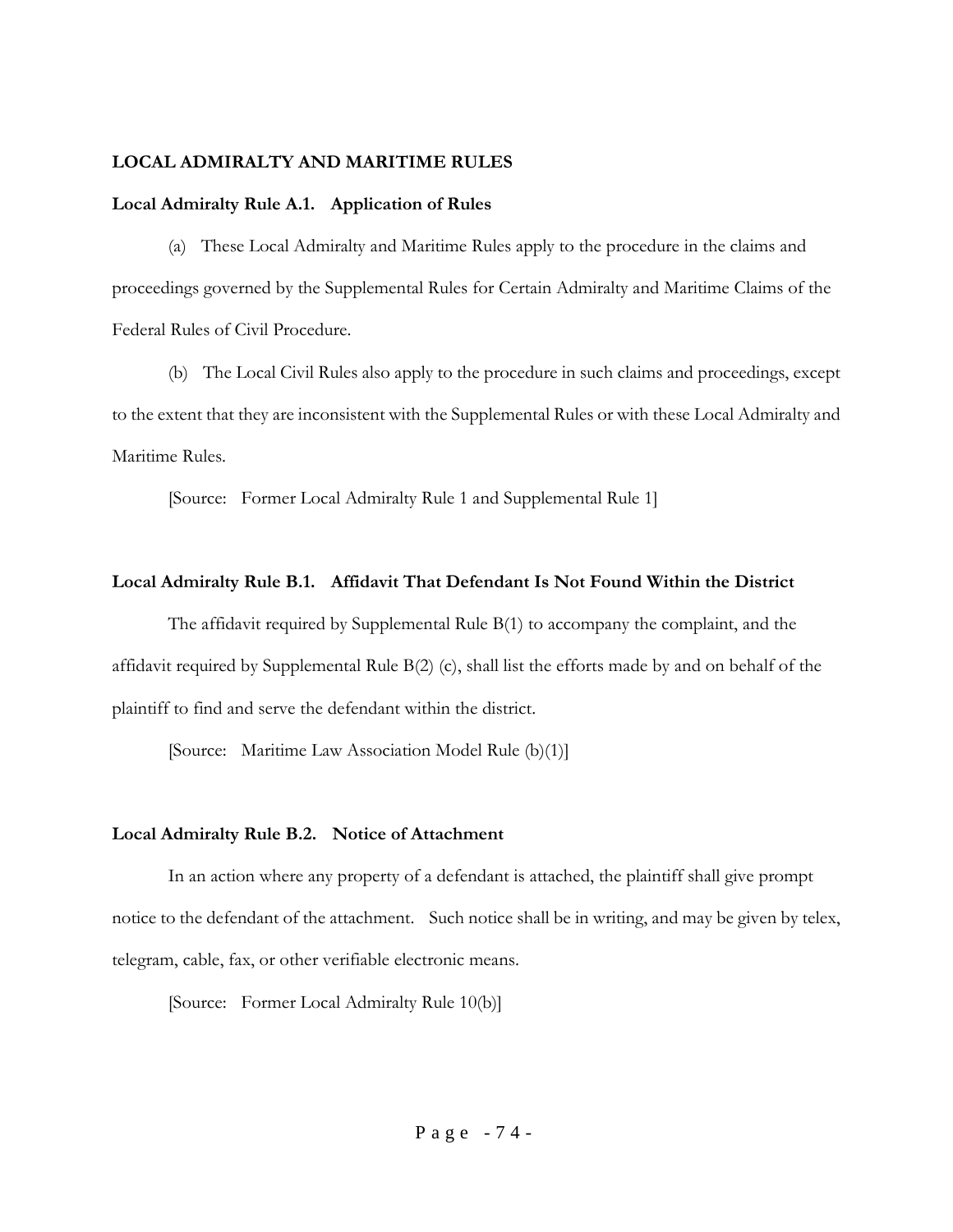## **Local Admiralty Rule C.1. Intangible Property**

The summons issued pursuant to Supplemental Rule  $C(3)$  shall direct the person having control of freight or proceeds of property sold or other intangible property to show cause at a date which shall be at least fourteen (14) days after service (unless the court, for good cause shown, shortens the period) why the intangible property should not be delivered to the court to abide the judgment. The person who is served may deliver or pay over to the marshal the intangible property proceeded against to the extent sufficient to satisfy the plaintiff's claim. If such delivery or payment is made, the person served is excused from the duty to show cause.

[Source: Former Local Admiralty Rule 2]

#### **Local Admiralty Rule C.2. Publication of Notice of Action and Arrest; Sale**

(a) The notice required by Supplemental Rule C(4) shall be published at least once and shall contain  $(1)$  the fact and date of the arrest,  $(2)$  the caption of the case,  $(3)$  the nature of the action,  $(4)$  the amount demanded, (5) the name of the marshal, (6) the name, address, and telephone number of the attorney for the plaintiff, and (7) a statement that claimants must file their claims with the clerk of this court within fourteen (14) days after notice or first publication (whichever is earlier) or within such additional time as may be allowed by the court and must serve their answers within twenty one (21) days after the filing of their claims. The notice shall also state that all interested persons should file claims and answers within the times so fixed otherwise default will be noted and condemnation ordered.

(b) Except in the event of private sale pursuant to 28 U.S.C. §§ 2001 and 2004, or unless otherwise ordered as provided by law, notice of sale of the property after condemnation in suits in rem shall be published daily for at least six (6) days before sale.

[Source: Former Local Admiralty Rule 3(a), c]

Page - 7 5 -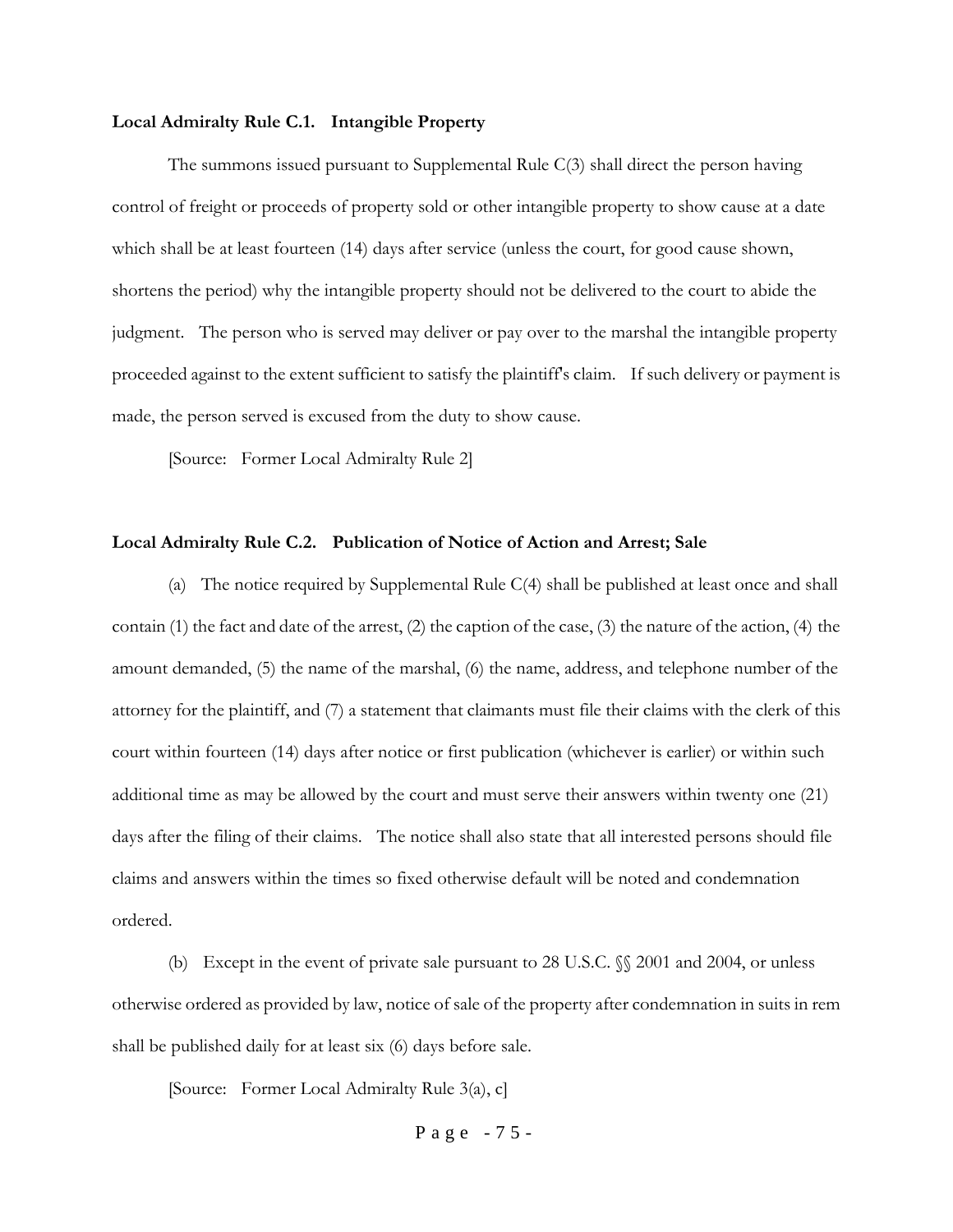## **Local Admiralty Rule C.3. Notice Required for Default Judgment in Action In Rem**

(a) **Notice Required in General.** A party seeking a default judgment in an action in rem must satisfy the court that due notice of the action and arrest of the property has been given:

(1) By publication as required in Supplemental Rule C(4) and Local Admiralty

Rule C.2;

(2) By service upon the master or other person having custody of the property; and

(3) By service under Federal Rule of Civil Procedure 5(b) upon every other person

who has not appeared in the action and is known to have an interest in the property.

## (b) **Notice Required to Persons With Recorded Interests.**

(1) If the defendant property is a vessel documented under the laws of the United States, plaintiff must attempt to notify all persons named in the certificate of ownership issued by the United States Coast Guard, or other designated agency of the United States, as holding an ownership interest in or as holding a lien in or as having filed a notice of claim of lien with respect to the vessel.

(2) If the defendant property is a vessel numbered as provided in 46 U.S.C.

§ 12301(a), plaintiff must attempt to notify the persons named in the records of the issuing authority.

(3) If the defendant property is of such character that there exists a governmental registry of recorded property interests or security interests in the property, the plaintiff must attempt to notify all persons named in the records of each such registry.

[Source: Maritime Law Association Model Rule (c)(3)]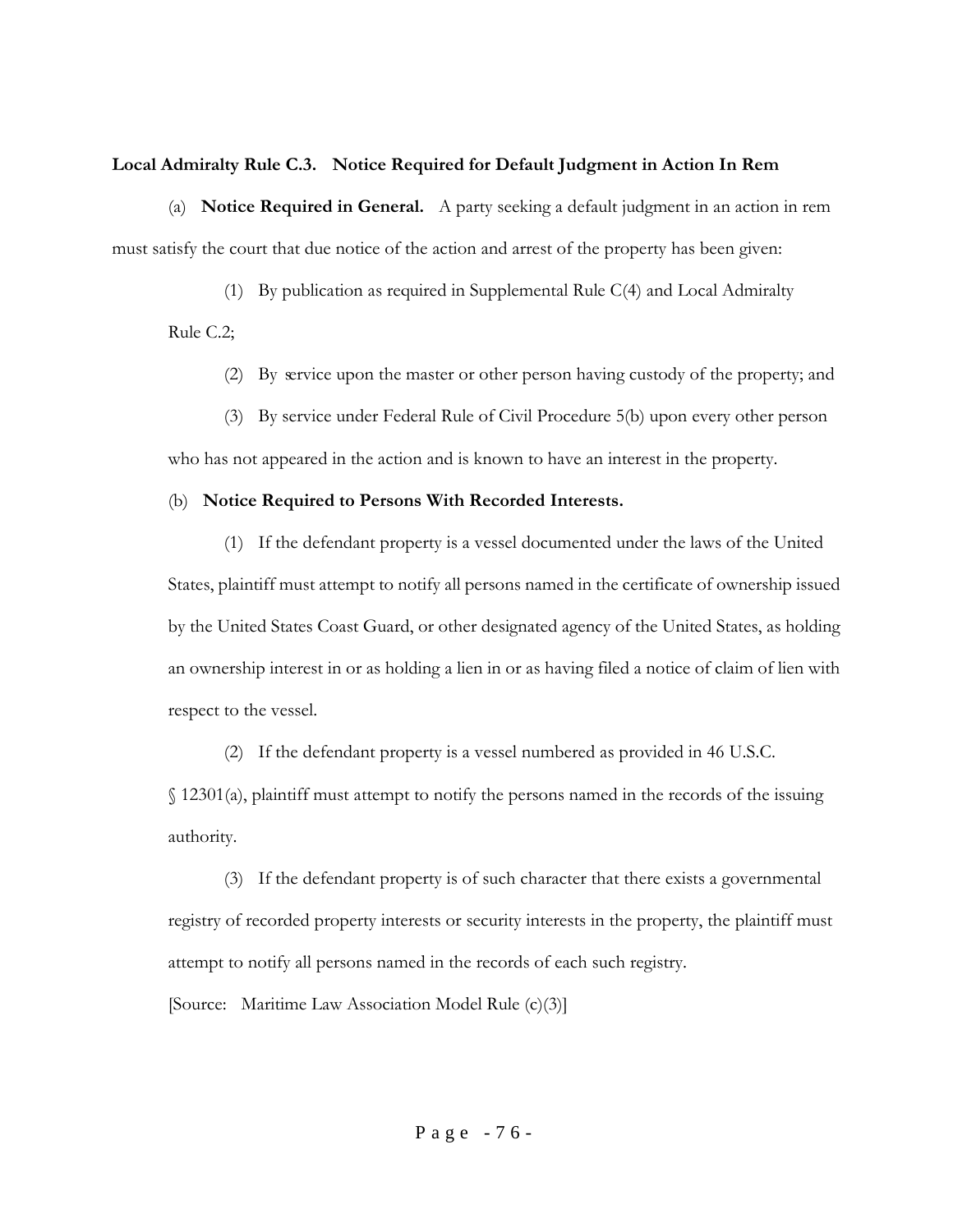## **Local Admiralty Rule D.1. Return Date in Possessory, Petitory, and Partition Actions**

In an action under Supplemental Rule D, the court may order that the claim and answer be filed on a date earlier than twenty one (21) days after arrest, and may by order set a date for expedited hearing of the action.

[Source: Maritime Law Association Model Rule (d)(1)]

# **Local Admiralty Rule E.1. Adversary Hearing Following Arrest, Attachment or Garnishment**

The adversary hearing following arrest or attachment or garnishment that is called for in Supplemental Rule  $E(4)(f)$  shall be conducted by a judicial officer within seven (7) days, unless otherwise ordered.

[Source: Maritime Law Association Model Rule (e)(8)]

## **Local Admiralty Rule E.2. Intervenors' Claims**

(a) **Presentation of Claim.** When a vessel or other property has been arrested, attached, or garnished, and is in the hands of the marshal or custodian substituted therefor, anyone having a claim against the vessel or property is required to present the claim by filing an intervening complaint, and not by filing an original complaint, unless otherwise ordered by a judicial officer. Upon the satisfaction of the requirements of Federal Rule of Civil Procedure 24, the clerk shall forthwith deliver a conformed copy of the complaint to the marshal, who shall deliver the copy to the vessel or custodian of the property. Intervenors shall thereafter be subject to the rights and obligations of parties, and the vessel or property shall stand arrested, attached, or garnished by the intervenor.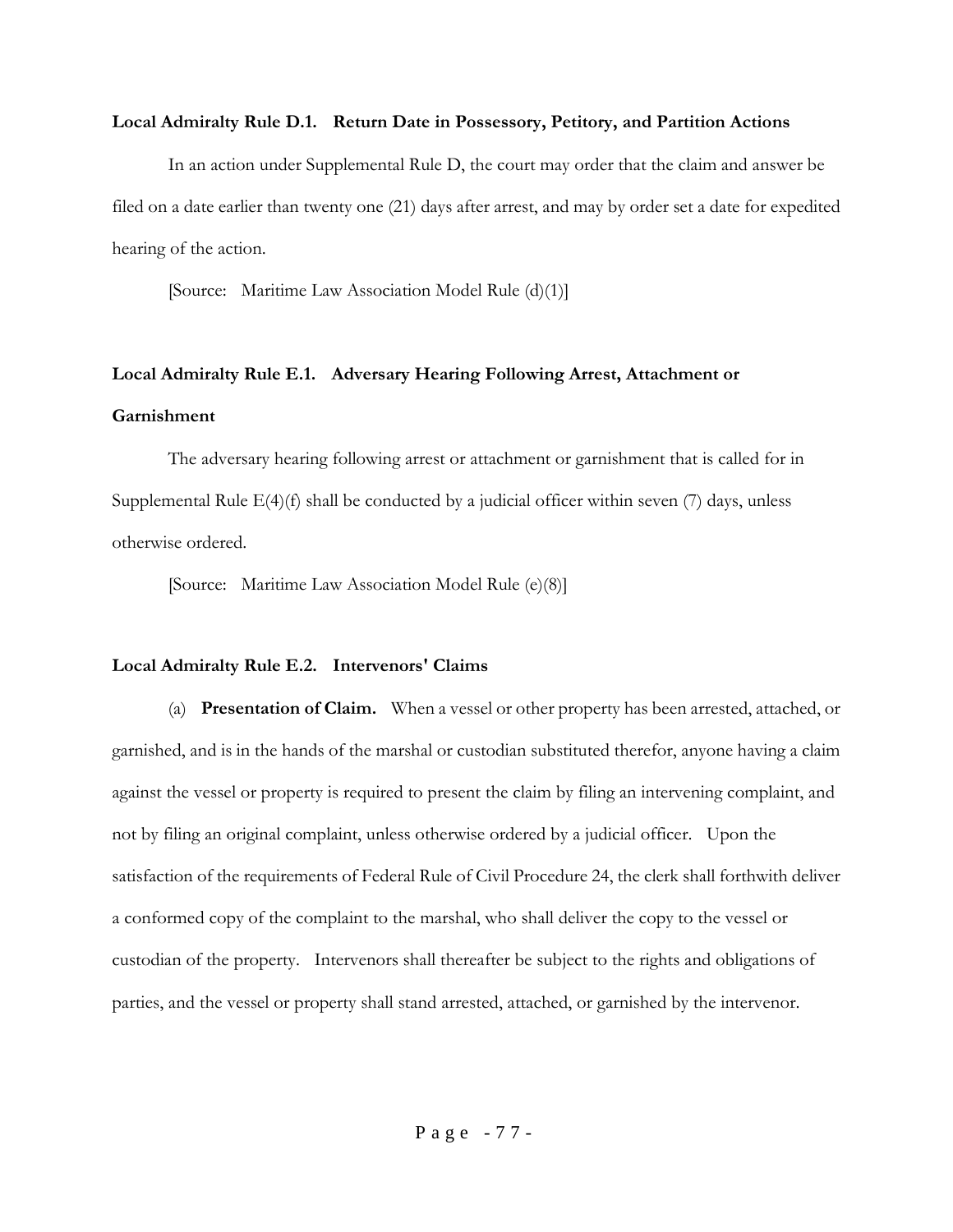(b) **Sharing Marshal's Fees and Expenses.** An intervenor shall have a responsibility to the first plaintiff, enforceable on motion, consisting of the intervenor's share of the marshal's fees and expenses in the proportion that the intervenor's claim bears to the sum of all the claims. If a party plaintiff permits vacation of an arrest, attachment, or garnishment, remaining plaintiffs share the responsibility to the marshal for the fees and expenses in proportion to the remaining claims and for the duration of the marshal's custody because of each claim.

[Source: Maritime Law Association Model Rule (e)(11)]

#### **Local Admiralty Rule E.3. Claims by Suppliers for Payment of Charges**

A person who furnishes supplies or services to a vessel, cargo, or other property in custody of the court who has not been paid and claims the right to payment as an expense of administration shall submit an invoice to the clerk in the form of a verified claim at any time before the vessel, cargo or other property is released or sold. The supplier must serve copies of the claim on the marshal, substitute custodian if one has been appointed, and all parties of record. The court may consider the claims individually or schedule a single hearing for all claims.

[Source: Maritime Law Association Model Rule (e)(12)(d)]

### **Local Admiralty Rule E.4. Preservation of Property**

Whenever property is attached or arrested pursuant to the provisions of Supplemental Rule  $E(4)(b)$  that permit the marshal or other person having the warrant to execute the process without taking actual possession of the property, and the owner or occupant of the property is thereby permitted to remain in possession, the court, on motion of any party or on its own motion, may enter any order necessary to preserve the value of the property, its contents, and any income derived therefrom, and to prevent the destruction, removal or diminution in value of such property, contents and income.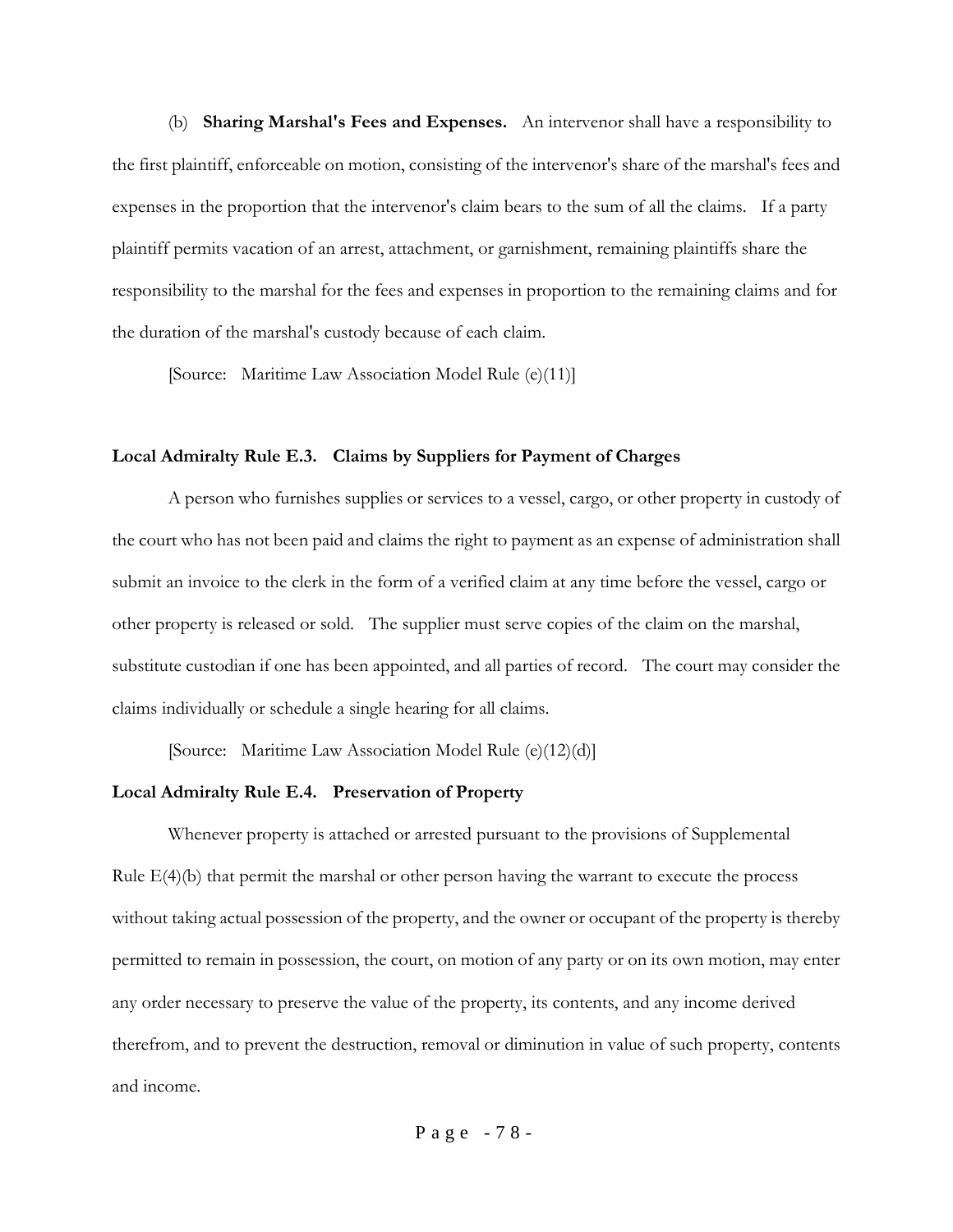## **LOCAL CRIMINAL RULES**

## **Local Criminal Rule 1.1. Application of Rules**

- (a) These Local Criminal Rules apply in all criminal proceedings.
- (b) In addition to Local Civil Rules referenced elsewhere in these Local Criminal Rules, the

following Local Civil Rules also apply in criminal proceedings:

- 1.2. *Clerk's Office*
- 1.3. *Admission to the Bar*
- 1.4. *Withdrawal or Displacement of Attorney of Record*
- 1.5. *Discipline of Attorneys*
- 1.6. *Duty of Attorney in Related Cases* (to the extent cases may be considered related under the Courts' Rules (SDNY) or Guidelines (EDNY) for the Division of Business)
- 1.7. *Fees of Court Reporters*
- 1.8. *Photographs, Radio, Recordings, Television*
- 1.9 *Acceptable Substitutes for Affidavits*
- 5.2. *Electronic Service and Filing of Documents*
- 5.3. *Service by Overnight Delivery*
- 6.2. *Orders on Motions*
- 39.1. *Custody of Trial and Hearing Exhibits*
- 58.1. *Remand by an Appellate Court*
- 67.1. *Order for Deposit in Interest-Bearing Account*.

### **COMMITTEE NOTE**

The titles of cross-referenced rules have been added for clarity. The parenthetical to Local Civil Rule 1.6 harmonizes that rule's otherwise broad concept of relatedness with the narrow concepts of relatedness specified in the Courts' Rules (SDNY) or Guidelines (EDNY) for the Division of Business. Finally, the Committee believed it

Page - 79 -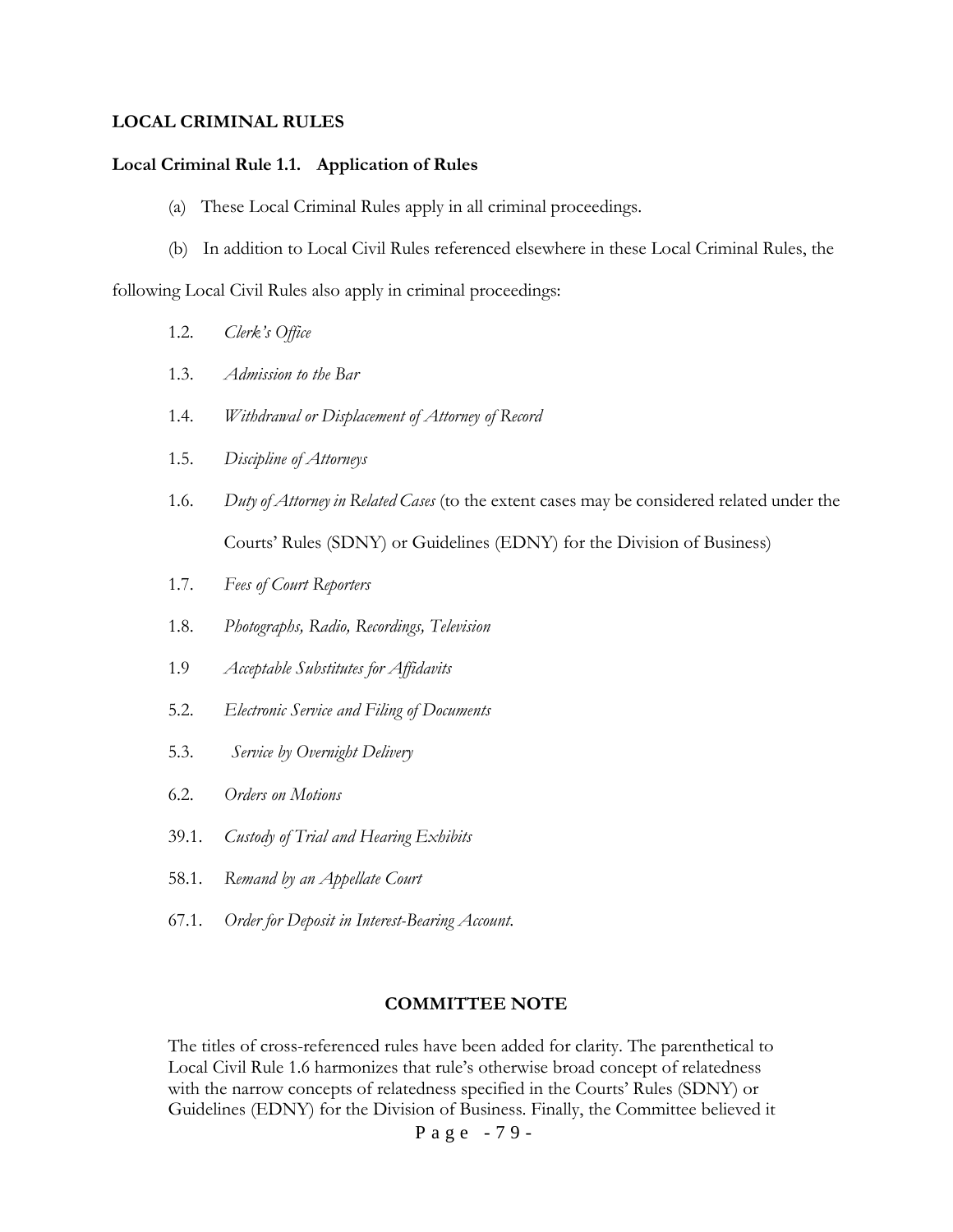useful to add cross-references to Local Civil Rules 5.2, 5.3, 6.2, 58.1 and 67.1, since they address procedures useful in criminal as well as in civil proceedings.

## **Local Criminal Rule 1.2. Notice of Appearance**

Attorneys representing defendants in criminal cases shall file a notice of appearance. Once a

notice of appearance has been filed, the attorney may not withdraw except upon prior order of the

Court pursuant to Local Civil Rule 1.4.

#### **COMMITTEE NOTE**

This rule, derived from former Local Criminal Rule 44.1, has been renumbered to place it in closer proximity to the cross-references in Local Criminal Rule 1.1 to admission to the bar and withdrawal from a case. Former Local Criminal Rule 44.1(b) has been stricken. That rule required attorneys to submit a certificate of good standing from at least one of the states in which the attorney was admitted and was intended to ensure that criminal defendants are in fact represented by admitted attorneys. However, the rule only required an attorney to submit such a certificate once and thus does not appear to serve a substantially different function from the provisions of Local Civil Rule 1.3 on admission to the bar. In addition, former Local Criminal Rule 44.1(b) did not appear to be enforced in practice.

#### **Local Criminal Rule 12.4. Disclosure Statement**

For purposes of Fed. R. Crim. P. 12.4 (b)(2), "promptly" shall mean "within fourteen (14) days," that is, parties are required to file supplemental disclosure statement within fourteen (14) days of the time there is any change in the information required in a disclosure statement filed pursuant to those rules.

# **Local Criminal Rule 16.1. Conference of Counsel**

No motion addressed to a bill of particulars or any discovery matter shall be heard unless counsel for the moving party files in or simultaneously with the moving papers an affidavit certifying that counsel has conferred with counsel for the opposing party in an effort in good faith to resolve by agreement the issues raised by the motion without the intervention of the Court and has been unable

 $P$  a g e - 8 0 -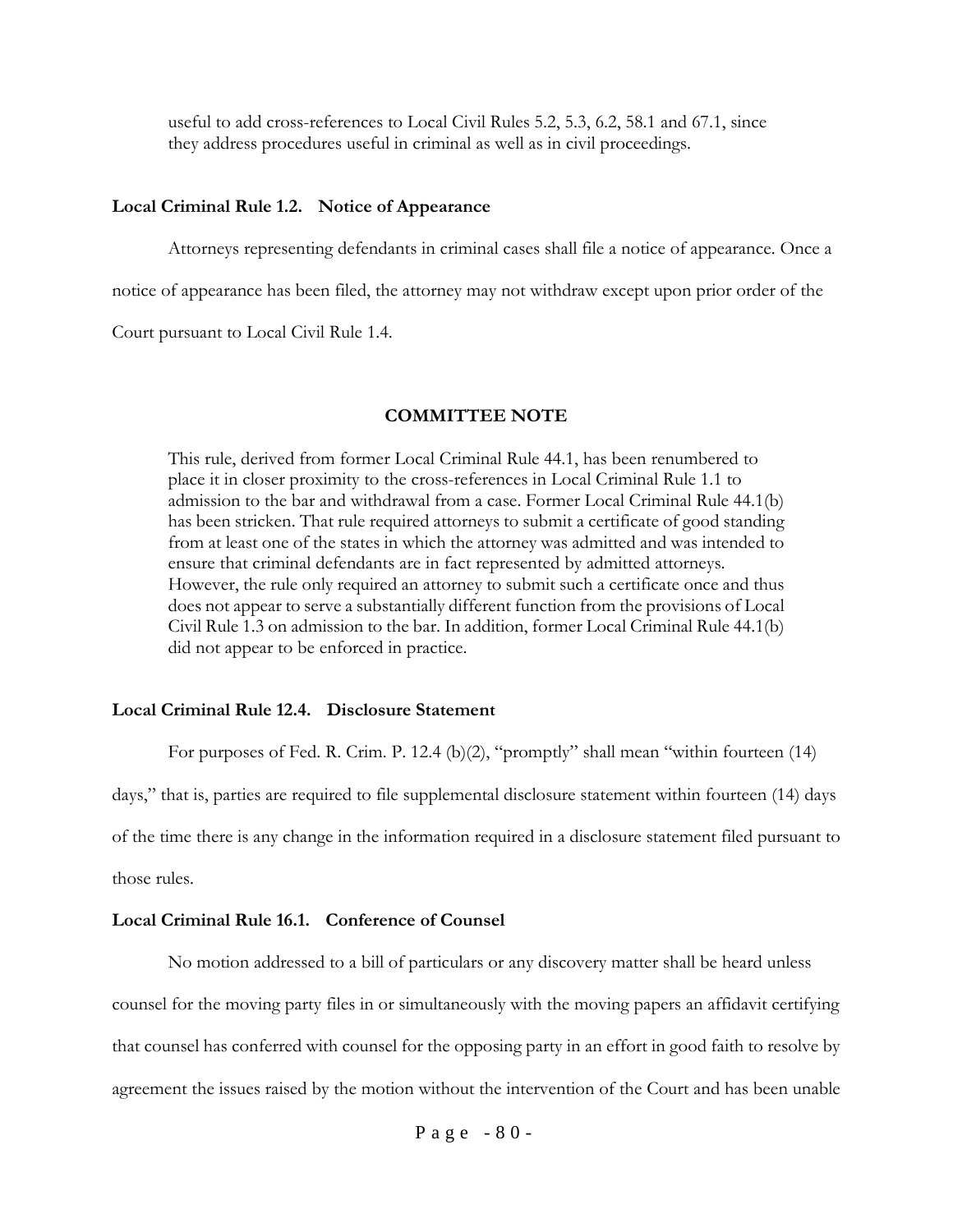to reach agreement. If some of the issues raised by the motion have been resolved by agreement, the affidavit shall specify the issues remaining unresolved.

## **COMMITTEE NOTE**

The rule was simplified to refer to "a bill of particulars or any discovery matter," and to make clear that the requisite certification could be filed as part of the motion papers.

#### **Local Criminal Rule 23.1. Free Press-Fair Trial Directives**

(a) It is the duty of the lawyer or law firm, and of non-lawyer personnel employed by a lawyer's office or subject to a lawyer's supervision, private investigators acting under the supervision of a criminal defense lawyer, and government agents and police officers, not to release or authorize the release of non-public information or opinion which a reasonable person would expect to be disseminated by means of public communication, in connection with pending or imminent criminal litigation with which they are associated, if there is a substantial likelihood that such dissemination will interfere with a fair trial or otherwise prejudice the due administration of justice.

(b) With respect to a grand jury or other pending investigation of any criminal matter, a lawyer participating in or associated with the investigation (including government lawyers and lawyers for targets, subjects, and witnesses in the investigation) shall refrain from making any extrajudicial statement which a reasonable person would expect to be disseminated by means of public communication that goes beyond the public record or that is not necessary to inform the public that the investigation is underway, to describe the general scope of the investigation, to obtain assistance in the apprehension of a suspect, to warn the public of any dangers or otherwise to aid in the investigation, if there is a substantial likelihood that such dissemination will interfere with a fair trial or otherwise prejudice the administration of justice.

(c) During a jury trial of any criminal matter, including the period of selection of the jury, no

Page - 8 1 -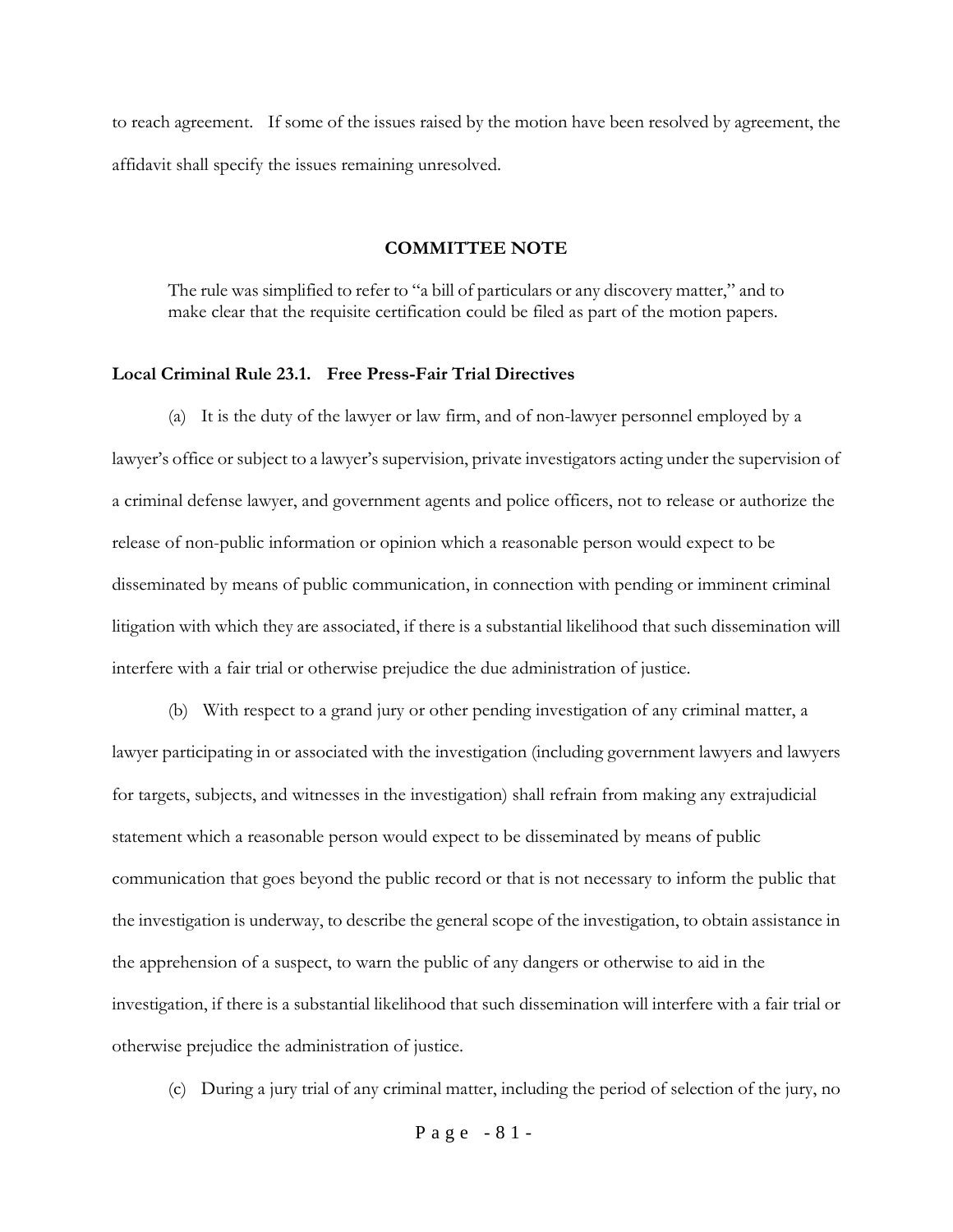lawyer or law firm associated with the prosecution or defense shall give or authorize any extrajudicial statement or interview relating to the trial or the parties or issues in the trial which a reasonable person would expect to be disseminated by means of public communication if there is a substantial likelihood that such dissemination will interfere with a fair trial; except that the lawyer or the law firm may quote from or refer without comment to public records of the Court in the case.

(d) Statements concerning the following subject matters presumptively involve a substantial likelihood that their public dissemination will interfere with a fair trial or otherwise prejudice the due administration of justice within the meaning of this rule:

(1) The prior criminal record (including arrests, indictments or other charges of crime), or the character or reputation of the accused, except that the lawyer or law firm may make a factual statement of the accused's name, age, residence, occupation and family status; and if the accused has not been apprehended, a lawyer associated with the prosecution may release any information necessary to aid in the accused's apprehension or to warn the public of any dangers the accused may present;

(2) The existence or contents of any confession, admission or statement given by the accused, or the refusal or failure of the accused to make any statement;

(3) The performance of any examinations or tests or the accused's refusal or failure to submit to an examination or test;

(4) The identity, testimony or credibility of prospective witnesses, except that the lawyer or law firm may announce the identity of the victim if the announcement is not otherwise prohibited by law;

(5) The possibility of a plea of guilty to the offense charged or a lesser offense;

(6) Information the lawyer or law firm knows is likely to be inadmissible at trial and would if disclosed create a substantial likelihood of prejudicing an impartial trial; and

Page - 82 -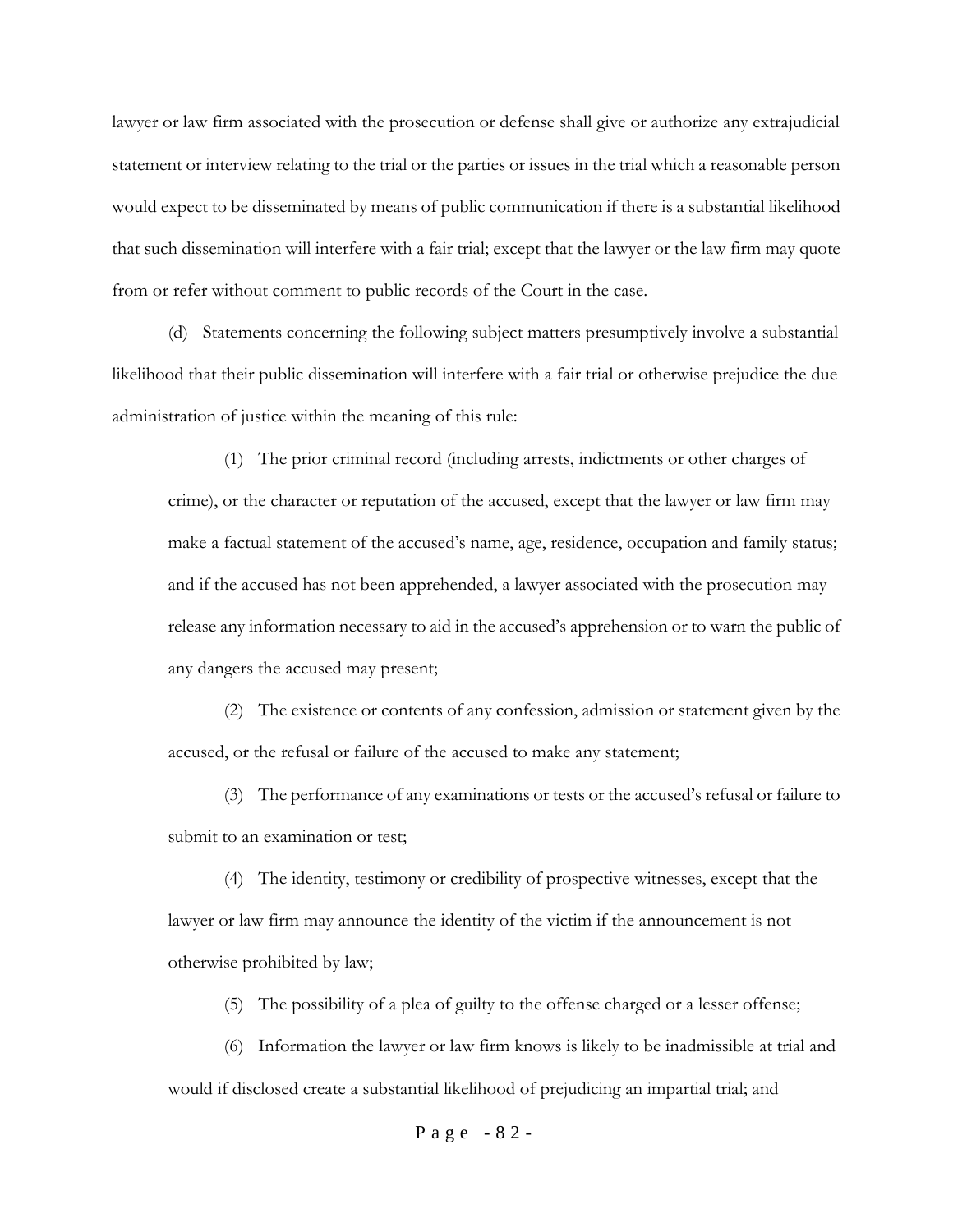(7) Any opinion as to the accused's guilt or innocence or as to the merits of the case or the evidence in the case.

(e) Statements concerning the following subject matters presumptively do not involve a substantial likelihood that their public dissemination will interfere with a fair trial or otherwise prejudice the due administration of justice within the meaning of this rule:

(1) An announcement, at the time of arrest, of the fact and circumstances of arrest

(including time and place of arrest, resistance, pursuit and use of weapons), the identity of the investigating and arresting officer or agency and the length of investigation;

(2) An announcement, at the time of seizure, stating whether any items of physical evidence were seized and, if so, a description of the items seized (but not including any confession, admission or statement);

(3) The nature, substance or text of the charge, including a brief description of the offense charged;

(4) Quoting or referring without comment to public records of the Court in the case;

(5) An announcement of the scheduling or result of any stage in the judicial process, or an announcement that a matter is no longer under investigation;

(6) A request for assistance in obtaining evidence; and

(7) An announcement, without further comment, that the accused denies the charges, and a brief description of the nature of the defense.

(f) Nothing in this rule is intended to preclude the formulation or application of more restrictive rules relating to the release of information about juvenile or other offenders, to preclude the holding of hearings or the lawful issuance of reports by legislative, administrative or investigative bodies, or to preclude any lawyer from replying to charges of misconduct that are publicly made against said lawyer.

Page - 8 3 -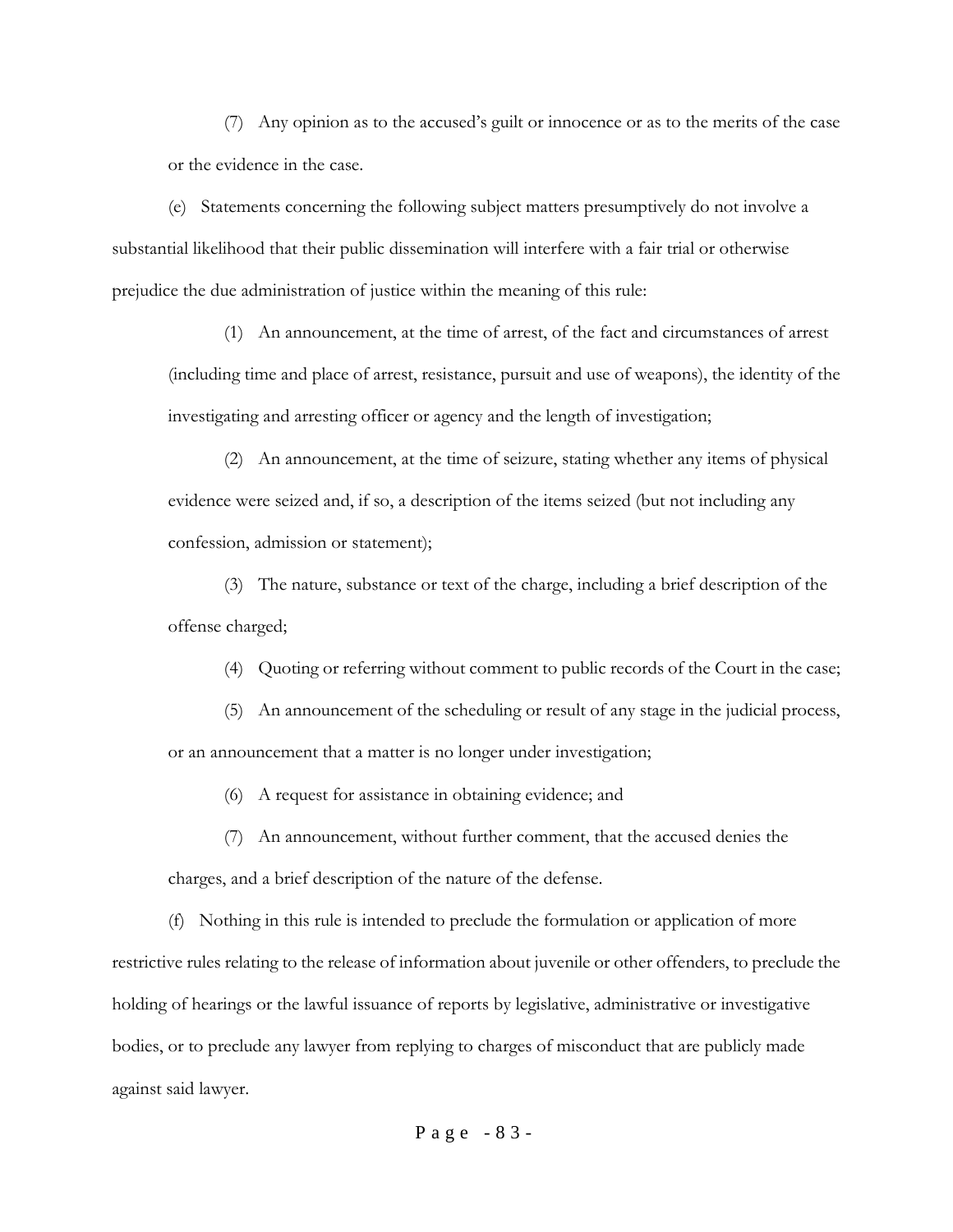(g) All Court supporting personnel, including, among others, marshals, deputy marshals, Court Clerks, bailiffs and Court reporters and employees or sub-contractors retained by the Court-appointed official reporters, are prohibited from disclosing to any person, without authorization by the Court, information relating to a pending grand jury proceeding or criminal case that is not part of the public records of the Court. The divulgence by such Court supporting personnel of information concerning grand jury proceedings, in camera arguments and hearings held in chambers or otherwise outside the presence of the public is also forbidden.

(h) The Court, on motion of either party or on its own motion, may issue a special order governing such matters as extrajudicial statements by parties and witnesses likely to interfere with the rights of the accused to a fair trial by an impartial jury, the seating and conduct in the courtroom of spectators and news media representatives, the management and sequestration of jurors and witnesses and any other matters which the Court may deem appropriate for inclusion in such order. In determining whether to impose such a special order, the Court shall consider whether such an order will be necessary to ensure an impartial jury and must find that other, less extreme available remedies, singly or collectively, are not feasible or would not effectively mitigate the pretrial publicity and bring about a fair trial. Among the alternative remedies to be considered are: change of venue, postponing the trial, a searching voir dire, emphatic jury instructions, and sequestration of jurors.

(i) Any lawyer who violates the terms of this rule may be disciplined pursuant to Local Civil Rule 1.5.

#### **COMMITTEE NOTE**

This rule was the subject of substantial debate and compromise at the time of the 1997 revisions to the Local Rules. During the 2011 revision, the Committee, in the absence of intervening decisions substantially impacting the subject of the rule, decided not to recommend any changes to the rule.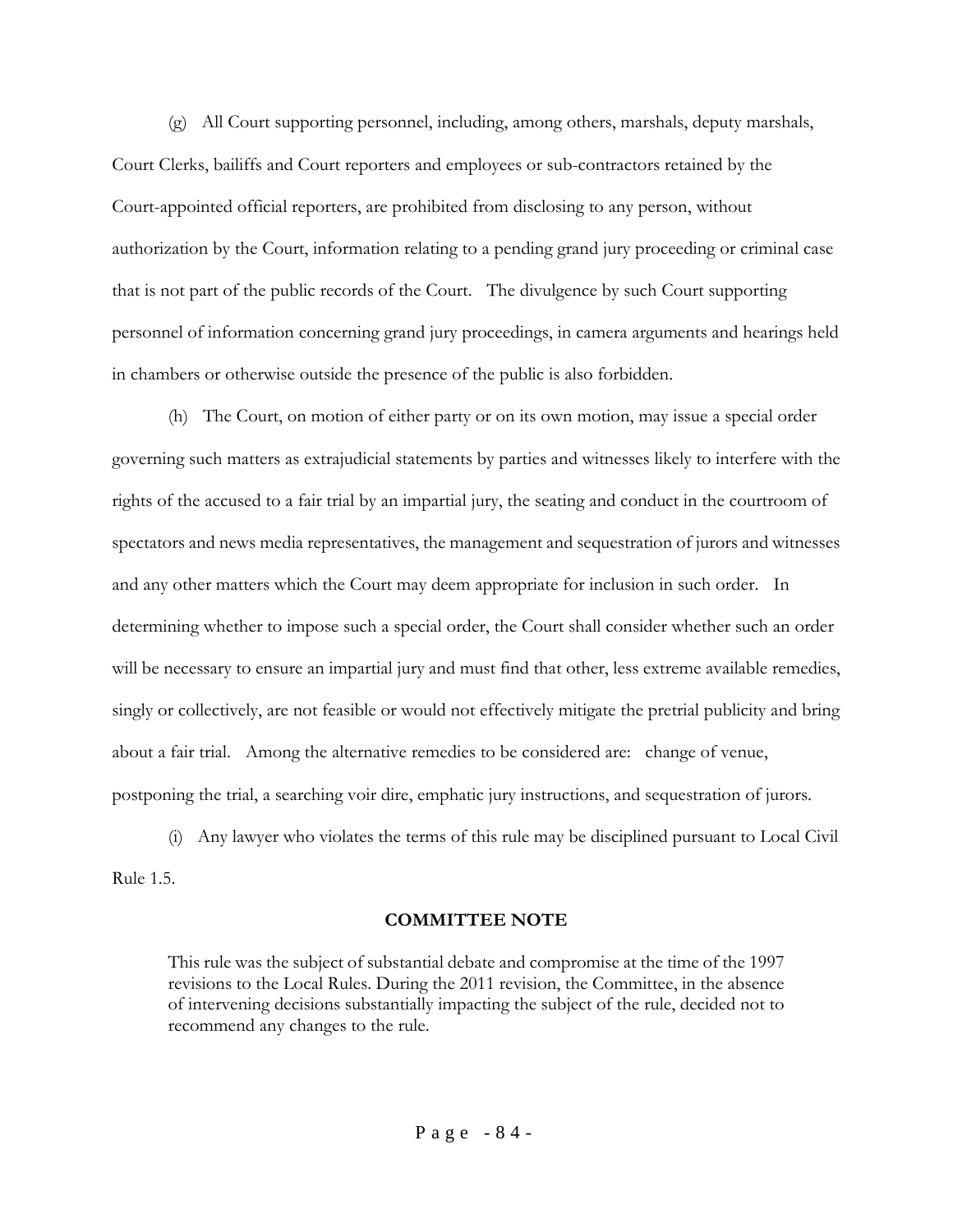## **Local Criminal Rule 34.1. Post-Trial Motions**

Post-trial motions in criminal cases, including motions for correction or reduction of sentence under Federal Rule of Criminal Procedure 35, or to suspend execution of sentence, or in arrest of judgment under Federal Rule of Criminal Procedure 34, shall be referred to the trial Judge. If the trial Judge served by designation and assignment under 28 U.S.C. §§ 291-296, and is absent from the district, such motions may be referred to that Judge for consideration and disposition.

#### **Local Criminal Rule 45.1. Computation of Time**

In computing any period of time prescribed or allowed by the Local Criminal Rules, the provisions of Federal Rule of Criminal Procedure 45 shall apply unless otherwise stated. In these Local Rules, as in the Federal Rules as amended effective December 1, 2009, Saturdays, Sundays, and legal holidays are no longer excluded in computing periods of time. If the last day of the period is a Saturday, Sunday, or legal holiday, the period continues to run until the end of the next day that is not a Saturday, Sunday, or legal holiday.

## **COMMITTEE NOTE**

Specific references to subsections (a) and (e) of Fed. R. Crim. P. 45, which have been re-lettered in any event, were deleted.

#### **Local Criminal Rule 47.1. Applications for Ex Parte Orders**

Any application for an ex parte order shall state whether a previous application for similar relief has been made and, if so, shall state (a) the nature of the previous application, (b) the judicial officer to whom such application was presented, and (c) the disposition of such application.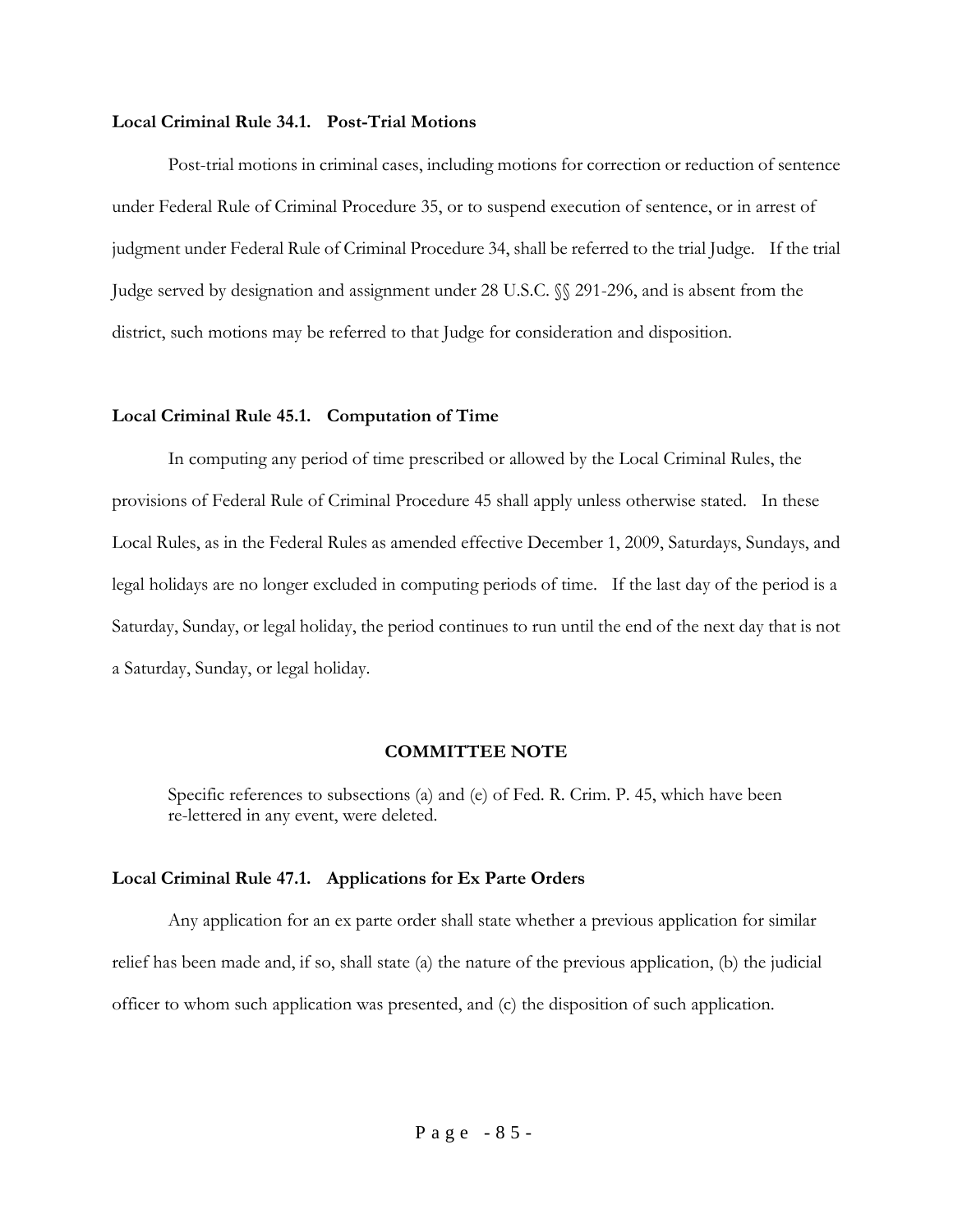## **COMMITTEE NOTE**

This rule, former Local Criminal Rule 1.2, was renumbered to associate it with the relevant Federal Rule of Criminal Procedure, Rule 47, *Motions and Supporting Affidavits*.

## **Local Criminal Rule 49.1. Service and Filing of Motion Papers**

Unless otherwise provided by statute or rule, or unless otherwise ordered by the Court in a Judge's Individual Practices or in a direction in a particular case, upon any motion, the papers shall be served and filed as follows:

(a) All papers in support of the motion shall be filed and served by the moving party on all other parties that have appeared in the action.

(b) Any opposing papers shall be filed and served within fourteen (14) days after service of the motion papers.

(c) Any reply papers shall be filed and served within seven (7) days after service of the opposing papers.

(d) A motion for reconsideration or reargument of a Court order determining a motion shall be filed and served within fourteen (14) days after the Court's determination of the original motion. A memorandum setting forth concisely the matters or controlling decisions which counsel believes the Court has overlooked shall accompany the motion.

# **COMMITTEE NOTE**

This rule, former Local Criminal Rule 12.1, was renumbered to associate it with the relevant Federal Rule of Criminal Procedure, Rule 49, *Serving and Filing Papers*. The phrase "filed and" was added to the text of subparts (a)-(c). Former subpart (d), relating to computation of time, was deleted as duplicative of Local Criminal Rule 45.1. A new subpart (d) was added to provide guidance regarding motions for reconsideration in criminal cases.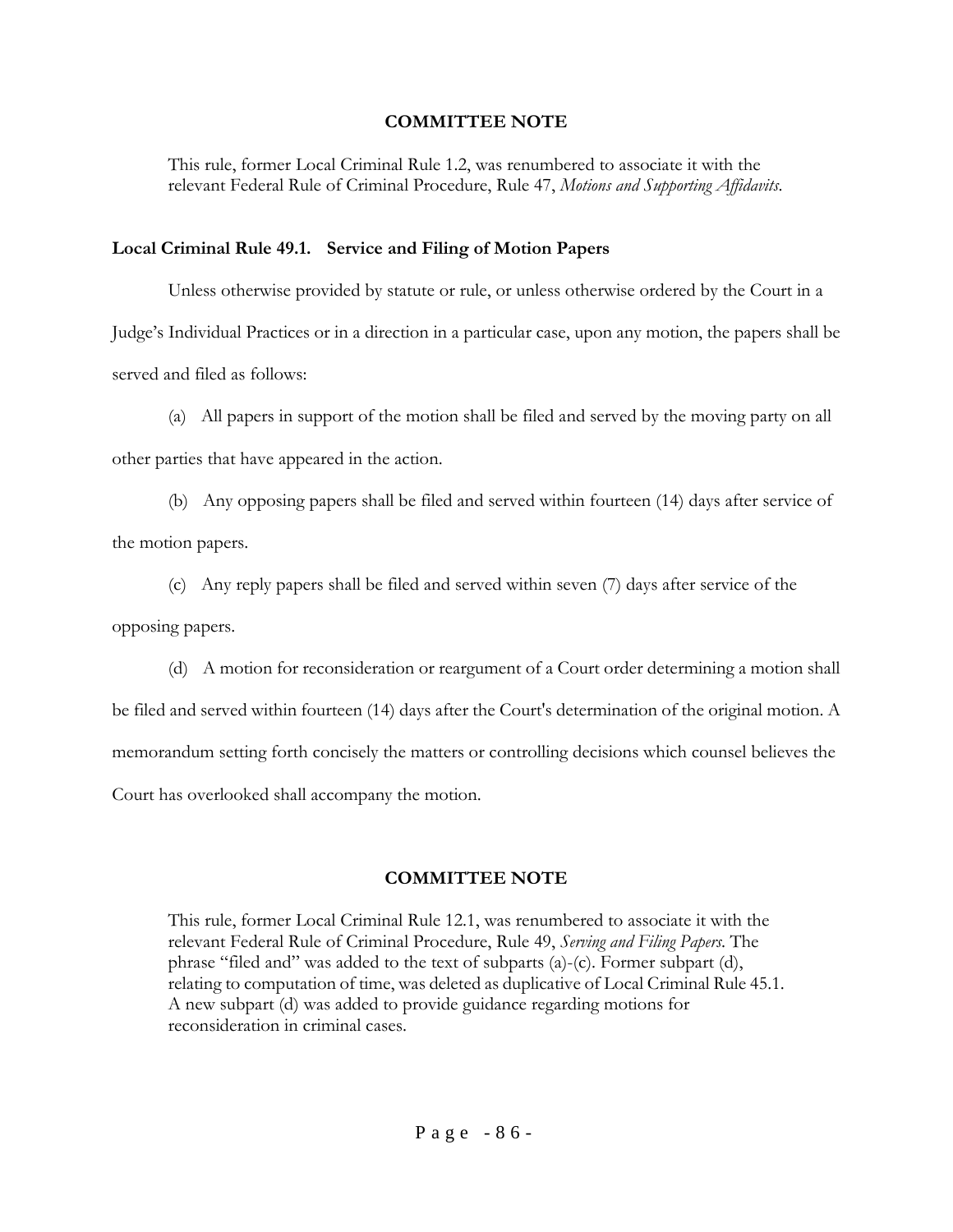## **Local Criminal Rule 58.1. Petty Offenses--Collateral and Appearance**

(a) A person who is charged with a petty offense as defined in 18 U.S.C. § 19, or with violating any regulation promulgated by any department or agency of the United States government, may, in lieu of appearance, post collateral in the amount indicated in the summons or other accusatory instrument, waive appearance before a United States Magistrate Judge, and consent to forfeiture of collateral.

(b) For all other petty offenses the person charged must appear before a Magistrate Judge.

## **COMMITTEE NOTE**

This rule (formerly Local Criminal Rule 58.2) authorizes the forfeiture of collateral pursuant to Federal Rule of Criminal Procedure 58(d)(1).

## **Local Criminal Rule 59.1 Powers of Magistrate Judges**

In addition to other powers of Magistrate Judges:

- (a) Full-time Magistrate Judges are hereby specially designated to exercise the jurisdiction set forth in 18 U.S.C. § 3401, *Misdemeanors: application of probation laws*. Unless there is a pending related indictment before a District Judge, the Clerk shall automatically refer misdemeanor cases initiated by information or indictment or transferred to the district under Federal Rule of Criminal Procedure 20 to a Magistrate Judge for arraignment. A petition by the government that the trial of a misdemeanor proceed before a District Judge pursuant to 18 U.S.C. § 3401(f) shall be filed prior to arraignment of the defendant.
- (b) Magistrate Judges are hereby authorized to exercise the jurisdiction set forth in 18 U.S.C. § 3184, *Fugitives from foreign country to United States*.
	- (c) Local Civil Rule 72.1, *Powers of Magistrate Judges*, also applies in criminal proceedings.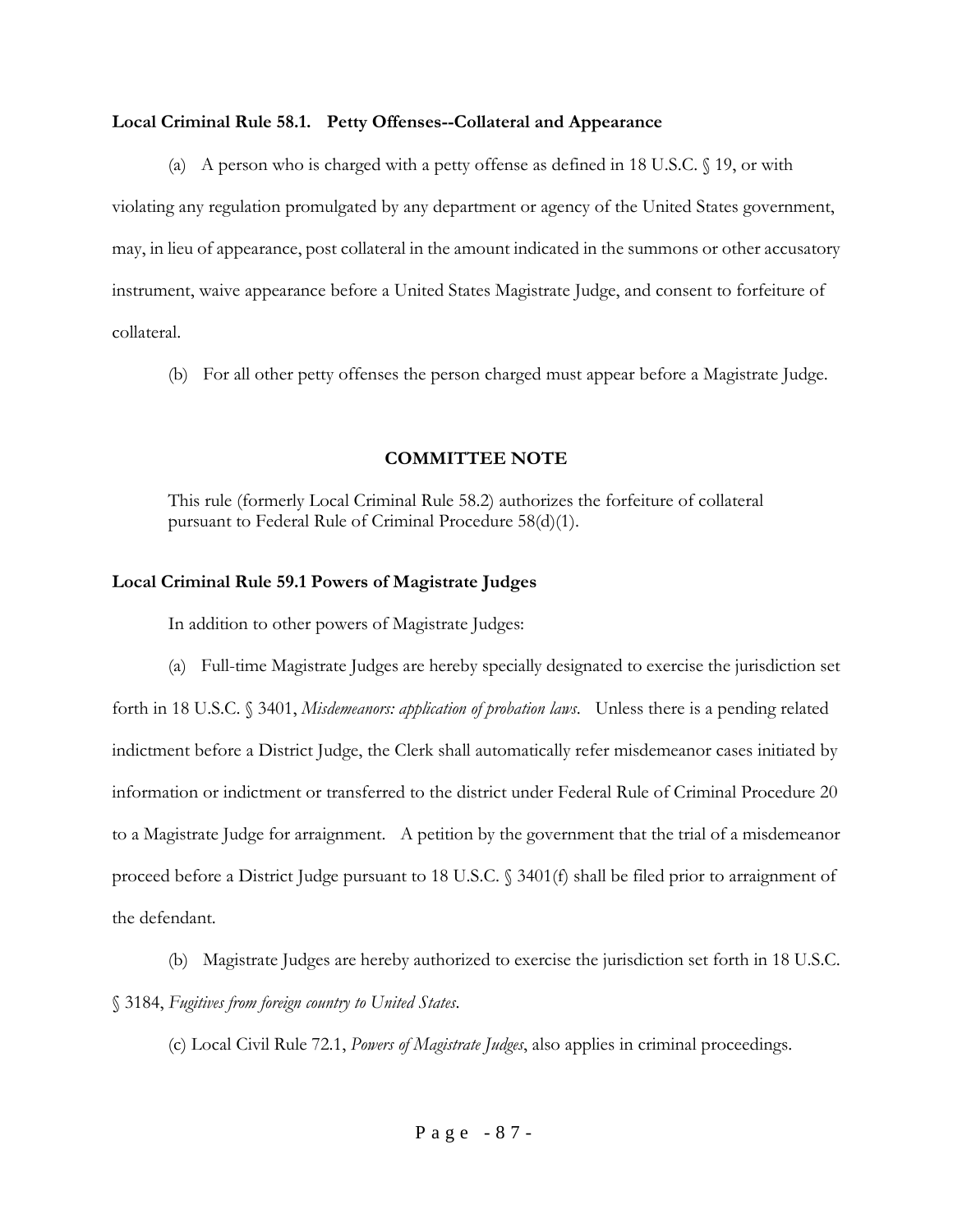## **COMMITTEE NOTE**

This rule, formerly Local Criminal Rule 58.1, has been redesignated Local Criminal Rule 59.1 to associate it with the relevant Federal Rule of Criminal Procedure, Rule 59, *Matters Before a Magistrate Judge*. The general statutory authority of Magistrate Judges is set forth in 28 U.S.C. § 636; however, certain provisions, including 18 U.S.C. §§ 3401 & 3184, and 28 U.S.C. § 636(c), require specific authorization by the District Court for the Magistrate Judge to exercise the designated authority. This rule, and Local Civil Rule 72.1, which new subpart (c) specifically makes applicable to criminal proceedings, confirm and continue the Courts' intent to give their Magistrate Judges the maximum powers authorized by law. For the sake of clarity, the titles of the statutes referenced in the rule have been added. Former subpart (c), relating to the power of Magistrate Judges to issue subpoenas and writs, has been stricken as duplicative–the same provision already appears in Local Civil Rule 72.1(c) and will thus continue to apply in criminal proceedings.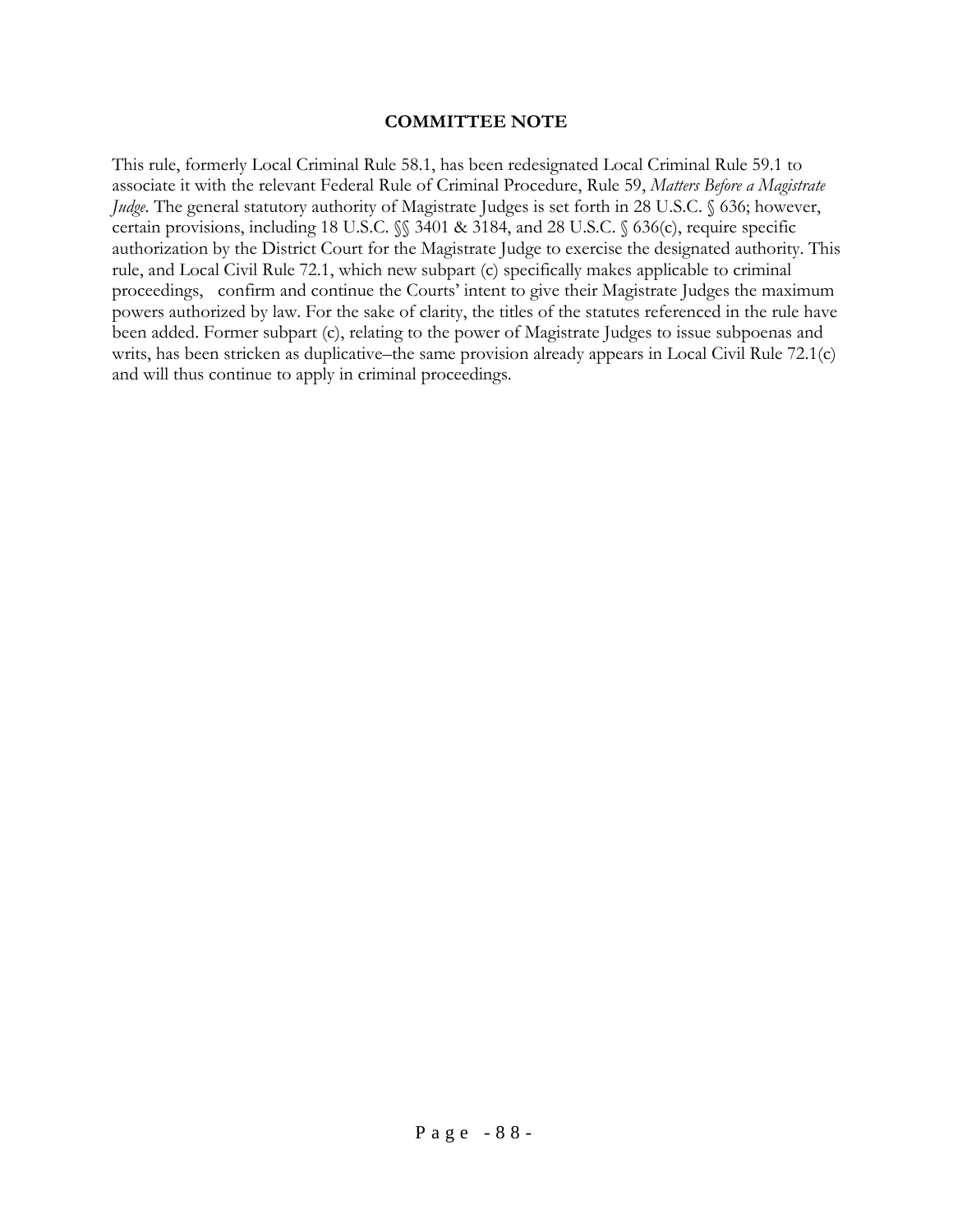# **RULES FOR THE DIVISION OF BUSINESS AMONG DISTRICT JUDGES SOUTHERN DISTRICT**

These rules are adopted for the internal management of the case load of the court and shall not be deemed to vest any rights in litigants or their attorneys and shall be subject to such amendments from time to time as shall be approved by the court.

#### **Rule 1. Individual Assignment System**

This court shall operate under an individual assignment system to assure continuous and close judicial supervision of every case. Each civil and criminal action and proceeding, except as otherwise provided, shall be assigned by lot to one judge for all purposes. The system shall be administered by an assignment committee in such a manner that all active judges, except the chief judge, shall be assigned substantially an equal share of the categories of cases of the court over a period of time. There shall be assigned or transferred to the chief judge such matters as the chief judge is willing and able to undertake, consistent with the chief judge's administrative duties.

#### **Rule 2. Assignment Committee**

An assignment committee is established for the administration of the assignment system. The committee shall consist of the chief judge and two other active judges selected by the chief judge, each to serve for one year. The chief judge shall also select two other active judges, each to serve for a period of one year, as alternate members of the committee.

The assignment committee shall supervise and rule upon all issues relating to assignments under this system, in accordance with these rules, as amended from time to time by the board of judges.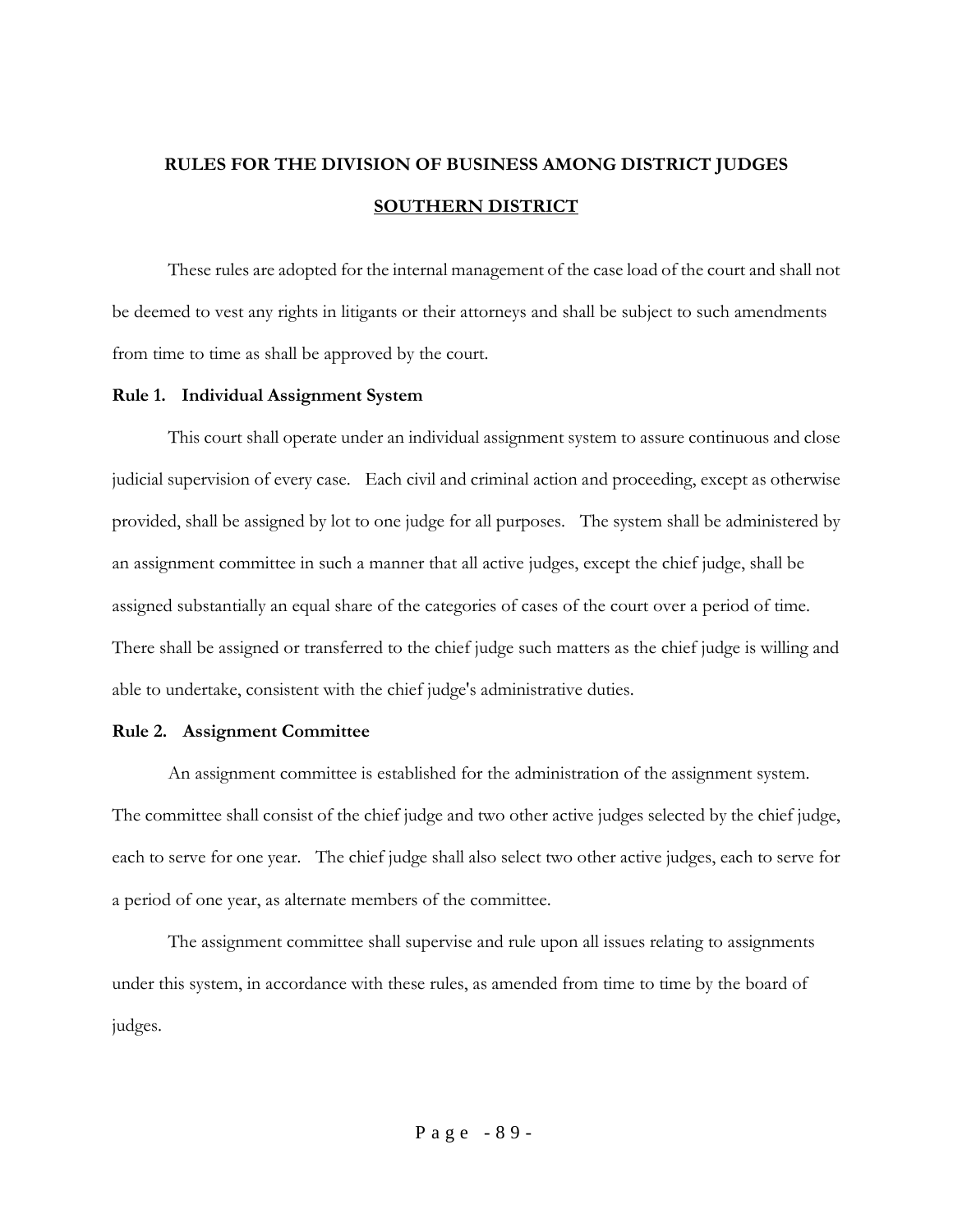## **Rule 3. Part I**

(a) Establishment of Part I

Part I is established for hearing and determining certain emergency and miscellaneous matters in civil and criminal cases. Judges shall choose assignment to Part I from an appropriate schedule, in order of their seniority, for periods not to exceed three weeks in each year. The judge(s) assigned full-time to White Plains do not sit in Part I in Manhattan. The assignment committee may, on consent of the judges affected, change such assignments, if necessary, to meet the needs of the court.

Part I shall be open from 9:00 a.m. to 5:00 p.m. Monday through Friday except on holidays. The judge presiding in Part I may fix such other times for any proceeding as necessary.

(b) Civil Proceedings in Part I

Civil matters other than emergencies shall be heard on Tuesdays at 10:00 a.m. Admissions to the bar shall be heard on Tuesdays at 11:00 a.m. Naturalization proceedings shall be conducted on Fridays at 11:00 a.m. The court does not hold naturalization proceedings in White Plains.

(i) Miscellaneous Civil Matters.

The judge presiding in Part I shall hear and determine all miscellaneous proceedings in civil matters, such as applications for relief relating to orders and subpoenas of administrative agencies and for subpoenas issued in this district for cases outside the district.

(ii) Civil Emergency Matters.

The Part I judge shall hear and determine all emergency matters in civil cases which have been assigned to a judge when the assigned judge is absent or has expressly referred the matter to Part I only when that judge is unavailable due to extraordinary circumstances. In the absence of a judge at the White Plains Courthouse, emergency matters are heard in Part I at the Manhattan Courthouse. Depending on the procedures the Part I judge deems the more efficient, the Part I judge may either dispose of an emergency matter only to the extent

 $P$  a g e - 90 -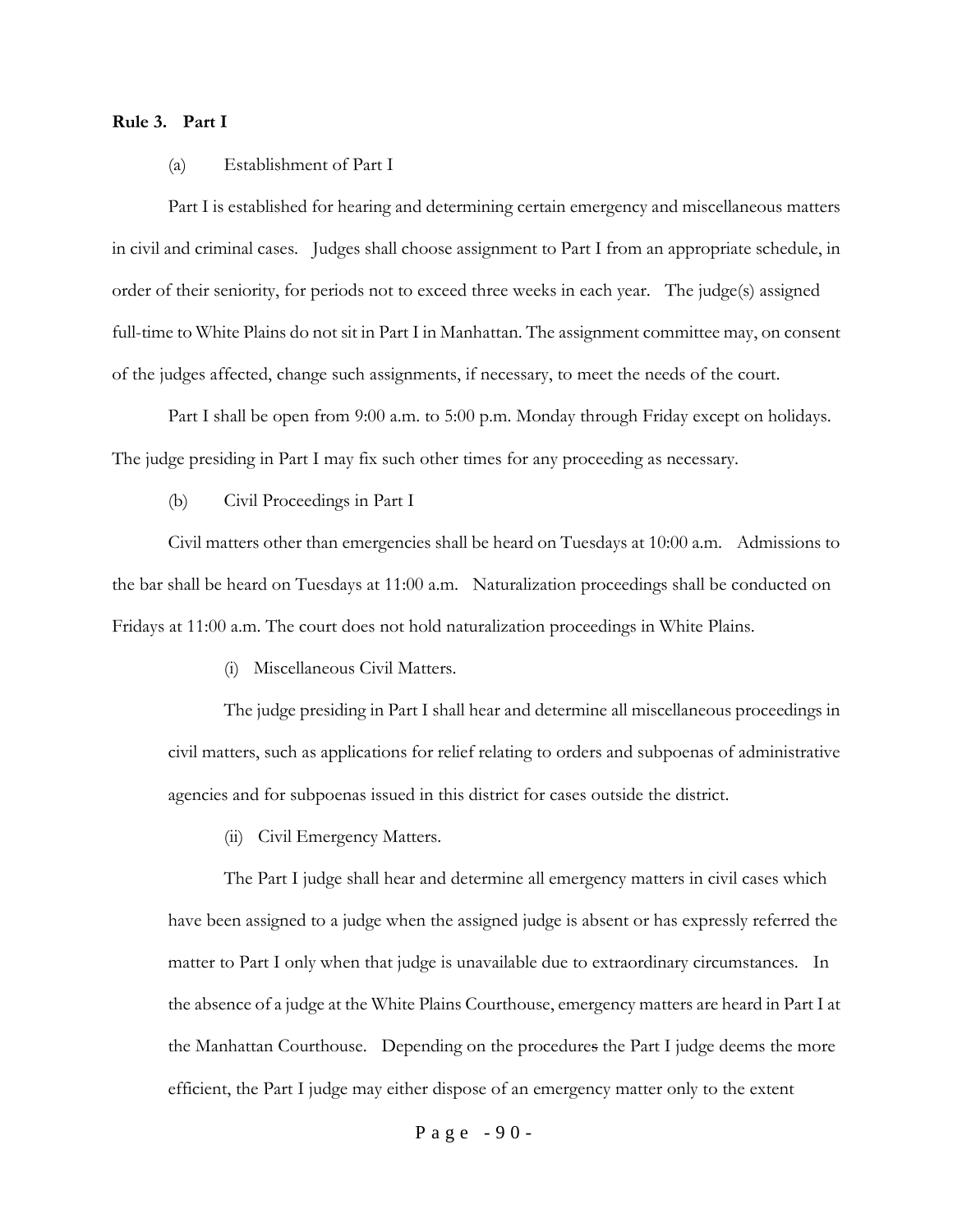necessary to meet the emergency, or, on consent of the assigned judge and notice to the clerk, transfer the action to himself or herself for all further proceedings.

(iii) Subsequent Emergency Proceedings.

If a civil emergency matter is brought before the Part 1 judge and the judge concludes that for lack of emergency or otherwise the proceeding should not be determined in Part I, the party who brought the proceeding shall not present the same matter again to any other Part I judge unless relevant circumstances have changed in the interim in which case the party shall advise the judge of the prior proceedings and changed circumstances.

(iv) Modifications

When a modification or further action on a Part I determination is sought, it shall be referred in the first instance to the judge who made the original determination even though that judge is no longer sitting in Part I.

(c) Criminal Proceedings in Part I

The judge presiding in Part I shall:

(i) Hear and determine all emergency matters in criminal cases which have been assigned to a judge when the assigned judge is absent or has expressly referred the matter to Part I only when that judge is unavailable due to extraordinary circumstances. In the absence of a judge at the White Plains Courthouse, emergency matters are heard in Part I at the Manhattan Courthouse.

 (ii) Hear and determine appeals from orders of a magistrate judge in cases that have not yet been assigned to a district judge.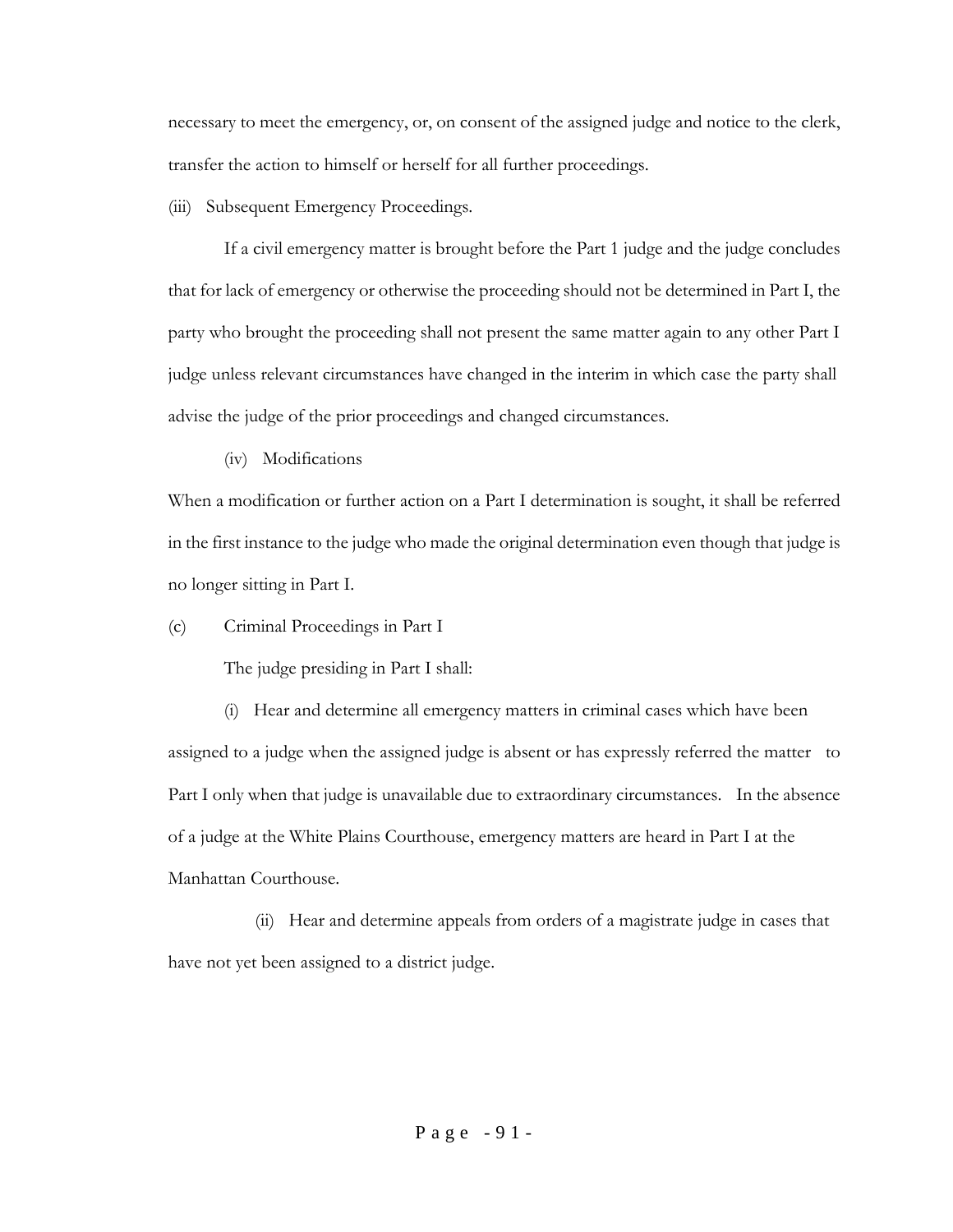#### **Rule 4. Civil Actions or Proceedings (Filing and Assignment)**

(a) Filing with the Clerk.

All civil actions and proceedings shall be numbered consecutively by year upon the filing of the first document in the case.

When a complaint or the first document is filed in a civil action or proceeding, counsel shall accurately complete and file form JS44C-SDNY: Civil Court Cover Sheet, in triplicate, consistent with Rule 18 below.

(b) Assignment by the Clerk by Lot.

 Each civil action and proceeding, except applications for leave to proceed *in forma pauperis*, upon being filed and each appeal from the bankruptcy court upon being docketed in this court shall be assigned by lot within each designated category to a district judge for all purposes.

An action, case or proceeding may not be dismissed and thereafter refiled for the purpose of obtaining a different judge. If an action, case or proceeding, or one essentially the same, is dismissed and refiled, it shall be assigned to the same judge. It is the duty of every attorney appearing to bring the facts of the refiling to the attention of the clerk.

## **Rule 5. Criminal Actions or Proceedings (Filing and Assignment)**

(a) Filing With the Clerk.

Criminal actions shall be numbered consecutively by year upon the filing of the indictment or information. The number of a superseding indictment or information shall be preceded by the letter "S".

When an indictment or information is filed, the United States Attorney shall simultaneously file the original and two copies of the indictment or information. The United States Attorney shall also supply form AO257: Defendant Information Relative to a Criminal Action and the Designation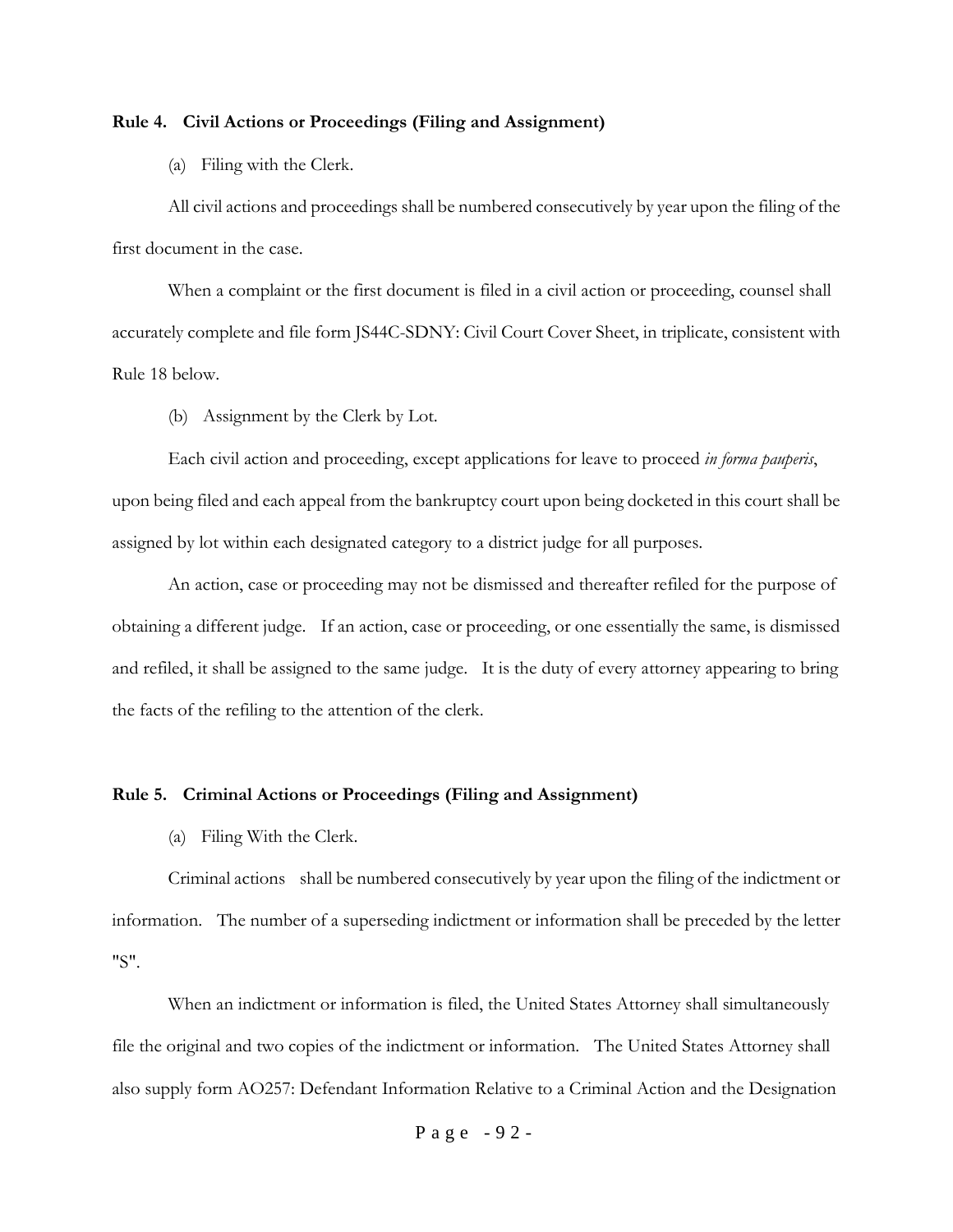Form issued by the United States Attorney, in triplicate.

## **Rule 6. Criminal Proceedings**

(a) Indictments designated for Manhattan may be returned by the grand jury in open court to the magistrate judge presiding in the criminal part. Indictments designated for White Plains may be returned by the grand jury to the magistrate judge presiding in the White Plains Courthouse.

(b) Assignments.

In a criminal case, after an indictment has been returned by the Grand Jury or a notice has been filed by the United States Attorney's Office of an intention to file an information upon the defendant's waiver of indictment, the magistrate judge on duty will randomly draw from the criminal wheel, in open court, the name of a judge to whom the case should be assigned for all purposes. The notice to file an information upon the defendant's waiver of indictment shall be signed by the Unites States Attorney's Office and by the defendant's attorney. Waiver of indictment cases will not be assigned a criminal docket number until the waiver has been accepted by the assigned judge. Sealed indictments will be assigned a criminal docket number upon filing, but a judge will not be selected until such time that the indictment is unsealed.

(c) Arraignments.

The United States Attorney's Office will promptly contact the judge to whom the case is assigned and request the scheduling of a pretrial conference at which the defendant will be arraigned.

(d) Waiver of Indictments.

When any person offers to waive indictment, the judge to whom the case has been assigned will conduct such proceedings as may be required by law to establish that the waiver is both knowing and voluntary before an information is filed. The judge shall then arraign the defendant. If the defendant fails to waive indictment and is subsequently indicted on the same or similar charges, the

Page - 93 -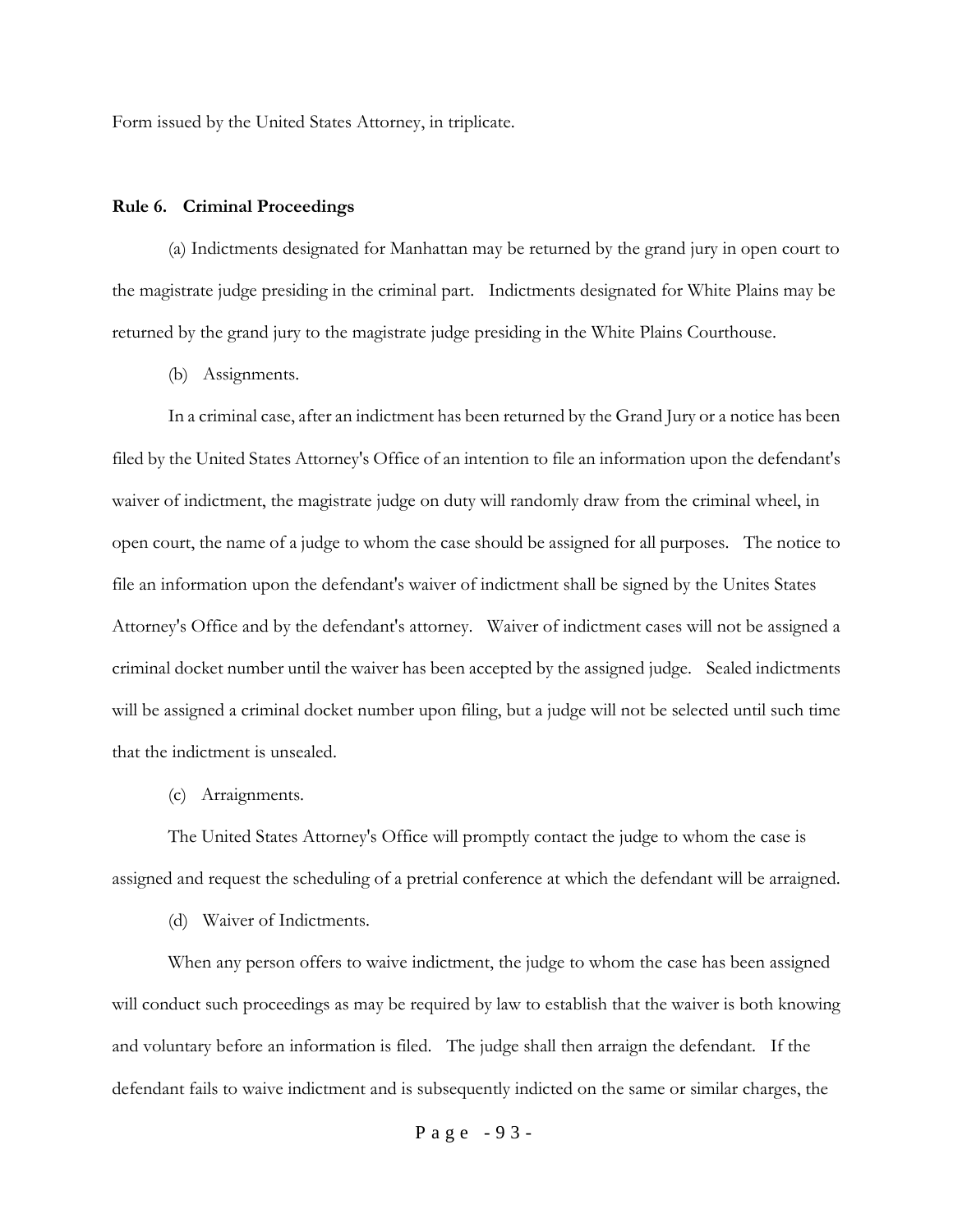case shall be assigned by the clerk to the same judge to whom the original information was assigned.

(e) Assignment of Superseding Indictments and Informations.

A superseding indictment or information will be assigned to the same judge to whom the original indictment or information was assigned.

(f) This rule applies to Manhattan. The judges in the White Plains Courthouse will continue to follow such procedures as they find convenient.

#### **Rule 7. Cases Certified for Prompt Trial or Disposition**

When the assignment committee certifies that a case requires extraordinary priority or a prompt trial or other disposition, it shall so advise the judge to whom the case has been assigned. The judge so assigned shall advise the assignment committee whether that judge can accord the case the required priority. In the event the judge so assigned advises the assignment committee that he or she cannot accord the required priority, the case shall immediately be assigned to another judge by lot and the same procedure followed until the case is assigned to a judge able to accord it the required priority. The name of the judge to be so assigned shall be drawn by lot in the same manner as other civil and criminal actions are initially assigned.

#### **Rule 8. Criminal Motions**

Motions in criminal actions shall be made returnable before the assigned judge at such time as that judge directs. Criminal motions must be made within the time required by the Federal Rules of Criminal Procedure and the Criminal Rules of this court.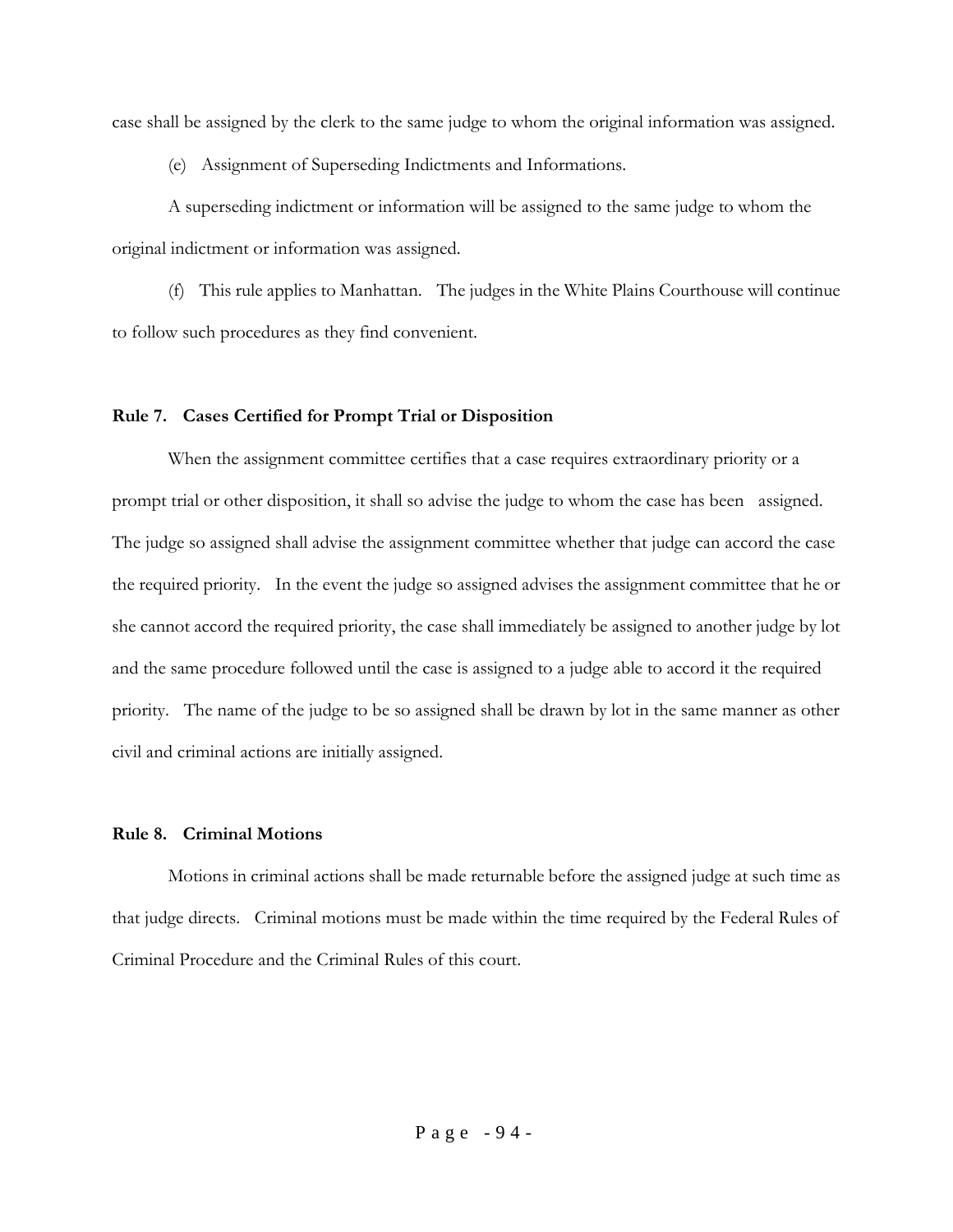## **Rule 9. Petitions for Collateral Relief from Convictions**

#### (a) Federal Convictions.

When a motion for collateral relief under 28 U.S.C. § 2255 or an audita querellas is filed, it shall be assigned for all further proceedings to the judge to whom the underlying case was assigned. That judge may either act on the motion without responsive papers or advise the United States attorney of the date(s) when responsive papers are due.

When a motion under Fed. R. Crim. P.  $41(g)$  for the return of property seized in a criminal case is filed, it shall be assigned for all further proceedings to the judge to whom the underlying case was assigned. The judge may either act on the motion without responsive papers or advise the United States attorney of the date(s) when responsive papers are due. Rule 41(g) motions that are filed after the related criminal case is closed, shall be opened as a new civil action, and all filings shall be docketed therein.

If the judge to whom the underlying case was assigned is unable to entertain the motion, the motion shall be assigned by lot, or to the Chief Judge where appropriate.

#### (b) State Convictions

When a *pro se* petition under 28 U.S.C. § 2254 for collateral relief from a state conviction is filed, the *Pro Se* Office shall first ascertain whether the petition is properly filed and, if not, the Office shall take proper steps to have it corrected. The *Pro Se* Office shall ascertain if the petition is related to any prior application and, if so, send a memorandum to that judge pursuant to Rule 13 of these Rules for a determination on relatedness. If there was a related case but the judge to whom that case was assigned is unable or declines to entertain the petition, or if the petition is unrelated to any prior application, the petition shall be assigned pursuant to Rule 21 of these Rules, or to the Chief Judge where appropriate.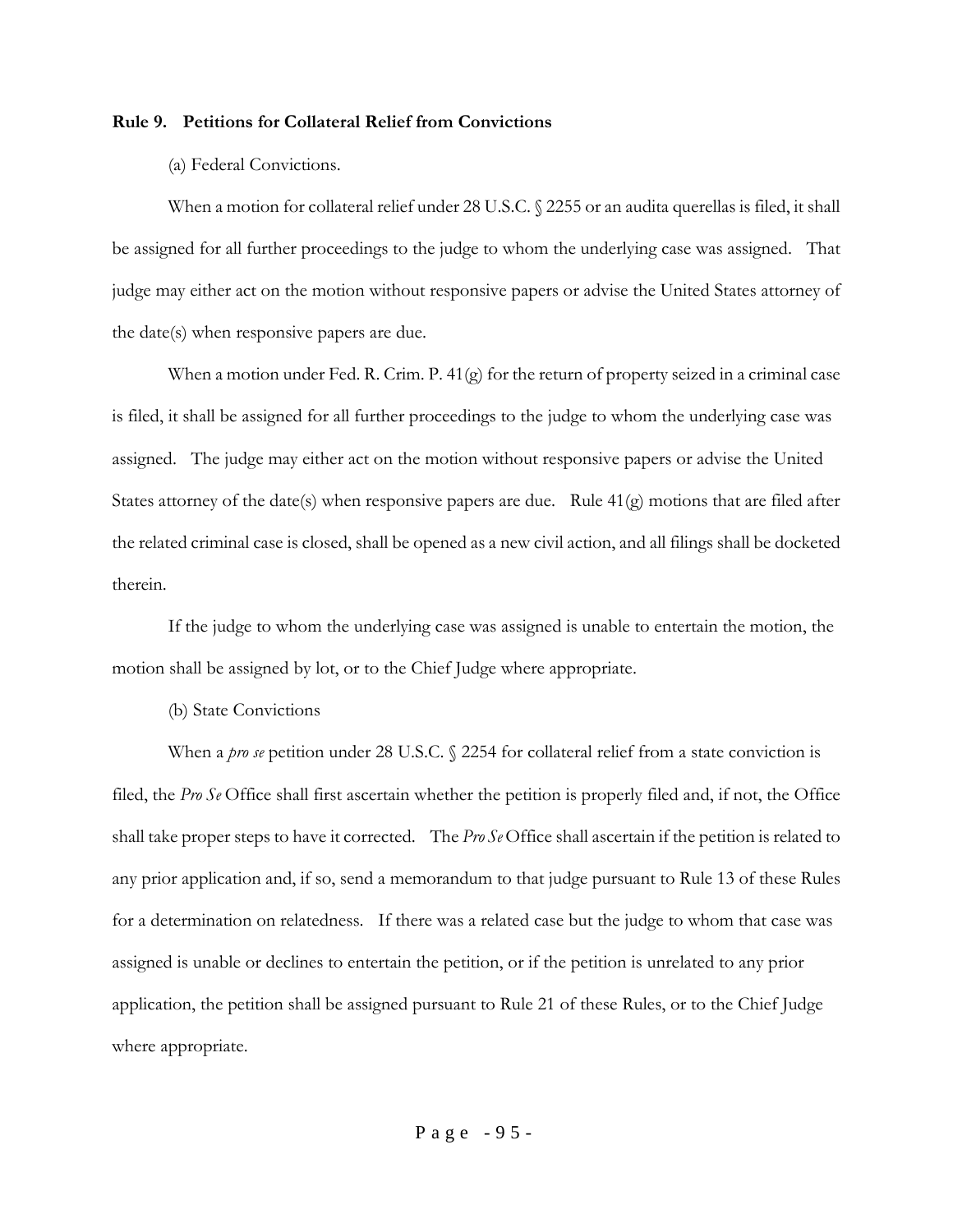#### **Rule 10. Assignments to New Judges**

When a new judge is inducted, the assignment committee shall transfer to the new judge an equal share of all cases then pending (including cases on the suspense docket).

The cases shall be taken equally, by lot, from the dockets of each of the judges' most recent chronological list of cases which have been designated by the transferor as eligible for transfer, except if the Assignment Committee determines that the interests of court administration requires an alternative method of reassignment. No case shall be transferred without the consent of the transferor judge. The assignment committee shall also direct the clerk to add the name of the new judge to the random selection system for assigning new cases to active judges.

### **Rule 11. Assignments to Senior Judges**

If a senior judge is willing and able to undertake assignment of new cases for all purposes, that judge shall advise the assignment committee of the number and categories of new cases which that judge is willing and able to undertake. New cases in the requested number in each category shall then be assigned to that judge in the same manner as new cases are assigned to active judges.

If a senior judge is willing and able to undertake assignment of pending cases from other judges, that judge may (1) accept assignment of all or any part of any case from any judge on mutual consent, or (2) advise the assignment committee of the number, status and categories of pending cases which that judge is willing to undertake. Such cases will be drawn by lot from current lists provided to the assignment committee by the judges wishing to transfer cases under this rule. If a senior judge does not terminate any action so transferred, it shall be reassigned to the transferor judge.

## **Rule 12. Assignments to Visiting Judges**

When a visiting judge is assigned to this district, that judge shall advise the assignment

 $P$  a g e - 9 6 -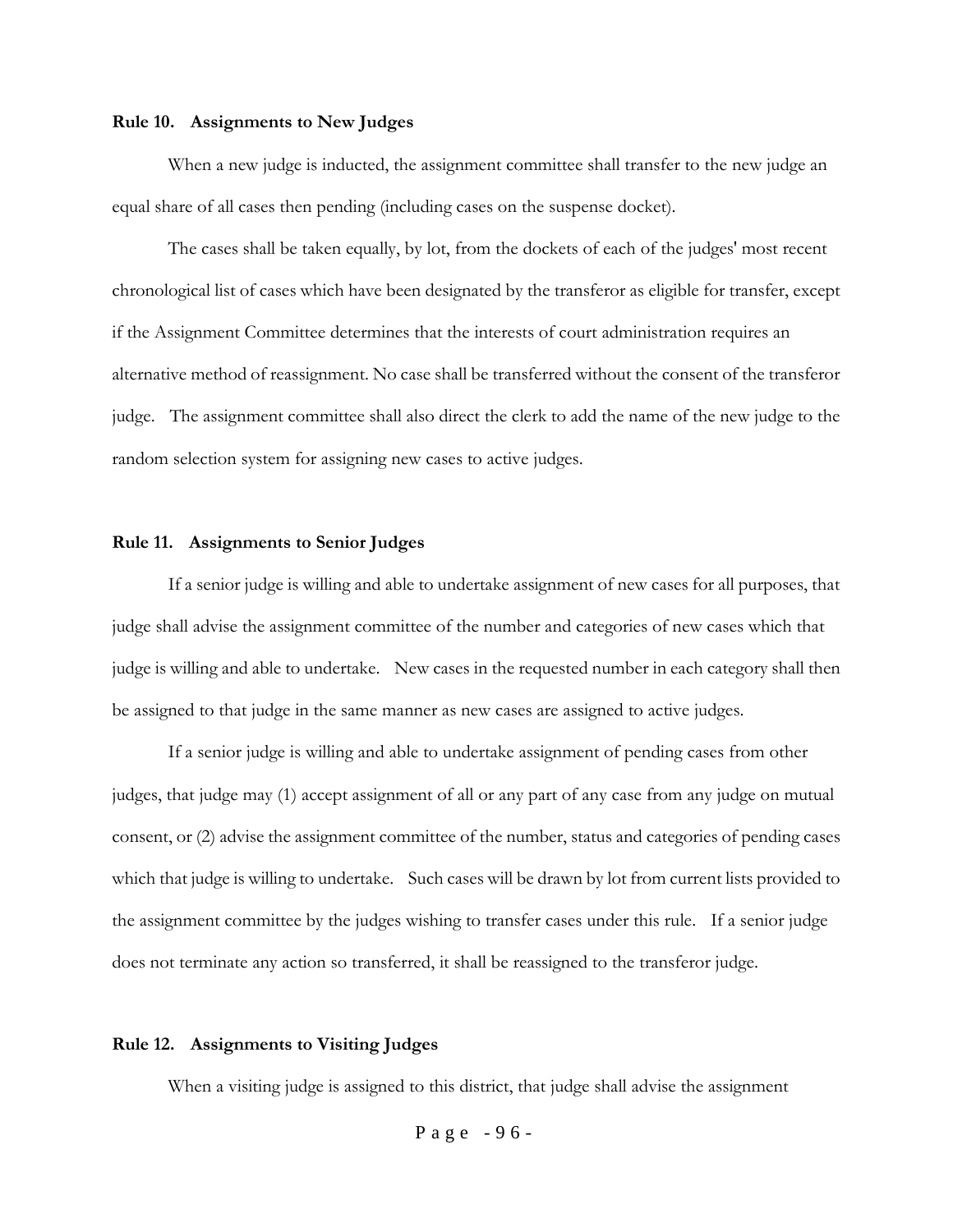committee of the number and categories of pending cases which that judge is required or willing to accept. The assignment committee shall then transfer to that judge the required number of cases in each category with the consent of the transferor judge. If the visiting judge does not terminate the action, it shall be reassigned to the transferor judge.

## **Rule 13. Transfer of Related Cases**

(a) Subject to the limitations set forth below, a civil case, bankruptcy appeal or motion to withdraw the bankruptcy reference will be deemed related to one or more other civil cases, appeals or motions, and will be transferred for consolidation or coordinated pretrial proceedings when the interests of justice and efficiency will be served. In determining relatedness, a judge will consider whether

- (i) a substantial saving of judicial resources would result; or
- (ii) the just, efficient and economical conduct of the litigations would be advanced; or
- (iii) the convenience of the parties or witnesses would be served.

Without intending to limit the criteria considered in determining relatedness, a congruence of parties or witnesses or the likelihood of a consolidated or joint trial or joint pre-trial discovery may be deemed relevant.

(b) Criminal cases are not treated as related to civil cases or vice versa. Criminal cases are not treated as related to each other unless a motion is granted for a joint trial. Bankruptcy appeals are not considered related merely because they arise from the same bankruptcy proceeding, but are treated as related if they arise from the same order or judgment of the bankruptcy court. Motions to withdraw the reference are not considered related merely because they arise from the same bankruptcy proceeding, but are treated as related if they seek withdrawal of all or part(s) of the same adversary proceeding.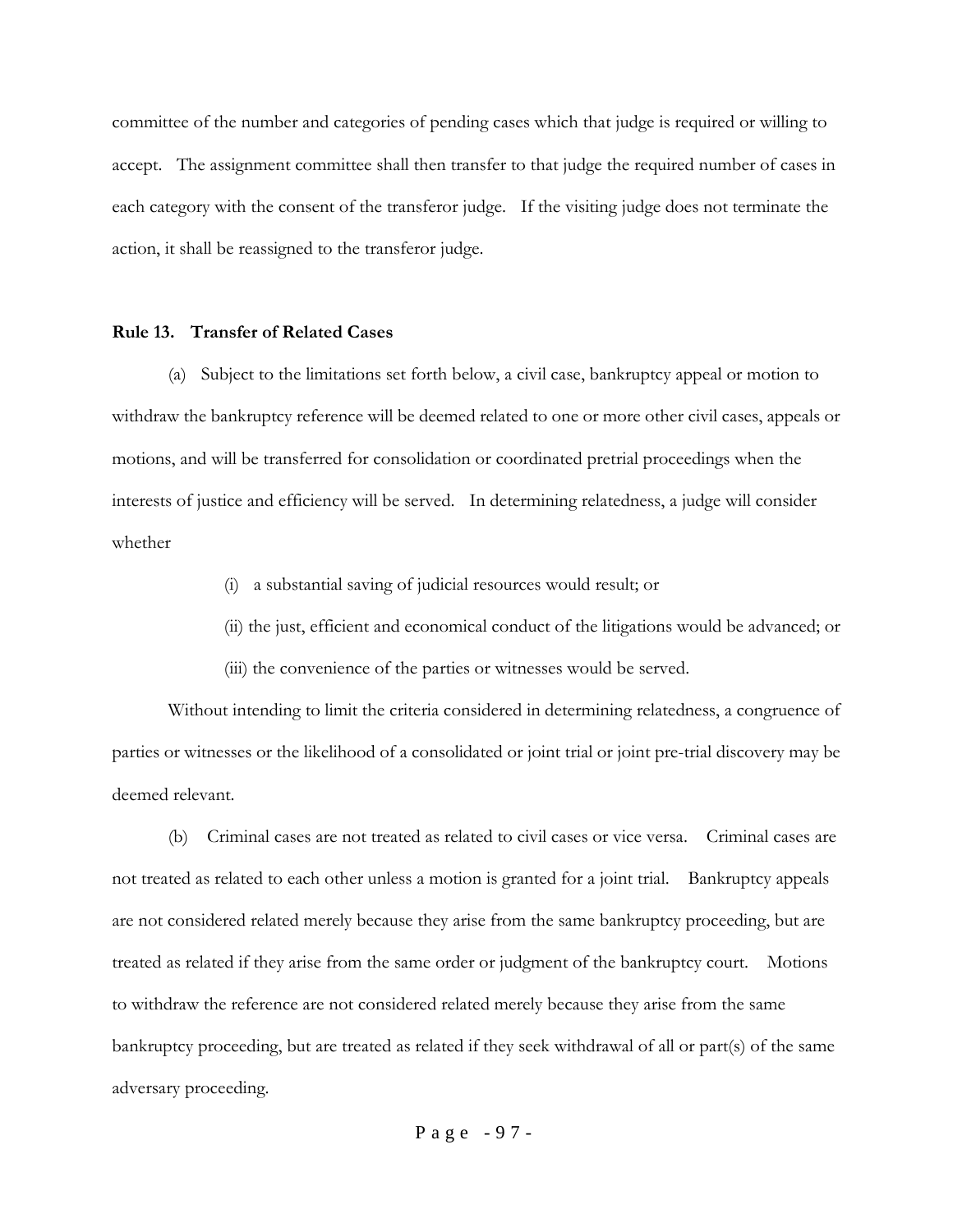- (c) Assignment of cases and proceedings that are designated as related.
- (i) Disclosure of contention of relatedness.

When a civil case is filed or removed or a bankruptcy appeal or motion to withdraw the reference of an adversary proceeding from the bankruptcy court is filed, the person filing or removing shall disclose on form JSC44C any contention of relatedness. A copy of that form shall be served with the complaint, notice of removal, appeal or motion.

(ii) Civil cases that are designated as related.

A case designated as related shall be forwarded to the judge before whom the earlier-filed case is then pending who has the sole discretion to accept or reject the case. Cases rejected by the judge as not related shall be assigned by random selection.

(iii) Bankruptcy appeals that are designated as related.

Bankruptcy appeals that arise from the same bankruptcy court order or judgment as an earlier-filed appeal and are designated (by the appellant or by the Clerk of the Bankruptcy Court) as related to that appeal shall be forwarded to the judge before whom the earlier-filed appeal is then pending, who has the sole discretion to accept or reject the appeal. Such appeals that are rejected as not related, or that are not treated as related under the principles set forth in subdivision (b) above, shall be assigned by random selection.

(iv) Motions to withdraw the reference that are designated as related.

Motions to withdraw the reference of an adversary proceeding as to which such a motion is already pending that are designated (by the movant or by the Clerk of the Bankruptcy Court) as related to the earlier-filed motion to withdraw shall be forwarded to the judge before whom the earlier-filed motion is pending, who has the sole discretion to accept or reject the motion. Such motions that are rejected as not related, or that are not treated as related under the principles set forth in subdivision (b) above, shall be assigned by random selection.

Page - 98 -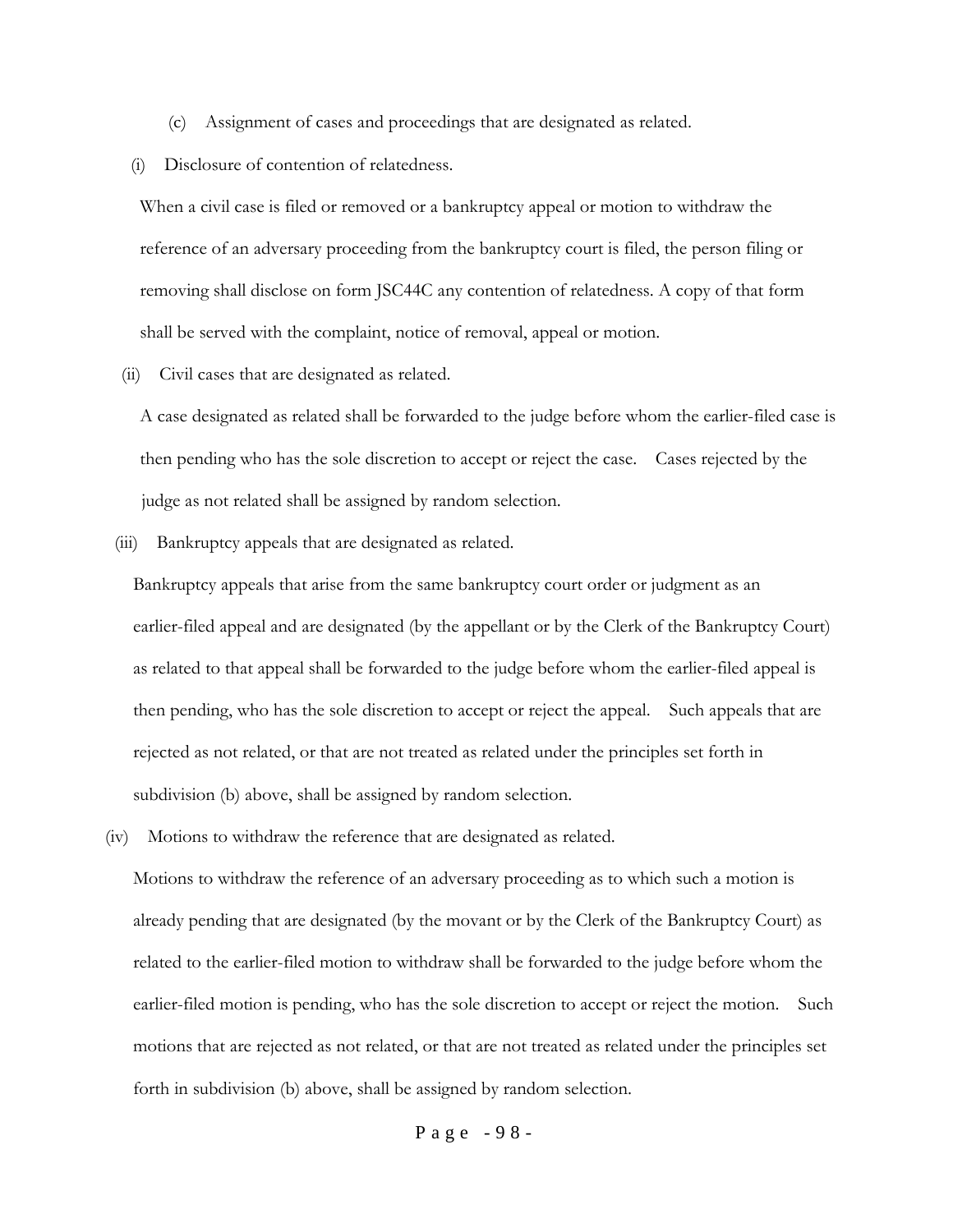(d) A party believing its case to be related to another may advise in writing the judge assigned in its case and request transfer to the judge that the party contends has the related case with the lowest docket number. If the assigned judge believes the case should be transferred, he or she shall refer the question to the judge who would receive the transfer.

(e) Motions in civil and criminal cases to consolidate, or for a joint trial, are regulated by the Federal Rules. A defendant in a criminal case may move on notice to have all of his or her sentences in this district imposed by a single judge. All such motions shall be noticed for hearing before the judge having the lowest docket number, with courtesy copies to be provided to the judge or judges having the cases with higher docket numbers.

(f) Nothing contained in this rule limits the use of Rule 14 for reassignment of all or part of any case from the docket of one judge to that of another by agreement of the respective judges.

## **Rule 14. Transfer of Cases by Consent**

Any judge, upon written advice to the assignment committee, may transfer directly any case or any part of any case on that judge's docket to any consenting judge except where Rule 16 applies.

#### **Rule 15. Transfers from Senior Judges**

A senior judge may keep as much of his or her existing docket as that judge desires and furnish the assignment committee with a list of all cases which the judge desires to have transferred. The assignment committee will distribute the cases equally by lot to each active judge.

#### **Rule 16. Transfer Because of Disqualification, etc.**

If a judge is disqualified or if a judge has presided at a mistrial or former trial of the case, and requests reassignment, the assignment committee shall transfer the case by lot.

Page - 99 -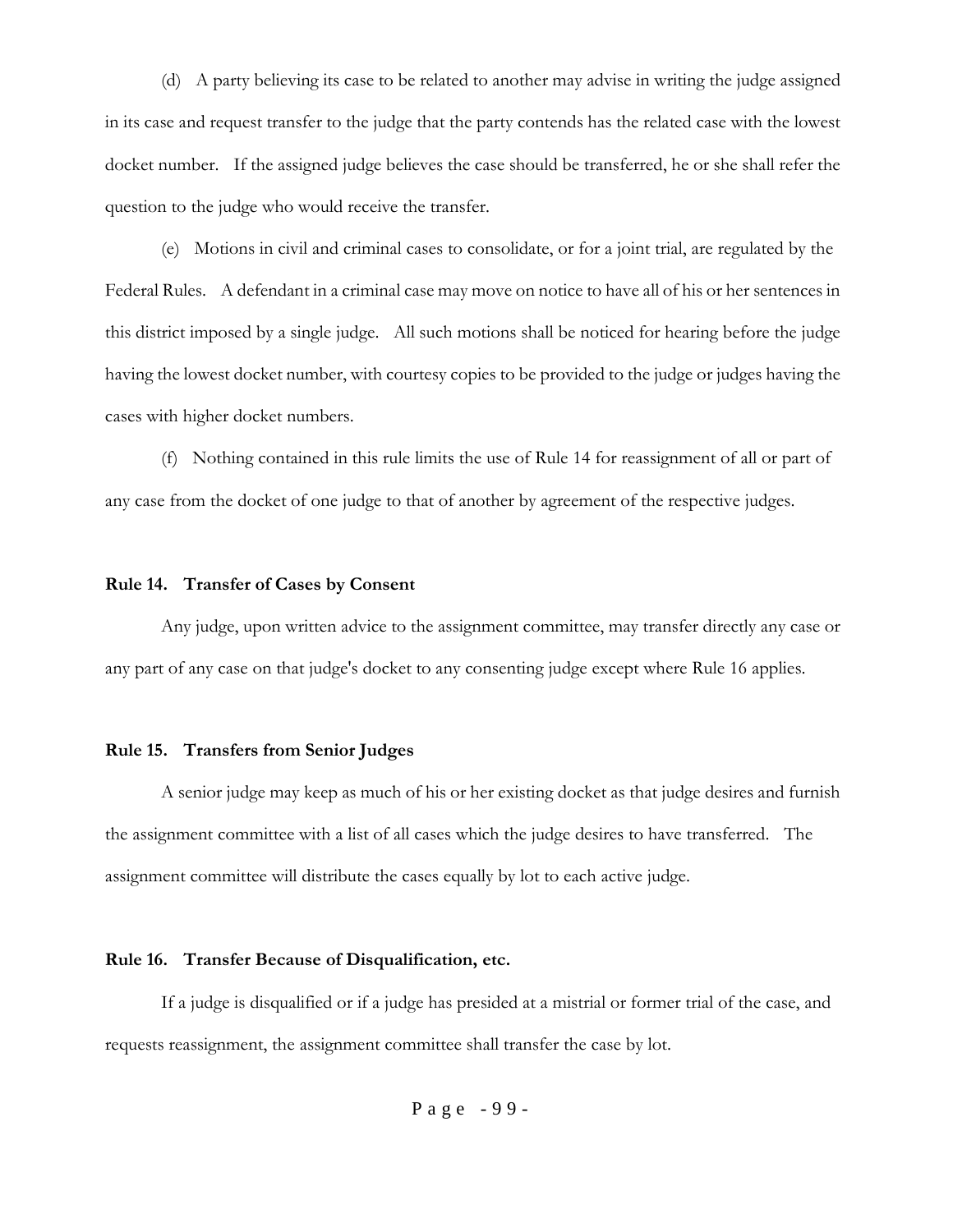# **Rule 17. Transfer of Cases Because of a Judge's Death, Resignation, Prolonged Illness, Disability, Unavoidable Absence, or Excessive Backlog**

The assignment committee shall, in the case of death or resignation, and may, in the event of a judge's prolonged illness, disability, unavoidable absence, or the build up of an excessive backlog, transfer any case or cases pending on the docket of that judge by distributing them to any judge or visiting judge willing to accept such case and thereafter, distributing them as equally as is feasible by lot, to all remaining active judges and to such senior judges who are willing and able to undertake them.

#### **Rule 18. Designation of White Plains Cases**

(a) Civil.

At the time of filing, the plaintiff's attorney shall designate on the civil cover sheet whether the case should be assigned to White Plains or Manhattan in accordance with these rules.

A civil case shall be designated for assignment to White Plains if:

(i) The claim arose in whole or in major part in the Counties of Dutchess, Orange,

Putnam, Rockland, Sullivan and Westchester (the "Northern Counties") and at least one of the parties resides in the Northern Counties; or

(ii) The claim arose in whole or in major part in the Northern Counties and none of the parties resides in this District.

A civil case may also be designated for assignment to White Plains if:

(iii) The claim arose outside this district and at least some of the parties reside in the Northern Counties; or

(iv) At least half of the parties reside in the Northern Counties.

Page - 100 -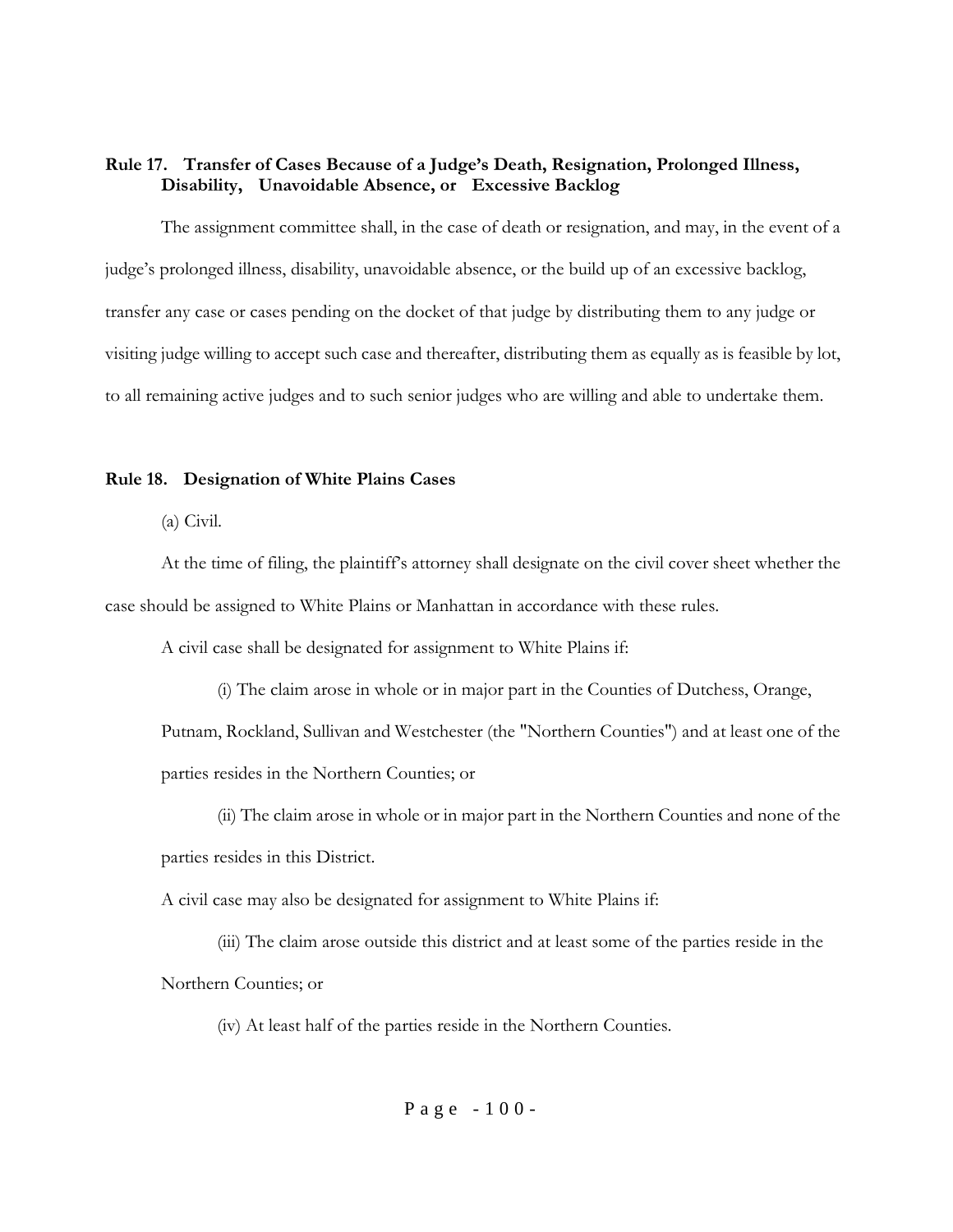All civil cases other than those specified in the foregoing paragraphs (i), (ii), (iii), and (iv) and social security and prisoner petition cases which are assigned on a district-wide basis shall be designated for assignment to Manhattan.

(b) Criminal.

The U.S. attorney designates on the criminal cover sheet that the case is to be assigned to White Plains if the crime was allegedly committed in whole or predominant part in the Northern Counties.

Defendants in any criminal case designated for White Plains may be arraigned at the White Plains Courthouse before a magistrate judge or a district judge.

Bail applications in any case designated for White Plains may be heard before a magistrate judge at White Plains, or, if unavailable, before a judge in White Plains, or a magistrate judge in Manhattan.

## **Rule 19. Reassignment of Cases to/from White Plains**

If the Judge to whom the case is assigned determines that it should be assigned to the other courthouse under these rules, it is sent to the Clerk for reassignment to a judge in the other courthouse. If upon reassignment there is a dispute as to the proper place of holding court, it will be referred to the Assignment Committee for final determination. If the case is reassigned, it will be reassigned as if it were a new filing, but will retain its original case number.

#### **Rule 20. Removed Actions and Bankruptcy Matters**

Actions removed from a state court in New York County or Bronx County will be assigned to Manhattan. Actions removed from a state court in any of the other counties within the district will be assigned to White Plains. In either case, the attorney for the defendant may move for reassignment as provided in the section entitled Reassignment of Cases.

Bankruptcy appeals from the White Plains and Poughkeepsie bankruptcy courts are also

Page - 101 -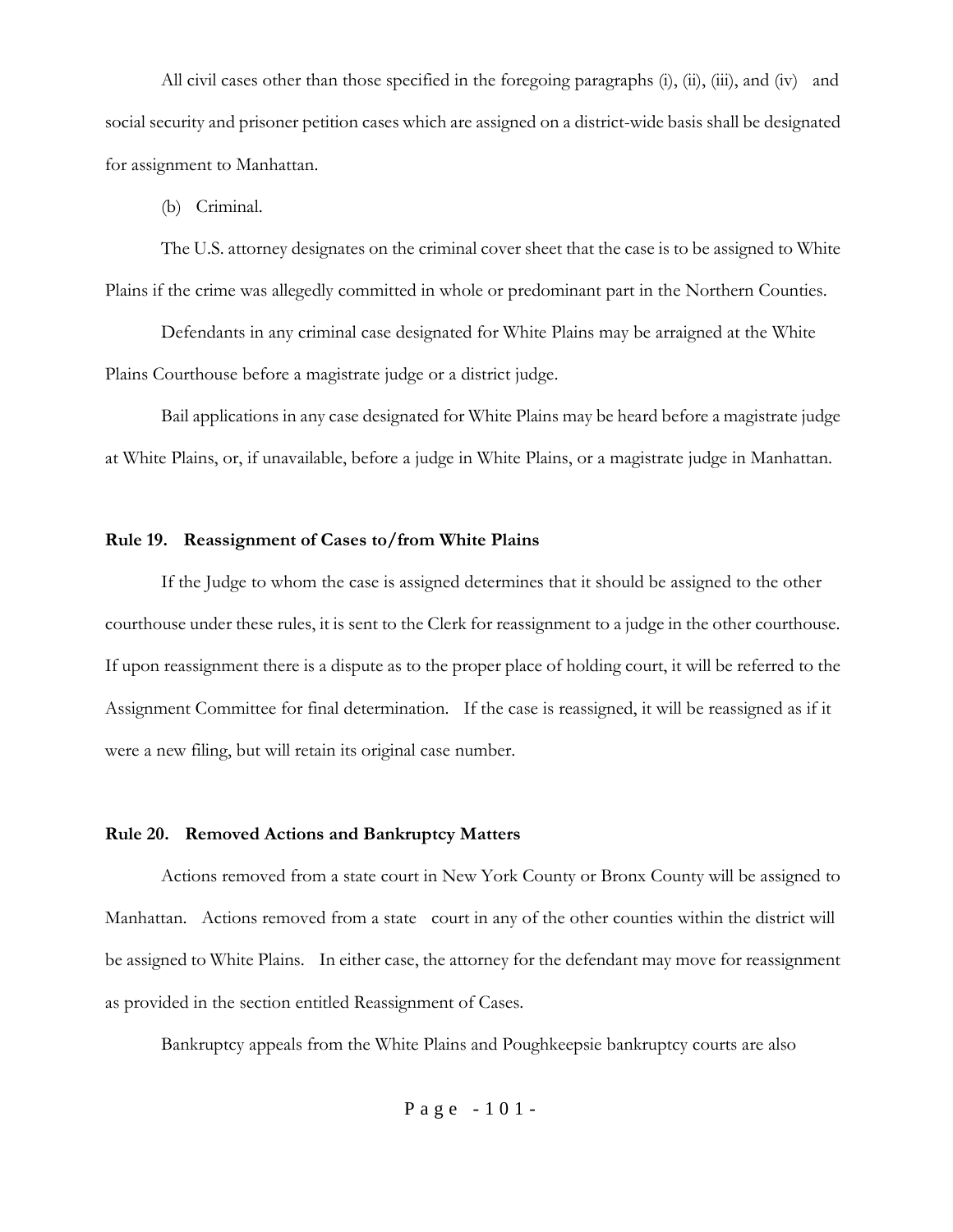# **Rule 21. Social Security Actions, Prisoner Civil Rights Actions and** Habeas Corpus **Petitions**

Social security cases, prisoner civil rights cases and petitions for *habeas corpus* relief under 28 U.S.C. § 2241 shall be assigned proportionately to all judges of the Court, whether sitting in White Plains or Manhattan.

All non-prisoner civil rights cases shall be assigned pursuant to Rule 18 of these Rules.

*Habeas corpus* petitions brought under 28 U.S.C. § 2254 shall be assigned as follows: where the *habeas corpus* petitions arise out of state convictions obtained in the counties of Westchester, Rockland, Putnam, Dutchess, Orange and Sullivan, the cases shall be assigned to district judges assigned to White Plains; where the *habeas corpus* petitions arise out of state convictions obtained in the counties of Bronx and New York, the cases shall be assigned to district judges assigned to Manhattan.

# **Rule 22. Filing at Either Courthouse**

Complaints and all subsequent papers are accepted at either courthouse, regardless of the place for which the case is designated.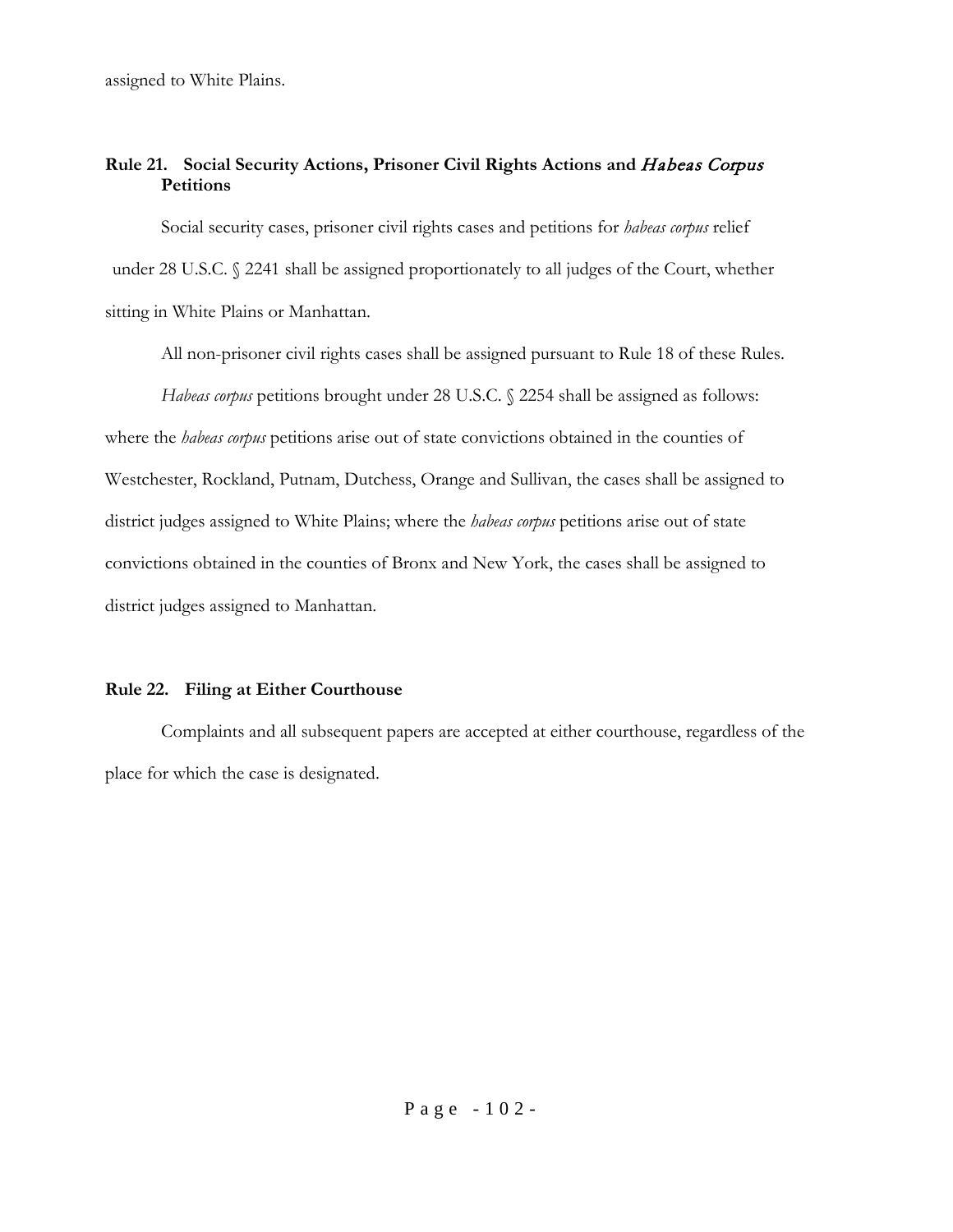# **GUIDELINES FOR THE DIVISION OF BUSINESS AMONG DISTRICT JUDGES**

# **EASTERN DISTRICT**

# **ADOPTED PURSUANT TO 28 U.S.C. § 137**

These rules are adopted for the internal management of the case load of the court and shall not be deemed to vest any rights in litigants or their attorneys and shall be subject to such amendments from time to time as shall be approved by the court.

# **50.1 Categories and Classification of Cases; Information on Cases and Parties**

(a) Categories of Cases.

Cases shall be divided into the following main categories:

- (1) Civil.
	- (A) Regular.
	- (B) Multidistrict litigation.
	- (C) Patent.
- (2) Criminal.
- (3) Miscellaneous.
- (b) Information Sheet.

 The party filing the initial paper in a civil or criminal case shall complete and attach an information sheet. The information sheet shall be placed in the case file.

Where it appears to the Court that the filing party's reasons for joinder of parties are not apparent from the face of the complaint, the Clerk of Court is authorized to request a written explanation consistent with Federal Rule of Civil Procedure 19 and any other appropriate Federal Rule.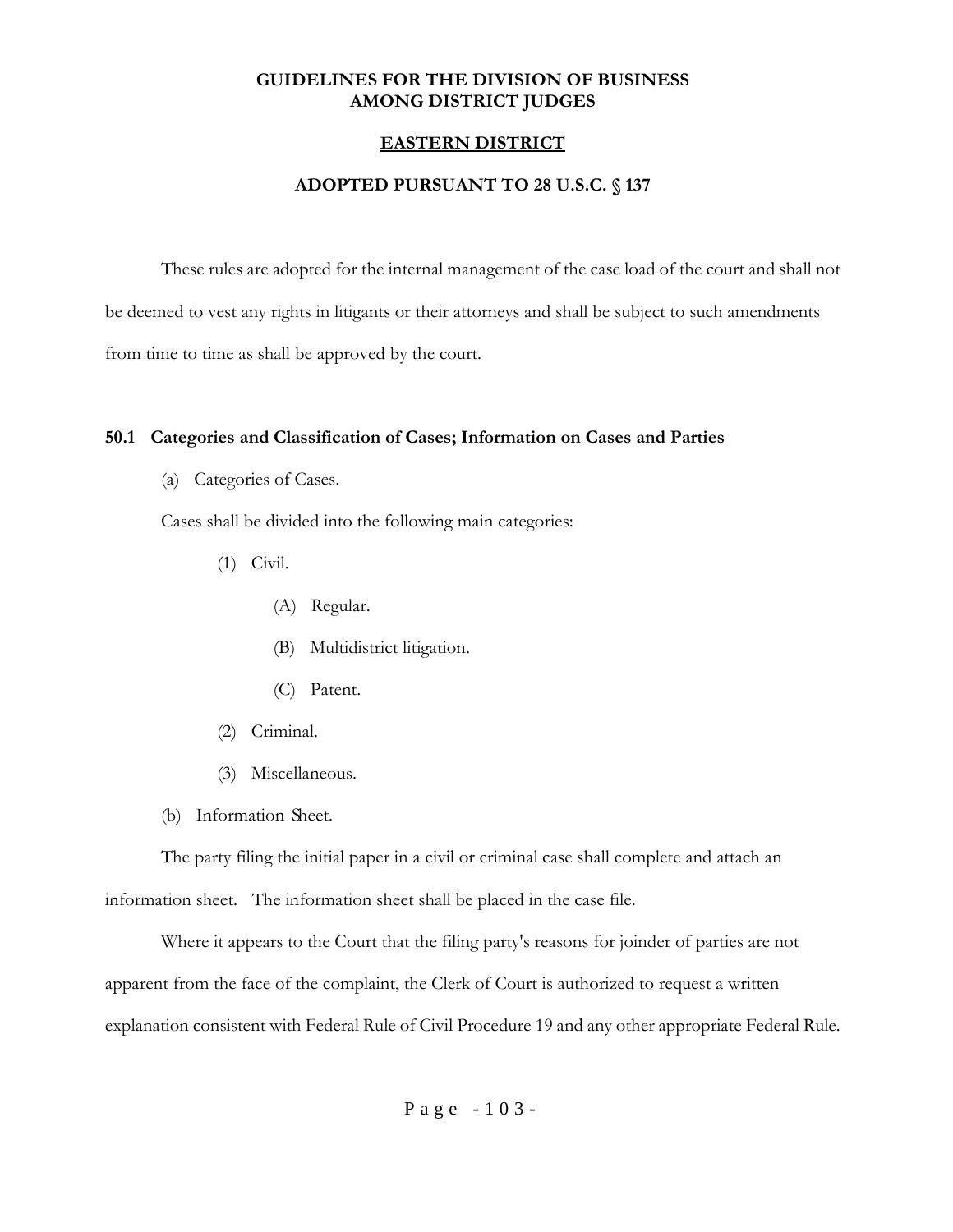The response of the filing party will be docketed and a copy forwarded to the assigned judicial officer.

(c) Disclosure of Interested Parties.

To enable judges and magistrates to evaluate possible disqualification or recusal, counsel for a private (nongovernmental) party shall submit at the time of initial pleading a certificate identifying any corporate parent, subsidiaries, or affiliates of that party.

(d) Long Island Cases.

- (1) A criminal case shall be designated a "Long Island case" if the crime was allegedly committed wholly or in substantial part in Nassau or Suffolk County.
- 2) A civil case shall be designated a Long Island case if:

a) the case has been removed to this Court from a New York State court located in Nassau or Suffolk County, or

b) in any other case,

i) a substantial part of the events or omissions giving rise to the claim or claims occurred in Nassau or Suffolk County, or

ii) a substantial part of the events or omissions giving rise to the claim or claims did not occur in the Eastern District of New York and the defendant (or a majority of the defendants if there is more than one) resides in Nassau or Suffolk County or, in an interpleader action, the claimant (or a majority of the claimants if there is more than one) resides in Nassau or Suffolk County.

For purposes of this rule, a corporation shall be considered a resident of the county in which it has the most significant contacts.

(3) As provided in 50.2(f) a party may move to designate a case as a Long Island case or to cancel such designation on the grounds that such action will serve the convenience of the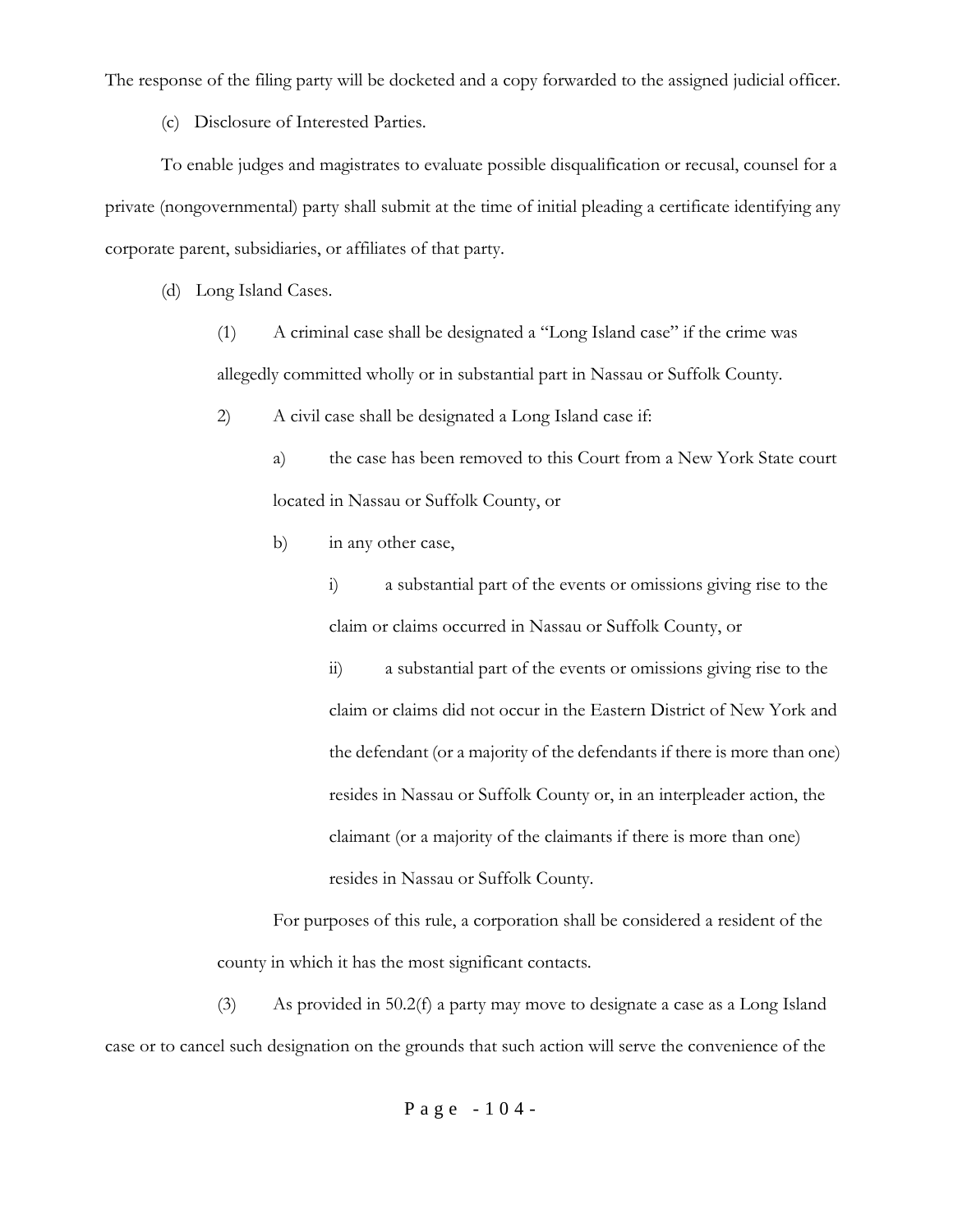parties and witnesses or is otherwise in the interests of justice.

(e) Miscellaneous Cases.

All matters that do not receive a civil or criminal docket number shall be given a miscellaneous docket number and assigned to the miscellaneous judge. The matter will continue to be assigned to that judge after he or she ceases to be miscellaneous judge.

[Amended: January  $10^{th}$ , 2012]

#### **50.2 Assignment of Cases**

(a) Time of Assignment.

The clerk shall assign a civil case upon the filing of the initial pleading. In a criminal case after an indictment is returned or after an information (including a juvenile information under 18 U.S.C. § 5032) or a motion to transfer under 18 U.S.C. § 5032 has been filed, the United States Attorney shall refer the case to the clerk who shall then assign the case. The United States attorney shall arrange with the judge to whom the case is assigned, or if that judge is absent or unavailable as provided in 50.5, with the miscellaneous judge, to have the defendant arraigned and a plea entered as promptly as practicable.

(b) Random Selection Procedure.

All cases shall be randomly assigned by the clerk or his designee in public view in one of the clerk's offices in such a manner that each active judge shall receive as nearly as possible the same number of cases, except as provided in paragraph (h) Where a party or his counsel requests prior to selection that he or she be present at the selection, the clerk shall make reasonable efforts to comply with the request. In Brooklyn civil cases a magistrate judge shall be drawn at the same time and in the same manner as a judge. All Long Island civil cases shall be assigned to the Long Island magistrate judge. The parties to any Long Island case assigned to a Brooklyn judge may stipulate that the case be assigned to the Long Island magistrate judge, for pretrial purposes.

Page - 105 -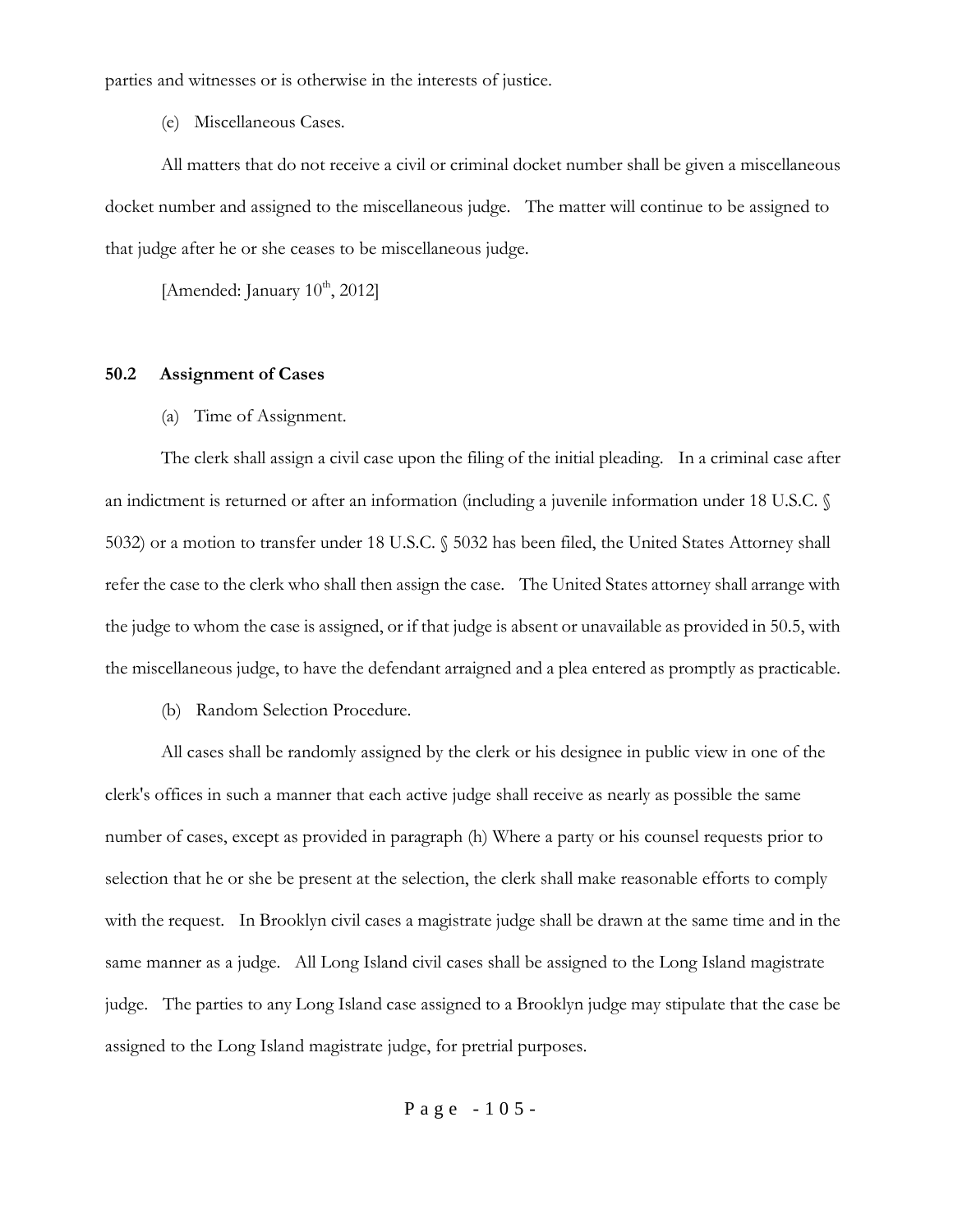## (c) Assignment of Civil Cases.

(1) There shall be separate Brooklyn and Long Island civil assignment wheels. At least quarterly the Chief Judge shall fix the proportion of cases to be assigned to the Long Island courthouses so as to distribute the civil cases relatively equally among all the active judges.

(2) There shall be separate patent assignment wheels for district judges and magistrate judges. A district judge or magistrate judge not in the patent assignment wheel who received a new patent case by random selection from the civil assignment wheel may elect, within thirty (30) days of assignment for district judges and seven (7) days of assignment for magistrate judges, to direct reassignment of the case. A new district or magistrate judge, or both, will then be assigned by random selection from the appropriate patent assignment wheel(s).

(d) Assignment of Criminal Cases.

(1) There shall be a Brooklyn criminal and a Long Island criminal assignment wheel.

(2) There shall be a Brooklyn and Long Island criminal misdemeanor assignment wheels for the random assignment of these matters to a magistrate.

(e) Place of Trial.

Except in emergencies a case shall be tried at the place to which it has been assigned.

(f) Objection.

Any objection by a party to designation of a judge or to place of trial shall be made by letter or motion to the judge assigned

(1) in a criminal case, within fourteen (14) days from arraignment or from initial notice of appearance, whichever is earlier; or

(2) in a civil case, within the time allowed to respond to the complaint.

(g) Special Cases.

(1) The miscellaneous judge shall send all narcotics addict commitment cases involving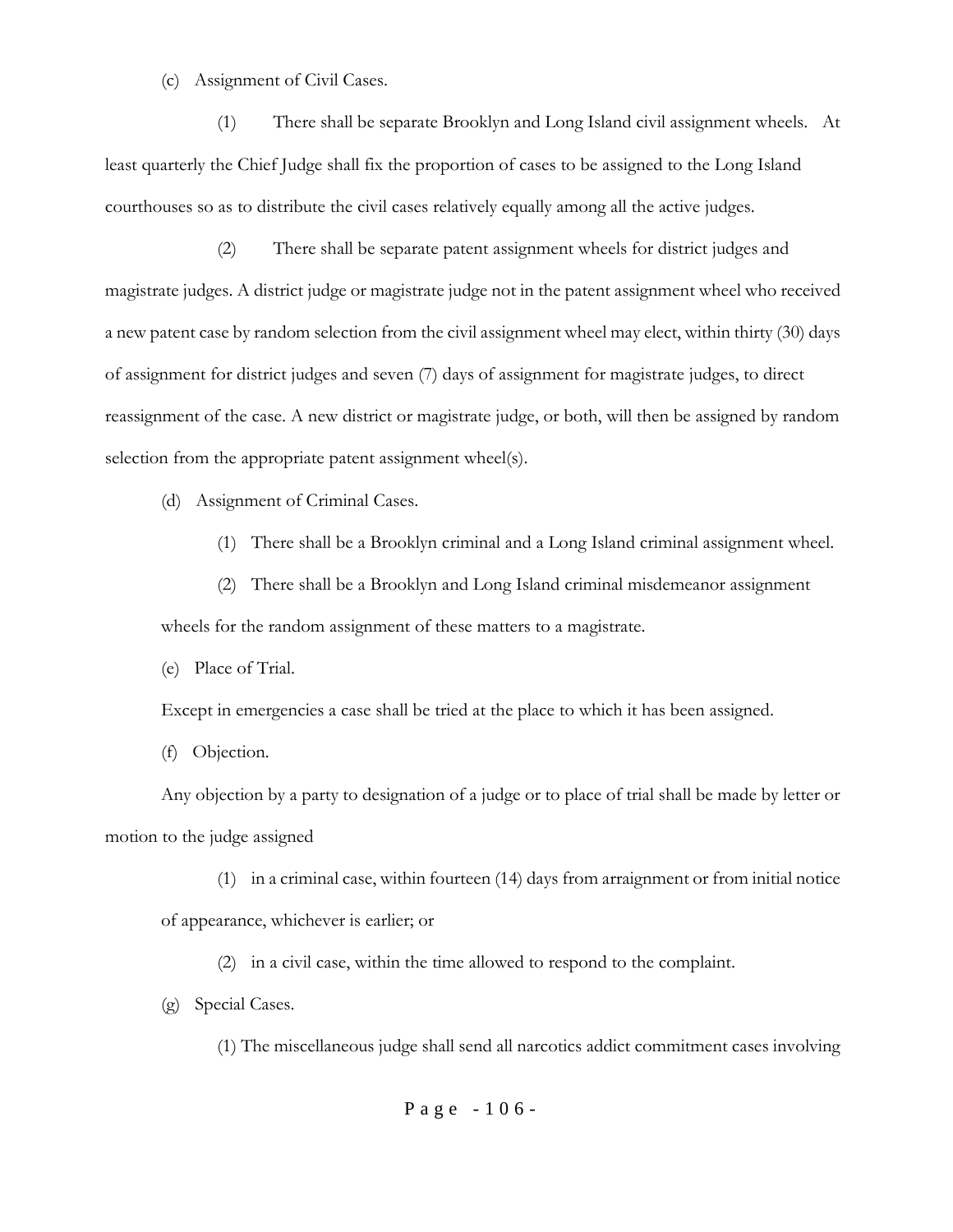"eligible individuals" as defined by 28 U.S.C. § 2901(g) to the clerk for assignment as provided in paragraph (b).

(2) *Pro se* applications or claims by persons in custody shall be filed without prepayment of fees upon receipt, prior to decision on their *in forma pauperis* petitions.

(3) Multidistrict litigation is to be assigned to the judge selected by the multidistrict litigation panel; subject to reassignment by the Chief Judge of the Eastern District of New York, according to the usual reassignment rules of the district, to adjust caseload distribution in the interests of justice.

(h) Chief Judge; Senior Judges; Temporarily Overloaded Judges; Notice of Removal from Wheel.

The chief judge and each senior judge shall indicate from time to time to the clerk the percentage of a full caseload that he or she elects to have assigned. The chief judge, with the consent of a judge, may remove that judge from any wheel temporarily to reduce the number of pending cases and prevent delay in the disposition of cases by a judge who is then overburdened by cases or due to ill health. The chief judge shall return that judge to the wheel only on consent of the judge. The clerk shall upon request inform any attorney or party of the identity of judges whose names have been removed from a wheel.

(i) Visiting Judge.

The chief judge shall approve the assignment or transfer of cases to a visiting judge.

(j) Proceedings After Assignment.

All proceedings in a case after assignment shall be conducted by the assigned judge, except as provided by these guidelines.

(k) Recusal.

A judge or magistrate judge may recuse himself or herself at any time in accordance with U.S.C.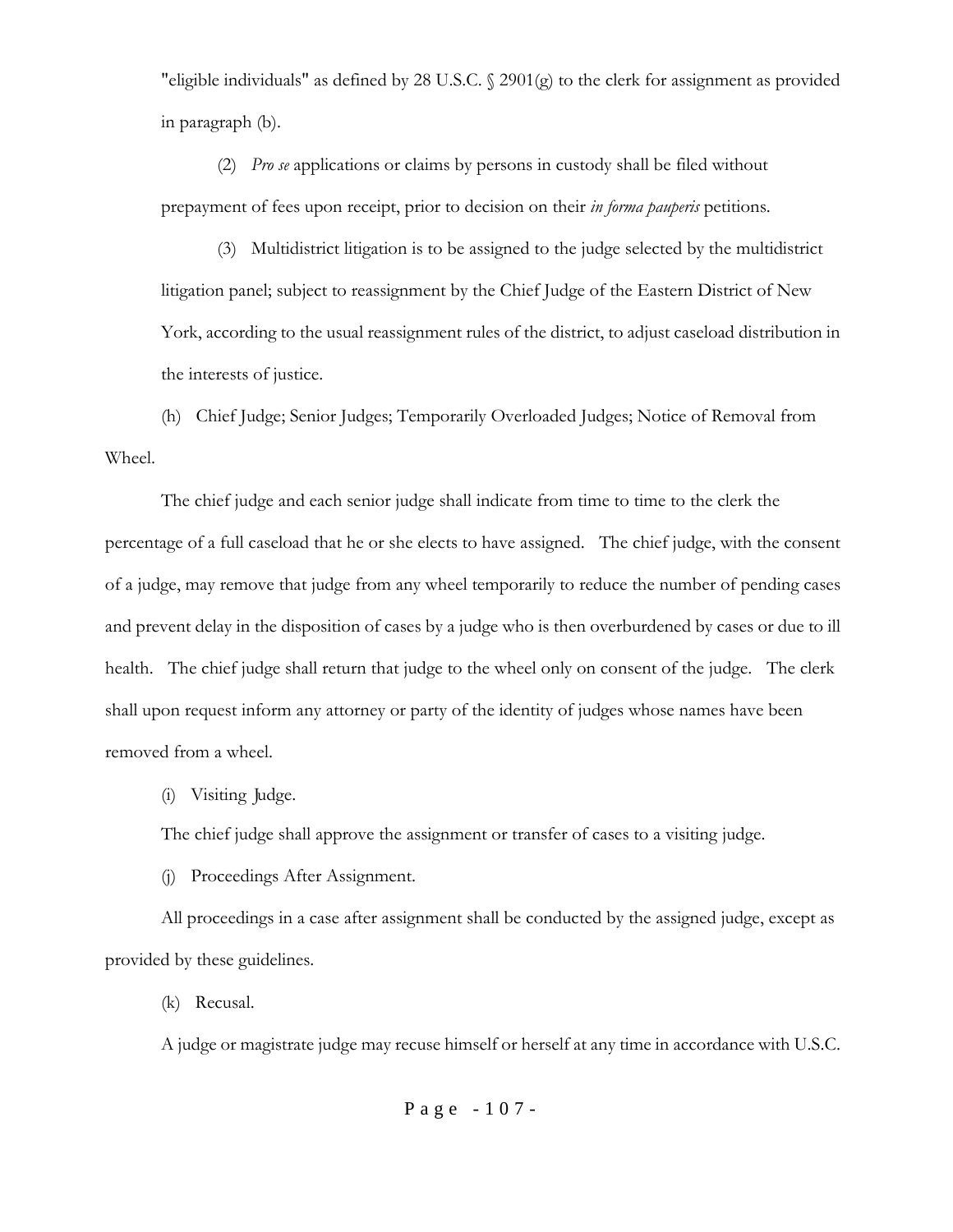§ 455. This guideline takes precedence over any other guideline.

(l) Appeals-Assignment on Reversal or Remand.

(1) In a criminal case upon reversal of a judgment and a direction for retrial or resentence, on receipt of the mandate of the appellate court the clerk shall randomly select a different judge to preside over the case. Notwithstanding this provision the chief judge may order the case assigned to the original presiding judge to avoid placing an excessive burden on another judge.

(2) In a civil case upon reversal the case shall remain assigned to the judge who was previously assigned, unless the chief judge or his designee orders otherwise.

[Amended: January  $10^{th}$ , 2012]

#### **50.3.1 Related Civil Cases**

**(a) "Related" Civil Case Defined**. A civil case is "related" to another civil case for purposes of this guideline when, because of the similarity of facts and legal issues or because the cases arise from the same transactions or events, a substantial saving of judicial resources is likely to result from assigning both cases to the same judge and magistrate judge.

**(b) Civil Cases Not Deemed "Related"**. A civil case shall not be deemed "related" to another civil case merely because the civil case: (A) involves identical legal issues, or (B) involves the same parties.

#### **(c) Civil Cases Presumptively Not "Related": Unless Both Cases Are Still Pending**.

Presumptively, and subject to the power of a judge to determine otherwise pursuant to paragraph (d), civil cases shall not be deemed to be "related" unless both cases are still pending before the court.

**(d) Judicial Determination That Civil Cases Are "Related"**. Except for the cases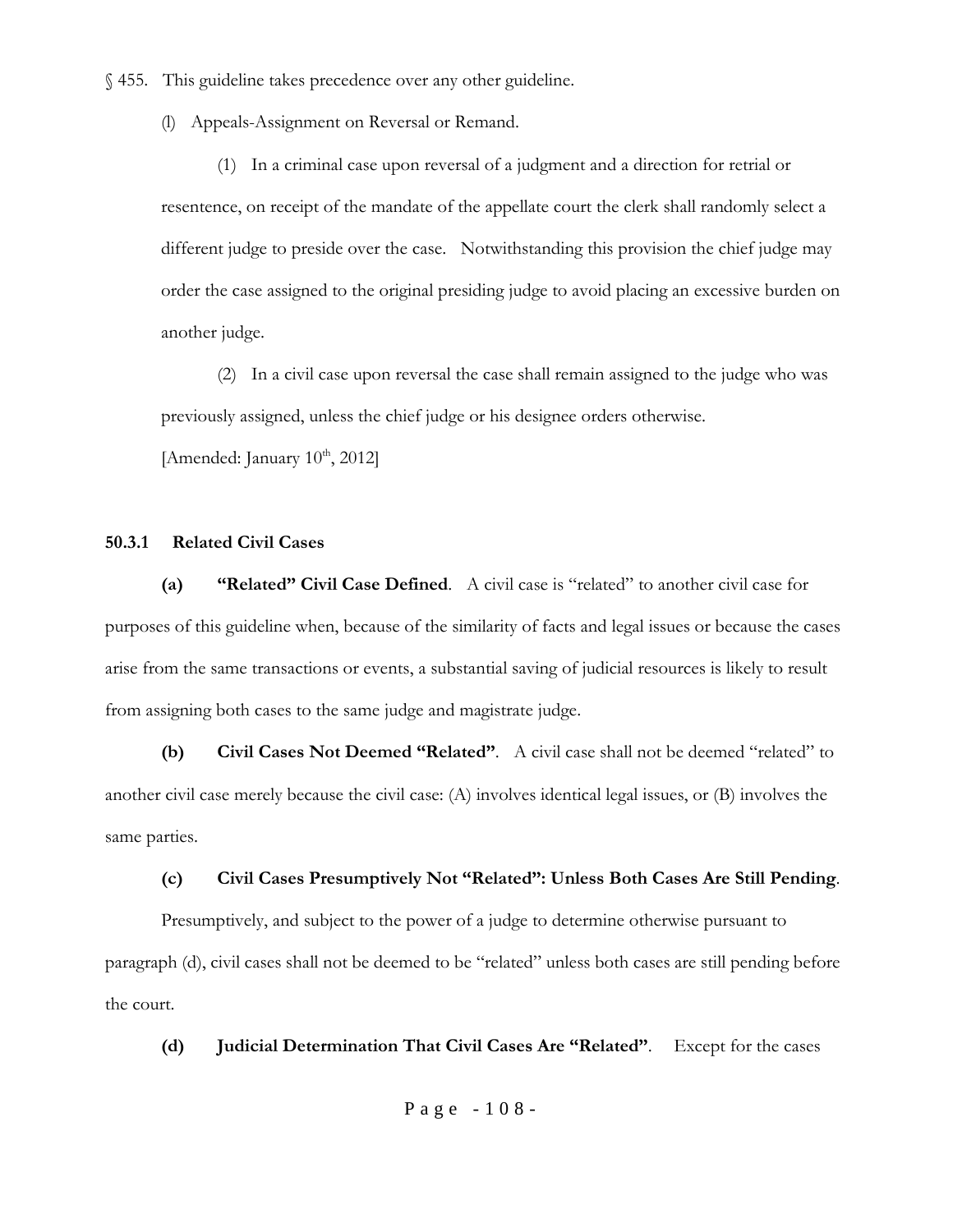described in the final sentence of paragraph (e), all civil cases shall be randomly assigned when they are filed. Other than the cases described in the final sentence of paragraph (e), civil cases shall not be deemed to be "related" for purposes of this guideline at the instance of any litigant or attorney unless and until there has been a determination by a judge of this court that the standard of paragraph (a) is met, i.e., that because of the similarity of facts and legal issues or because the cases arise from the same transactions or events, a substantial saving of judicial resources is likely to result from assigning both cases to the same judge and magistrate judge. Any party may apply for such a determination by filing with the clerk a letter of no more than three single-spaced pages explaining why the standard of paragraph (a) is met and serving copies of the letter on all other parties. Such an application must be made after the date when at least a majority of the defendants have been served with the complaint, but not more than 30 days after that date unless the judge passing on the application permits a later filing for good cause shown. Before making such an application, the applicant must confer in good faith with all other parties in an effort to reach an agreement on whether or not the case is "related". After such an application is made, any other party may serve and file within seven (7) days a letter of no more than three single-spaced pages supporting or opposing the application. Any determination by a judge of this court that the standard of paragraph (a) is or is not met shall be made by a judge or judges designated by the chief judge, who shall not include the judge to whom the case has been randomly assigned or the judge to whom the case will be assigned if it is determined to be "related".

**(e) Assignment of Related Cases**. Cases which have been judicially determined to be related shall be assigned by the clerk to the judge to whom was assigned the case with the lowest docket number in the series of related cases. The clerk shall advise the judge of such assignment of a related case. In the interest of judicial economy, the following categories of civil cases shall be deemed to be "related" without further order of the court: (1) all habeas corpus petitions filed by the same petitioner; (2) all pro se civil actions filed by the same individual; and (3) any other subject-matter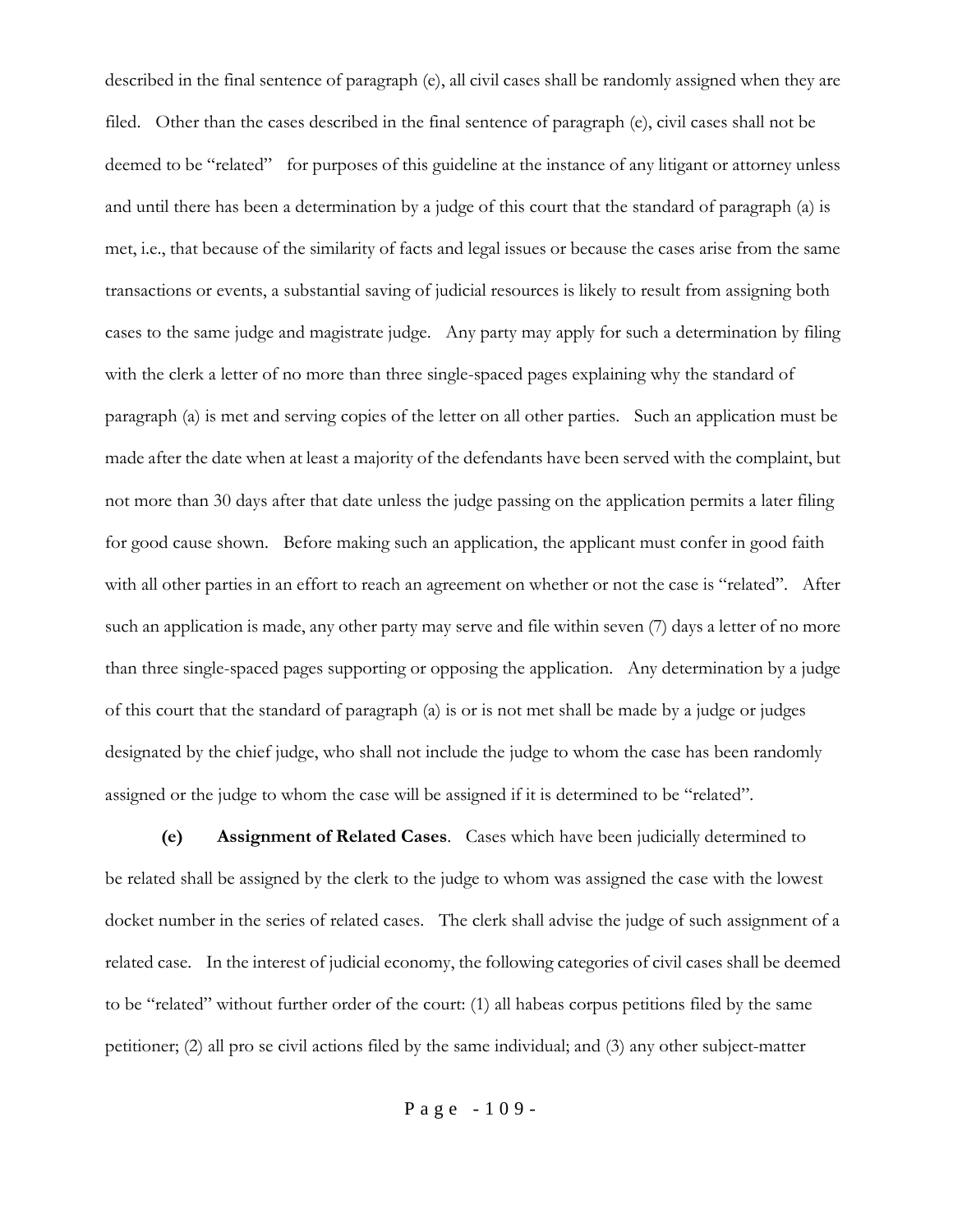category of cases where the chief judge finds that the standard of paragraph (a) is met.

**(f) No Vested Rights**. As stated in the Introduction to these Division of Business Rules, this rule is adopted for the internal management of the case load of the court and shall not be deemed to vest any rights in litigants or their attorneys and shall be subject to such amendments from time to time as shall be approved by the court. This rule shall not be deemed to prevent the reassignment of cases at the initiative of and by agreement of the judges involved.

[Amended: September 22, 2008]

#### **50.3.2 Related Criminal Cases**

## **(a) In General**

(1) For purposes of this rule, a "case" refers to a criminal proceeding commenced by indictment or information. It does not include wiretap applications, motions in connection with grand jury proceedings, or ex parte motions made outside of a proceeding commenced by indictment or information.

(2) All criminal cases shall be randomly assigned upon filing.

(3) This rule shall not be deemed to prevent the reassignment of cases at the initiative of and by agreement of the judges involved.

(4) As stated in the Introduction to these Division of Business Rules, this rule is adopted for the internal management of the case load of the court and shall not be deemed to vest any rights in litigants or their attorneys and shall be subject to such amendments from time to time as shall be approved by the court.

### **(b) Relevant Considerations in Relating Cases**

(1) There shall be a presumption that one case is "related" to another when the facts of each arise out of the same charged criminal scheme(s), transaction(s), or event(s), even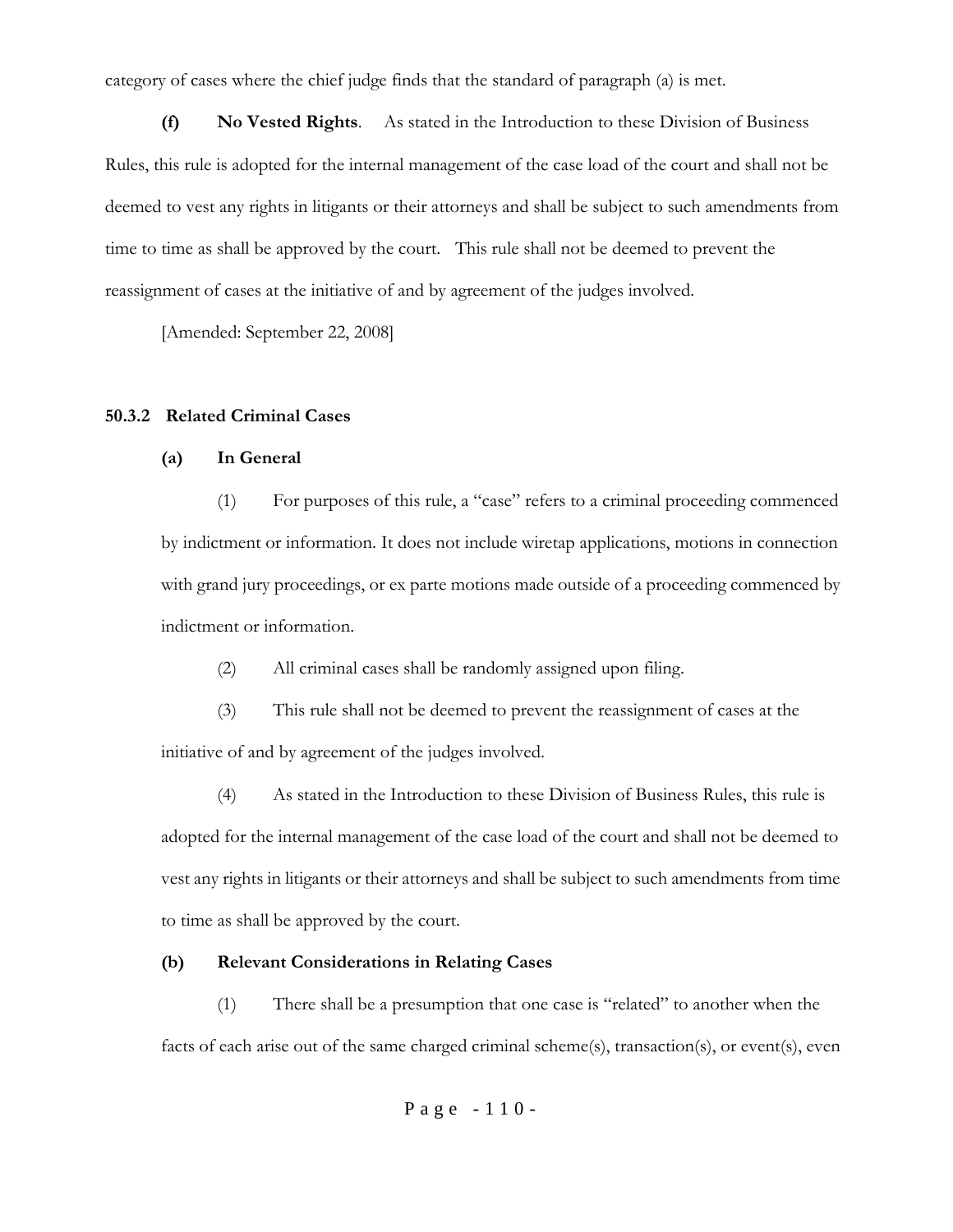if different defendants are involved in each case.

(2) The presumption shall be overcome upon a determination by the relevant judges that reassignment would not achieve a significant savings of judicial resources or serve the interests of justice.

(3) In a case involving racketeering charges, the determination of whether that case should be related to another shall be made on the basis of the predicate acts charged, not the criminal enterprise.

(4) If a defendant has been convicted in more than one case and the sentences are pending before different judges, each of the pending sentences shall be imposed by a single judge determined by all of the relevant judges to be best suited to do so.

#### **(c) Obligation of the United States Attorney's Office**

(1) It is the affirmative obligation of the United States Attorney's Office ("USAO") to give notice to all relevant judges whenever it appears that one case may be presumptively related to another pursuant to Section (b)(1). Such notice shall be by letter and filed together with the indictment, information or Federal Criminal Rule 7(b) motion and addressed to each of the judges concerned. The letter shall set forth the facts relevant to deciding whether the indictment or information should be related to another case. The letter shall in addition state clearly whether its purpose is solely to provide notice to the Court under this rule, or whether the USAO seeks reassignment.

(2) The USAO may move for leave to file a notice required by the rule ex parte and under seal for good cause shown. The USAO shall promptly move to unseal the notice once the need for ex parte and sealed filing no longer exists. Absent leave of court, the USAO shall publicly file a notice indicating that an ex parte sealed filing pursuant to this rule is being submitted.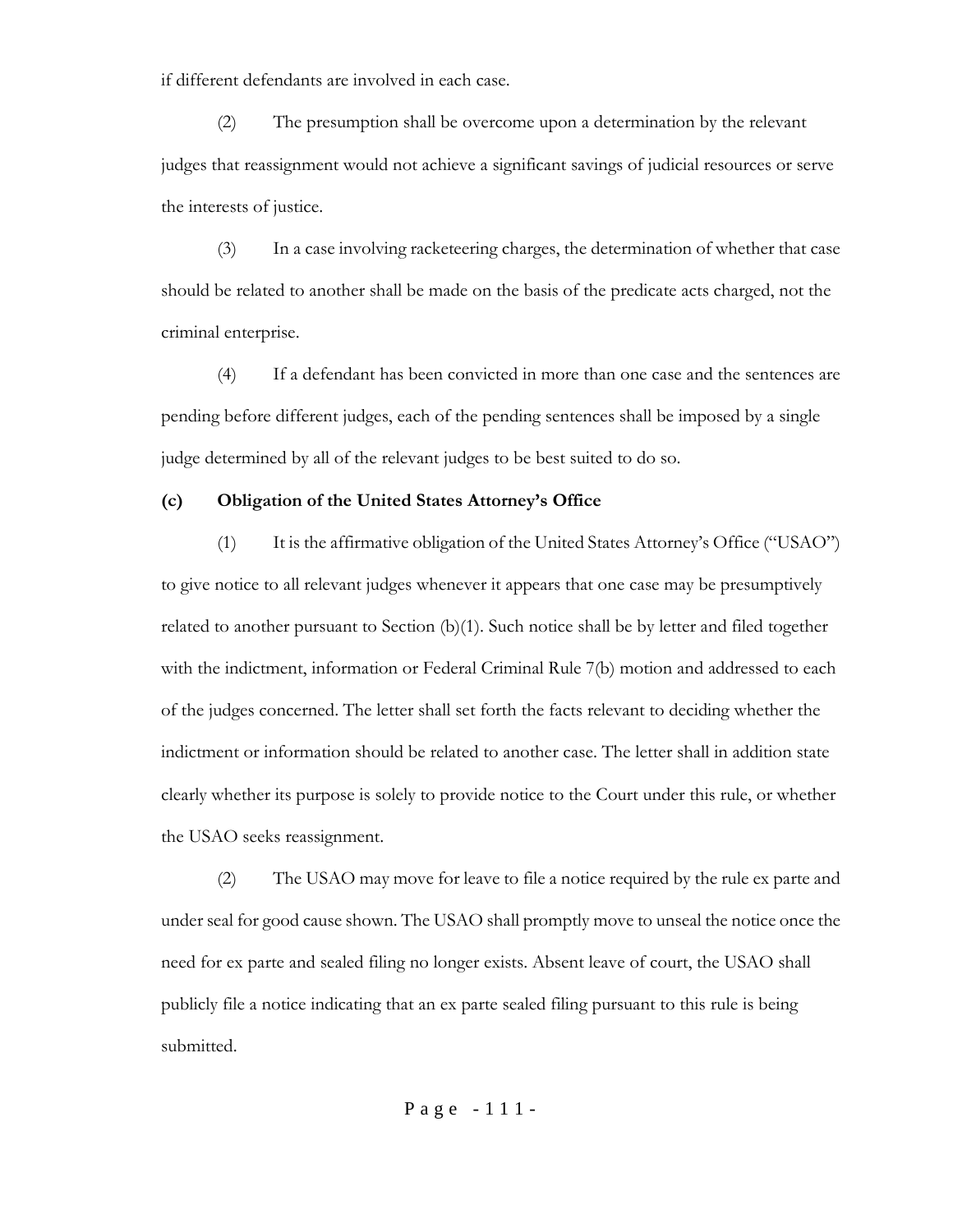(3) These obligations are continuing. The USAO should endeavor to provide notice that could avoid having two or more judges sentence different defendants or the same defendant in related cases.

### **(d) Input from Defendants**

Any defendant may request reassignment to a judge whom the defendant contends has a case that is presumptively related pursuant to Section  $(b)(1)$ . In addition, any defendant may request that a case previously assigned to a judge as related be reassigned to the original judge on the ground that it was not properly related. Such requests shall be made by filed letter in both cases, addressed to both judges.

## **(e) Joint Application for Reassignment**

Nothing in this rule shall preclude the USAO and defendant from jointly seeking reassignment to another judge in the interests of justice or on the grounds that a significant savings of judicial resources would be achieved.

## **50.4 Reassignment of Cases**

No case shall be reassigned except in the interest of justice and the efficient disposition of the business of the court. The chief judge may at any time, with the consent of the judges involved, reassign individual cases. Reassignment of cases to accommodate changes in the complement of judges shall be made in accordance with the order of the Board of Judges.

#### **50.5 Miscellaneous Judge**

- (a) Duties and Functions.
	- (1) Hear and determine:
		- (A) Matters requiring immediate action in cases already assigned to any judge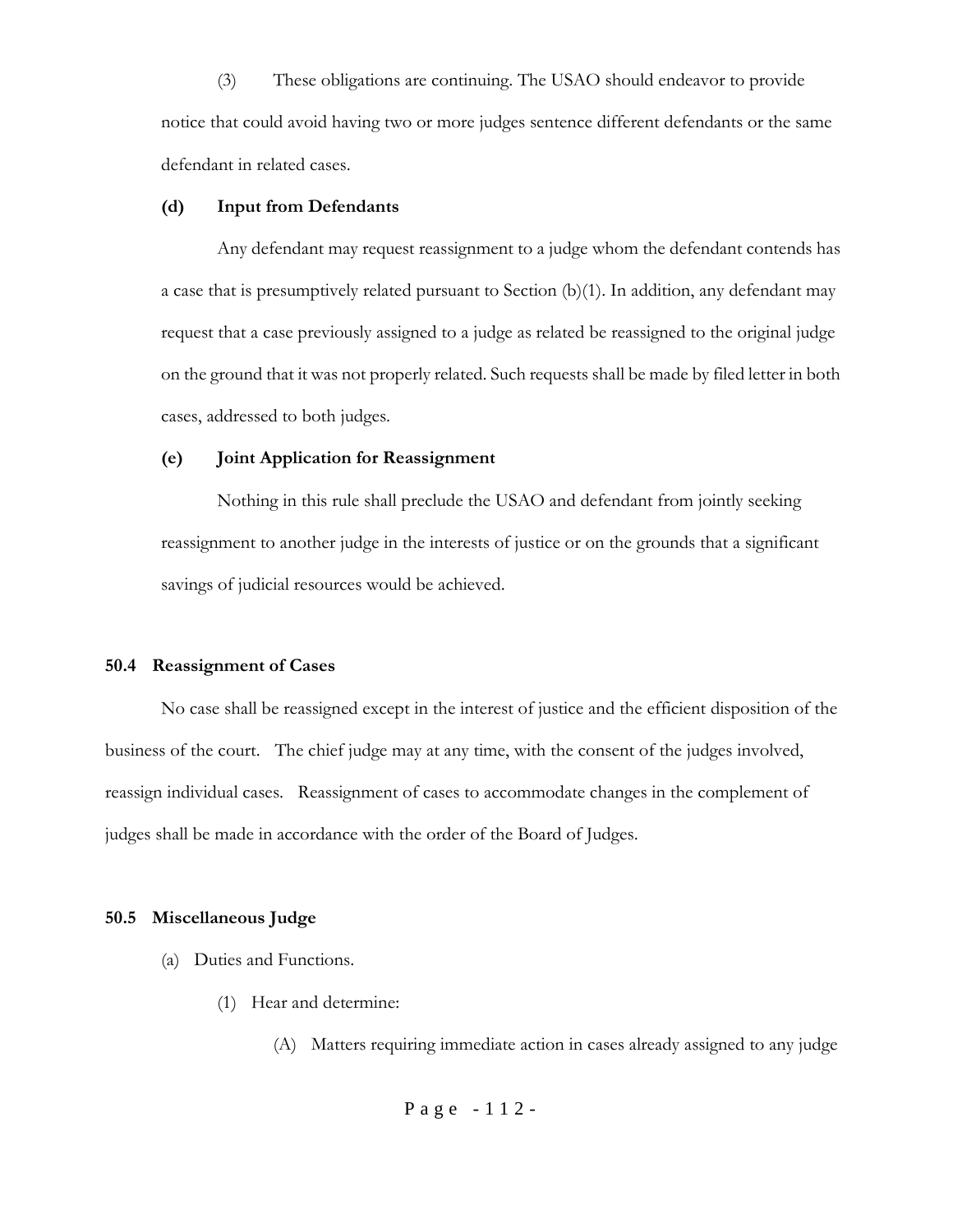of the court, if that judge is unavailable or otherwise unable to hear the matter only for such immediate emergency action; the case to remain with the assigned judge.

(B) Special proceedings which cannot be assigned in the ordinary course, including motions under Fed. R. Crim. Proc. 41 made prior to indictment;

(C) Any other proceeding not part of or related to a case, including admissions to the bar and naturalization proceedings;

(D) Requests to be excused from service on the grand and petit juries; and

(E) All matters relating to proceedings before the grand jury;

(2) Impanel the grand jury, receive indictments, and refer criminal cases to the clerk for assignment pursuant to 50.2.

(b) Emergency Matters.

The miscellaneous judge shall dispose of matters under paragraph (a)(1) only to the extent necessary and shall continue the case before the assigned judge. All applications for emergency action or relief shall disclose any prior application to a judge for the same or related relief and the outcome thereof.

## **50.6 Calendars**

(a) Numbers; Order of Cases.

The docket number of each case shall be the calendar number. No note of issue shall be required to place the case on the calendar. Each judge shall dispose of cases assigned to him or her as required by law and the efficient administration of justice.

(b) Preferences.

Each judge shall schedule cases appearing on his or her docket in such order as seems just and